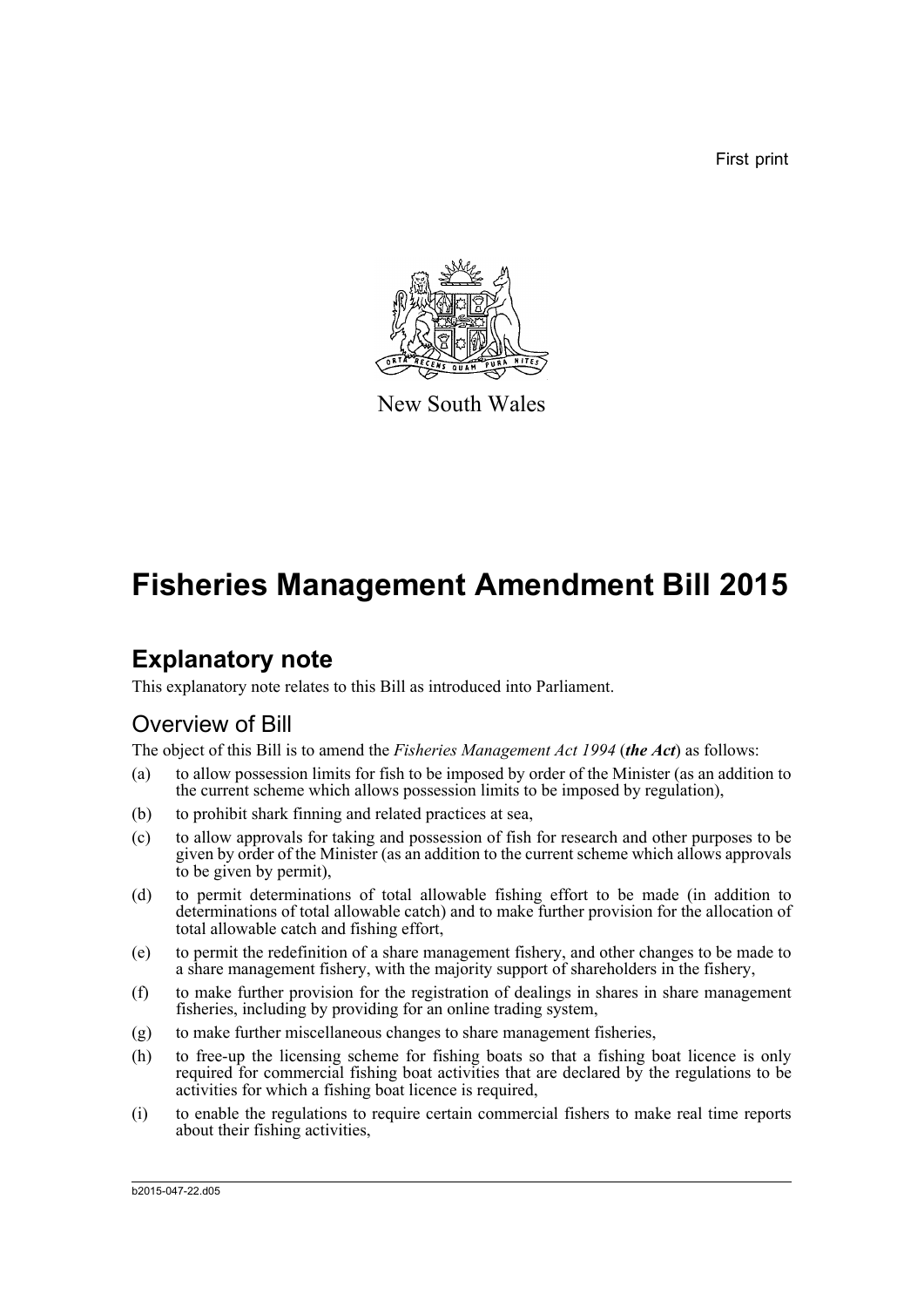- (j) to free-up the licensing scheme for charter fishing boats so that a charter fishing licence does not attach to a particular boat, but authorises the use of a single boat for any charter fishing activities, subject to any restrictions specified in the licence,
- (k) to make provision for the transfer of charter fishing licences and associated entitlements,
- (l) to establish a scientific observer program,
- (m) to enable the Minister to make orders that prohibit the entry into the State of anything that is or could be a declared disease, could be infected with a declared disease or could assist the spread of infection of a declared disease,
- (n) to enable the Minister to make orders requiring live abalone holders to implement specified measures to minimise the risk of transmission of a declared disease,
- (o) to make further provision for the protection of aquatic habitats,
- (p) to abolish the Management Advisory Committees for various fisheries and to instead permit the Secretary to establish advisory groups under the Act, and to permit advisory councils and groups established under the Act to be abolished by regulation,
- (q) to permit persons to appoint agents to use online facilities on their behalf under the Act and to permit service of notices electronically,
- (r) to make various other miscellaneous amendments.

## Outline of provisions

**Clause 1** sets out the name (also called the short title) of the proposed Act.

**Clause 2** provides for the commencement of the proposed Act on a day or days to be appointed by proclamation.

### **Schedule 1 Amendment of Fisheries Management Act 1994 No 38**

#### **Possession limits**

**Schedule 1 [12]** enables possession limits (also known as bag limits) for fish to be imposed by order of the Minister. At present, possession limits can only be imposed by regulation. Both methods of imposing a possession limit will now be permitted. In the event of inconsistency between a possession limit imposed by Ministerial order and a possession limit imposed by the regulations, the Ministerial order will prevail.

A Ministerial order that imposes a possession limit is to be notified by publication in the Gazette. However, if required urgently, a possession limit may be imposed by Ministerial order notified in one or both of the following ways:

- (a) by causing a copy of the order to be exhibited adjacent to waters to which the order applies,
- (b) by publishing notice of the order on the website of the Department of Industry, Skills and Regional Development (the *Department*).

This scheme is similar to the scheme for notification of fishing closures.

A Ministerial order that imposes a possession limit will be a disallowable instrument, similar to a regulation.

**Schedule 1 [13]–[16]** are consequential amendments.

### **Shark finning**

**Schedule 1 [17]** prohibits a person from removing a fin from a shark while on board a boat in any waters or being in possession of a shark fin not attached to a shark, or any other part of a shark, while on board a boat in any waters.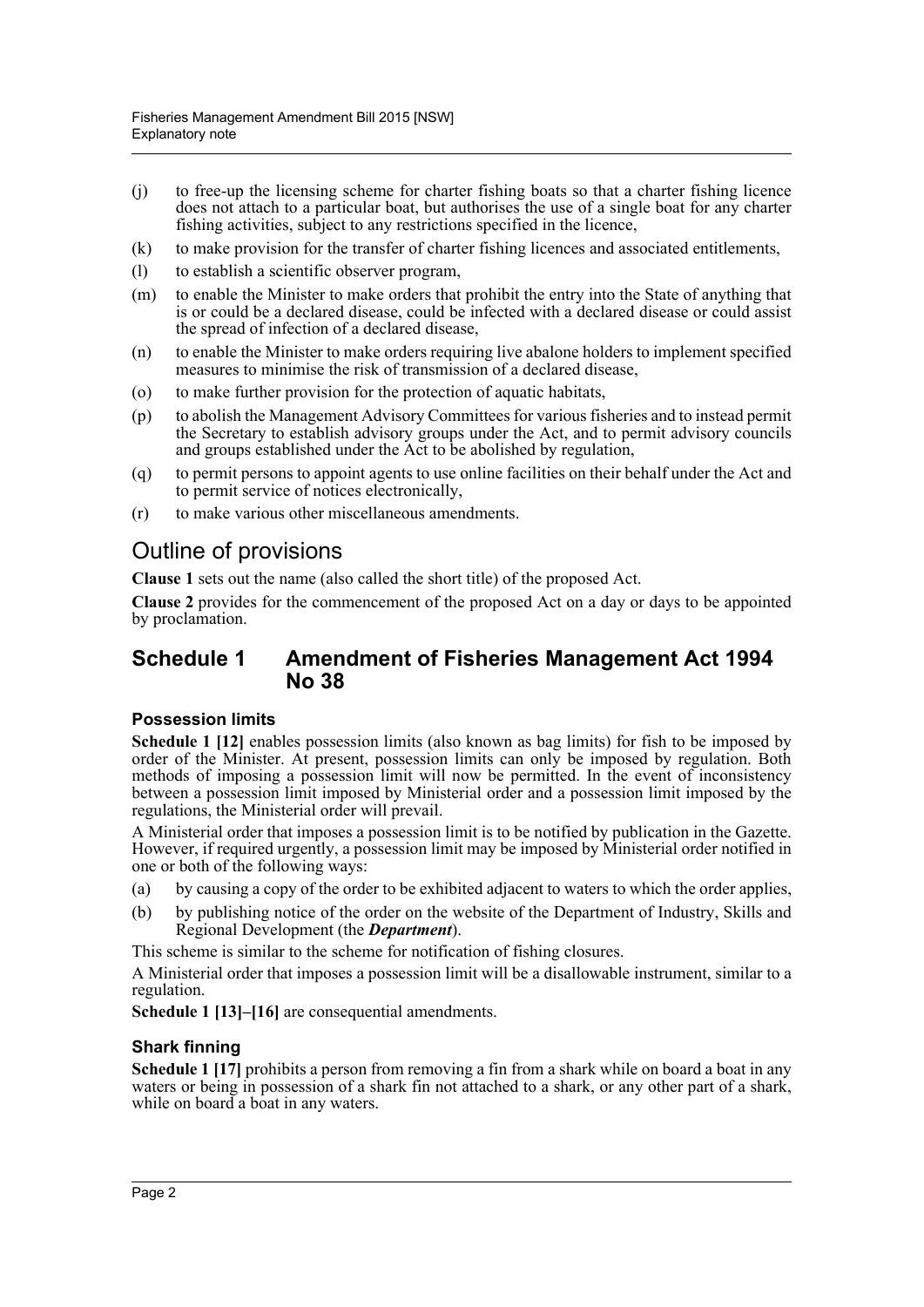#### **Permitting research and other matters**

**Schedule 1 [20]** enables the Minister to approve the taking or possession of fish or marine vegetation for research, aquaculture, aquarium collection, Aboriginal cultural fishing or other purposes by making an order that authorises the taking or possession concerned. At present, the Minister can only grant such an approval by issuing a permit that authorises the taking or possession concerned. As a result of the amendments, the Minister will be able to grant an approval by either making an order or by issuing a permit.

**Schedule 1 [107], [111] and [140]** are consequential amendments.

#### **Fishing limits and quotas**

**Schedule 1 [21]** contains new provisions for the setting of general fishing restrictions and their allocation.

At present, the Act permits the Total Allowable Catch Setting and Review Committee (the *Committee*) to determine the total allowable catch for any fishery in the commercial fishing sector. That determination is a *TAC determination*. The TAC determination is then allocated amongst commercial fishers in each affected sector by the imposition of quotas for the taking of fish.

The proposed amendments enable a second type of determination to be made (in addition to total allowable catch). The new determination is a determination of total allowable fishing effort (a *TAE determination*). A TAE determination:

- (a) may be made in relation to one or more methods of fishing, and
- (b) may relate to one or more specified species of fish, or any specified fishery, class of shares in a share management fishery, fishing method, class of persons, area or time period.

TAC determinations and TAE determinations are both types of *fishing determinations*. Under the proposed amendments, a fishing determination may be made by either the Committee or the Secretary of the Department. If the determination is required by the regulations, it is generally made by the Committee (which is not subject to Ministerial control). However, the Minister may direct the Secretary to make the relevant determination if:

- (a) there is in existence a scientific assessment of the species of fish, fishery or fishing method concerned that, in the opinion of the Minister, is relevant, robust and sufficiently recent to allow a determination to be made, and
- (b) to require the Committee to make the fishing determination would involve an unnecessary duplication of that assessment.

The method by which the Committee makes a fishing determination is not changed. That is, the Committee is required to call for public submissions on any determination that it makes.

The Secretary may, but need not, conduct public consultation in relation to a fishing determination made by the Secretary. In addition, the Secretary may, but need not, consult the Committee about the determination.

The proposed amendments permit any fishing determination that relates to commercial fishing to be allocated by the Secretary amongst commercial fishing authority holders. The regulations may make further provision for the allocation of fishing determinations.

A commercial fishing authority holder's allocation of a fishing determination is the commercial fishing authority holder's *quota*. It will be an offence for a commercial fishing authority holder to contravene the authority holder's quota.

Quota will be transferable in accordance with the regulations.

The Minister may direct that the quota or part of the quota of a commercial fishing authority holder is forfeited if the commercial fishing authority holder has failed to pay in full any fisheries management charge payable by the commercial fishing authority holder.

**Schedule 1 [149]** re-enacts an existing provision that provides for the composition of the Committee. The Committee is renamed the Total Allowable Fishing Committee because its functions will now extend to the making of TAE determinations.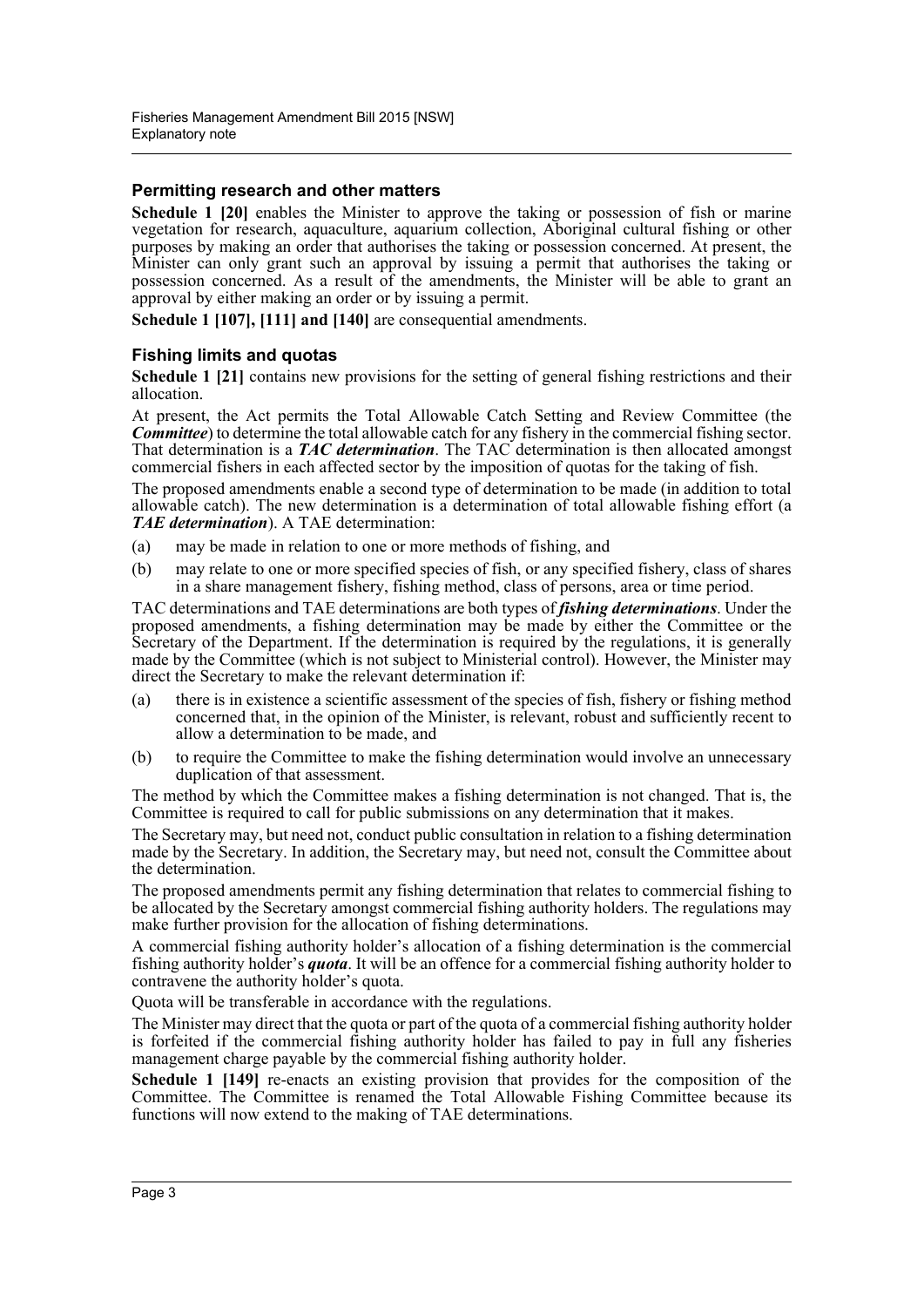**Schedule 1 [7], [18], [53], [105], [136], [139], [146]–[148], [150] and [151]** are consequential amendments.

**Schedule 1 [156]** is a saving provision.

#### **Redefinition proposals**

**Schedule 1 [25]** enables the Minister to put a redefinition proposal to shareholders in one or more share management fisheries. A redefinition proposal is a proposal to do any or all of the following:

- (a) to change the description of one or more share management fisheries,
- (b) to amalgamate 2 or more classes of shares in one or more share management fisheries,
- (c) to replace one or more classes of shares in one or more share management fisheries with one or more other classes of shares.

The purpose of the provisions is to enable changes to be made to the description of a fishery, or to the entitlements of shareholders in a fishery, without invoking the provisions of the Act that require shares in a fishery to be cancelled, and shareholders compensated, if changes are made to a share management fishery.

A redefinition proposal can be implemented by the Minister only if the proposal has the majority support of shareholders in the fishery.

The proposed amendments provide for the following:

- (a) the Minister is to give notice of a redefinition proposal to shareholders affected by the redefinition proposal,
- (b) the Secretary is to arrange for the conduct of a poll of shareholders affected by the redefinition proposal,
- (c) after the poll is conducted, the Secretary is to certify the results of the poll,
- (d) if the redefinition proposal has majority support, the Minister may implement the redefinition proposal.

The question of whether a redefinition proposal has majority support is to be determined in accordance with the regulations. Although each shareholder is entitled to only one vote in a poll, the regulations may provide for the weighting of votes on the basis of the number of shares held by a shareholder. The regulations may also provide that shareholders who fail to vote in a poll are to be disregarded when determining whether a proposal has majority support.

**Schedule 1 [24]** is a consequential amendment.

#### **Registration of share dealings**

**Schedule 1 [55]** provides for the online registration of dealings in shares, as an alternative to the current paper-based system. The amendment permits share dealings to be registered via an online trading system or facility approved by the Secretary.

The proposed amendment also makes it an offence to use the online trading system for the purpose of registering a dealing in shares that is prohibited (because the dealing would result in the shareholder acquiring more shares than is permitted or is otherwise prohibited by or under the Act).

**Schedule 1 [60]** permits the Secretary to take any steps necessary to rectify the Share Register and restore the integrity of the Share Register if a prohibited dealing in shares is registered. This can include cancelling the registration of a dealing. The Secretary is authorised to pay compensation to any person who is unfairly disadvantaged by such an action.

**Schedule 1 [54], [56], [57] and [59]** are related or consequential amendments.

**Schedule 1 [58]** permits the regulations to specify the types of information that are not to be made publicly available on the Share Register.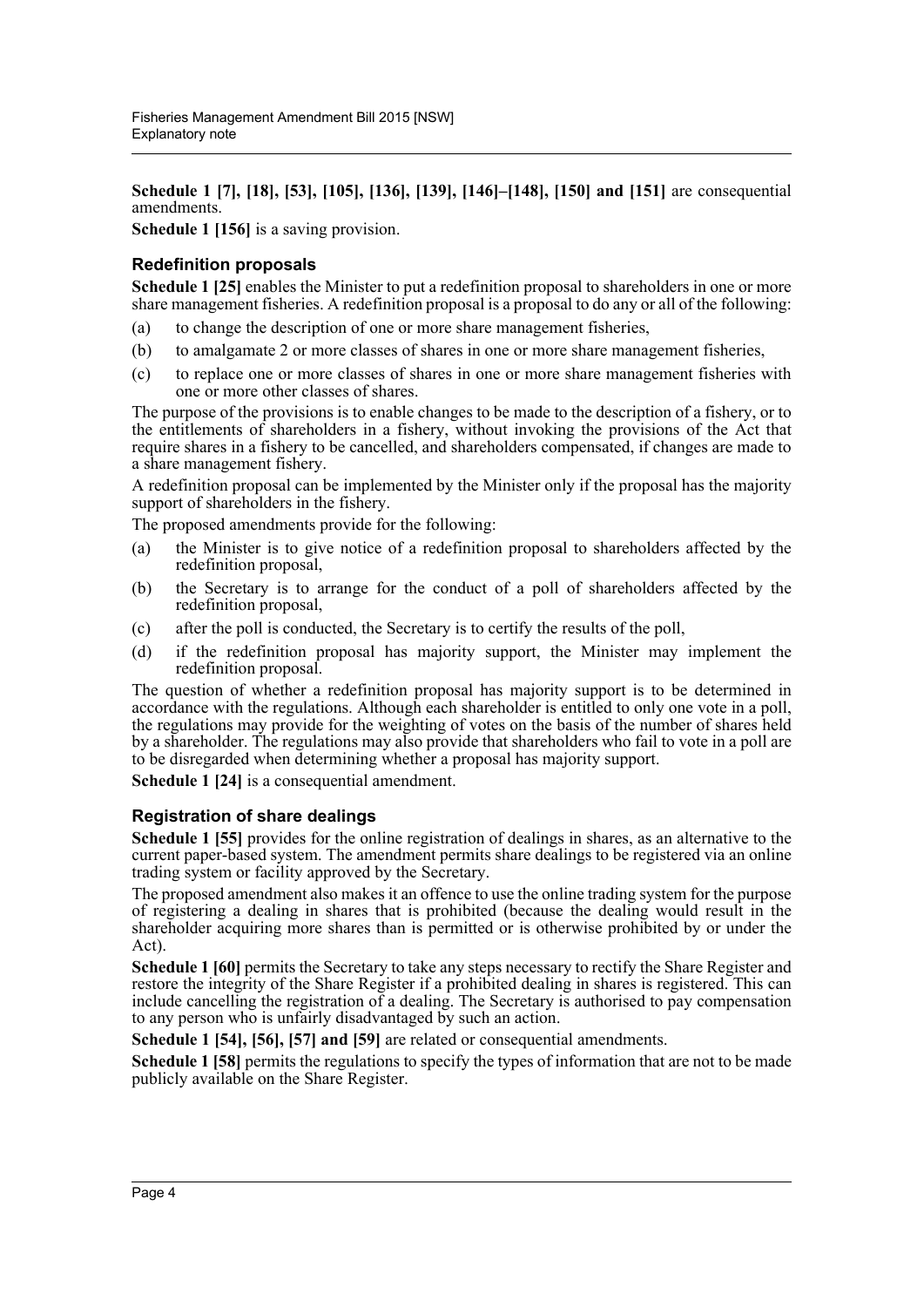#### **Other changes to share management fisheries**

**Schedule 1 [23] and [52]** remove provision for category 2 share management fisheries. There are no category 2 share management fisheries. **Schedule 1 [46], [144] and [145]** are consequential amendments.

**Schedule 1 [26]** removes any doubt that a share management plan (which is made by regulation under the Act) can make provision for any matter for which regulations can be made under the Act.

**Schedule 1 [28]** provides that the Minister is not required to conduct public consultation in relation to an amendment to a share management plan or a supporting plan. **Schedule 1 [135]** is a consequential amendment.

**Schedule 1 [29]** provides that a management plan for a share management fishery does not prevail over a fishing closure. **Schedule 1 [30] and [31]** are consequential amendments.

**Schedule 1 [33] and [34]** make it optional for a management plan for a share management fishery to specify a minimum shareholding required to take fish in the fishery. **Schedule 1 [35]–[38]** are consequential amendments.

**Schedule 1 [39]** enables the regulations to make provision for the form and manner in which shareholders nominate a commercial fisher to take fish in a share management fishery.

**Schedule 1 [41]** enables the management plan for a share management fishery to make provision for the criteria for the issue of special endorsements in the fishery.

**Schedule 1 [42]** removes the maximum period for which a special endorsement may be issued.

**Schedule 1 [43]** removes provisions that require catch history for particular periods and businesses to be considered when issuing further classes of shares in a share management fishery. The criteria for the issue of further classes of shares in a share management fishery (if any) will be the criteria provided for by the management plan.

**Schedule 1 [44]** makes it clear that Division 3 of Part 3 of the Act does not apply to the issue of further classes of shares in a share management fishery. That Division requires the Minister to invite applications for shares and to issue shares initially on a provisional basis.

**Schedule 1 [45]** makes it optional for a management plan for a share management fishery to fix a maximum shareholding.

**Schedule 1 [47]** enables the Minister to retain or reissue shares that are surrendered by a shareholder (as an additional option to selling or cancelling the shares). The proposed amendment also removes the requirement that the Minister pay a percentage of the proceeds of sale of surrendered shares to the person who surrendered the shares.

**Schedule 1 [48]** makes it clear that the Minister can direct the forfeiture of shares by order made under a power conferred by the regulations.

**Schedule 1 [50]** re-enacts, with some changes, provisions that require a shareholder in a share management fishery who contravenes the shareholder's quota to pay to the Secretary the value of the fish taken in contravention of quota. If the amount payable is not paid within the time required, the Minister may direct the forfeiture of shares that are equivalent to the amount payable. The proposed amendment allows forfeited shares to be retained, cancelled, reissued or sold by the Minister. At present, forfeited shares must be sold. **Schedule 1 [49]** is a consequential amendment.

#### **Fishing boat licences**

**Schedule 1 [62]** removes the requirement that all fishing boats used for commercial fishing must be licensed under the Act.

Instead, a fishing boat licence will be required only for declared commercial fishing boat activities. A declared commercial fishing boat activity is a commercial fishing boat activity declared by the regulations to be a commercial fishing boat activity for which a fishing boat licence is required.

A fishing boat licence will now authorise the use of a single fishing boat for all declared commercial fishing boat activities. The licence will not be specific to a particular identified boat.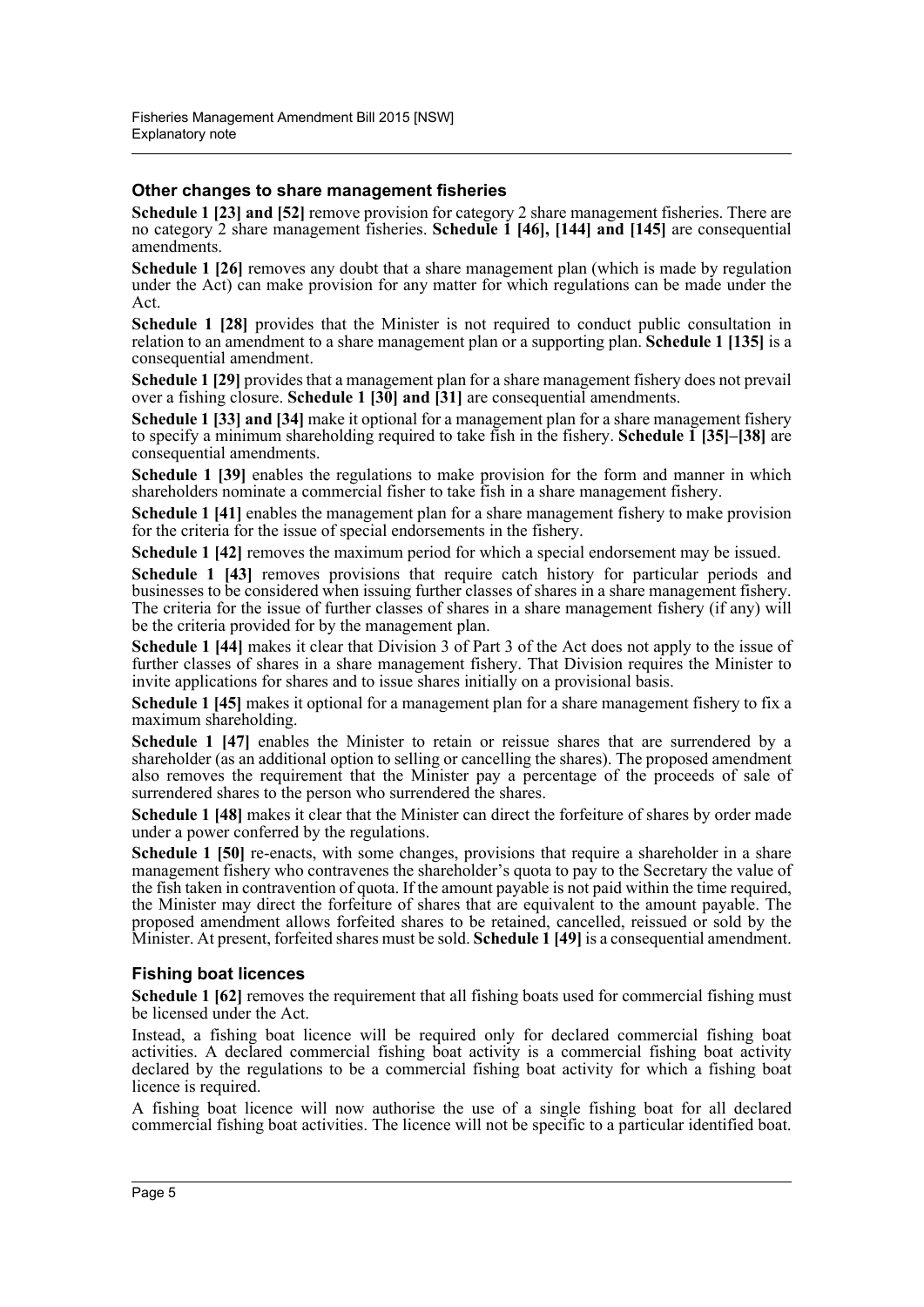However, the holder of a licence must not use a boat or permit a boat to be used for a declared commercial fishing boat activity unless identification details for the boat have been provided to the Secretary.

A commercial fishing boat (whether or not its use is authorised by a fishing boat licence) is to be identified as a commercial fishing boat.

**Schedule 1 [61]** replaces a provision (removed by **Schedule 1 [62]**) that requires crew members of commercial fishing boats to be registered. Under the new provision, the holder of a commercial fishing licence must not take fish for sale with the assistance of another person unless the use of a crew member to assist in taking fish is authorised by the commercial fisher's licence.

**Schedule 1 [6], [127] and [129]** are consequential amendments.

#### **Fishing reports and records**

**Schedule 1 [71]** permits the regulations to require commercial fishers or classes of commercial fishers to report to the Secretary about commercial fishing activities or proposed commercial fishing activities.The reports are different from the records and returns that fishers are already required to make because they are to be made using a real time reporting system. The real time reporting system is a system or facility approved by the Secretary that enables the making of reports by oral communication or electronic communication. It will be an offence to fail to make a report as required, or to make a false report.

**Schedule 1 [66]–[70]** require certain records that commercial fishers are required to keep or send to the Secretary under the Act to be kept or sent in a form and manner prescribed by the regulations or, subject to the regulations, approved by the Minister. It is envisaged that the regulations may require records to be kept or sent in an electronic form.

#### **Regulation of charter fishing activities**

**Schedule 1 [77]** removes the requirement that all charter fishing boats of a kind declared by the regulations must be licensed under the Act.

Instead, a charter fishing licence will be required only for declared charter fishing activities. A declared charter fishing activity is any charter fishing activity declared by the regulations to be a charter fishing activity for which a charter fishing licence is required.

A charter fishing activity is an activity that involves the use of a boat for recreational fishing activities on a commercial basis (see **Schedule 1 [73]**).

A charter fishing licence will now authorise the use of any one boat at any given time for the charter fishing activity specified in the licence. It will not be specific to a particular identified boat. However, the boat must comply with any requirements specified in the licence.

Special provision is made for guided non-motorised activities. A guided non-motorised activity is defined in **Schedule 1 [75]** as a charter fishing activity in which one or more manually operated boats are used by one or more persons, in the presence of an employed guide, for recreational fishing activities. The manually operated boat could be a kayak or a canoe. This activity differs from traditional charter fishing, in which only one boat is used for the activity. A charter fishing licence that authorises a guided non-motorised activity authorises the use of a specified number of boats for the activity.

New provisions in **Schedule 1 [77]** require the responsible person for a charter fishing activity to ensure that the boat or, in the case of a guided non-motorised activity, boats used for the activity are used only as authorised by a charter fishing licence. The responsible person for a charter fishing activity is the master of the boat or, in the case of a guided non-motorised activity, the employed guide for the activity.

**Schedule 1 [75]** also creates a concept of seats (or positions) that can be used by clients in a charter fishing activity. This will allow restrictions to be imposed on the number and class of seats used for charter fishing activities.

**Schedule 1 [91]** facilitates the transfer of charter fishing businesses and their components. Components include charter fishing licences and seats.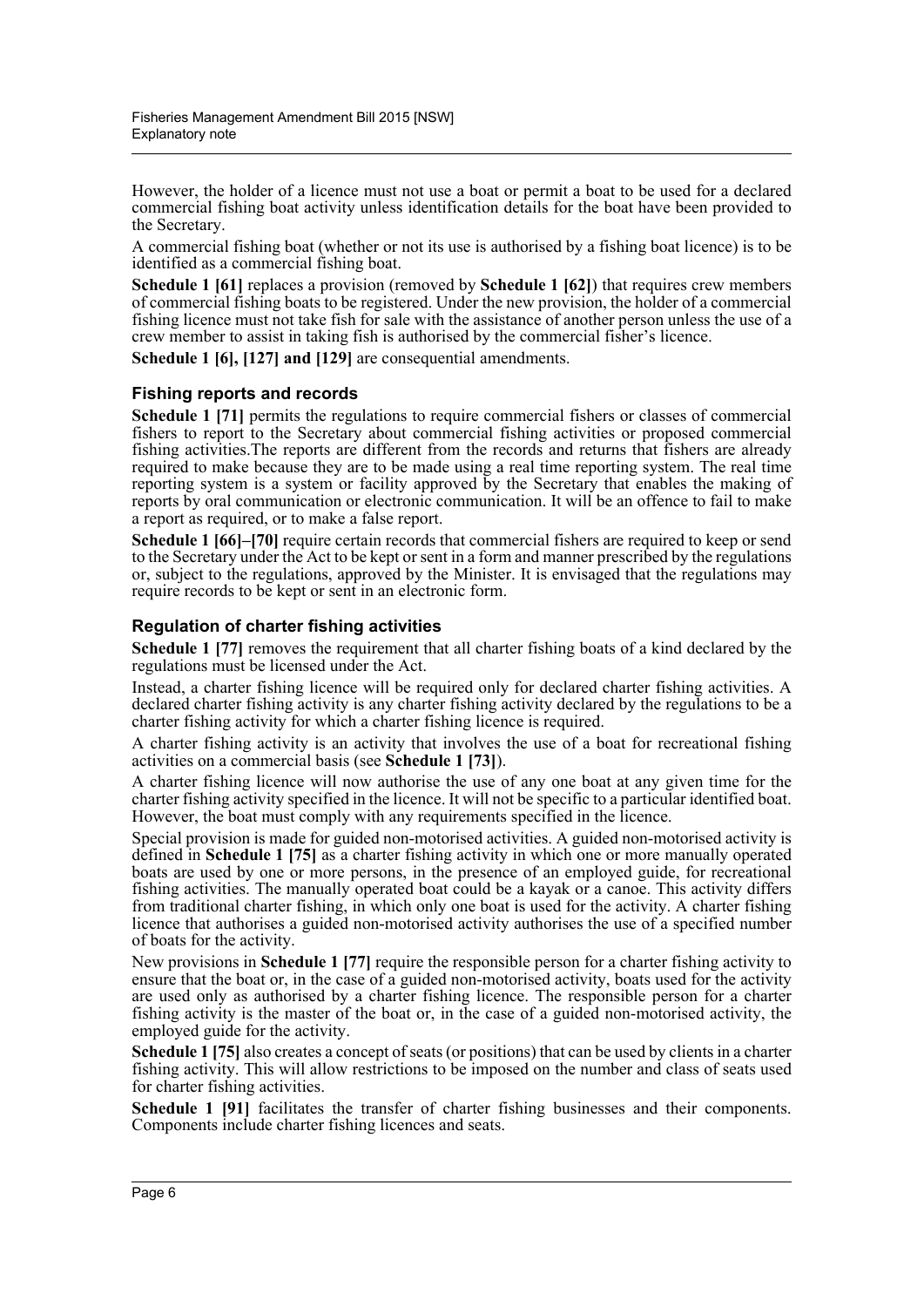The proposed amendments permit the Secretary to determine that a business is a charter fishing business, and to determine the components of the business. A charter fishing business that is the subject of such a determination is a recognised charter fishing business. Determinations are to be registered.

The regulations may set out rules for the transfer of recognised charter fishing businesses and their components, including by requiring the whole of a business (and its components) to be transferred to the same person.

The provisions are similar to existing provisions relating to commercial fishing businesses.

**Schedule 1 [4], [72], [74], [76], [78]–[90], [120]–[125], [134] and [138]** are related and consequential amendments.

#### **Scientific observer program**

**Schedule 1 [132]** enables the Minister to establish a scientific observer program to assist in the administration of the Act.

The Minister may appoint scientific observers under the program. The Minister may issue an observation authority to a scientific observer that authorises the scientific observer to observe the fishing activities of a specified regulated person during a specified period.

Each of the following persons is a *regulated person*:

- (a) a commercial fisher,
- (b) a person who holds a fishing boat licence,
- (c) a person who holds a charter fishing licence,
- (d) the master of a boat that is at any time used for commercial fishing or charter fishing activities,
- (e) an employed guide in relation to a charter fishing activity.

An observation authority confers power on a scientific observer to observe the fishing activities of the regulated person during the specified period, including to obtain, collect and record information that may be collected under the program.

The fishing activities that the scientific observer is authorised to observe include:

- (a) any fishing activities that take place under the guidance of, supervision of or with the assistance of the person, and
- (b) any fishing activities that take place on a boat while the person is master of the boat or on board the boat (whether or not the person is involved in the activities).

The scientific observer will have power to board and remain on a boat being used for the fishing activities, examine fishing gear or other equipment, examine fish taken during the fishing activities, and to require the assistance of persons engaged in those fishing activities to exercise his or her functions.

The scientific observer will be required to exercise his or her functions in a manner that does not unreasonably interfere with the fishing activities that he or she is authorised to observe.

It will be an offence to fail to comply with a requirement made by a scientific observer in the exercise of his or her functions or to obstruct a scientific observer.

However, information provided to a scientific observer in compliance with a requirement made by the scientific observer will be protected information. Protected information is not admissible in criminal proceedings to prove that the person who provided the information, or any other relevant person, committed an offence (other than an offence of providing false information or an offence of obstructing the scientific observer).

#### **Declared diseases and related matters**

**Schedule 1 [92]** enables the Minister, if he or she reasonably suspects that a declared disease is present in any premises, place, waters or area outside the State, to make an order that absolutely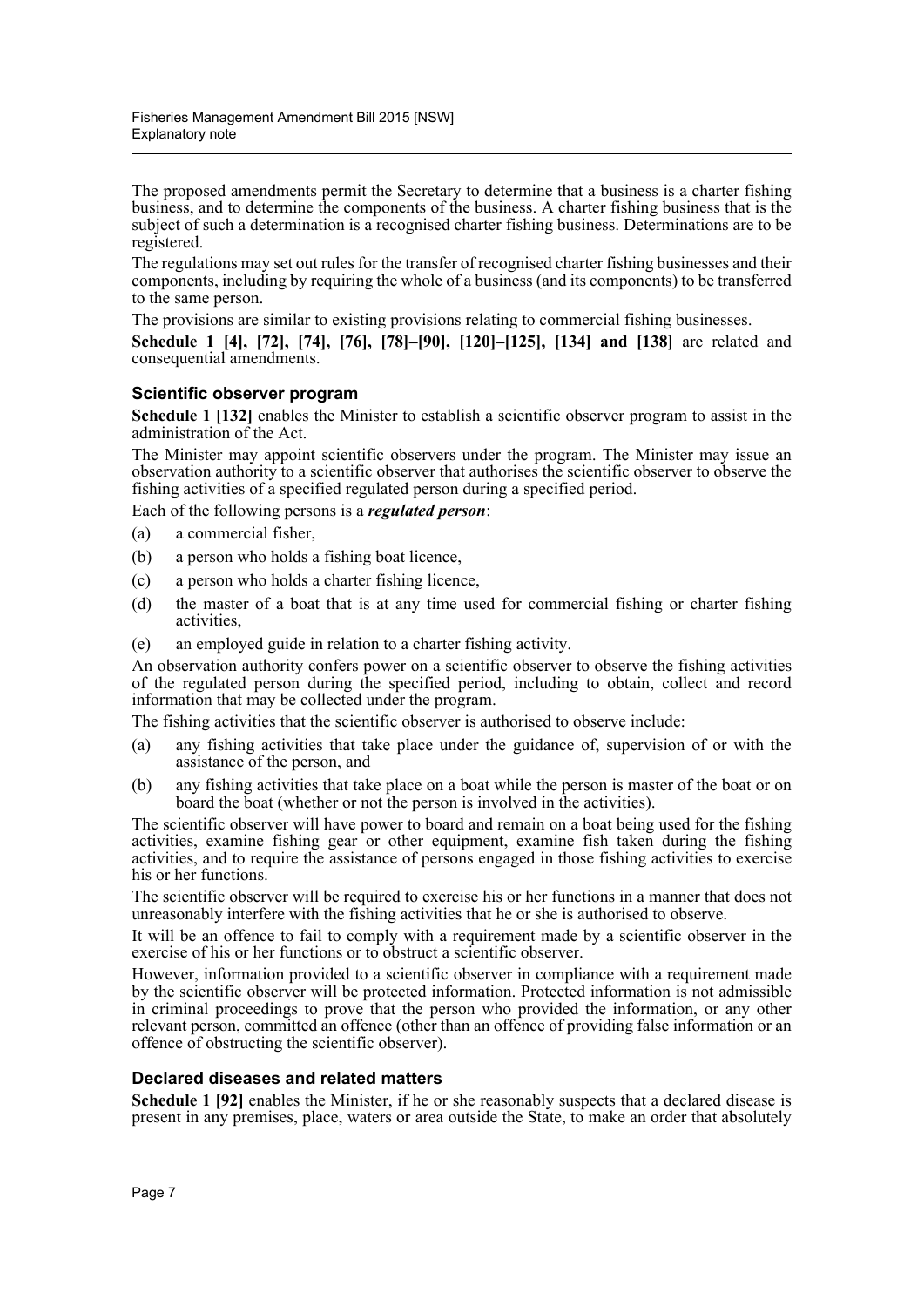or conditionally prohibits the entry or importation into the State of any thing specified in the order that, in the opinion of the Minister:

- (a) is or could be a declared disease, or
- (b) is or could be infected with a declared disease, or
- (c) could assist the spread of infection of a declared disease.

The proposed amendments also permit the Minister to order a live abalone holder to implement specified measures in relation to waste water or other waste products of a live abalone holding facility to minimise the risk of transmission of a declared disease.

#### **Dredging and reclamation work**

**Schedule 1 [96]** makes it an offence for a local government authority or other person to fail to comply with an order of the Minister that requires the local government authority or other person to carry out work to rectify damage caused by the local government authority or other person in carrying out unauthorised dredging or reclamation work.

**Schedule 1 [97]** also enables a court that makes a finding of guilt against a person for unauthorised dredging or reclamation work to make an order requiring the person to rectify the damage caused by the work.

**Schedule 1 [94] and [95]** make minor or consequential amendments.

#### **Noxious fish and marine vegetation**

**Schedule 1 [99]** enables a fisheries officer to seize, or seize and destroy, any fish or marine vegetation that the officer suspects are noxious to determine whether they are noxious (rather than just take possession of the fish or marine vegetation). Under **Schedule 1 [103]** compensation will be payable for the seizure and destruction of live fish or live marine vegetation if, after the seizure and destruction, it is determined that the fish or marine vegetation were not noxious.

**Schedule 1 [100]** makes it an offence for an owner or occupier of premises at which noxious fish or noxious marine vegetation are located to fail to comply with a notice to destroy the fish or marine vegetation. **Schedule 1 [101] and [102]** are consequential amendments.

#### **Management Advisory Committees and other advisory groups**

**Schedule 1 [115] and [155]** abolish any Management Advisory Committees established by the Minister under the Act. New provisions will enable the Secretary to establish advisory groups under the Act.

**Schedule 1 [9], [22], [27], [32], [40], [51] and [116]** are consequential amendments.

**Schedule 1 [117]** makes it clear that the regulations can abolish or provide for the abolition of advisory councils or advisory groups established under the Act.

**Schedule 1 [11], [19] and [119]** enable any relevant advisory council or advisory group to be consulted on bag limit changes and other policy decisions made under the Act (rather than particular advisory councils). **Schedule 1 [137]** is a consequential amendment.

#### **Agents and online facilities**

**Schedule 1 [142]** enables any person affected by the Act to appoint a natural person as his or her agent for the purposes of the Act. The appointed agent is then permitted to access and use, on behalf of the person for whom he or she is appointed agent, online facilities approved for use under the Act.

**Schedule 1 [141]** permits notices or other instruments under the Act to be served on a person by electronic delivery to an address or location nominated by the person for electronic service of notices or other instruments.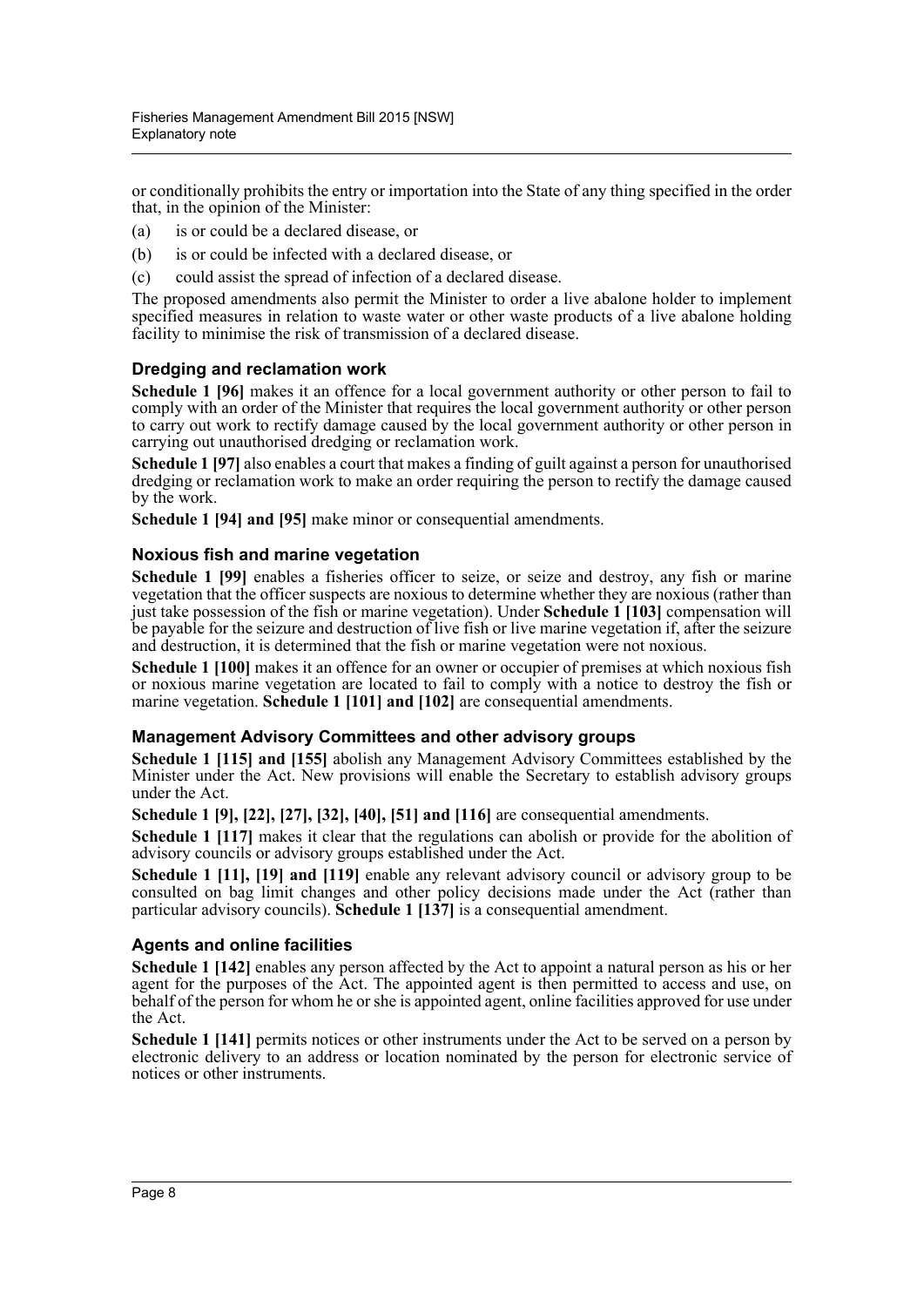#### **Miscellaneous amendments**

**Schedule 1 [1], [5], [106], [108], [110] and [112]–[114]** update references to Government Departments and employees.

**Schedule 1 [8]** provides that references in the Act to the scientific name of a species prevail (in the event of any inconsistency) over references to the common name of a species.

**Schedule 1 [10]** enables fishing closures to be published, in urgent cases, on the Department's website (replacing a provision that enables fishing closures to be published, in urgent cases, in newspapers or by radio or television broadcast). The Minister may take any other steps the Minister considers reasonable to publicly notify a fishing closure.

**Schedule 1 [63]–[65]** provide that the annual contribution payable by participants in a restricted fishery is to be determined by the Minister, instead of as provided by the regulations. However, the contribution is not to exceed the amount prescribed by the regulations. The contribution may, but need not, be charged annually. The proposed amendments make the relevant provisions more consistent with the management charge provisions relating to share management fisheries.

**Schedule 1 [93]** requires a public authority to give the Minister at least 21 days (instead of the existing 28 days) to respond to a proposal to carry out dredging or reclamation work.

**Schedule 1 [98]** provides that the *protected area* (in relation to provisions that protect marine vegetation from harvesting or other harm) includes the whole of the foreshore (within the meaning of those provisions). The provisions are no longer limited to parts of the foreshore.

**Schedule 1 [108]** also makes it clear that a certificate issued by the Secretary to the effect that a proposed action is not likely to significantly affect threatened species, populations or communities, or their habitats, and that a licence is not required for the action, is a defence to the prosecution for an offence relating to harm to threatened species, populations or communities, or their habitats.

**Schedule 1 [109]** makes it clear that the Secretary may prepare a recovery plan in relation to any critically endangered ecological community (not just endangered ecological communities).

**Schedule 1 [126]** provides for the establishment of an Aboriginal Fishing Trust Fund, which is to be dedicated to the funding of measures to enhance, maintain and protect Aboriginal cultural fishing or to provide economic development opportunities for Aboriginal communities in relation to fishing or fishing-related activities. **Schedule 1 [118]** is a consequential amendment.

**Schedule 1 [128]** makes it clear that a power conferred by the Act to search for a record, or require a record to be produced, includes a power to search for an electronic recording device (such as a computer) or require an electronic recording device to be produced.

**Schedule 1 [133]** requires the Secretary to keep a record of the publication of instruments published on the website of the Department the contravention of which is an offence. The purpose of the provision is to facilitate proof of the publication of the instrument, in the event of prosecution.

**Schedule 1 [143]** enables fees, charges and other amounts payable under the Act to be recovered by the Secretary as a debt due to the Crown.

**Schedule 1 [143]** also inserts a new general offence of knowingly providing any false or misleading information in connection with a requirement made under the Act. **Schedule 1 [131]** removes an offence that is made redundant by the new offence. **Schedule 1 [130]** is a consequential amendment.

**Schedule 1 [152]–[154]** provide for savings and transitional matters.

**Schedule 1 [2]** inserts definitions of new expressions used in the proposed amendments. **Schedule 1 [3] repeals definitions that will be made redundant by the proposed amendments.**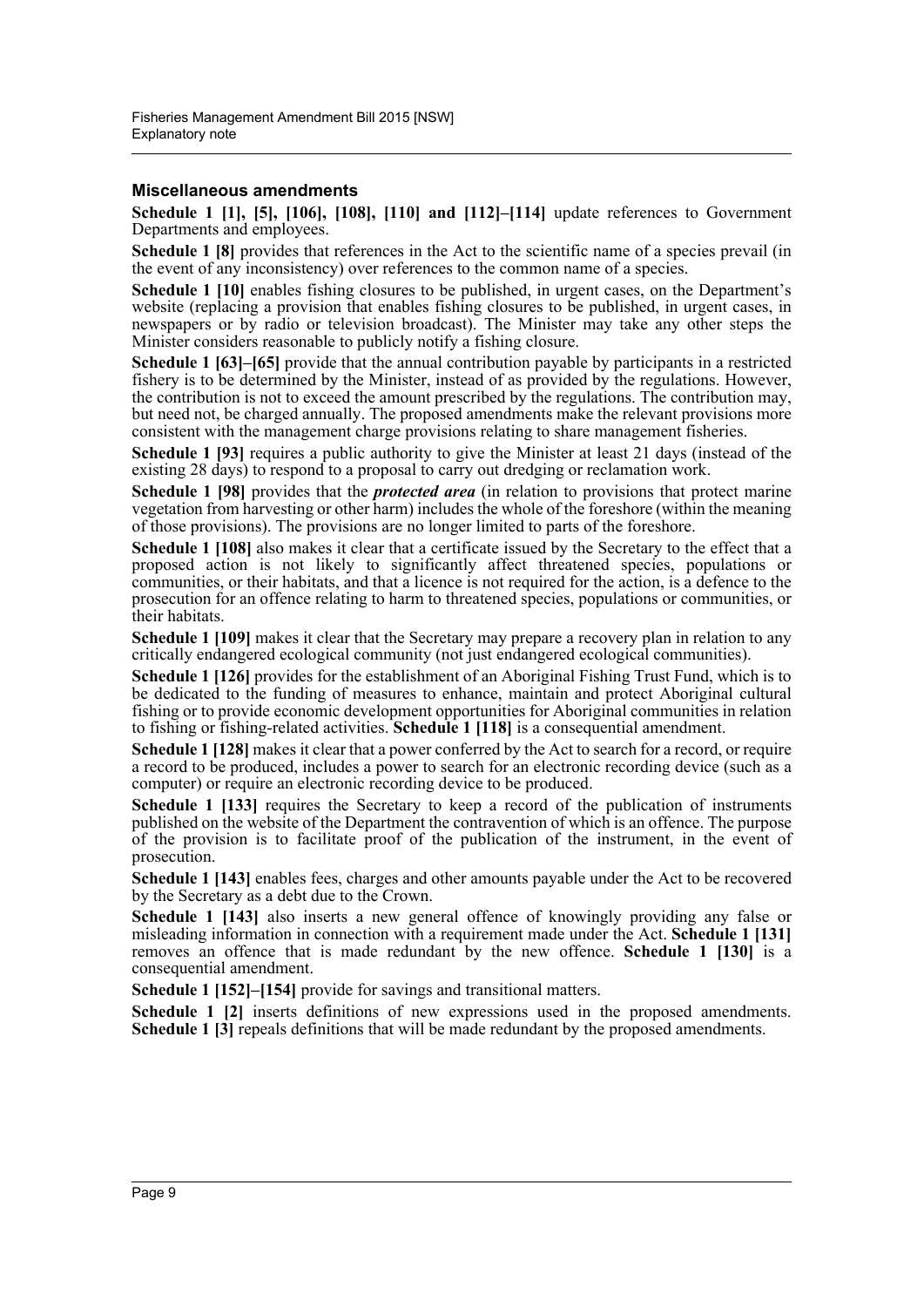## **Schedule 2 Amendments to Fisheries Management Act 1994 No 38 relating to fish names**

**Schedule 2** updates various references to fish names in the Act to reflect new naming conventions, changes to scientific names and changes to the status of some species under the *Environment Protection and Biodiversity Conservation Act 1999* of the Commonwealth.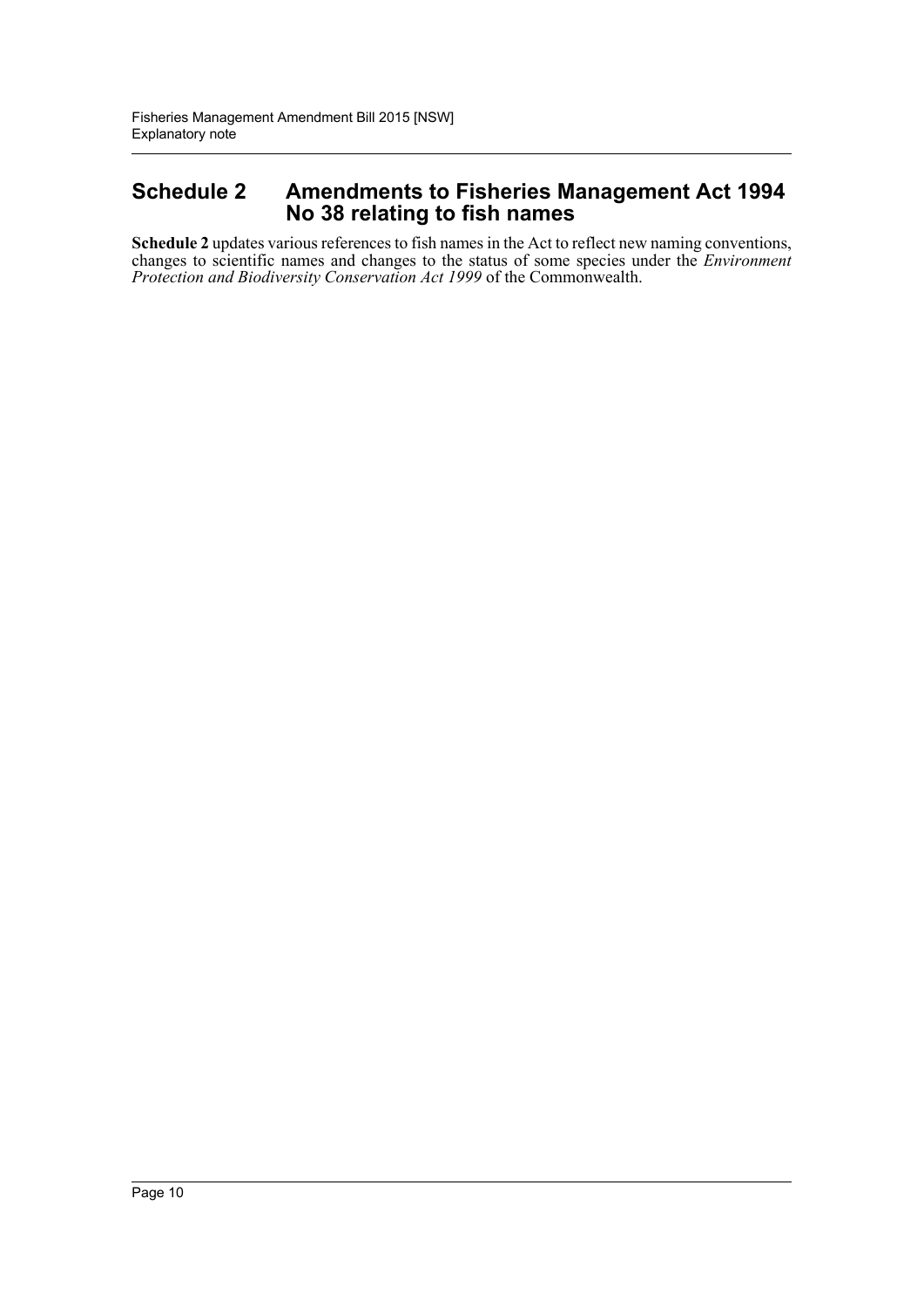First print



New South Wales

# **Fisheries Management Amendment Bill 2015**

# **Contents**

|            |                                                   | Page          |
|------------|---------------------------------------------------|---------------|
|            | Name of Act                                       | $\mathcal{P}$ |
|            | Commencement                                      | 2             |
| Schedule 1 | Amendment of Fisheries Management Act 1994 No 38  | 3             |
| Schedule 2 | Amendments to Fisheries Management Act 1994 No 38 |               |
|            | relating to fish names                            | 54            |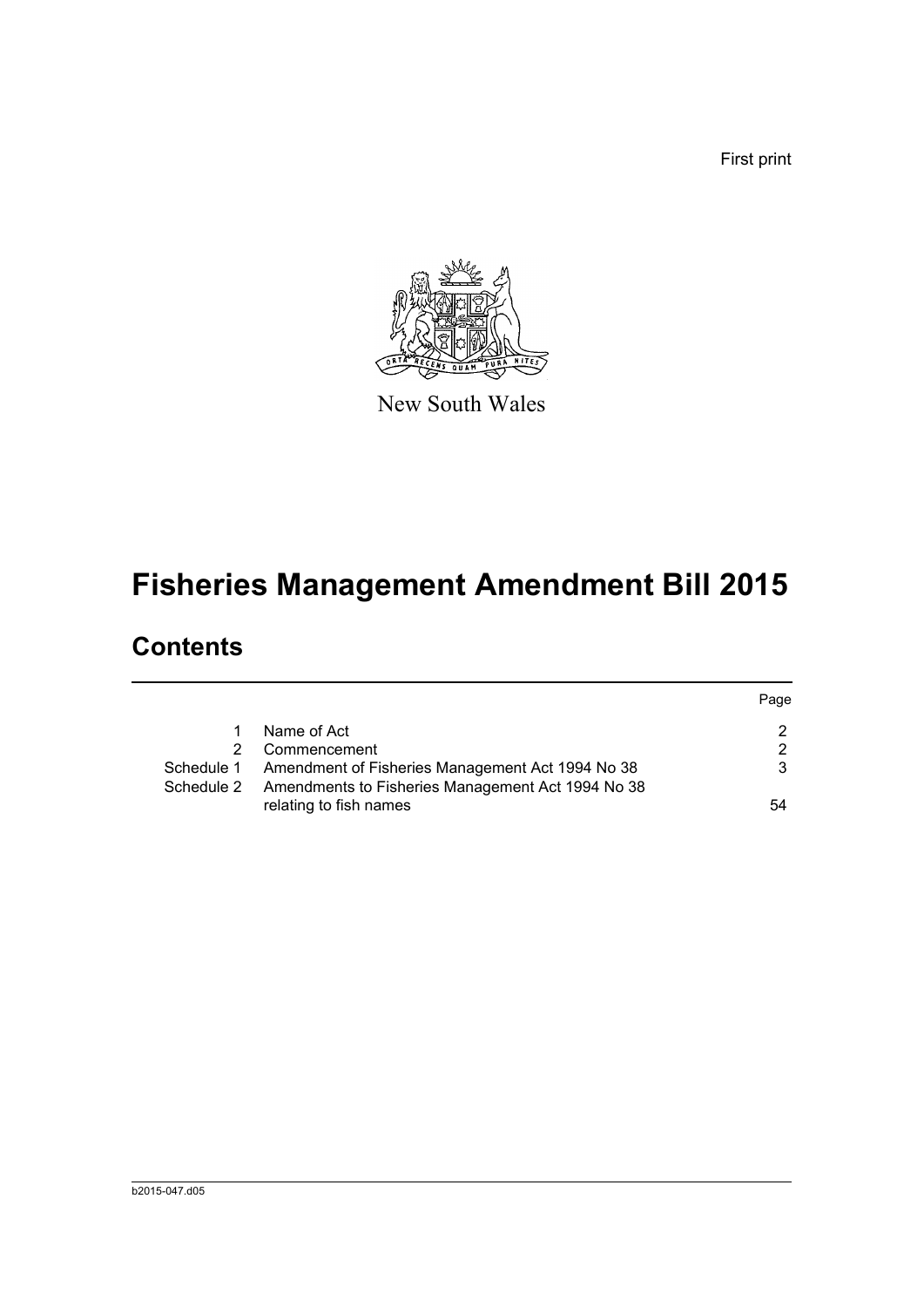

New South Wales

# **Fisheries Management Amendment Bill 2015**

No , 2015

### **A Bill for**

An Act to amend the *Fisheries Management Act 1994* to make further provision for the management of fishery resources.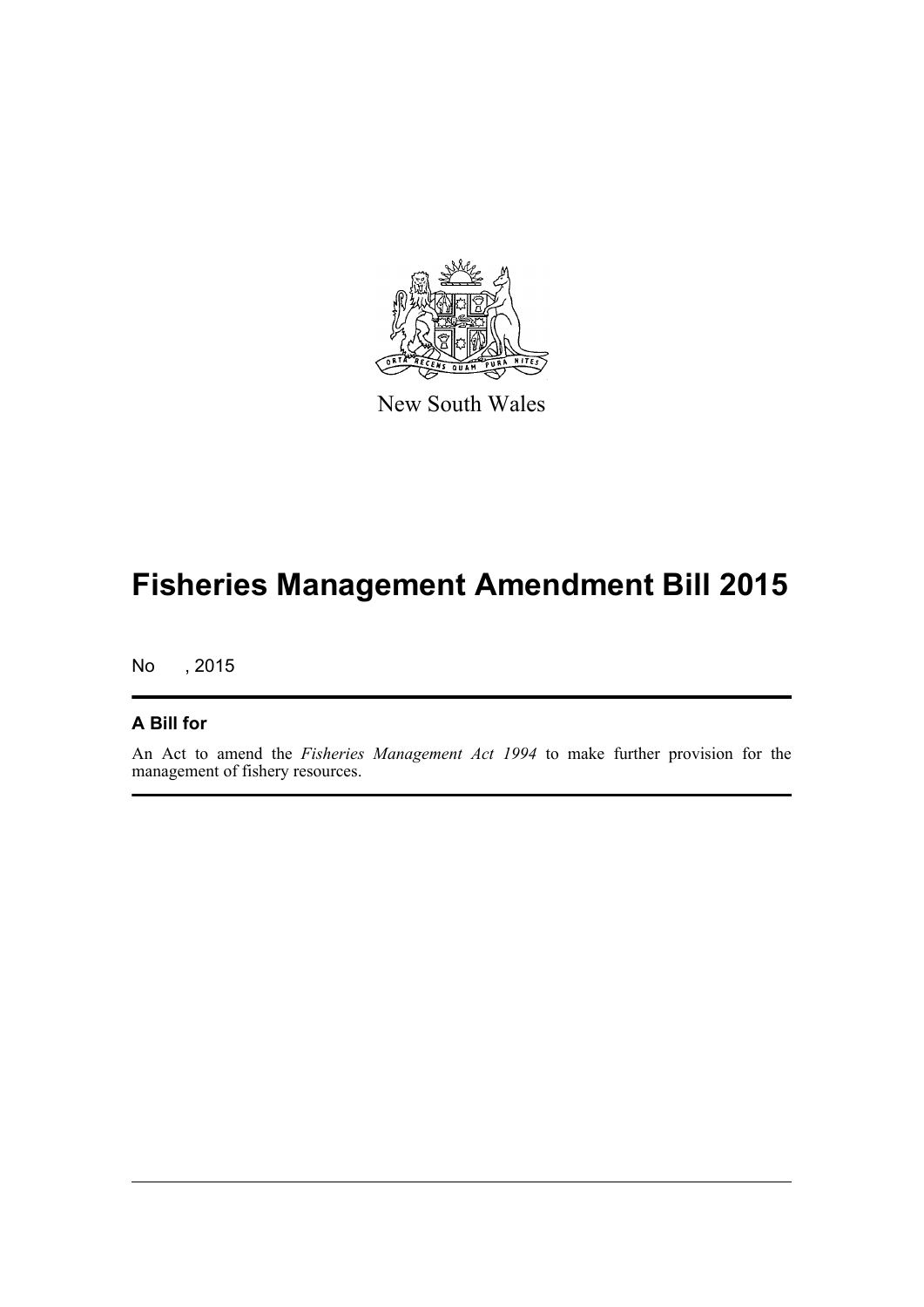<span id="page-12-1"></span><span id="page-12-0"></span>

| The Legislature of New South Wales enacts:                           |                |
|----------------------------------------------------------------------|----------------|
| Name of Act                                                          | 2              |
| This Act is the <i>Fisheries Management Amendment Act 2015</i> .     | 3              |
| <b>Commencement</b>                                                  | $\overline{4}$ |
| This Act commences on a day or days to be appointed by proclamation. | 5              |
|                                                                      |                |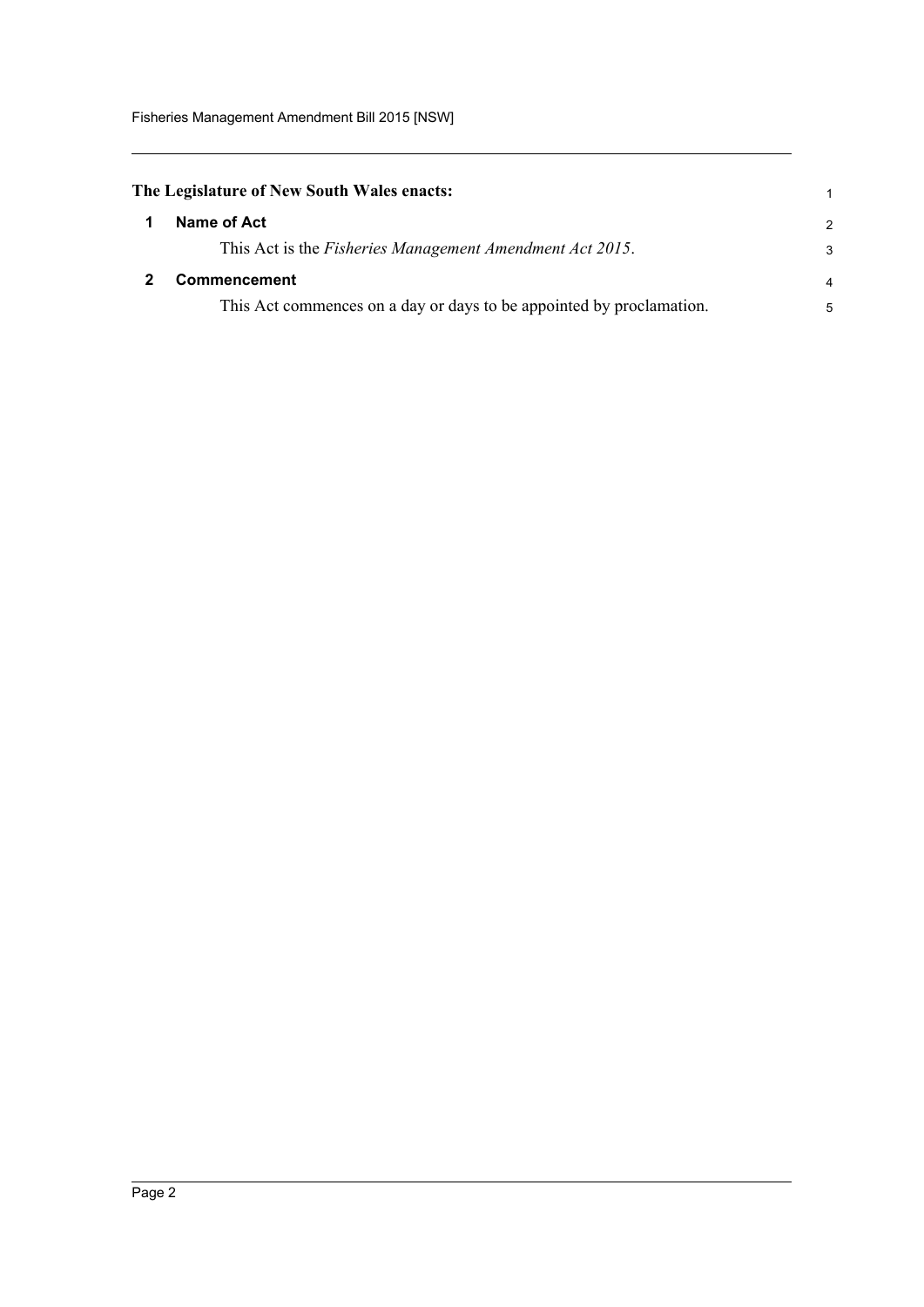<span id="page-13-0"></span>

|       | <b>Schedule 1</b>            | <b>Amendment of Fisheries Management Act 1994</b><br><b>No 38</b>                                                                                    | $\mathbf{1}$<br>$\overline{2}$ |
|-------|------------------------------|------------------------------------------------------------------------------------------------------------------------------------------------------|--------------------------------|
| [1]   | or replaced by this Act)     | The whole Act (other than section 4, Schedule 7 and any provision that is repealed                                                                   | $\sqrt{3}$<br>$\overline{4}$   |
|       |                              | Omit "Director-General" and "Director-General's" wherever occurring.                                                                                 | 5                              |
|       |                              | Insert instead "Secretary" and "Secretary's" respectively.                                                                                           | 6                              |
| $[2]$ | <b>Section 4 Definitions</b> |                                                                                                                                                      | $\overline{7}$                 |
|       |                              | Insert in alphabetical order in section $4(1)$ :                                                                                                     | 8                              |
|       |                              | <i>advisory council</i> means an advisory council established by the Minister under<br>section 229.                                                  | 9<br>10                        |
|       |                              | advisory group means an advisory group established by the Secretary under<br>section 230.                                                            | 11<br>12                       |
|       |                              | <i>electronic communication</i> has the same meaning as it has in the <i>Electronic</i><br>Transactions Act 2000.                                    | 13<br>14                       |
|       |                              | <i>fisheries management charge</i> means a fee, charge or contribution that is<br>required to be paid by or under this Act.                          | 15<br>16                       |
|       |                              | <i>fishing determination</i> means a determination of total allowable catch of fish<br>or total allowable fishing effort made under Part 2A.         | 17<br>18                       |
|       |                              | <i>forfeited quota</i> —see section 40V.                                                                                                             | 19                             |
|       |                              | <i>possession limit</i> means a possession limit (within the meaning of section 17A)<br>imposed by the regulations or by an order under section 17C. | 20<br>21                       |
|       |                              | quota—see section 40R.                                                                                                                               | 22                             |
|       |                              | <i>trust fund</i> means a trust fund established under Division 3 of Part 8.                                                                         | 23                             |
| $[3]$ |                              | Section 4 (1), definitions of "category 1 share management fishery", "category 2<br>share management fishery" and "Management Advisory Committee"    | 24<br>25                       |
|       | Omit the definitions.        |                                                                                                                                                      | 26                             |
| [4]   |                              | Section 4 (1), definition of "charter fishing boat licence"                                                                                          | 27                             |
|       |                              | Omit the definition. Insert instead:                                                                                                                 | 28                             |
|       |                              | <i>charter fishing licence</i> means a licence issued under Division 2 of Part 4A and<br>in force.                                                   | 29<br>30                       |
| [5]   |                              | Section 4 (1), definitions of "Department" and "Director-General"                                                                                    | 31                             |
|       |                              | Omit the definitions. Insert in alphabetical order:                                                                                                  | 32                             |
|       |                              | Department means the Department of Industry, Skills and Regional<br>Development.                                                                     | 33<br>34                       |
|       |                              | Secretary means the Secretary of the Department.                                                                                                     | 35                             |
| [6]   |                              | Section 4 (1), definition of "fishing boat licence"                                                                                                  | 36                             |
|       |                              | Omit the definition. Insert instead:                                                                                                                 | 37                             |
|       |                              | <i>fishing boat licence</i> means a licence issued under section 107B and in force.                                                                  | 38                             |
| $[7]$ |                              | Section 4 (1), definition of "TAC Committee"                                                                                                         | 39                             |
|       |                              | Omit the definition. Insert instead:<br><b>TAF Committee</b> means the Total Allowable Fishing Committee appointed<br>under Schedule 2.              | 40<br>41<br>42                 |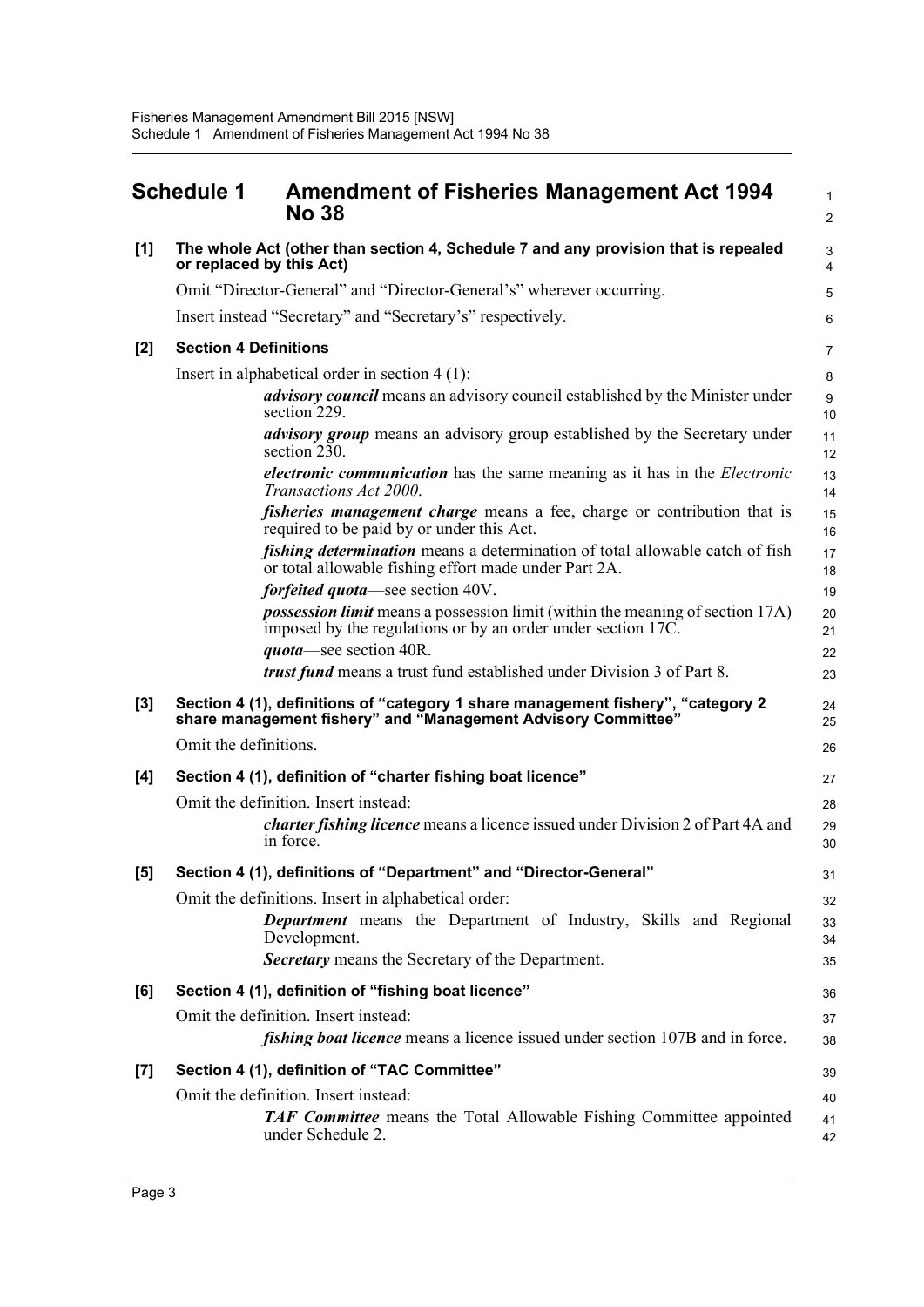| [8]    |     | Section 4 (4)            |          |                                                                                                                                                                                                                                                                                                                                                                                                                                                             | 1                                                    |
|--------|-----|--------------------------|----------|-------------------------------------------------------------------------------------------------------------------------------------------------------------------------------------------------------------------------------------------------------------------------------------------------------------------------------------------------------------------------------------------------------------------------------------------------------------|------------------------------------------------------|
|        |     |                          |          | Insert after section $4(3)$ and the note:                                                                                                                                                                                                                                                                                                                                                                                                                   | $\overline{2}$                                       |
|        |     | (4)                      |          | A reference in this Act to the common name of a species of fish does not limit<br>any scientific description of a species of fish in this Act. If there is any<br>inconsistency between the common name and the scientific description of a<br>species, the scientific description of the species prevails.                                                                                                                                                 | 3<br>$\overline{\mathbf{4}}$<br>$\mathbf 5$<br>$\,6$ |
|        |     |                          |          | Note. The common name of a species of fish is generally the standard name for the<br>fish as defined in the Australian Standard entitled AS SSA 5300-2011, Australian Fish<br>Names Standard published on 20 October 2011.                                                                                                                                                                                                                                  | $\boldsymbol{7}$<br>$\bf 8$<br>9                     |
| [9]    |     | assessment               |          | Section 7G Management plan not to be made until completion of environmental                                                                                                                                                                                                                                                                                                                                                                                 | 10<br>11                                             |
|        |     |                          |          | Omit section 7G (2). Insert instead:                                                                                                                                                                                                                                                                                                                                                                                                                        | 12                                                   |
|        |     | (2)                      |          | If the management plan for a share management fishery is not made within the<br>time required by section 42 $(3)$ , the Minister is not required to recommend that<br>the description of the fishery be omitted from Schedule 1 if the Minister is<br>satisfied, after having consulted with any relevant advisory group or advisory<br>council, that the fishery should be retained as a share management fishery<br>despite the delay in making the plan. | 13<br>14<br>15<br>16<br>17<br>18                     |
| [10]   |     |                          |          | Section 9 Publication of notification of closures                                                                                                                                                                                                                                                                                                                                                                                                           | 19                                                   |
|        |     |                          |          | Omit section $9(2)$ and (3). Insert instead:                                                                                                                                                                                                                                                                                                                                                                                                                | 20                                                   |
|        |     | (2)                      | methods: | However, if the Minister considers that the fishing closure is required urgently,<br>the Minister may publish the notification using either or both of the following                                                                                                                                                                                                                                                                                        | 21<br>22<br>23                                       |
|        |     |                          | (a)      | by causing a copy of the notification to be exhibited in a prominent<br>place adjacent to the waters to which the fishing closure applies,                                                                                                                                                                                                                                                                                                                  | 24<br>25                                             |
|        |     |                          | (b)      | by publishing the notification on the Department's website.                                                                                                                                                                                                                                                                                                                                                                                                 | 26                                                   |
|        |     | (3)                      |          | In any such urgent case, the Minister is to publish the notification in the<br>Gazette as soon as practicable.                                                                                                                                                                                                                                                                                                                                              | 27<br>28                                             |
|        |     | (4)                      |          | The Minister may take any other steps the Minister considers reasonable to<br>publicly notify a fishing closure.                                                                                                                                                                                                                                                                                                                                            | 29<br>30                                             |
|        |     | (5)                      |          | This section applies to an amendment or revocation of a fishing closure in the<br>same way as it applies to a fishing closure.                                                                                                                                                                                                                                                                                                                              | 31<br>32                                             |
| $[11]$ |     |                          |          | Section 17 Bag limits-taking of fish                                                                                                                                                                                                                                                                                                                                                                                                                        | 33                                                   |
|        |     |                          |          | Omit section 17 (6). Insert instead:                                                                                                                                                                                                                                                                                                                                                                                                                        | 34                                                   |
|        |     | (6)                      |          | The Minister is required to consult any relevant advisory council or advisory<br>group about any proposal to specify or change daily limits under this section.                                                                                                                                                                                                                                                                                             | 35<br>36                                             |
| [12]   |     | Sections 17A-17C         |          |                                                                                                                                                                                                                                                                                                                                                                                                                                                             | 37                                                   |
|        |     | Insert after section 17: |          |                                                                                                                                                                                                                                                                                                                                                                                                                                                             | 38                                                   |
|        | 17A |                          |          | <b>Bag limits-possession of fish</b>                                                                                                                                                                                                                                                                                                                                                                                                                        | 39                                                   |
|        |     | (1)                      |          | Possession limits for fish may be imposed under this Act.                                                                                                                                                                                                                                                                                                                                                                                                   | 40                                                   |
|        |     | (2)                      |          | A <i>possession limit</i> is the maximum quantity of fish that a person may have in<br>the person's possession in any specified circumstances.                                                                                                                                                                                                                                                                                                              | 41<br>42                                             |
|        |     | (3)                      |          | A possession limit may be imposed in relation to a specified species of fish or<br>fish of a specified class.                                                                                                                                                                                                                                                                                                                                               | 43<br>44                                             |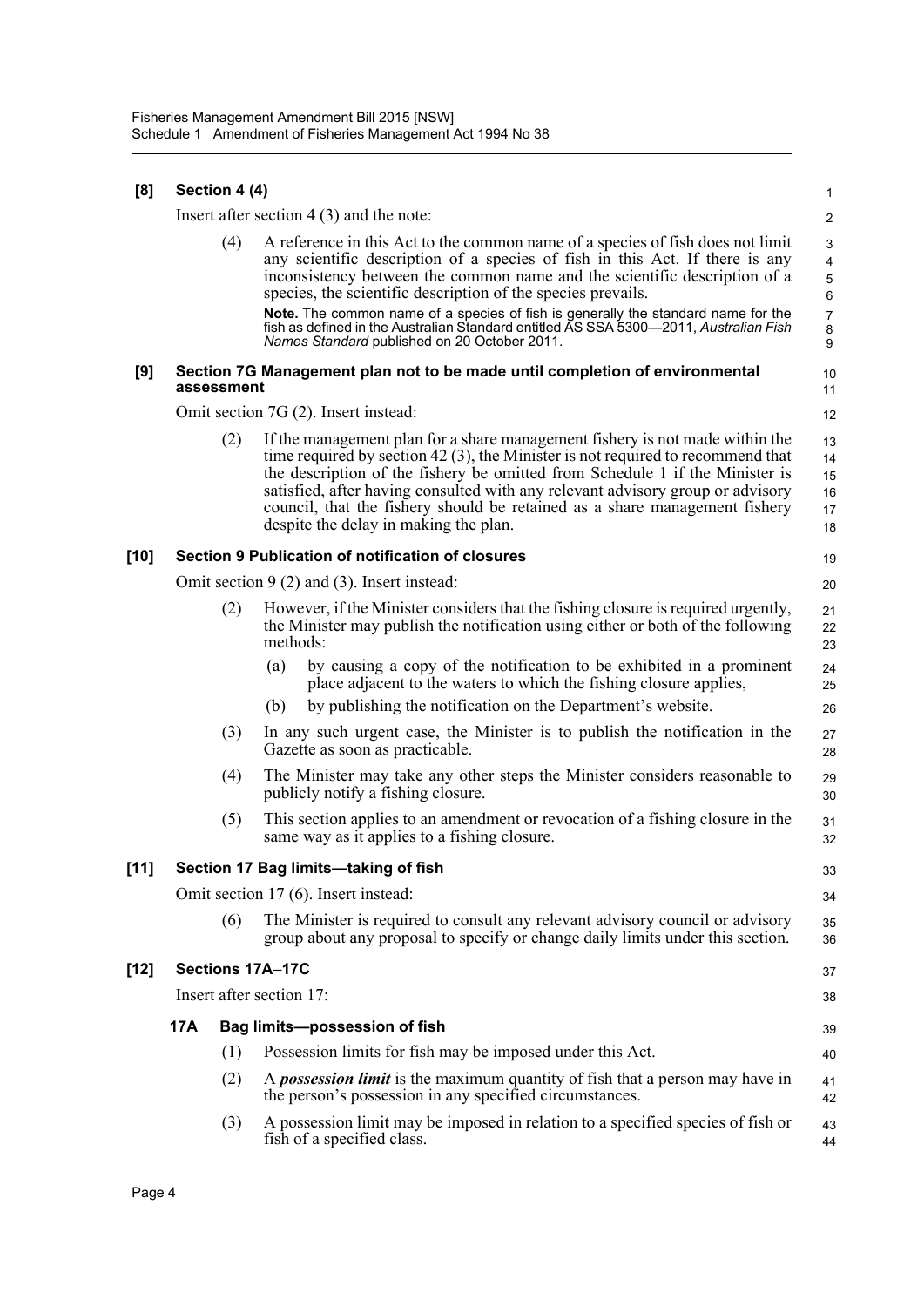|            | (4) | A possession limit may apply generally or be limited to:                                                                                                                                                           | $\mathbf{1}$        |
|------------|-----|--------------------------------------------------------------------------------------------------------------------------------------------------------------------------------------------------------------------|---------------------|
|            |     | a particular class of fishers, or<br>(a)                                                                                                                                                                           | $\overline{2}$      |
|            |     | fish of a particular size, or<br>(b)                                                                                                                                                                               | 3                   |
|            |     | particular waters, or<br>(c)                                                                                                                                                                                       | 4                   |
|            |     | (d)<br>any other specified circumstances.                                                                                                                                                                          | 5                   |
|            | (5) | The possession limit of any fish need not be the same as the daily limit of those<br>fish.                                                                                                                         | 6<br>$\overline{7}$ |
|            | (6) | A possession limit of zero may be imposed.                                                                                                                                                                         | 8                   |
|            | (7) | This section does not authorise the possession of fish in contravention of any<br>other provision of or made under this Act.                                                                                       | 9<br>10             |
| 17B        |     | How possession limits are imposed                                                                                                                                                                                  | 11                  |
|            | (1) | A possession limit may be imposed:                                                                                                                                                                                 | 12                  |
|            |     | by the regulations, or<br>(a)                                                                                                                                                                                      | 13                  |
|            |     | by Ministerial order.<br>(b)                                                                                                                                                                                       | 14                  |
|            | (2) | If there is any inconsistency between a possession limit imposed by the<br>regulations and a possession limit imposed by Ministerial order, the<br>possession limit imposed by Ministerial order prevails.         | 15<br>16<br>17      |
|            | (3) | The Minister is required to consult any relevant advisory council or advisory<br>group about any proposal to impose a possession limit by regulation or to<br>change possession limits imposed by the regulations. | 18<br>19<br>20      |
|            | (4) | In this section:                                                                                                                                                                                                   | 21                  |
|            |     | <b>Ministerial order</b> means an order of the Minister under section 17C.                                                                                                                                         | 22                  |
| <b>17C</b> |     | Ministerial order imposing possession limit                                                                                                                                                                        | 23                  |
|            | (1) | The Minister may, by order, impose a possession limit.                                                                                                                                                             | 24                  |
|            | (2) | The order is to be published in the Gazette.                                                                                                                                                                       | 25                  |
|            | (3) | However, if the Minister considers that the imposition of a possession limit is<br>required urgently, the Minister may publish notification of the order using<br>either or both of the following methods:         | 26<br>27<br>28      |
|            |     | by causing a copy of the order to be exhibited in a prominent place<br>(a)<br>adjacent to the waters to which the order applies,                                                                                   | 29<br>30            |
|            |     | by publishing notice of the order on the Department's website.<br>(b)                                                                                                                                              | 31                  |
|            | (4) | In any such urgent case, the Minister is to publish the order in the Gazette as<br>soon as practicable.                                                                                                            | 32<br>33            |
|            | (5) | The Minister may take any other steps the Minister considers reasonable to<br>publicly notify an order under this section.                                                                                         | 34<br>35            |
|            | (6) | Subsections $(2)$ – $(5)$ apply to an amendment or revocation of an order under<br>this section in the same way as they apply to the making of an order under this<br>section.                                     | 36<br>37<br>38      |
|            | (7) | An order under this section has effect for the period (not exceeding 5 years)<br>specified in the order.                                                                                                           | 39<br>40            |
|            | (8) | Subsection (7) does not prevent the making of a further order under this<br>section.                                                                                                                               | 41<br>42            |
|            |     |                                                                                                                                                                                                                    |                     |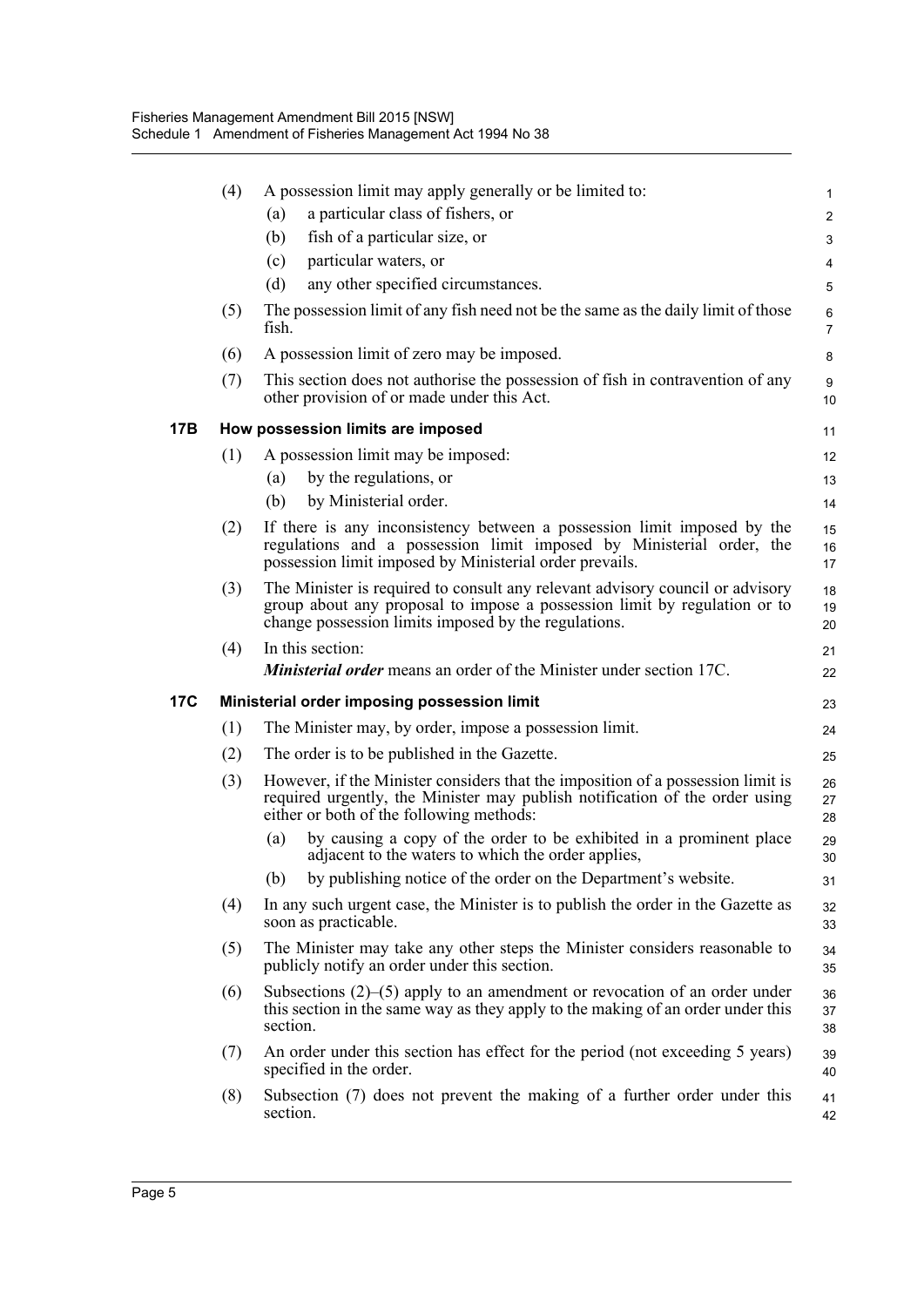|        |     | (9)                    |     |                                   | Sections 40 and 41 of the <i>Interpretation Act 1987</i> apply in respect of an order<br>under this section (including an order that amends or revokes an order) in the<br>same way as they apply in respect of a statutory rule. | $\mathbf{1}$<br>$\overline{c}$<br>$\mathsf 3$ |
|--------|-----|------------------------|-----|-----------------------------------|-----------------------------------------------------------------------------------------------------------------------------------------------------------------------------------------------------------------------------------|-----------------------------------------------|
|        |     | (10)                   |     |                                   | For that purpose, a reference in those sections to the day of publication on the<br>NSW legislation website is to be read as a reference to the day of first<br>publication of the order in accordance with this section.         | $\overline{4}$<br>$\sqrt{5}$<br>6             |
| [13]   |     |                        |     |                                   | Section 18 Offence of contravening possession limit                                                                                                                                                                               | 7                                             |
|        |     |                        |     | Omit section 18 $(1)$ and $(3)$ . |                                                                                                                                                                                                                                   | 8                                             |
| [14]   |     | <b>Section 18 (2)</b>  |     |                                   |                                                                                                                                                                                                                                   | 9                                             |
|        |     |                        |     |                                   | Omit "those fish". Insert instead "any fish".                                                                                                                                                                                     | 10                                            |
| $[15]$ |     | Section 18 (3A)        |     |                                   |                                                                                                                                                                                                                                   | 11                                            |
|        |     |                        |     |                                   | Omit "The regulations may specify a possession limit of zero for fish of a specified species<br>or of a specified class. In that case,".                                                                                          | 12<br>13                                      |
|        |     | a specified class,".   |     |                                   | Insert instead "If a possession limit of zero is imposed for fish of a specified species or of                                                                                                                                    | 14<br>15                                      |
| [16]   |     | Section 18 (4) and (5) |     |                                   |                                                                                                                                                                                                                                   | 16                                            |
|        |     | Omit the subsections.  |     |                                   |                                                                                                                                                                                                                                   | 17                                            |
| $[17]$ |     | <b>Section 20B</b>     |     |                                   |                                                                                                                                                                                                                                   | 18                                            |
|        |     |                        |     | Insert after section 20A:         |                                                                                                                                                                                                                                   | 19                                            |
|        | 20B |                        |     |                                   | Shark finning and related prohibitions                                                                                                                                                                                            | 20                                            |
|        |     | (1)                    |     |                                   | A person must not, while on board a boat in any waters:                                                                                                                                                                           | 21                                            |
|        |     |                        | (a) |                                   | remove a fin from any species of shark, or                                                                                                                                                                                        | 22                                            |
|        |     |                        | (b) |                                   | be in possession of a shark fin that is not naturally attached to the body<br>of a shark, or                                                                                                                                      | 23<br>24                                      |
|        |     |                        | (c) |                                   | be in possession of any part of a shark.                                                                                                                                                                                          | 25                                            |
|        |     |                        |     | Maximum penalty:                  |                                                                                                                                                                                                                                   | 26                                            |
|        |     |                        | (a) |                                   | in the case of an individual:                                                                                                                                                                                                     | 27                                            |
|        |     |                        |     | (i)                               | 200 penalty units or imprisonment for 6 months (or both) for a<br>first offence, or                                                                                                                                               | 28<br>29                                      |
|        |     |                        |     | (ii)                              | 400 penalty units or imprisonment for 12 months (or both) for a<br>second or subsequent offence, or                                                                                                                               | 30<br>31                                      |
|        |     |                        | (b) |                                   | in the case of a corporation:                                                                                                                                                                                                     | 32                                            |
|        |     |                        |     | (i)<br>(ii)                       | 1,000 penalty units for a first offence, or<br>2,000 penalty units for a second or subsequent offence.                                                                                                                            | 33                                            |
|        |     |                        |     |                                   |                                                                                                                                                                                                                                   | 34                                            |
|        |     | (2)                    |     |                                   | The regulations may provide for circumstances in which a person does not<br>commit an offence against this section.                                                                                                               | 35<br>36                                      |
| [18]   |     | Part 2, Division 4     |     |                                   |                                                                                                                                                                                                                                   | 37                                            |
|        |     | Omit the Division.     |     |                                   |                                                                                                                                                                                                                                   | 38                                            |
|        |     |                        |     |                                   |                                                                                                                                                                                                                                   |                                               |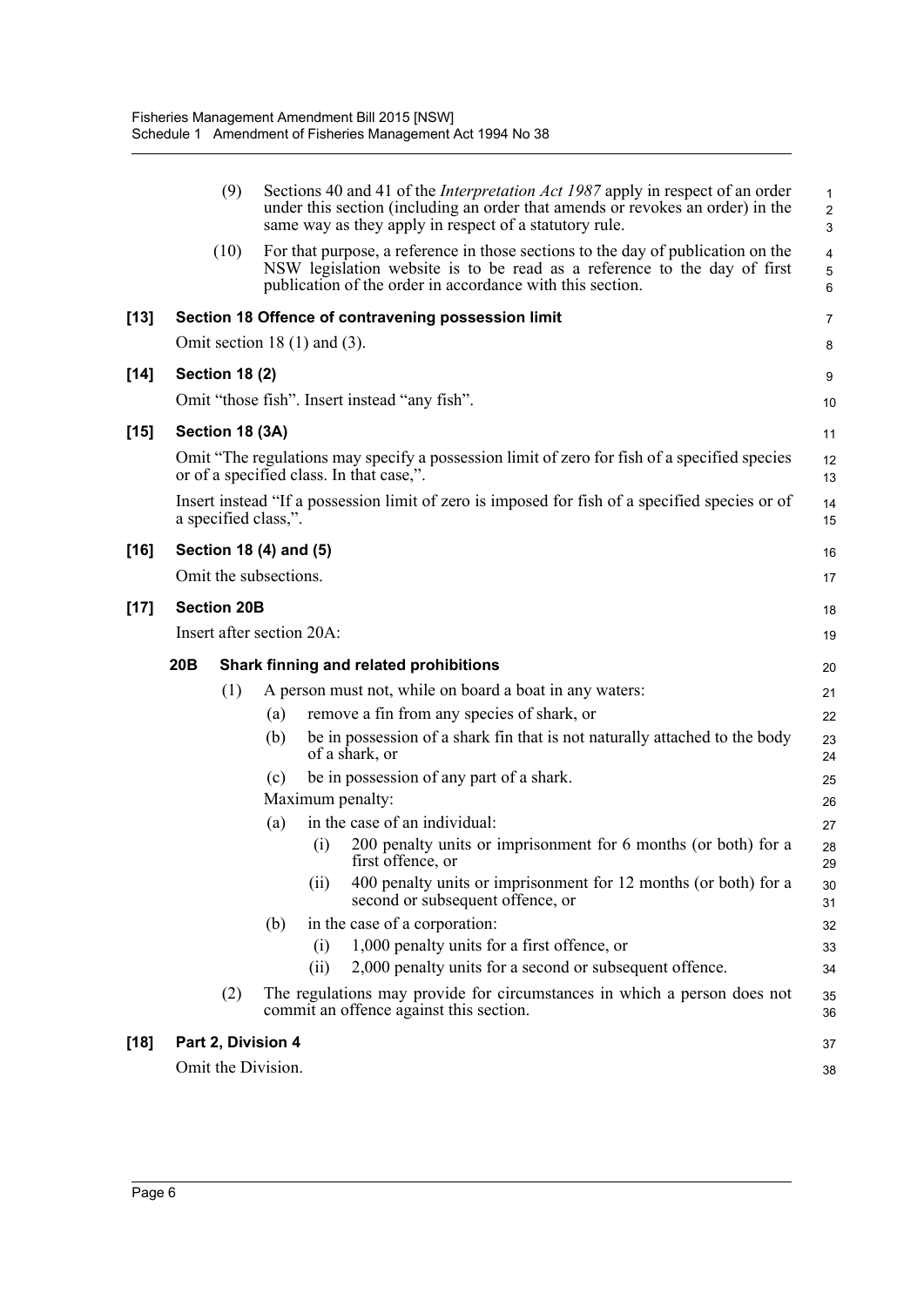| [19] |    |                      |          | Section 34M Consultation on proposed acquisition declaration                                                                                                                                                                                                                                                                                                                     | $\mathbf{1}$                   |
|------|----|----------------------|----------|----------------------------------------------------------------------------------------------------------------------------------------------------------------------------------------------------------------------------------------------------------------------------------------------------------------------------------------------------------------------------------|--------------------------------|
|      |    |                      |          | Omit section 34M (b). Insert instead:                                                                                                                                                                                                                                                                                                                                            | $\overline{c}$                 |
|      |    |                      | (b)      | any relevant advisory council or advisory group,                                                                                                                                                                                                                                                                                                                                 | 3                              |
| [20] |    | Sections 37 and 37AA |          |                                                                                                                                                                                                                                                                                                                                                                                  | 4                              |
|      |    |                      |          | Omit section 37. Insert instead:                                                                                                                                                                                                                                                                                                                                                 | 5                              |
|      | 37 |                      |          | Defence—special approval for research or other authorised purposes                                                                                                                                                                                                                                                                                                               | 6                              |
|      |    | (1)                  |          | The Minister may approve the taking and possession of fish or marine<br>vegetation of any kind or of a specified kind for any or all of the following<br>purposes:                                                                                                                                                                                                               | $\overline{7}$<br>$\bf 8$<br>9 |
|      |    |                      | (a)      | research,                                                                                                                                                                                                                                                                                                                                                                        | 10                             |
|      |    |                      | (b)      | aquaculture,                                                                                                                                                                                                                                                                                                                                                                     | 11                             |
|      |    |                      | (c)      | aquarium collection,                                                                                                                                                                                                                                                                                                                                                             | 12                             |
|      |    |                      | (d)      | Aboriginal cultural fishing,                                                                                                                                                                                                                                                                                                                                                     | 13                             |
|      |    |                      | (e)      | any purpose prescribed by the regulations,                                                                                                                                                                                                                                                                                                                                       | 14                             |
|      |    |                      | (f)      | any other purpose approved by the Minister that is consistent with the<br>objects of this Act.                                                                                                                                                                                                                                                                                   | 15<br>16                       |
|      |    | (2)                  |          | An approval may authorise the taking of fish or marine vegetation by any<br>method or by any specified method, from any waters or any specified waters<br>or in any other specified way, despite any provision of or made under this Act<br>to the contrary.                                                                                                                     | 17<br>18<br>19<br>20           |
|      |    | (3)                  |          | The Minister may grant an approval under this section:                                                                                                                                                                                                                                                                                                                           | 21                             |
|      |    |                      | (a)      | by issuing a permit to a person that authorises the taking and possession<br>of fish or marine vegetation, or                                                                                                                                                                                                                                                                    | 22<br>23                       |
|      |    |                      | (b)      | by making an order that authorises the taking and possession of fish or<br>marine vegetation.                                                                                                                                                                                                                                                                                    | 24<br>25                       |
|      |    | (4)                  |          | The Minister is to cause notice of any order made under this section, or the<br>amendment or revocation of such an order, to be published on the<br>Department's website or in the Gazette (or both).                                                                                                                                                                            | 26<br>27<br>28                 |
|      |    | (5)                  | section. | It is a defence to a prosecution for an offence against this Act or the regulations<br>if the person charged satisfies the court that the act or omission of the person<br>constituting the offence was authorised by an approval in force under this                                                                                                                            | 29<br>30<br>31<br>32           |
|      |    | (6)                  |          | An approval under this section:                                                                                                                                                                                                                                                                                                                                                  | 33                             |
|      |    |                      | (a)      | is subject to such conditions as are prescribed by the regulations or<br>specified in the permit or order by which the approval is granted, and                                                                                                                                                                                                                                  | 34<br>35                       |
|      |    |                      | (b)      | remains in force for the period of one year or such other period as is<br>specified in the permit or order by which the approval is granted.                                                                                                                                                                                                                                     | 36<br>37                       |
|      |    | (7)                  |          | Without limiting subsection (6), an approval that authorises any fishing<br>activity that involves the use of a boat may specify that the activity is an<br>activity for which a fishing boat licence is required. In such a case, the fishing<br>activity the subject of the approval is taken to be a declared commercial fishing<br>boat activity under Division 2 of Part 4. | 38<br>39<br>40<br>41<br>42     |
|      |    | (8)                  |          | The power to grant an approval under this section is limited by section 220ZW<br>(Licence to harm threatened species, population or ecological community or<br>damage habitat).                                                                                                                                                                                                  | 43<br>44<br>45                 |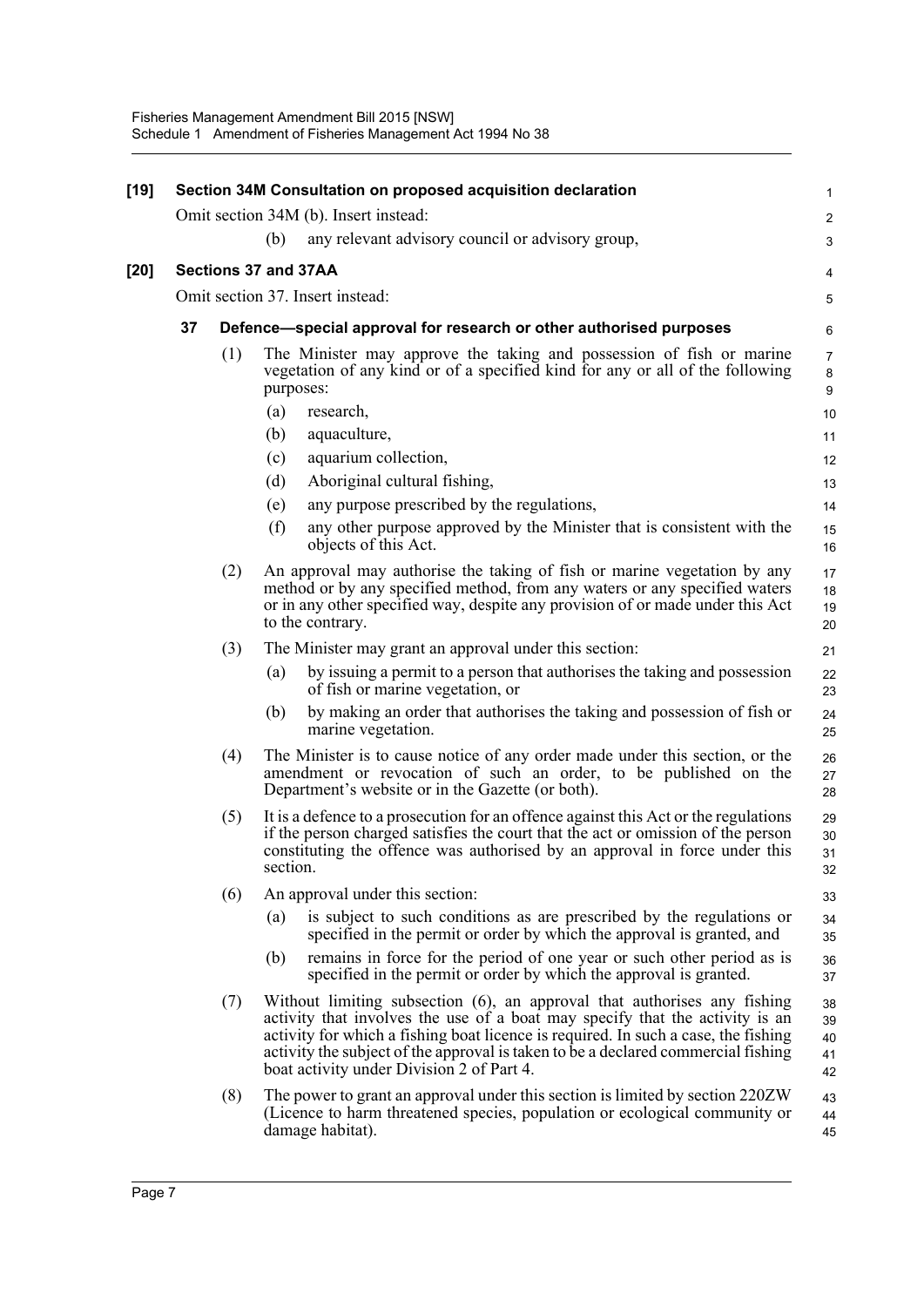|      | (9)                  | The Minister is not to grant an approval for Aboriginal cultural fishing if to<br>authorise the fishing activities and practices concerned would be inconsistent<br>with native title rights and interests under an approved determination of native<br>title (within the meaning of the <i>Native Title Act 1993</i> of the Commonwealth)<br>or with the terms of an indigenous land use agreement (within the meaning of<br>that Act). | $\mathbf{1}$<br>$\overline{2}$<br>3<br>$\overline{4}$<br>5<br>$\,6\,$ |
|------|----------------------|------------------------------------------------------------------------------------------------------------------------------------------------------------------------------------------------------------------------------------------------------------------------------------------------------------------------------------------------------------------------------------------------------------------------------------------|-----------------------------------------------------------------------|
|      | (10)                 | The regulations may make further provision for approvals under this section.                                                                                                                                                                                                                                                                                                                                                             | 7                                                                     |
| 37AA |                      | Provisions relating to permits                                                                                                                                                                                                                                                                                                                                                                                                           | 8                                                                     |
|      | (1)                  | A person may apply to the Minister, in a form approved by the Minister, for a<br>permit under section 37 (a section 37 permit).                                                                                                                                                                                                                                                                                                          | 9<br>10                                                               |
|      | (2)                  | The regulations may make provision for the fees to be paid for an application<br>for a section 37 permit or the issue of a section 37 permit.                                                                                                                                                                                                                                                                                            | 11<br>12                                                              |
|      | (3)                  | In addition to any application fee or issue fee, the regulations may make<br>provision for the payment by a permit holder of a contribution towards one or<br>more of the following costs:                                                                                                                                                                                                                                               | 13<br>14<br>15                                                        |
|      |                      | the costs of managing the activities authorised by the permit,<br>(a)                                                                                                                                                                                                                                                                                                                                                                    | 16                                                                    |
|      |                      | the costs of monitoring the activities authorised by the permit,<br>(b)                                                                                                                                                                                                                                                                                                                                                                  | 17                                                                    |
|      |                      | the costs of ensuring compliance with permit conditions and any other<br>(c)<br>fishing regulatory controls relevant to the activity authorised by the<br>permit,                                                                                                                                                                                                                                                                        | 18<br>19<br>20                                                        |
|      |                      | the costs of carrying out research into the activity authorised by the<br>(d)<br>permit, or the fishery, species or method associated with that activity.                                                                                                                                                                                                                                                                                | 21<br>22                                                              |
|      | (4)                  | A section 37 permit may authorise a specified person or a specified class of<br>persons, in addition to the permit holder, to take and possess fish or marine<br>vegetation as authorised by the permit.                                                                                                                                                                                                                                 | 23<br>24<br>25                                                        |
|      | (5)                  | The Minister may from time to time vary the conditions of a section 37 permit<br>by notice given to the permit holder.                                                                                                                                                                                                                                                                                                                   | 26<br>27                                                              |
|      | (6)                  | The Minister may at any time cancel or suspend a section 37 permit by notice<br>given to the permit holder.                                                                                                                                                                                                                                                                                                                              | 28<br>29                                                              |
|      | Part 2A              |                                                                                                                                                                                                                                                                                                                                                                                                                                          | 30                                                                    |
|      | Insert after Part 2: |                                                                                                                                                                                                                                                                                                                                                                                                                                          | 31                                                                    |
|      |                      | Part 2A Fishing determinations and quotas                                                                                                                                                                                                                                                                                                                                                                                                | 32                                                                    |
|      | <b>Division 1</b>    | <b>Fishing determinations generally</b>                                                                                                                                                                                                                                                                                                                                                                                                  | 33                                                                    |
| 40A  |                      | <b>Fishing determinations</b>                                                                                                                                                                                                                                                                                                                                                                                                            | 34                                                                    |
|      | (1)                  | The following determinations may be made under this Part (each of which is<br>$a$ fishing determination):                                                                                                                                                                                                                                                                                                                                | 35<br>36                                                              |
|      |                      | a determination of total allowable catch of fish (a TAC determination),<br>(a)                                                                                                                                                                                                                                                                                                                                                           | 37                                                                    |
|      |                      | (b)<br>a determination of total allowable fishing effort (a TAE determination).                                                                                                                                                                                                                                                                                                                                                          | 38                                                                    |
|      | (2)                  | A TAC determination:                                                                                                                                                                                                                                                                                                                                                                                                                     | 39                                                                    |
|      |                      | may be made in relation to one or more species of fish, and<br>(a)                                                                                                                                                                                                                                                                                                                                                                       | 40                                                                    |
|      |                      | may relate to any specified fishery, class of shares in a share<br>(b)<br>management fishery, class of persons, fishing method, area or time<br>period.                                                                                                                                                                                                                                                                                  | 41<br>42<br>43                                                        |
|      |                      |                                                                                                                                                                                                                                                                                                                                                                                                                                          |                                                                       |

**[21]**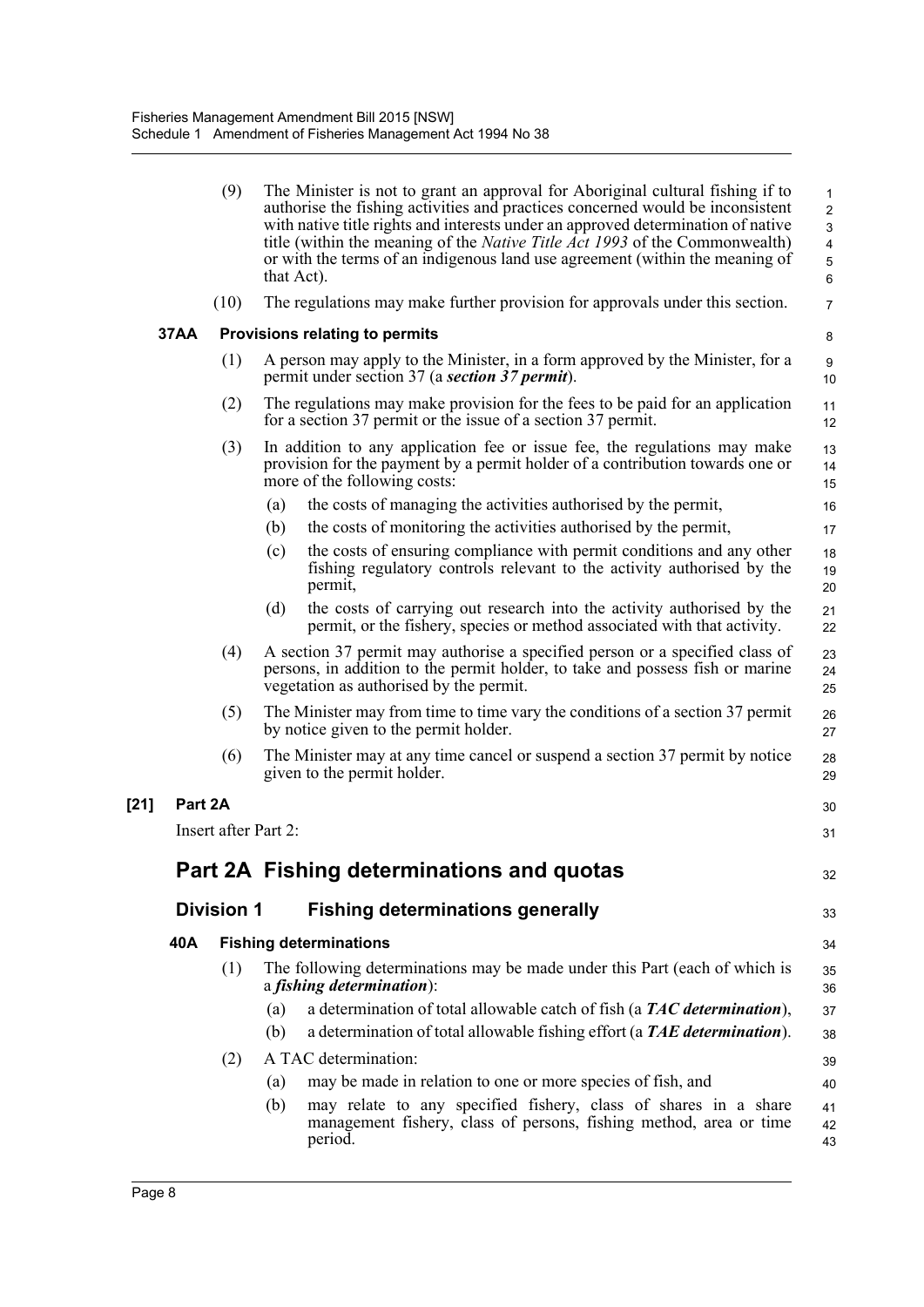|     | (3)               | A TAE determination:                                                                                                                                                                                                                                 | $\mathbf{1}$         |
|-----|-------------------|------------------------------------------------------------------------------------------------------------------------------------------------------------------------------------------------------------------------------------------------------|----------------------|
|     |                   | may be made in relation to one or more methods of fishing, and<br>(a)                                                                                                                                                                                | $\overline{2}$       |
|     |                   | may relate to one or more specified species of fish, or any specified<br>(b)<br>fishery, class of shares in a share management fishery, class of persons,<br>area or time period.                                                                    | 3<br>4<br>5          |
| 40B |                   | When fishing determinations are required to be made                                                                                                                                                                                                  | 6                    |
|     | (1)               | A fishing determination must be made if the regulations require a fishing<br>determination to be made.                                                                                                                                               | 7<br>8               |
|     | (2)               | A fishing determination must also be made if the Minister requires a fishing<br>determination to be made.                                                                                                                                            | 9<br>10              |
| 40C |                   | Who makes fishing determinations                                                                                                                                                                                                                     | 11                   |
|     | (1)               | A fishing determination may be made by either the TAF Committee or the<br>Secretary.                                                                                                                                                                 | 12<br>13             |
|     | (2)               | If the regulations require a fishing determination to be made, they may also<br>specify whether the TAF Committee or the Secretary is to make the fishing<br>determination.                                                                          | 14<br>15<br>16       |
|     | (3)               | If the regulations do not specify who is to make a fishing determination<br>required by the regulations, the Minister may direct either the TAF Committee<br>or the Secretary to make the fishing determination, subject to this section.            | 17<br>18<br>19       |
|     | (4)               | The Minister is to direct the Secretary to make a fishing determination that is<br>required by the regulations only if the Minister considers it expedient for the<br>Secretary to make the fishing determination because:                           | 20<br>21<br>22       |
|     |                   | there is in existence a scientific assessment of the species of fish, fishery<br>(a)<br>or fishing method concerned that, in the opinion of the Minister, is<br>relevant, robust and sufficiently recent to allow a determination to be<br>made, and | 23<br>24<br>25<br>26 |
|     |                   | to require the TAF Committee to make the fishing determination would<br>(b)<br>involve an unnecessary duplication of that assessment.                                                                                                                | 27<br>28             |
|     | (5)               | For any fishing determination that is not required by the regulations, the<br>Minister may direct the fishing determination to be made by either the TAF<br>Committee or the Secretary.                                                              | 29<br>30<br>31       |
|     | <b>Division 2</b> | <b>Fishing determinations by TAF Committee</b>                                                                                                                                                                                                       | 32                   |
| 40D |                   | <b>TAF Committee to make fishing determinations</b>                                                                                                                                                                                                  | 33                   |
|     | (1)               | The TAF Committee is to make a fishing determination when required to do<br>so by or under this Act.                                                                                                                                                 | 34<br>35             |
|     | (2)               | The fishing determination is to be made in accordance with this Division.                                                                                                                                                                            | 36                   |
| 40E |                   | <b>General considerations for TAF Committee</b>                                                                                                                                                                                                      | 37                   |
|     | (1)               | In making a fishing determination, the TAF Committee is to give effect to the<br>objects of this Act and is to have regard to all relevant scientific, industry,<br>community, social and economic factors.                                          | 38<br>39<br>40       |
|     | (2)               | The TAF Committee is also to have regard to:                                                                                                                                                                                                         | 41                   |
|     |                   | the need to ensure that the exploitation of fisheries resources is<br>(a)<br>conducted in a manner that will conserve fish stocks in the long term,<br>and                                                                                           | 42<br>43<br>44       |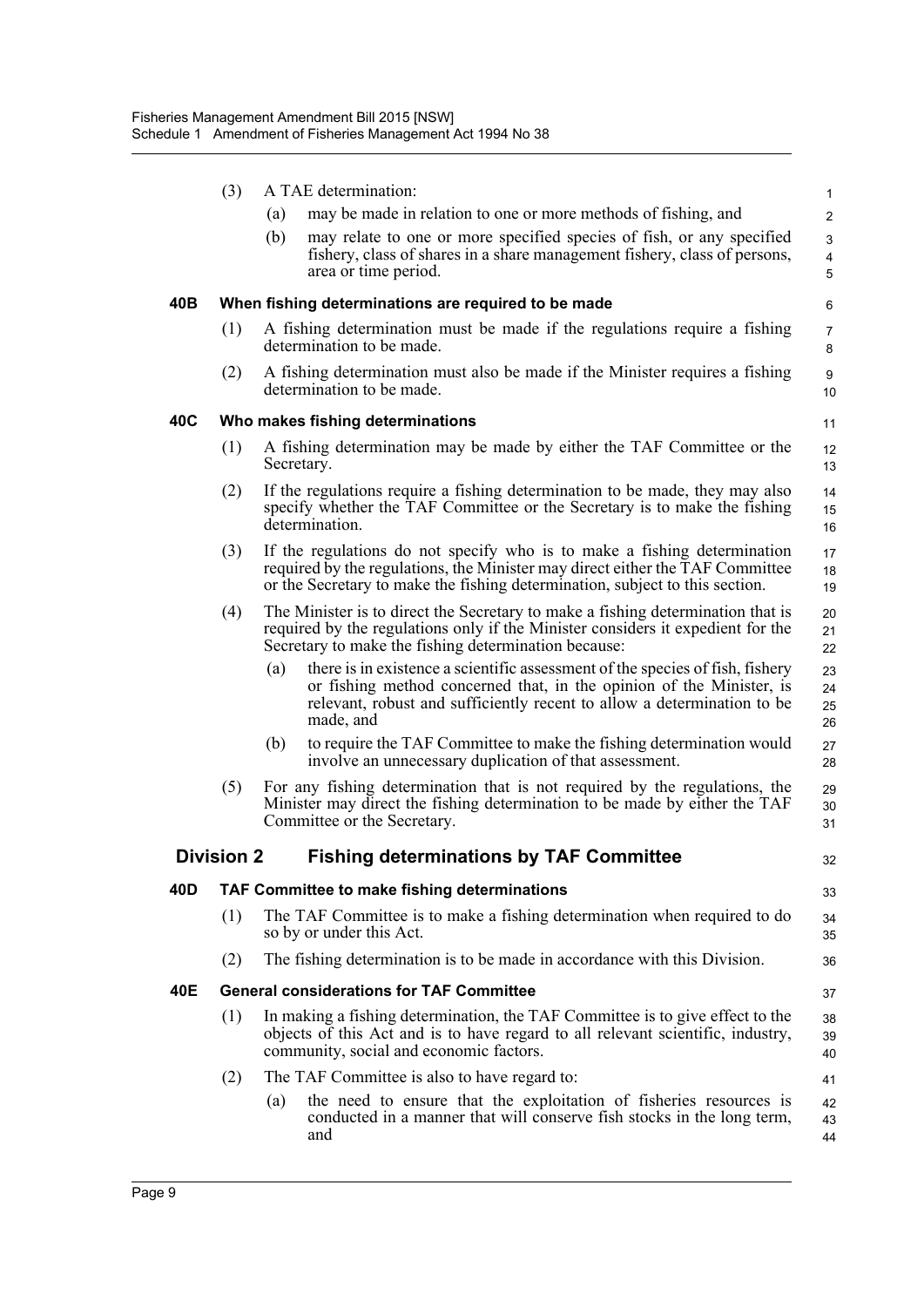|     |     | (b)     | the impact of fishing activities on all species of fish and the aquatic<br>environment, and                                                                                                                                                                                                                         | 1<br>$\overline{2}$                                 |
|-----|-----|---------|---------------------------------------------------------------------------------------------------------------------------------------------------------------------------------------------------------------------------------------------------------------------------------------------------------------------|-----------------------------------------------------|
|     |     | (c)     | the precautionary principle, namely, that if there are threats of serious<br>or irreversible damage to fish stocks, lack of full scientific certainty<br>should not be used as a reason for postponing measures to prevent that<br>damage.                                                                          | $\mathfrak{S}$<br>$\overline{\mathbf{4}}$<br>5<br>6 |
| 40F |     |         | <b>Public consultation by TAF Committee</b>                                                                                                                                                                                                                                                                         | 7                                                   |
|     | (1) |         | Before the TAF Committee makes a fishing determination (or reviews any<br>such determination), the TAF Committee is required to call for public<br>submissions on the determination.                                                                                                                                | 8<br>9<br>10                                        |
|     | (2) |         | When the TAF Committee makes a fishing determination under this Division<br>it is to have regard to any public submissions it receives within the time fixed<br>by it for the making of those submissions.                                                                                                          | 11<br>12<br>13                                      |
| 40G |     |         | <b>Review of determinations by TAF Committee</b>                                                                                                                                                                                                                                                                    | 14                                                  |
|     | (1) |         | The TAF Committee is to keep its fishing determinations under review.                                                                                                                                                                                                                                               | 15                                                  |
|     | (2) |         | Following a review, the TAF Committee may decide not to alter its existing<br>fishing determination, to revoke its fishing determination or to make a new<br>fishing determination.                                                                                                                                 | 16<br>17<br>18                                      |
|     | (3) |         | A review of a fishing determination made by the TAF Committee (an <i>initial</i><br><i>determination</i> ) may be carried out without calling for public submissions on<br>the determination if:                                                                                                                    | 19<br>20<br>21                                      |
|     |     | (a)     | the review is conducted, and any new or different fishing determination<br>made as a result of the review is made, within 6 months after the initial<br>determination was made, and                                                                                                                                 | 22<br>23<br>24                                      |
|     |     | (b)     | before making the initial determination, the TAF Committee called for<br>public submissions in relation to the initial determination.                                                                                                                                                                               | 25<br>26                                            |
|     | (4) | review. | However, the TAF Committee must call for public submissions if the Minister<br>directs the TAF Committee to call for public submissions in relation to a                                                                                                                                                            | 27<br>28<br>29                                      |
|     | (5) |         | If the TAF Committee conducts a review of an initial determination without<br>calling for public submissions, the TAF Committee must, in making any<br>decision in relation to the review, have regard to any public submissions to<br>which it was required to have regard when it made the initial determination. | 30<br>31<br>32<br>33                                |
| 40H |     |         | <b>Publication and duration of determinations</b>                                                                                                                                                                                                                                                                   | 34                                                  |
|     | (1) |         | A fishing determination made by the TAF Committee is to be notified by the<br>Minister by publication in the Gazette.                                                                                                                                                                                               | 35<br>36                                            |
|     | (2) |         | The determination takes effect on the date (on or after that publication) that is<br>specified in the determination.                                                                                                                                                                                                | 37<br>38                                            |
|     | (3) |         | The determination has effect for the period specified in the determination or,<br>if no such period is specified, until it is revoked by another determination.                                                                                                                                                     | 39<br>40                                            |
|     | (4) |         | However, if the regulations require a fishing determination to be made for a<br>period and no fishing determination has been made by the start of that period,<br>a fishing determination for the immediately preceding period is taken to<br>continue to have effect until a new fishing determination is made.    | 41<br>42<br>43<br>44                                |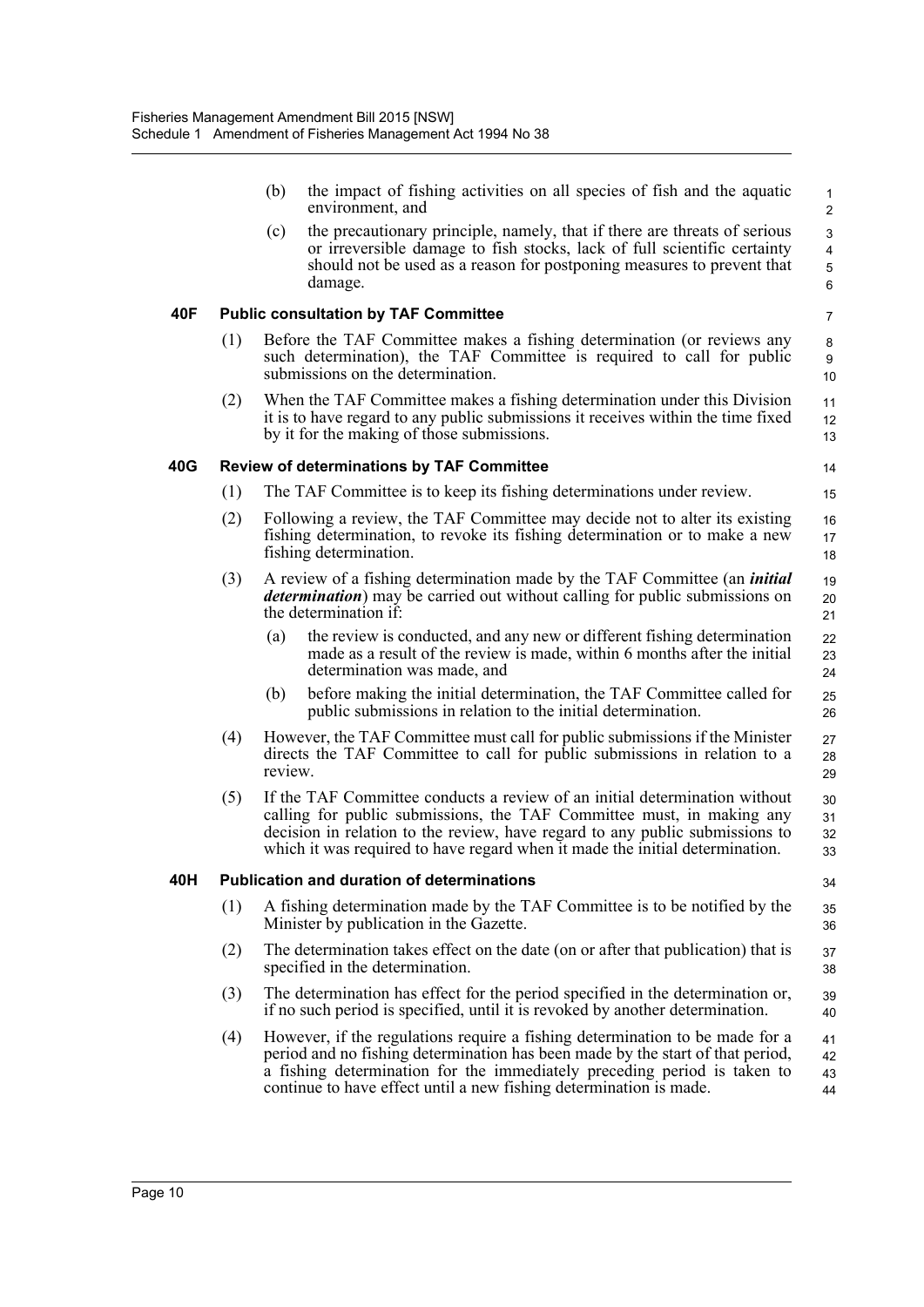| 401 | Interim fishing determinations by Secretary |                                                                                                                                                                                                                                                                             |                                |  |
|-----|---------------------------------------------|-----------------------------------------------------------------------------------------------------------------------------------------------------------------------------------------------------------------------------------------------------------------------------|--------------------------------|--|
|     | (1)                                         | The Secretary may make an interim fishing determination for a period:                                                                                                                                                                                                       | $\overline{2}$                 |  |
|     |                                             | if the regulations require the TAF Committee to make a fishing<br>(a)<br>determination for that period, and                                                                                                                                                                 | 3<br>4                         |  |
|     |                                             | the TAF Committee has not made a fishing determination for that<br>(b)<br>period 30 days before the start of that period.                                                                                                                                                   | $\sqrt{5}$<br>6                |  |
|     | (2)                                         | The total allowable catch or total allowable fishing effort permitted by an<br>interim fishing determination must not exceed the total allowable catch or total<br>allowable fishing effort permitted by the fishing determination for the<br>immediately preceding period. | $\overline{7}$<br>8<br>9<br>10 |  |
|     | (3)                                         | An interim fishing determination:                                                                                                                                                                                                                                           | 11                             |  |
|     |                                             | is a fishing determination and has effect under this Act in the same way<br>(a)<br>as a fishing determination made by the TAF Committee, and                                                                                                                                | 12<br>13                       |  |
|     |                                             | is to be notified in the same way as a fishing determination made by the<br>(b)<br>TAF Committee.                                                                                                                                                                           | 14<br>15                       |  |
|     | (4)                                         | The Secretary may amend or revoke an interim fishing determination made by<br>the Secretary by making a further interim fishing determination.                                                                                                                              | 16<br>17                       |  |
|     | (5)                                         | Division 3 does not apply to an interim fishing determination.                                                                                                                                                                                                              | 18                             |  |
| 40J |                                             | <b>Revocation of fishing determinations</b>                                                                                                                                                                                                                                 | 19                             |  |
|     | (1)                                         | The TAF Committee must not revoke a fishing determination that it is required<br>to make unless it makes a new fishing determination.                                                                                                                                       | 20<br>21                       |  |
|     | (2)                                         | The TAF Committee may revoke a fishing determination made by the<br>Secretary if:                                                                                                                                                                                           | 22<br>23                       |  |
|     |                                             | the TAF Committee makes a fishing determination that it is required to<br>(a)<br>make by the regulations or is directed to make by the Minister, and                                                                                                                        | 24<br>25                       |  |
|     |                                             | the TAF Committee's determination replaces or supersedes a fishing<br>(b)<br>determination made by the Secretary (including any interim fishing<br>determination).                                                                                                          | 26<br>27<br>28                 |  |
| 40K |                                             | <b>TAF Committee not subject to Ministerial control</b>                                                                                                                                                                                                                     | 29                             |  |
|     | (1)                                         | The TAF Committee is not subject to the control or direction of the Minister<br>as to any fishing determination to be made by it.                                                                                                                                           | 30<br>31                       |  |
|     | (2)                                         | However, the Minister may direct the TAF Committee on the procedure to be<br>followed and, subject to this Division, the matters to be taken into account in<br>making a fishing determination.                                                                             | 32<br>33<br>34                 |  |
|     | (3)                                         | The Minister may require the TAF Committee to reconsider a fishing<br>determination.                                                                                                                                                                                        | 35<br>36                       |  |
|     | <b>Division 3</b>                           | <b>Fishing determinations by Secretary</b>                                                                                                                                                                                                                                  | 37                             |  |
| 40L |                                             | Secretary to make fishing determinations                                                                                                                                                                                                                                    | 38                             |  |
|     | (1)                                         | The Secretary is to make a fishing determination when required to do so by or<br>under this Act.                                                                                                                                                                            | 39<br>40                       |  |
|     | (2)                                         | The fishing determination is to be made in accordance with this Division.                                                                                                                                                                                                   | 41                             |  |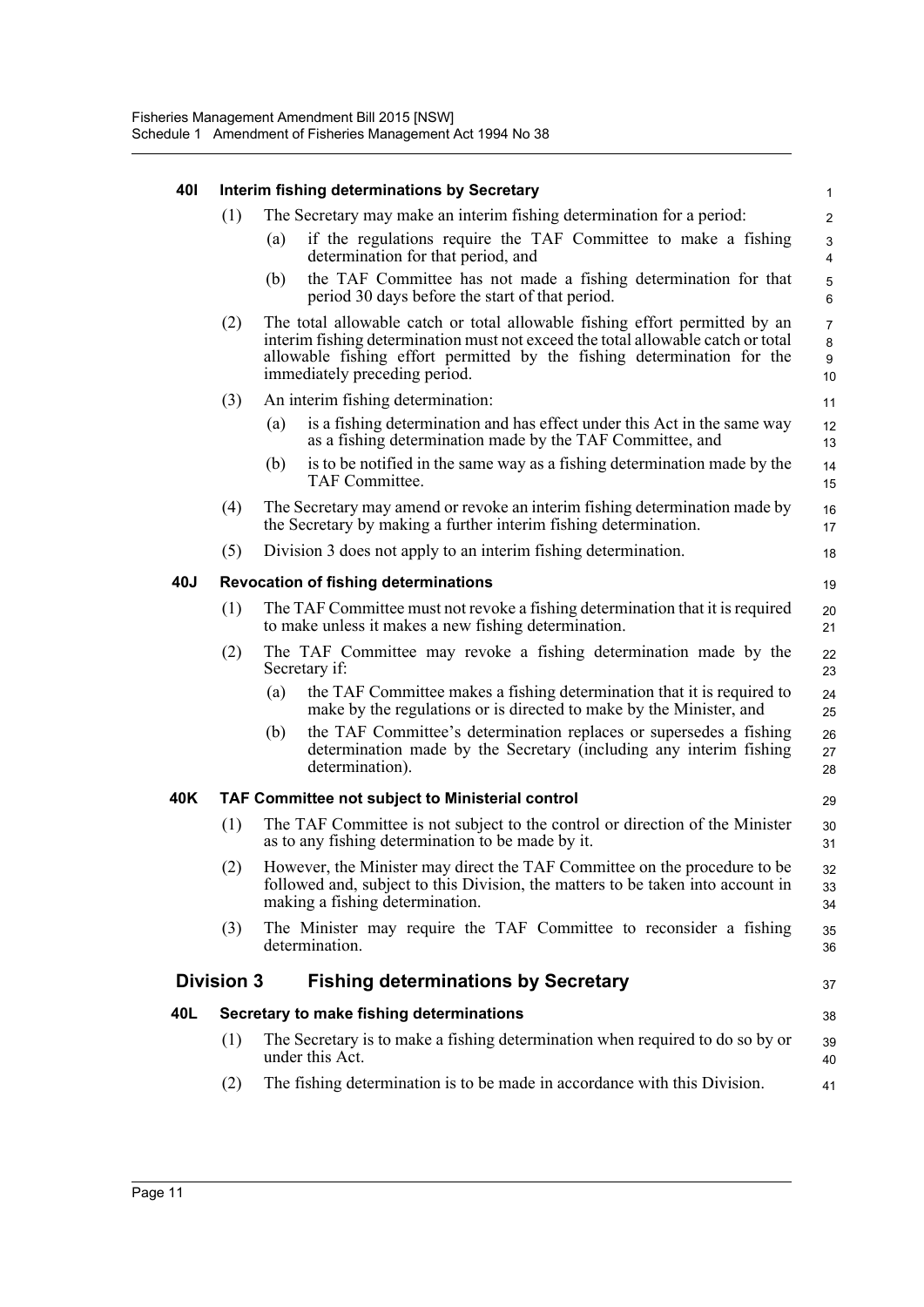| 40M        |     | <b>Making of fishing determination by Secretary</b>                                                                                                                                                                                                                                                                | $\mathbf{1}$         |
|------------|-----|--------------------------------------------------------------------------------------------------------------------------------------------------------------------------------------------------------------------------------------------------------------------------------------------------------------------|----------------------|
|            | (1) | In making a fishing determination, the Secretary is to have regard to at least<br>one scientific assessment for that species, fishery or method.                                                                                                                                                                   | $\overline{c}$<br>3  |
|            | (2) | To avoid doubt, the scientific assessment may be an assessment carried out<br>anywhere in Australia.                                                                                                                                                                                                               | $\overline{4}$<br>5  |
|            | (3) | The Secretary may:                                                                                                                                                                                                                                                                                                 | 6                    |
|            |     | seek advice from the TAF Committee about a fishing determination,<br>(a)<br>and                                                                                                                                                                                                                                    | $\overline{7}$<br>8  |
|            |     | take into account that advice when making a fishing determination.<br>(b)                                                                                                                                                                                                                                          | 9                    |
|            | (4) | The Secretary may:                                                                                                                                                                                                                                                                                                 | 10                   |
|            |     | conduct public consultation in relation to a fishing determination (in any<br>(a)<br>way the Secretary considers appropriate), and                                                                                                                                                                                 | 11<br>12             |
|            |     | take into account the results of that public consultation when making a<br>(b)<br>fishing determination.                                                                                                                                                                                                           | 13<br>14             |
|            | (5) | The Secretary may also have regard to any other relevant matters.                                                                                                                                                                                                                                                  | 15                   |
| 40N        |     | <b>Publication and duration of determinations</b>                                                                                                                                                                                                                                                                  | 16                   |
|            | (1) | A fishing determination made by the Secretary is to be notified by publication<br>in the Gazette.                                                                                                                                                                                                                  | 17<br>18             |
|            | (2) | The determination takes effect on the date (on or after that publication) that is<br>specified in the determination.                                                                                                                                                                                               | 19<br>20             |
|            | (3) | The determination has effect for the period specified in the determination or,<br>if no such period is specified, until it is revoked by another fishing<br>determination.                                                                                                                                         | 21<br>22<br>23       |
|            | (4) | However, if the regulations require a fishing determination to be made for a<br>period and no fishing determination has been made by the start of that period,<br>the fishing determination for the immediately preceding period is taken to<br>continue to have effect until a new fishing determination is made. | 24<br>25<br>26<br>27 |
| <b>40O</b> |     | Amendment or revocation of fishing determination                                                                                                                                                                                                                                                                   | 28                   |
|            | (1) | The Secretary may amend or revoke a fishing determination made by the<br>Secretary.                                                                                                                                                                                                                                | 29<br>30             |
|            | (2) | This Division applies to any such amendment or revocation in the same way<br>as it applies to the original determination.                                                                                                                                                                                          | 31<br>32             |
|            | (3) | The Secretary must not revoke a determination that is required to be made<br>unless the Secretary makes a new fishing determination.                                                                                                                                                                               | 33<br>34             |
|            | (4) | The Secretary may revoke a fishing determination made by the TAF<br>Committee if the Secretary makes a fishing determination that:                                                                                                                                                                                 | 35<br>36             |
|            |     | (a)<br>the Secretary is required to make by the regulations or directed to make<br>by the Minister, and                                                                                                                                                                                                            | 37<br>38             |
|            |     | the Secretary's determination replaces or<br>supersedes a fishing<br>(b)<br>determination made by the TAF Committee.                                                                                                                                                                                               | 39<br>40             |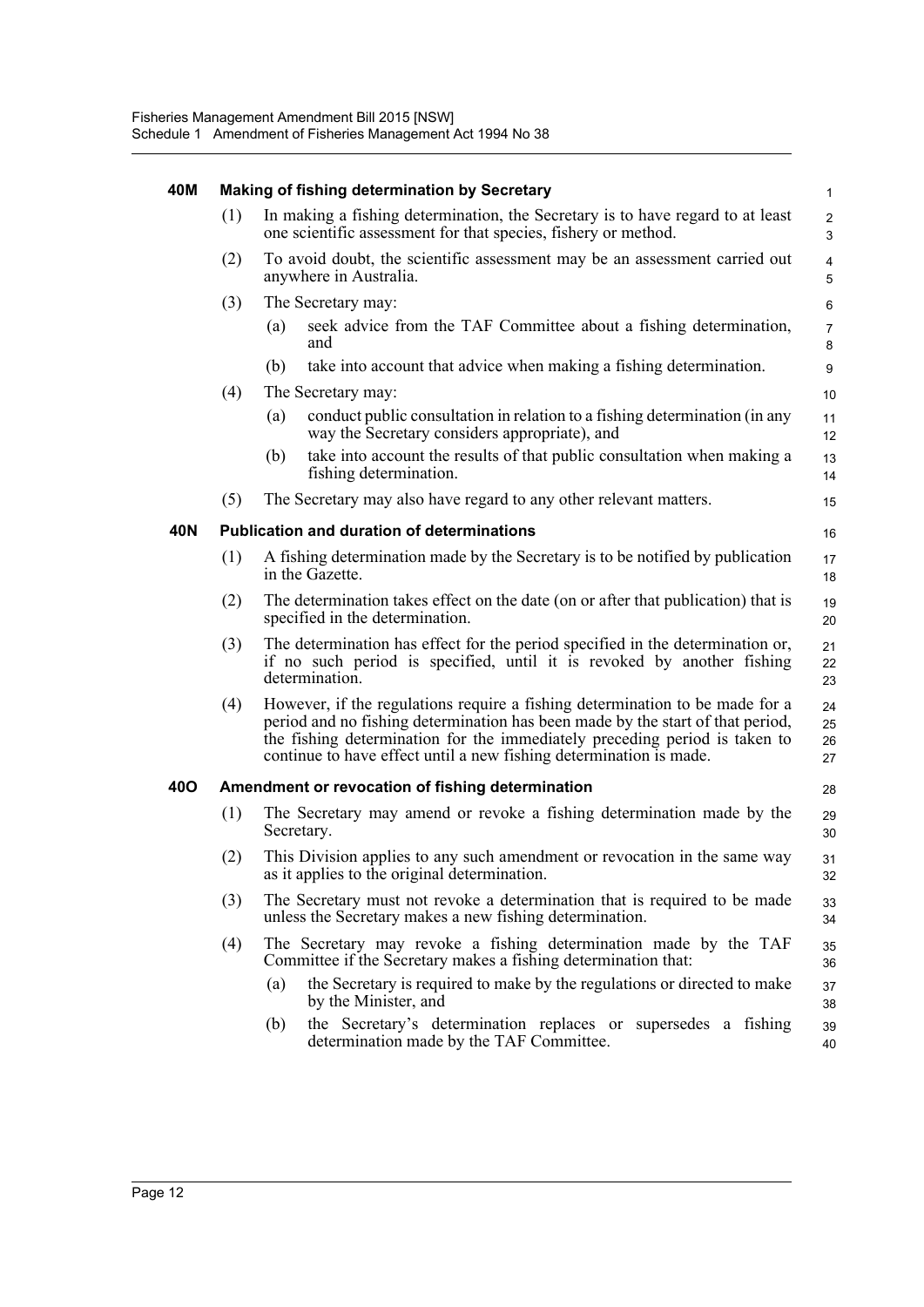| <b>Division 4</b> |     |                    | Allocation of commercial fishing determinations<br>(quotas)                                                                                                                                                                        | 1<br>$\overline{2}$  |
|-------------------|-----|--------------------|------------------------------------------------------------------------------------------------------------------------------------------------------------------------------------------------------------------------------------|----------------------|
| 40P               |     | <b>Definitions</b> |                                                                                                                                                                                                                                    | 3                    |
|                   |     |                    | In this Division:                                                                                                                                                                                                                  | 4                    |
|                   |     |                    | <i>commercial fishing authority holder means:</i>                                                                                                                                                                                  | 5                    |
|                   |     | (a)                | a shareholder in a share management fishery, or                                                                                                                                                                                    | 6                    |
|                   | (b) |                    | an owner of a fishing business the components of which include an<br>endorsement in a restricted fishery, or                                                                                                                       | $\overline{7}$<br>8  |
|                   |     | (c)                | any other person, or class of persons, declared by the regulations to be<br>a commercial fishing authority holder.                                                                                                                 | 9<br>10              |
|                   |     |                    | commercial fishing determination means a fishing determination that relates                                                                                                                                                        | 11                   |
|                   |     | to:                |                                                                                                                                                                                                                                    | 12                   |
|                   |     | (a)<br>(b)         | commercial fishing authority holders, or<br>the taking of fish for sale, or                                                                                                                                                        | 13                   |
|                   |     | (c)                | a share management fishery or restricted fishery, or                                                                                                                                                                               | 14                   |
|                   |     | (d)                | a method that is used to take fish for sale, or                                                                                                                                                                                    | 15                   |
|                   |     | (e)                | any other commercial fishing activity for which a licence or authority is                                                                                                                                                          | 16<br>17             |
|                   |     |                    | required under this Act.                                                                                                                                                                                                           | 18                   |
| 40Q               |     |                    | Allocation of fishing determination to commercial fishing authority holders                                                                                                                                                        | 19                   |
|                   | (1) |                    | The Secretary may allocate a commercial fishing determination among<br>commercial fishing authority holders.                                                                                                                       | 20<br>21             |
|                   | (2) |                    | A commercial fishing determination is to be allocated only if:                                                                                                                                                                     | 22                   |
|                   |     | (a)                | the regulations require the fishing determination to be allocated, or                                                                                                                                                              | 23                   |
|                   |     | (b)                | the Minister directs that the fishing determination be allocated.                                                                                                                                                                  | 24                   |
|                   | (3) |                    | The regulations may provide for and, subject to the regulations, the Minister<br>may direct:                                                                                                                                       | 25<br>26             |
|                   |     | (a)                | the extent to which a commercial fishing determination is to be<br>allocated amongst commercial fishing authority holders (that is,<br>whether the whole or part of a commercial fishing determination is to<br>be allocated), and | 27<br>28<br>29<br>30 |
|                   |     | (b)                | the commercial fishing authority holders, or class of commercial fishing<br>authority holders, to whom an allocation is to be made, and                                                                                            | 31<br>32             |
|                   |     | (c)                | the manner in which the commercial fishing determination (or any part<br>of the fishing determination) is to be allocated.                                                                                                         | 33<br>34             |
|                   |     |                    | Note. A power to make regulations includes a power to include provisions in a<br>management plan for a share management fishery with respect to that matter. See<br>section 57.                                                    | 35<br>36<br>37       |
| 40R               |     |                    | Notice of allocation-quota                                                                                                                                                                                                         | 38                   |
|                   | (1) |                    | The Secretary is to notify a commercial fishing authority holder of any<br>allocation of a commercial fishing determination that is made to that<br>commercial fishing authority holder.                                           | 39<br>40<br>41       |
|                   | (2) |                    | The allocation is referred to in this Part as the commercial fishing authority<br>holder's <i>quota</i> .                                                                                                                          | 42<br>43             |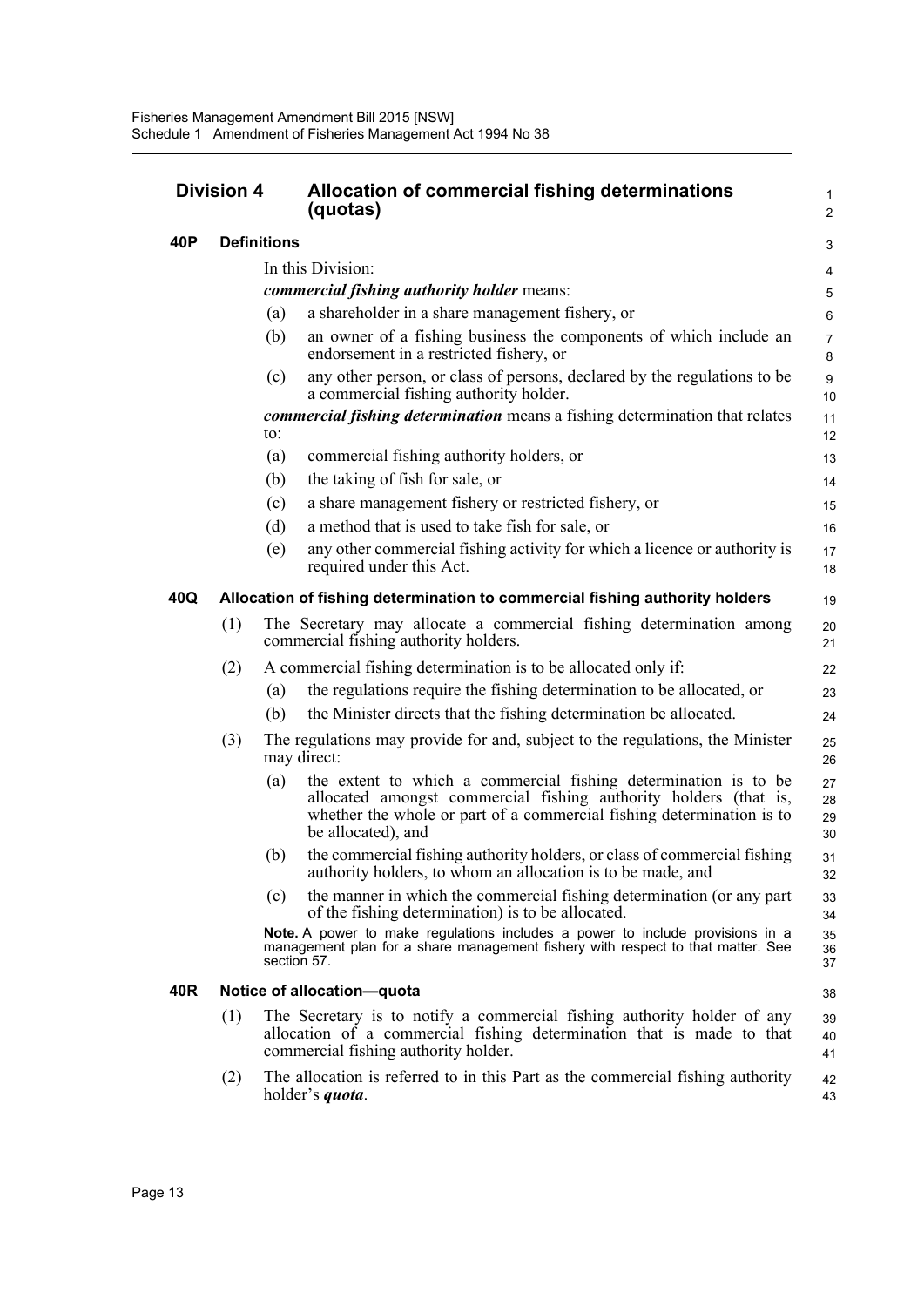|     | (3) |     | The notice of allocation is to specify particulars of the quota, including (to the<br>extent relevant):                                                                                             | $\mathbf{1}$<br>$\overline{2}$ |
|-----|-----|-----|-----------------------------------------------------------------------------------------------------------------------------------------------------------------------------------------------------|--------------------------------|
|     |     | (a) | the species of fish to which the quota applies, and                                                                                                                                                 | 3                              |
|     |     | (b) | the fishing method to which the quota applies, and                                                                                                                                                  | 4                              |
|     |     | (c) | the area to which the quota applies, and                                                                                                                                                            | 5                              |
|     |     | (d) | the period to which the quota applies (referred to in this Division as the<br>fishing period).                                                                                                      | 6<br>$\overline{7}$            |
|     | (4) |     | Notice of the allocation is to be given in writing.                                                                                                                                                 | 8                              |
| 40S |     |     | Authority holder not to contravene quota                                                                                                                                                            | 9                              |
|     | (1) |     | A commercial fishing authority holder must not:                                                                                                                                                     | 10                             |
|     |     | (a) | take fish, or use a fishing method, in contravention of the commercial<br>fishing authority holder's quota, or                                                                                      | 11<br>12                       |
|     |     | (b) | cause or permit any agent of the commercial fishing authority holder to<br>take fish, or use a fishing method, in contravention of the commercial<br>fishing authority holder's quota.              | 13<br>14<br>15                 |
|     |     |     | Maximum penalty: 1,000 penalty units (in the case of a corporation) or<br>500 penalty units (in any other case).                                                                                    | 16<br>17                       |
|     | (2) |     | An agent of a commercial fishing authority holder must not, while acting or<br>purporting to act as agent for the commercial fishing authority holder:                                              | 18<br>19                       |
|     |     | (a) | take fish, or cause or permit fish to be taken, in contravention of the<br>commercial fishing authority holder's quota, or                                                                          | 20<br>21                       |
|     |     | (b) | use a fishing method, or cause or permit a fishing method to be used, in<br>contravention of the commercial fishing authority holder's quota.                                                       | 22<br>23                       |
|     |     |     | Maximum penalty: 500 penalty units.                                                                                                                                                                 | 24                             |
|     | (3) |     | To avoid doubt, a contravention of a quota includes the taking of fish, or the<br>use of a fishing method, in excess of the quota for the relevant fishing period.                                  | 25<br>26                       |
|     | (4) |     | In this section, an <i>agent</i> of a commercial fishing authority holder means:                                                                                                                    | 27                             |
|     |     | (a) | a nominated fisher of the commercial fishing authority holder, or                                                                                                                                   | 28                             |
|     |     | (b) | any employee of the commercial fishing authority holder.                                                                                                                                            | 29                             |
| 40T |     |     | <b>Transfer of quota</b>                                                                                                                                                                            | 30                             |
|     | (1) |     | The regulations may provide for the transfer of quota between commercial<br>fishing authority holders.                                                                                              | 31<br>32                       |
|     | (2) |     | A commercial fishing authority holder may transfer to any other commercial<br>fishing authority holder the whole or any part of the authority holder's quota<br>in accordance with the regulations. | 33<br>34<br>35                 |
|     | (3) |     | Subject to the regulations, a quota for a fishing period is not transferable after<br>the end of the fishing period.                                                                                | 36<br>37                       |
|     | (4) |     | The regulations may authorise a commercial fishing authority holder:                                                                                                                                | 38                             |
|     |     | (a) | to transfer to the next fishing period any part of the quota for the current<br>fishing period that is not taken during the current period, or                                                      | 39<br>40                       |
|     |     | (b) | to transfer to the current fishing period part of the quota for the next<br>fishing period.                                                                                                         | 41<br>42                       |
|     |     |     |                                                                                                                                                                                                     |                                |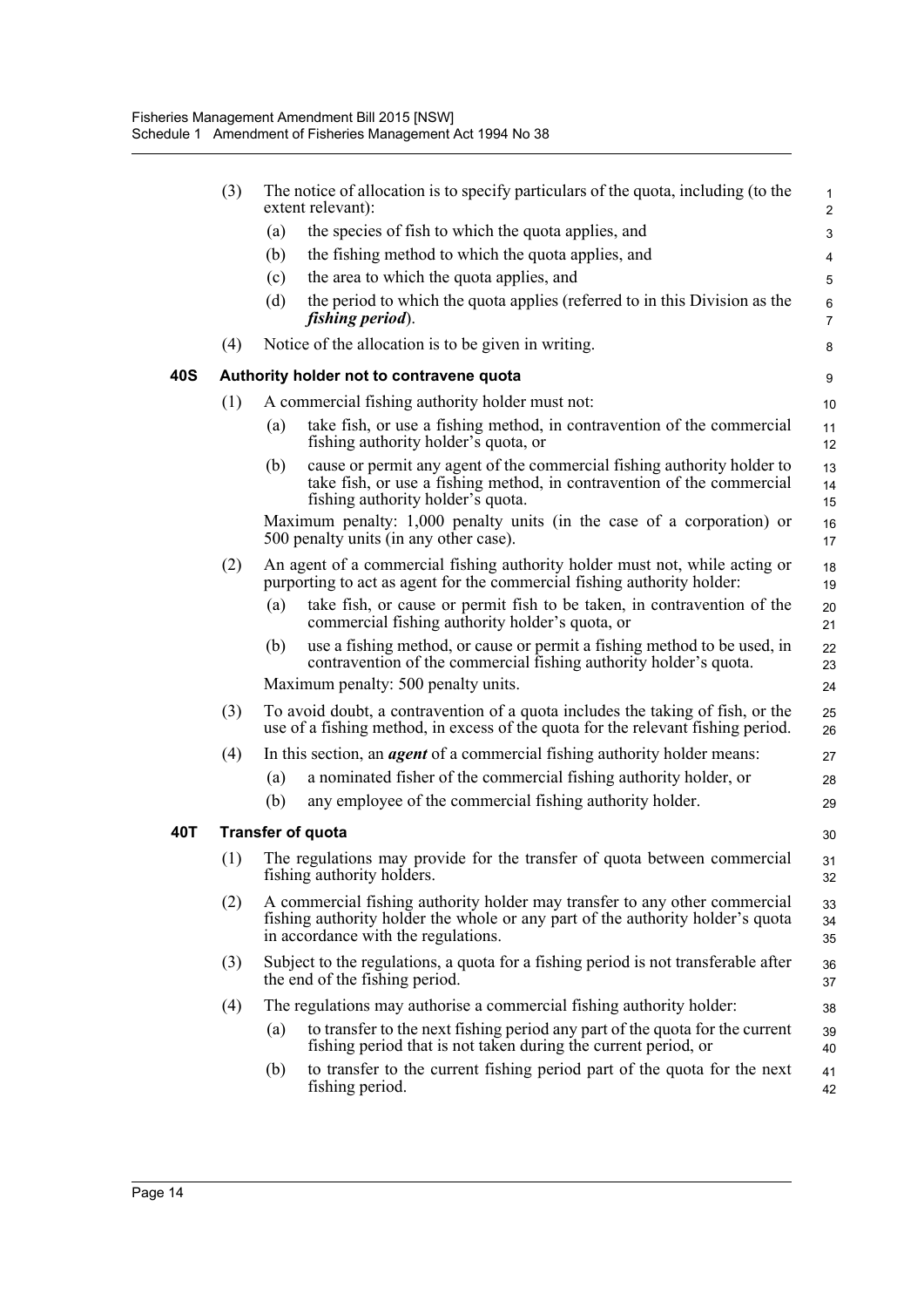| 40U | Method for transferring quota |                                                                                                                                                                                                                                                                      |                               |  |  |  |
|-----|-------------------------------|----------------------------------------------------------------------------------------------------------------------------------------------------------------------------------------------------------------------------------------------------------------------|-------------------------------|--|--|--|
|     | (1)                           | A transfer of quota authorised by or under this Division must be effected:<br>by electronic transfer (that is, by using the online transfer system), or<br>(a)<br>by manual transfer (that is, by giving the Secretary notice in writing of<br>(b)<br>the transfer). | $\overline{2}$<br>3<br>4<br>5 |  |  |  |
|     | (2)                           | The regulations may prescribe fees for the use of the online transfer system.                                                                                                                                                                                        | 6                             |  |  |  |
|     | (3)                           | For a manual transfer, the notice given to the Secretary must be in an approved<br>form and must be accompanied by the prescribed fee (if any) for manual<br>transfers of quota.                                                                                     | $\overline{7}$<br>8<br>9      |  |  |  |
|     | (4)                           | A transfer of quota does not take effect until the transfer is confirmed.                                                                                                                                                                                            | 10                            |  |  |  |
|     | (5)                           | An electronic transfer is confirmed if the online transfer system generates a<br>message to the effect that the transfer is confirmed.                                                                                                                               | 11<br>12                      |  |  |  |
|     | (6)                           | A manual transfer is confirmed if the Secretary gives notice in writing to the<br>person lodging the transfer that the transfer has been approved.                                                                                                                   | 13<br>14                      |  |  |  |
|     | (7)                           | In this section:<br><i>online transfer system</i> means a facility approved by the Secretary that enables<br>the transfer of quota by electronic communication.                                                                                                      | 15<br>16<br>17                |  |  |  |
| 40V |                               | Forfeiture of quota-failure to pay fisheries management charge                                                                                                                                                                                                       | 18                            |  |  |  |
|     | (1)                           | The Minister may, by order in writing, direct that the quota, or a part of the<br>quota, of a commercial fishing authority holder is forfeited. Quota that is the<br>subject of such an order is <i>forfeited quota</i> .                                            | 19<br>20<br>21                |  |  |  |
|     | (2)                           | An order may be made under this section only if the commercial fishing<br>authority holder has failed to pay (in full) a fisheries management charge that<br>is payable by the commercial fishing authority holder.                                                  | 22<br>23<br>24                |  |  |  |
|     | (3)                           | An order may be made under this section in respect of quota that has not yet<br>been allocated to the commercial fishing authority holder.                                                                                                                           | 25<br>26                      |  |  |  |
|     | (4)                           | The Minister is to give a commercial fishing authority holder notice in writing<br>of his or her intention to make an order under this section. The notice is to be<br>given at least 14 days before the order is made.                                              | 27<br>28<br>29                |  |  |  |
|     | (5)                           | Before making an order under this section, the Minister is to estimate the<br>amount of quota that it would be necessary to sell by public tender in order to<br>recover:                                                                                            | 30<br>31<br>32                |  |  |  |
|     |                               | any outstanding fisheries management charge payable by the<br>(a)<br>commercial fishing authority holder, and                                                                                                                                                        | 33<br>34                      |  |  |  |
|     |                               | the reasonable costs that would be incurred by or on behalf of the<br>(b)<br>Minister in respect of such a sale.                                                                                                                                                     | 35<br>36                      |  |  |  |
|     | (6)                           | The amount of quota forfeited under the order must not exceed that estimate.                                                                                                                                                                                         | 37                            |  |  |  |
| 40W |                               | How forfeited quota is to be dealt with                                                                                                                                                                                                                              | 38                            |  |  |  |
|     | (1)                           | The Minister may retain, re-allocate or sell forfeited quota.                                                                                                                                                                                                        | 39                            |  |  |  |
|     | (2)                           | Forfeited quota may be re-allocated in any way the Minister considers<br>appropriate.                                                                                                                                                                                | 40<br>41                      |  |  |  |
|     | (3)                           | Forfeited quota must not be re-allocated to the commercial fishing authority<br>holder by whom it was forfeited unless the outstanding fishing management                                                                                                            | 42<br>43                      |  |  |  |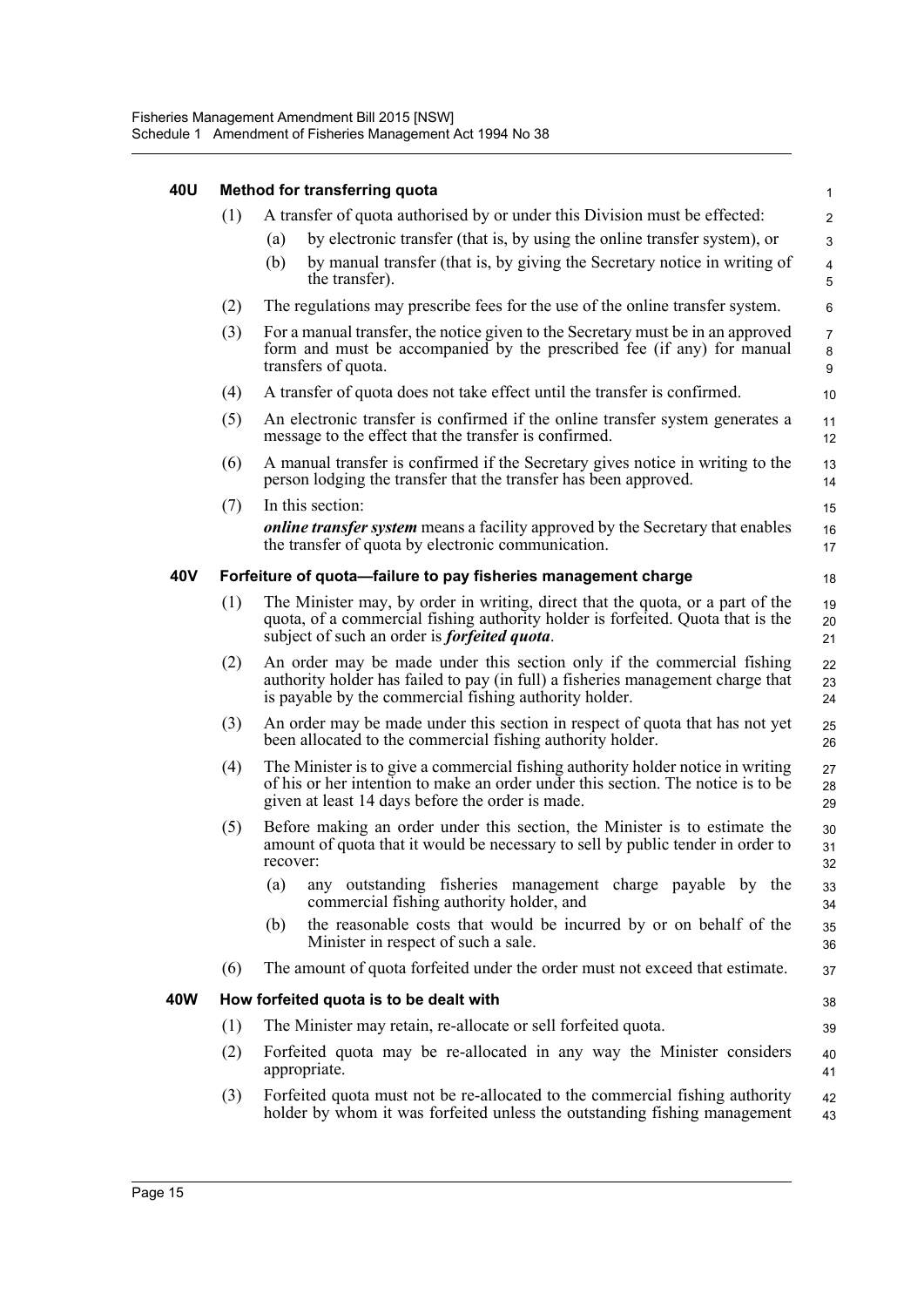charges payable by the commercial fishing authority holder have been paid in full.

38

39

- (4) Any forfeited quota that is sold by the Minister is to be sold by public tender.
- (5) The purchase price for forfeited quota that is sold is to be applied as follows:
	- (a) if any fisheries management charge payable by the commercial fishing authority holder would, on payment, be paid to the credit of the Consolidated Fund, the outstanding amount of the charge is to be deducted from the purchase price and paid to the credit of the Consolidated Fund,
	- (b) if any fisheries management charge payable by the commercial fishing authority holder would, on payment, be paid into a trust fund, the outstanding amount of the charge is to be deducted from the purchase price and paid to the credit of the trust fund,
	- (c) any reasonable costs incurred by or on behalf of the Minister in connection with the sale of the forfeited quota is to be deducted from the purchase price and paid to the credit of the Consolidated Fund,
	- (d) the balance (if any) remaining after payment of the amounts referred to in paragraphs  $(a)$ – $(c)$  is to be paid to the commercial fishing authority holder.
- (6) The Minister may recover from a commercial fishing authority holder, as a debt in any court of competent jurisdiction, any reasonable costs incurred by or on behalf of the Minister in selling forfeited quota, being costs not otherwise recovered as provided by this section. 20 21 22 23
- (7) If the Minister decides not to sell forfeited quota, or to re-allocate it to the commercial fishing authority holder by whom it was forfeited, the Minister must deduct the sale value of the forfeited quota from the amount owed by the commercial fishing authority holder.
- (8) The *sale value* of forfeited quota is the purchase price that the Minister considers would be obtained if the forfeited quota were sold by public tender, minus the reasonable costs that would be incurred in connection with the sale. 28 29 30

#### **40X Implementation of determinations**

- (1) The Minister is required to review the regulations and other instruments under this Act in light of any commercial fishing determination and any allocation of that commercial fishing determination.
- (2) If the determination is required under the management plan for a share management fishery, the determination is to be implemented in accordance with this Act and the management plan.

#### **Division 5 Allocation of non-commercial fishing determinations**

#### **40Y Definition**

| In this Division:<br>non-commercial fishing determination means a fishing determination that<br>relates to:<br>the taking of fish by recreational fishers, or<br>(a)<br>the taking of fish by recreational fishing methods, or<br>(b) |                                                          |    |  |
|---------------------------------------------------------------------------------------------------------------------------------------------------------------------------------------------------------------------------------------|----------------------------------------------------------|----|--|
|                                                                                                                                                                                                                                       |                                                          | 43 |  |
|                                                                                                                                                                                                                                       |                                                          | 44 |  |
| (c)                                                                                                                                                                                                                                   | the taking of fish during charter fishing activities, or | 45 |  |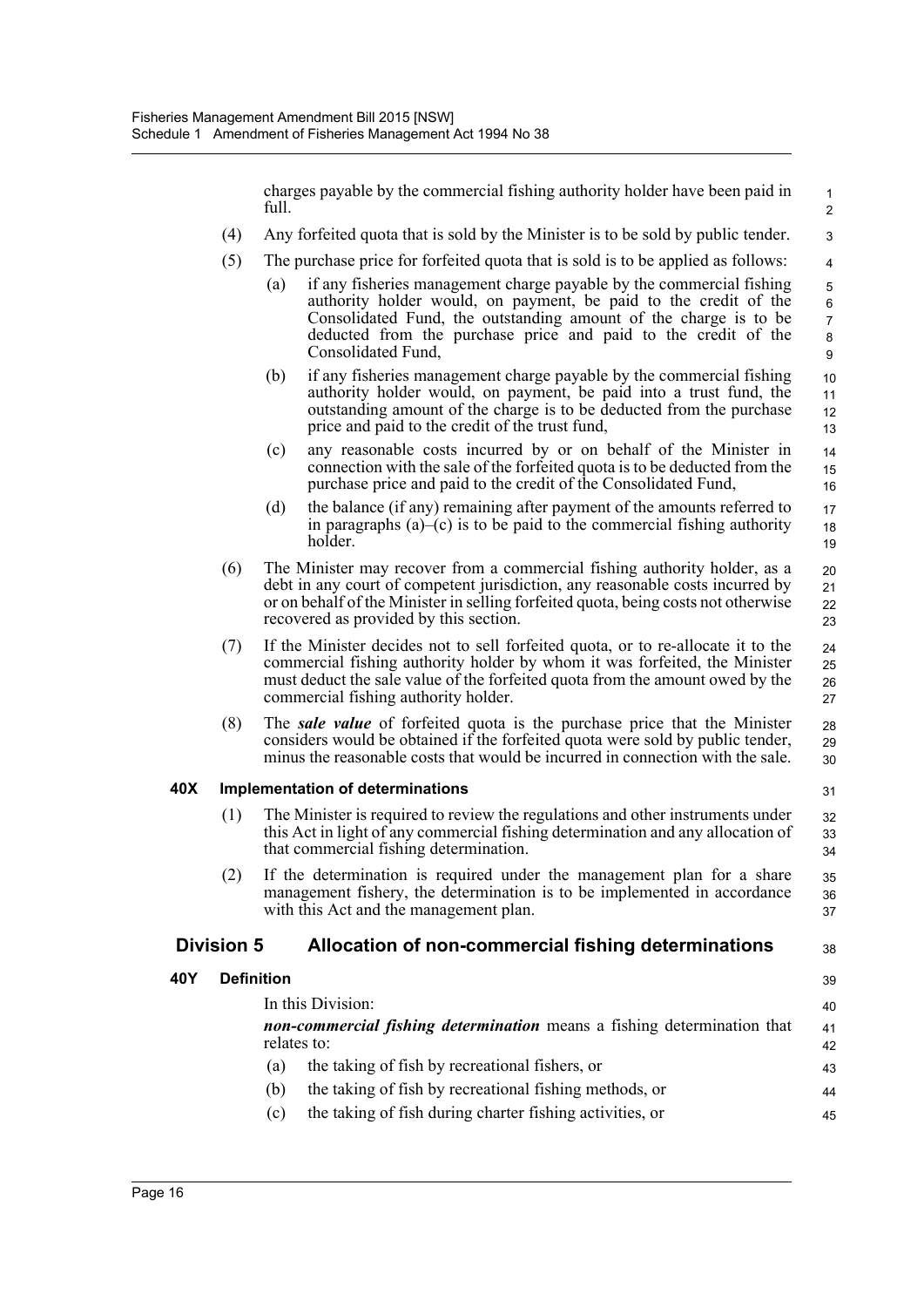|        |      |                          | (d) | the taking of fish for recreational fishing purposes, Aboriginal cultural<br>fishing or any other purpose other than for sale.                                                                                                                                                                                                                                                                                 | $\mathbf{1}$<br>$\overline{2}$   |
|--------|------|--------------------------|-----|----------------------------------------------------------------------------------------------------------------------------------------------------------------------------------------------------------------------------------------------------------------------------------------------------------------------------------------------------------------------------------------------------------------|----------------------------------|
|        | 40Z  |                          |     | Allocation of non-commercial fishing determination                                                                                                                                                                                                                                                                                                                                                             | 3                                |
|        |      | (1)                      |     | The Secretary may allocate a non-commercial fishing determination amongst<br>fishers or classes of fishers.                                                                                                                                                                                                                                                                                                    | 4<br>5                           |
|        |      | (2)                      |     | A non-commercial fishing determination is to be allocated only if:                                                                                                                                                                                                                                                                                                                                             | 6                                |
|        |      |                          | (a) | the regulations require the fishing determination to be allocated, or                                                                                                                                                                                                                                                                                                                                          | $\overline{7}$                   |
|        |      |                          | (b) | the Minister directs that the fishing determination be allocated.                                                                                                                                                                                                                                                                                                                                              | 8                                |
|        |      | (3)                      |     | The regulations may provide for and, subject to the regulations, the Minister<br>may direct:                                                                                                                                                                                                                                                                                                                   | 9<br>10                          |
|        |      |                          | (a) | the manner and extent to which a non-commercial fishing determination<br>is to be allocated, and                                                                                                                                                                                                                                                                                                               | 11<br>12                         |
|        |      |                          | (b) | the fishers or classes of fishers amongst whom the non-commercial<br>fishing determination is to be allocated.                                                                                                                                                                                                                                                                                                 | 13<br>14                         |
|        |      | (4)                      |     | Notice of an allocation is to be published on the website of the Department.                                                                                                                                                                                                                                                                                                                                   | 15                               |
|        | 40ZA |                          |     | Implementation of non-commercial fishing determinations                                                                                                                                                                                                                                                                                                                                                        | 16                               |
|        |      | (1)                      |     | The Minister is required to review the regulations and other instruments under<br>this Act in light of any non-commercial fishing determination and any<br>allocation of that non-commercial fishing determination.                                                                                                                                                                                            | 17<br>18<br>19                   |
|        |      | (2)                      |     | In particular, the Minister is required to consider whether any restrictions on<br>non-commercial fishing set by the regulations and other instruments (such as<br>bag limits, fishing method restrictions and fishing closures) remain<br>appropriate, in light of the non-commercial fishing determination and<br>allocation, to give effect to the policy objective of the determination and<br>allocation. | 20<br>21<br>22<br>23<br>24<br>25 |
| [22]   |      |                          |     | Section 41 Staged implementation of share management fisheries                                                                                                                                                                                                                                                                                                                                                 | 26                               |
|        |      | section 41 $(b)$ .       |     | Omit "an interim Management Advisory Committee for the fishery is established" from                                                                                                                                                                                                                                                                                                                            | 27<br>28                         |
|        |      |                          |     | Insert instead "an advisory group may be established".                                                                                                                                                                                                                                                                                                                                                         | 29                               |
| [23]   |      |                          |     | Section 41A, Division 2A of Part 3, sections 50 (7), 73A and 77A                                                                                                                                                                                                                                                                                                                                               | 30                               |
|        |      | Omit the provisions.     |     |                                                                                                                                                                                                                                                                                                                                                                                                                | 31                               |
| $[24]$ |      |                          |     | Section 44 Omission of share management fishery                                                                                                                                                                                                                                                                                                                                                                | 32                               |
|        |      |                          |     | Omit section 44 (8). Insert at the end of section 44:                                                                                                                                                                                                                                                                                                                                                          | 33                               |
|        |      |                          |     | Note. Division 4A permits a fishery to be redefined, without payment of compensation,<br>if the redefinition proposal has majority support.                                                                                                                                                                                                                                                                    | 34<br>35                         |
| $[25]$ |      | Part 3, Division 4A      |     |                                                                                                                                                                                                                                                                                                                                                                                                                | 36                               |
|        |      | Insert after Division 4: |     |                                                                                                                                                                                                                                                                                                                                                                                                                | 37                               |
|        |      | <b>Division 4A</b>       |     | <b>Redefinition proposals</b>                                                                                                                                                                                                                                                                                                                                                                                  | 38                               |
|        | 55A  |                          |     | Minister may put forward redefinition proposal                                                                                                                                                                                                                                                                                                                                                                 | 39                               |
|        |      | (1)                      |     | The Minister may put a redefinition proposal to shareholders in one or more<br>share management fisheries.                                                                                                                                                                                                                                                                                                     | 40<br>41                         |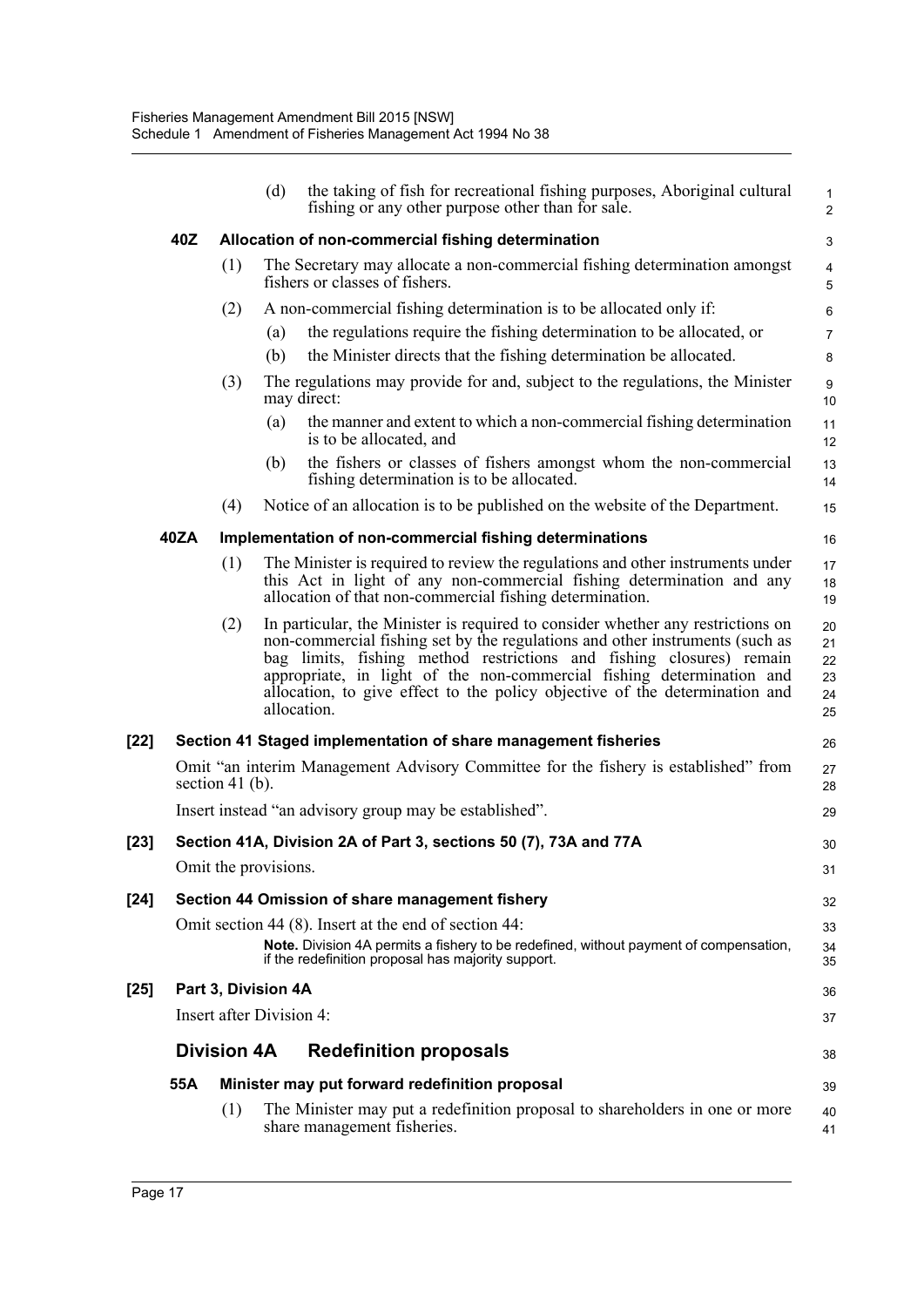|     | (2) |     | In this Division, a <i>redefinition proposal</i> is a proposal to do any or all of the<br>following:                                                                                                                                                                         | $\mathbf{1}$<br>$\overline{2}$ |
|-----|-----|-----|------------------------------------------------------------------------------------------------------------------------------------------------------------------------------------------------------------------------------------------------------------------------------|--------------------------------|
|     |     | (a) | to change the description of one or more share management fisheries in<br>Schedule 1,                                                                                                                                                                                        | $\mathsf 3$<br>$\overline{4}$  |
|     |     | (b) | to amalgamate 2 or more classes of shares in one or more share<br>management fisheries,                                                                                                                                                                                      | 5<br>6                         |
|     |     | (c) | to replace one or more classes of shares in one or more share<br>management fisheries with one or more new or existing classes of<br>shares.                                                                                                                                 | $\overline{7}$<br>8<br>9       |
|     | (3) |     | A redefinition proposal may involve the cancellation of shares, the issue of<br>new shares or the reissue of shares.                                                                                                                                                         | 10<br>11                       |
| 55B |     |     | Notice of redefinition proposal                                                                                                                                                                                                                                              | 12                             |
|     | (1) |     | If the Minister decides to put a redefinition proposal to shareholders, the<br>Minister is to give public notice of the redefinition proposal.                                                                                                                               | 13<br>14                       |
|     | (2) |     | For the purposes of this section, <i>public notice</i> is notice:                                                                                                                                                                                                            | 15                             |
|     |     | (a) | published in the Gazette, and                                                                                                                                                                                                                                                | 16                             |
|     |     | (b) | published in any other way the Minister considers appropriate, and                                                                                                                                                                                                           | 17                             |
|     |     | (c) | given to each shareholder affected by the redefinition proposal.                                                                                                                                                                                                             | 18                             |
|     | (3) |     | The public notice must:                                                                                                                                                                                                                                                      | 19                             |
|     |     | (a) | describe the redefinition proposal, and                                                                                                                                                                                                                                      | 20                             |
|     |     | (b) | specify the redefinition arrangements for the redefinition proposal, and                                                                                                                                                                                                     | 21                             |
|     |     | (c) | invite shareholders affected by the redefinition proposal to vote on the<br>redefinition proposal, and                                                                                                                                                                       | 22<br>23                       |
|     |     | (d) | set out the arrangements for voting on the redefinition proposal, and                                                                                                                                                                                                        | 24                             |
|     |     | (e) | contain such other information as the Minister considers appropriate.                                                                                                                                                                                                        | 25                             |
|     | (4) |     | A public notice may be varied by further public notice under this section.                                                                                                                                                                                                   | 26                             |
|     | (5) |     | In this Division, <i>redefinition arrangements</i> are the proposed arrangements for<br>the implementation of a redefinition proposal, including arrangements relating<br>to the issue, cancellation or reissue of shares if the redefinition proposal is<br>proceeded with. | 27<br>28<br>29<br>30           |
| 55C |     |     | Shareholders who are affected by a redefinition proposal                                                                                                                                                                                                                     | 31                             |
|     |     |     | For the purposes of this Division, a shareholder is <i>affected</i> by a redefinition<br>proposal if:                                                                                                                                                                        | 32<br>33                       |
|     |     | (a) | in the case of a redefinition proposal that involves a change to a<br>description of one or more share management fisheries in Schedule 1—<br>the shareholder is a shareholder in a fishery the description of which<br>will be changed under the proposal, and              | 34<br>35<br>36<br>37           |
|     |     | (b) | in the case of a redefinition proposal that involves the amalgamation of<br>classes of shares or replacing classes of shares—the shareholder holds<br>a class of shares concerned.                                                                                           | 38<br>39<br>40                 |
| 55D |     |     | Poll on redefinition proposal                                                                                                                                                                                                                                                | 41                             |
|     | (1) |     | The Secretary may arrange for the conduct of a poll of shareholders affected<br>by a redefinition proposal for the purposes of determining whether there is<br>majority support for the redefinition proposal.                                                               | 42<br>43<br>44                 |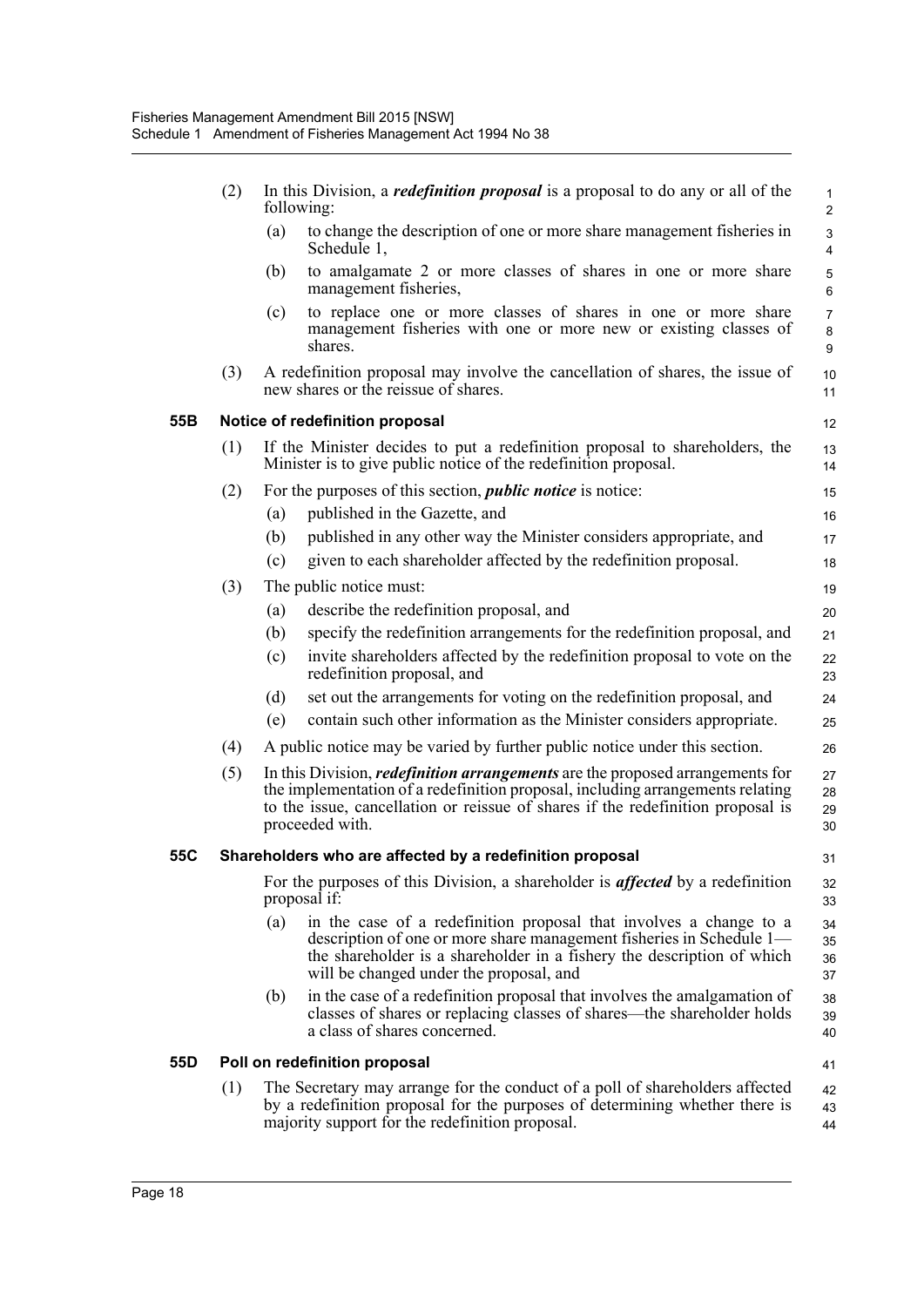|     | (2) |                 | For the purposes of a poll under this section, each shareholder is entitled to no<br>more than one vote regardless of the number of shares held.                                                                                                                                  | $\mathbf{1}$<br>$\overline{2}$ |
|-----|-----|-----------------|-----------------------------------------------------------------------------------------------------------------------------------------------------------------------------------------------------------------------------------------------------------------------------------|--------------------------------|
|     | (3) |                 | A corporation that is a shareholder is required to nominate a single individual<br>to vote in the poll on behalf of the corporation. The individual so nominated is<br>taken, for the purposes of the poll, to be the shareholder of the shares held by<br>the corporation.       | 3<br>4<br>5<br>6               |
|     | (4) |                 | Two or more persons who hold a share jointly are required to nominate a single<br>individual to vote in the poll on behalf of the joint shareholders. The individual<br>so nominated is taken, for the purposes of the poll, to be the shareholder of the<br>shares held jointly. | $\overline{7}$<br>8<br>9<br>10 |
|     | (5) |                 | The regulations may make further provision for or with respect to polls under<br>this Division.                                                                                                                                                                                   | 11<br>12                       |
| 55E |     | Outcome of poll |                                                                                                                                                                                                                                                                                   | 13                             |
|     | (1) |                 | Following the conduct of a poll, the Secretary is to determine whether, on the<br>basis of the poll, the redefinition proposal has majority support.                                                                                                                              | 14<br>15                       |
|     | (2) |                 | The question of whether a redefinition proposal has majority support is to be<br>determined in accordance with the regulations.                                                                                                                                                   | 16<br>17                       |
|     | (3) | support.        | The regulations may provide that shareholders who fail to vote in a poll are to<br>be disregarded when determining whether a redefinition proposal has majority                                                                                                                   | 18<br>19<br>20                 |
|     | (4) |                 | The regulations may provide for the weighting of votes on the basis of the<br>number of shares held by a shareholder affected by a redefinition proposal.                                                                                                                         | 21<br>22                       |
|     | (5) | specifies:      | Following the conduct of a poll, the Secretary may issue a certificate that                                                                                                                                                                                                       | 23<br>24                       |
|     |     | (a)             | the date on which the poll was conducted, and                                                                                                                                                                                                                                     | 25                             |
|     |     | (b)             | the results of the poll, and                                                                                                                                                                                                                                                      | 26                             |
|     |     | (c)             | whether, on the basis of those results, the redefinition proposal has<br>majority support.                                                                                                                                                                                        | 27<br>28                       |
|     | (6) | certificate.    | A certificate issued under this section is admissible in evidence in any<br>proceedings and is prima facie evidence of the matters certified in the                                                                                                                               | 29<br>30<br>31                 |
|     | (7) |                 | The Minister is to publicise the results of the poll by giving notice of the results<br>to shareholders affected by the redefinition proposal and in such other manner<br>(if any) as the Minister considers appropriate.                                                         | 32<br>33<br>34                 |
| 55F |     |                 | Power to implement redefinition proposal that has majority support                                                                                                                                                                                                                | 35                             |
|     | (1) |                 | If a redefinition proposal has majority support, the Minister may implement<br>the redefinition proposal, including by cancelling shares and issuing or<br>re-issuing shares as contemplated by the redefinition arrangements for the<br>redefinition proposal.                   | 36<br>37<br>38<br>39           |
|     | (2) |                 | The regulations may make further provision for the implementation of<br>redefinition proposals.                                                                                                                                                                                   | 40<br>41                       |
|     | (3) |                 | Section 45 does not apply to the redefinition of an existing share management<br>fishery under a redefinition proposal that has majority support.                                                                                                                                 | 42<br>43                       |
|     | (4) |                 | No compensation (including damages or any other form of compensation) is<br>payable because of the cancellation of shares under this section or anything                                                                                                                          | 44<br>45                       |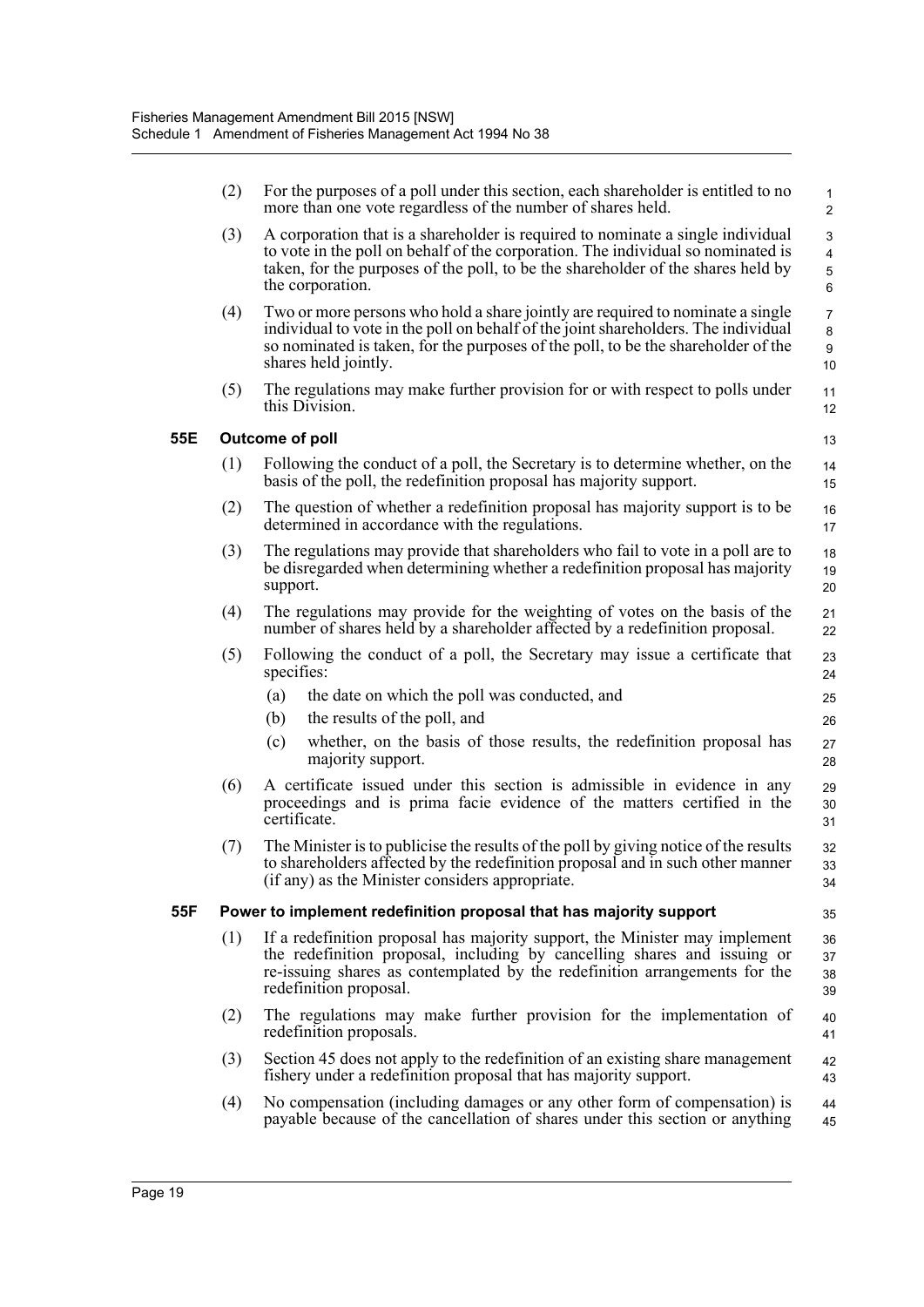else that is done to implement a redefinition proposal that has majority support.

27 28

 $40$ 

41 42

(5) Subsection (4) does not apply to compensation (if any) that is expressly offered to shareholders under a redefinition proposal.

#### **55G Power to redefine fishery with shareholder support**

- (1) The Governor may, by proclamation made on the recommendation of the Minister and published on the NSW legislation website, amend Schedule 1 by inserting or omitting the description of a fishery.
- (2) The Minister is to recommend the making of a proclamation under this section only if the Minister has issued a certificate that certifies that the purpose of the proclamation is to give effect to a redefinition proposal that has majority support.
- (3) Any defect in the certificate does not affect the validity of a proclamation made under this section.
- (4) Section 44 does not apply if a description of a share management fishery is omitted from Schedule 1 under this section.

#### **[26] Section 57 Content of management plan**

Insert after section 57 (1):

- (1A) To avoid doubt, a provision of this Act that confers power to make regulations for or with respect to a matter also confers power to include provisions in a management plan for a share management fishery for or with respect to that matter. 19 20 21 22
- (1B) Accordingly, a reference in this Act (however expressed) to anything provided for, prescribed by or required by the regulations includes, in relation to a share management fishery, a reference to anything provided for, prescribed by or required by the management plan for the fishery. 23 24 25 26

#### **[27] Section 58 Public and industry consultation**

Omit section 58 (2). Insert instead:

(2) The Minister is to consult on the proposed plan with any advisory councils or advisory groups representing commercial or recreational fishing interests, indigenous interests or conservation interests that the Minister considers to have a sufficient interest in the plan. 29 30 31 32

#### **[28] Section 58 (3)**

Insert after section 58 (2): (3) This section does not apply to an amendment of a management plan for a fishery or of a supporting plan. **[29] Section 62 Plan prevails over other regulations** Omit "or any fishing closure" from section 62 (1). **[30] Section 62 (2)** 33 34 35 36 37 38 39

Omit "or fishing closure".

#### **[31] Section 62 (3) and (4)**

Omit the subsections.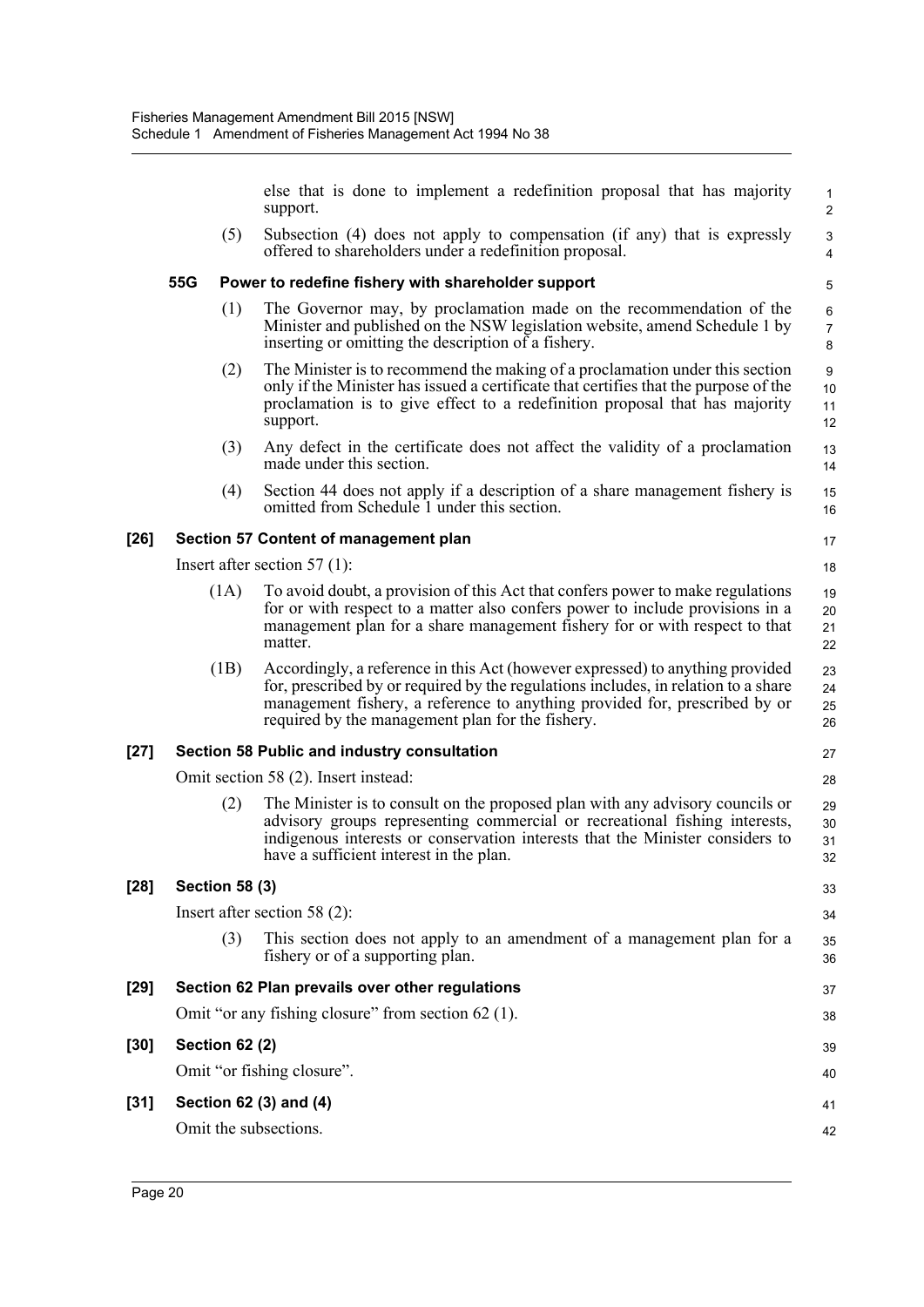| $[32]$ | Section 63 Fisheries reviews-new plan                          |                                                                                                                                                                                                                                                                                         |                          |  |  |  |  |  |
|--------|----------------------------------------------------------------|-----------------------------------------------------------------------------------------------------------------------------------------------------------------------------------------------------------------------------------------------------------------------------------------|--------------------------|--|--|--|--|--|
|        |                                                                | Omit "the Management Advisory Committee for the fishery," from section 63 (3).                                                                                                                                                                                                          | $\overline{c}$           |  |  |  |  |  |
|        | Insert instead "any relevant advisory group".                  |                                                                                                                                                                                                                                                                                         |                          |  |  |  |  |  |
| $[33]$ |                                                                | Section 66 Who may fish in share management fisheries                                                                                                                                                                                                                                   | 4                        |  |  |  |  |  |
|        | Omit section 66 (b). Insert instead:                           |                                                                                                                                                                                                                                                                                         |                          |  |  |  |  |  |
|        |                                                                | if the management plan fixes a minimum shareholding to take fish in the<br>(b)<br>fishery that applies to the holder—the holder has not less than the<br>minimum shareholding required, and                                                                                             | 6<br>$\overline{7}$<br>8 |  |  |  |  |  |
| $[34]$ |                                                                | Section 67 Minimum shareholding required to fish                                                                                                                                                                                                                                        | 9                        |  |  |  |  |  |
|        |                                                                | Omit section 67 (1). Insert instead:                                                                                                                                                                                                                                                    | 10                       |  |  |  |  |  |
|        | (1)                                                            | The management plan for a share management fishery may fix a minimum<br>shareholding required to take fish in the fishery.                                                                                                                                                              | 11<br>12                 |  |  |  |  |  |
|        | (1A)                                                           | A person who holds shares in the fishery is not entitled to take fish in the<br>fishery or to nominate another person to do so on his or her behalf unless the<br>person has the minimum shareholding required to take fish in the fishery.                                             | 13<br>14<br>15           |  |  |  |  |  |
| $[35]$ |                                                                | <b>Section 68 Endorsements on licences</b>                                                                                                                                                                                                                                              | 16                       |  |  |  |  |  |
|        |                                                                | Omit "required under this Division," from section 68 (3) (b).                                                                                                                                                                                                                           | 17                       |  |  |  |  |  |
| $[36]$ | Section 68 (3) (b)                                             |                                                                                                                                                                                                                                                                                         | 18                       |  |  |  |  |  |
|        |                                                                | Insert "(if the management plan for the fishery fixes such minimums)" after "concerned".                                                                                                                                                                                                | 19                       |  |  |  |  |  |
| $[37]$ | <b>Section 68 (9)</b>                                          |                                                                                                                                                                                                                                                                                         | 20                       |  |  |  |  |  |
|        |                                                                | Omit "the requirement for a minimum shareholding does not apply and".                                                                                                                                                                                                                   | 21                       |  |  |  |  |  |
| $[38]$ | Section 69 Nomination of commercial fisher by holder of shares |                                                                                                                                                                                                                                                                                         |                          |  |  |  |  |  |
|        |                                                                | Omit section 69 (2). Insert instead:                                                                                                                                                                                                                                                    | 23                       |  |  |  |  |  |
|        | (2)                                                            | If the management plan for the fishery fixes a minimum shareholding required<br>to take fish in the fishery that applies to the holder, the holder may not take fish<br>in the fishery unless the holder has at least the minimum shareholding required<br>to take fish in the fishery. | 24<br>25<br>26<br>27     |  |  |  |  |  |
| $[39]$ | <b>Section 69 (3)</b>                                          |                                                                                                                                                                                                                                                                                         | 28                       |  |  |  |  |  |
|        |                                                                | Insert "prescribed by the regulations or (subject to the regulations)" after "manner".                                                                                                                                                                                                  | 29                       |  |  |  |  |  |
| $[40]$ |                                                                | Section 70 Special endorsements to take fish in share management fishery                                                                                                                                                                                                                | 30                       |  |  |  |  |  |
|        |                                                                | Omit "the Management Advisory Committee for the fishery, and with any other relevant<br>commercial or recreational fishing industry bodies" from section 70 (2).                                                                                                                        | 31<br>32                 |  |  |  |  |  |
|        |                                                                | Insert instead "any relevant advisory council or advisory group".                                                                                                                                                                                                                       |                          |  |  |  |  |  |
| $[41]$ | Section 70 (2A)                                                |                                                                                                                                                                                                                                                                                         | 34                       |  |  |  |  |  |
|        |                                                                | Insert after section $70(2)$ :                                                                                                                                                                                                                                                          | 35                       |  |  |  |  |  |
|        | (2A)                                                           | The Minister is to issue endorsements under this section in accordance with<br>the criteria (if any) specified in the management plan for the fishery.                                                                                                                                  | 36<br>37                 |  |  |  |  |  |
|        |                                                                |                                                                                                                                                                                                                                                                                         |                          |  |  |  |  |  |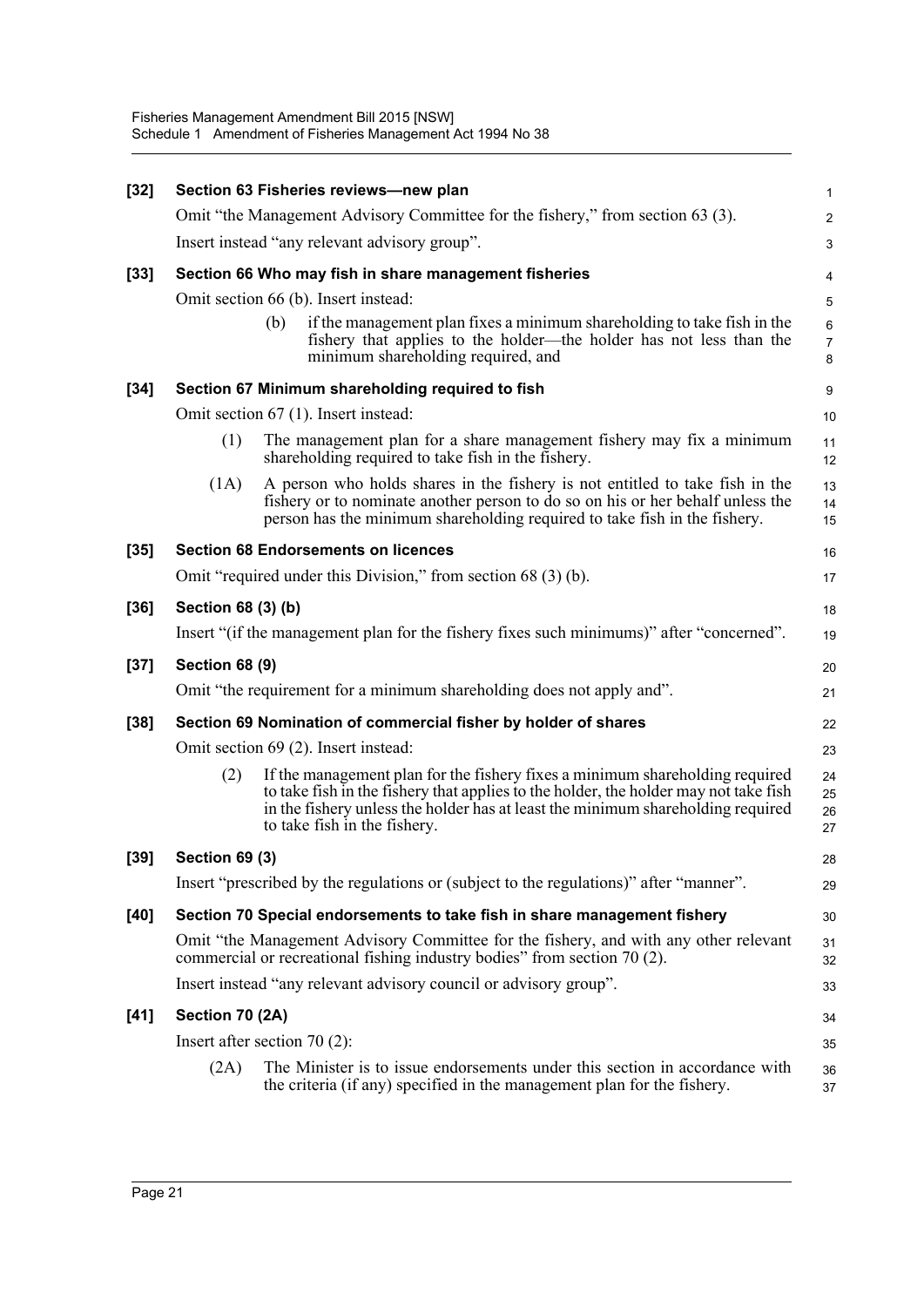| $[42]$ | Section 70 (4) (b)                               |                                                                                                                                                                                                                                                                            | $\mathbf{1}$             |  |  |  |  |  |
|--------|--------------------------------------------------|----------------------------------------------------------------------------------------------------------------------------------------------------------------------------------------------------------------------------------------------------------------------------|--------------------------|--|--|--|--|--|
|        |                                                  | Omit "of 6 months or such shorter period as is".                                                                                                                                                                                                                           | 2                        |  |  |  |  |  |
| $[43]$ |                                                  | Section 71A Issue of further classes of shares in fishery                                                                                                                                                                                                                  | 3                        |  |  |  |  |  |
|        | Omit section 71A $(3)$ and $(4)$ .               |                                                                                                                                                                                                                                                                            |                          |  |  |  |  |  |
| $[44]$ | Section 71A (6)                                  |                                                                                                                                                                                                                                                                            | 5                        |  |  |  |  |  |
|        |                                                  | Insert after section $71A(5)$ :                                                                                                                                                                                                                                            |                          |  |  |  |  |  |
|        | (6)                                              | To avoid doubt, Division 3 does not apply to the issue of further classes of<br>shares under a management plan.                                                                                                                                                            | 6<br>$\overline{7}$<br>8 |  |  |  |  |  |
| $[45]$ |                                                  | Section 72 Maximum shareholding permitted                                                                                                                                                                                                                                  | 9                        |  |  |  |  |  |
|        |                                                  | Omit section $72$ (1)–(3). Insert instead:                                                                                                                                                                                                                                 | 10                       |  |  |  |  |  |
|        | (1)                                              | The management plan for a share management fishery may fix a maximum<br>shareholding for the fishery.                                                                                                                                                                      | 11<br>12                 |  |  |  |  |  |
|        | (2)                                              | Different maximum shareholdings may be fixed for different classes of shares.                                                                                                                                                                                              | 13                       |  |  |  |  |  |
| $[46]$ | <b>Section 73 Duration of shareholding</b>       |                                                                                                                                                                                                                                                                            |                          |  |  |  |  |  |
|        | Omit "category 1" from section 73 (1).           |                                                                                                                                                                                                                                                                            |                          |  |  |  |  |  |
| $[47]$ | <b>Section 74 Surrender of shares</b>            |                                                                                                                                                                                                                                                                            |                          |  |  |  |  |  |
|        | Omit section $74(2)$ and $(3)$ . Insert instead: |                                                                                                                                                                                                                                                                            |                          |  |  |  |  |  |
|        | (2)                                              | The Minister may retain, cancel, reissue or sell shares that are surrendered.                                                                                                                                                                                              | 18                       |  |  |  |  |  |
|        | (3)                                              | If the Minister cancels the shares, new shares are not to be issued in their place.                                                                                                                                                                                        | 19                       |  |  |  |  |  |
|        | (4)                                              | If the Minister sells surrendered shares, the Minister may pay up to 85% of the<br>purchase price to the holder of the shares. The balance of the purchase price,<br>after deduction of sale expenses and shareholder dues, is to be credited to the<br>Consolidated Fund. | 20<br>21<br>22<br>23     |  |  |  |  |  |
|        | (5)                                              | During any period in which surrendered shares are retained by the Minister,<br>the Minister is not liable for any fisheries management charge in respect of<br>those shares.                                                                                               | 24<br>25<br>26           |  |  |  |  |  |
|        | (6)                                              | In this section:                                                                                                                                                                                                                                                           | 27                       |  |  |  |  |  |
|        |                                                  | sale expenses means expenses reasonably incurred in connection with a sale<br>of shares.                                                                                                                                                                                   | 28<br>29                 |  |  |  |  |  |
|        |                                                  | shareholder dues means any amount owed by a shareholder in connection<br>with shares that would, on payment, be paid into the Commercial Fishing<br>Trust Fund.                                                                                                            | 30<br>31<br>32           |  |  |  |  |  |
| $[48]$ |                                                  | Section 75 Forfeiture of shares for certain contraventions of Act                                                                                                                                                                                                          | 33                       |  |  |  |  |  |
|        |                                                  | Insert "order of" after "forfeiture of shares by" in section 75 (4).                                                                                                                                                                                                       | 34                       |  |  |  |  |  |
| $[49]$ | Section 75 (5)-(10)                              |                                                                                                                                                                                                                                                                            | 35                       |  |  |  |  |  |
|        | Omit the subsections.                            |                                                                                                                                                                                                                                                                            |                          |  |  |  |  |  |
|        | 36                                               |                                                                                                                                                                                                                                                                            |                          |  |  |  |  |  |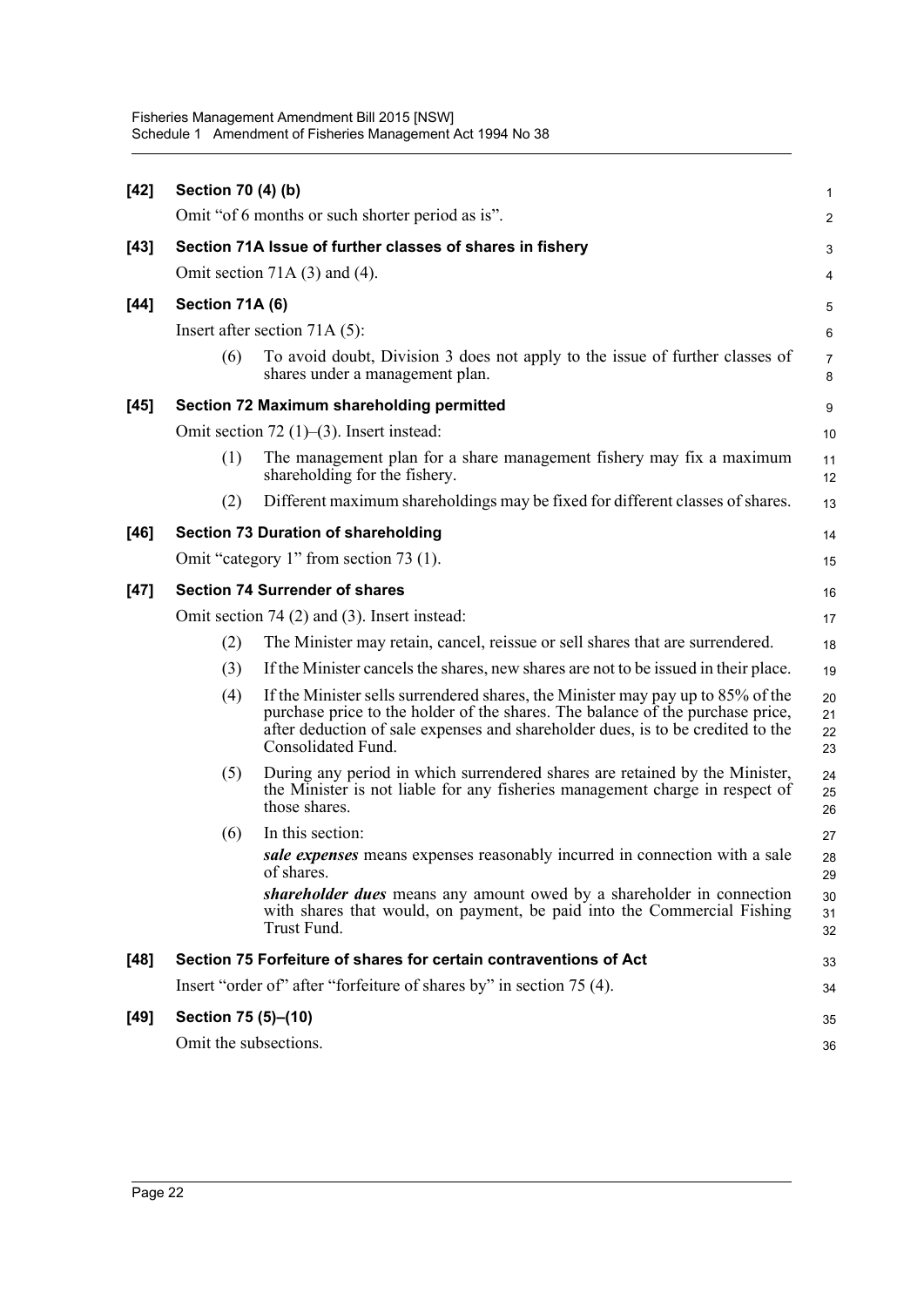| $[50]$ |     |                                                                          | Sections 75A and 75B                                                                                                                                                                                                                                                                                                                                                                                   | 1                                            |  |  |  |
|--------|-----|--------------------------------------------------------------------------|--------------------------------------------------------------------------------------------------------------------------------------------------------------------------------------------------------------------------------------------------------------------------------------------------------------------------------------------------------------------------------------------------------|----------------------------------------------|--|--|--|
|        |     |                                                                          | Insert after section 75:                                                                                                                                                                                                                                                                                                                                                                               | 2                                            |  |  |  |
|        | 75A | Payment for fish taken in contravention of quota or forfeiture of shares |                                                                                                                                                                                                                                                                                                                                                                                                        |                                              |  |  |  |
|        |     | (1)                                                                      | A shareholder who, during any period, takes fish in contravention of the<br>shareholder's quota (whether personally or by means of a nominated fisher) is<br>required to pay to the Secretary the value of the fish so taken. The amount paid<br>is to be credited to the Consolidated Fund.                                                                                                           | 4<br>$\sqrt{5}$<br>$\,6\,$<br>$\overline{7}$ |  |  |  |
|        |     | (2)                                                                      | If the amount required to be paid by the shareholder is not paid within the time<br>specified by the Minister in a written notice to the shareholder, the Minister<br>may direct that the requisite number of shares of the shareholder are forfeited.                                                                                                                                                 | 8<br>9<br>10                                 |  |  |  |
|        |     | (3)                                                                      | The <i>requisite number</i> of shares is the number of shares that, if sold by public<br>tender, would in the Minister's opinion raise an amount equivalent to the<br>amount required to be paid by the shareholder.                                                                                                                                                                                   | 11<br>12<br>13                               |  |  |  |
|        |     | (4)                                                                      | If the shareholder does not have sufficient shares, the balance of the amount<br>required to be paid by the shareholder may be recovered by the Minister as a<br>debt in a court of competent jurisdiction.                                                                                                                                                                                            | 14<br>15<br>16                               |  |  |  |
|        |     | (5)                                                                      | The value of fish for the purposes of this section is the value that the Minister<br>considers to be the market value of the fish. If the Minister is satisfied that the<br>shareholder did not intend to contravene the shareholder's quota, the Minister<br>is to reduce the value by the amount the Minister considers appropriate for the<br>costs incurred by the shareholder in taking the fish. | 17<br>18<br>19<br>20<br>21                   |  |  |  |
|        |     | (6)                                                                      | For the purposes of this section, fish taken by a shareholder include fish taken<br>on behalf of the shareholder by a commercial fisher duly nominated by the<br>shareholder under this Part.                                                                                                                                                                                                          | 22<br>23<br>24                               |  |  |  |
|        |     | (7)                                                                      | Nothing in this section precludes proceedings being taken for an offence<br>against this Act or the regulations.                                                                                                                                                                                                                                                                                       | 25<br>26                                     |  |  |  |
|        |     | (8)                                                                      | The management plan for a fishery may provide that this section does not<br>apply in specified circumstances to the taking of fish in the fishery.                                                                                                                                                                                                                                                     | 27<br>28                                     |  |  |  |
|        | 75B |                                                                          | How forfeited shares are to be dealt with                                                                                                                                                                                                                                                                                                                                                              | 29                                           |  |  |  |
|        |     | (1)                                                                      | The Minister may retain, cancel, reissue or sell shares that are forfeited.                                                                                                                                                                                                                                                                                                                            | 30                                           |  |  |  |
|        |     | (2)                                                                      | Any forfeited shares that are sold by the Minister are to be sold by public<br>tender.                                                                                                                                                                                                                                                                                                                 | 31<br>32                                     |  |  |  |
|        |     | (3)                                                                      | The purchase price for forfeited shares that are sold is to be paid to the credit<br>of the Consolidated Fund, subject to this section.                                                                                                                                                                                                                                                                | 33<br>34                                     |  |  |  |
|        |     | (4)                                                                      | If any amount is due under this Part in respect of the forfeited shares that<br>would, on payment, be paid into the Commercial Fishing Trust Fund, that<br>amount is to be deducted from the purchase price and paid to the credit of the<br>Commercial Fishing Trust Fund and the balance after payment is to be paid to<br>the credit of the Consolidated Fund.                                      | 35<br>36<br>37<br>38<br>39                   |  |  |  |
|        |     | (5)                                                                      | If shares forfeited for a failure by the shareholder to pay a community<br>contribution or other amount due under this Part are sold, the following<br>provisions apply:                                                                                                                                                                                                                               | 40<br>41<br>42                               |  |  |  |
|        |     |                                                                          | any community contribution due under this Part is to be deducted from<br>(a)<br>the purchase price and paid to the credit of the Consolidated Fund,                                                                                                                                                                                                                                                    | 43<br>44                                     |  |  |  |
|        |     |                                                                          | (b)<br>any other amount due under this Part that would, on payment, be paid<br>into the Commercial Fishing Trust Fund is to be deducted from the                                                                                                                                                                                                                                                       | 45<br>46                                     |  |  |  |
|        |     |                                                                          |                                                                                                                                                                                                                                                                                                                                                                                                        |                                              |  |  |  |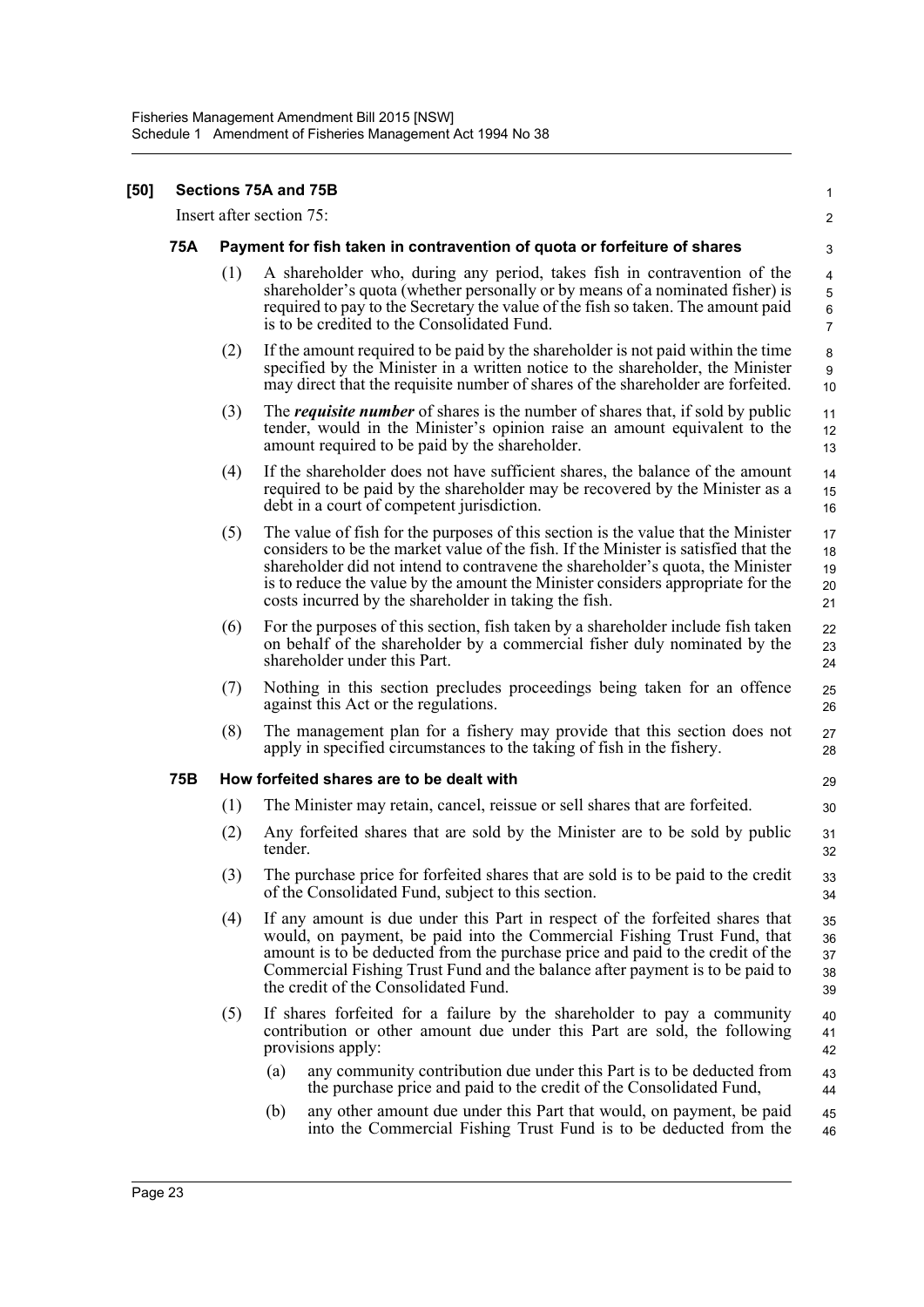purchase price and paid to the credit of the Commercial Fishing Trust Fund,

26 27 28

| (c) | any reasonable costs incurred by or on behalf of the Minister in                                                                      |
|-----|---------------------------------------------------------------------------------------------------------------------------------------|
|     | connection with the sale of the shares are to be deducted from the<br>purchase price and paid to the credit of the Consolidated Fund, |
|     |                                                                                                                                       |

- (d) the balance (if any) remaining after payment of the amounts referred to in paragraphs  $(a)$ – $(c)$  is to be paid to the shareholder.
- (6) The regulations may authorise or require the payment of any part of the purchase price to a person (other than the shareholder) who had an interest in the shares. Any such payment may be made only after payment of the amounts referred to in subsection  $(5)$  (a)–(c). 10 11
- (7) The Minister may recover from a person, as a debt in any court of competent jurisdiction, any reasonable costs incurred by or on behalf of the Minister in selling shares forfeited by the person, being costs not otherwise recovered as provided by this section. 12 13 14 15
- (8) If shares forfeited for a failure by the shareholder to pay a community contribution or other amount due under this Part are not sold, the Minister is to deduct the sale value of the shares from the amount owed by the shareholder. 16 17 18 19
- (9) The *sale value* of shares is the purchase price that the Minister considers would be obtained if the shares were sold by public tender, minus the reasonable costs that would be incurred in connection with the sale.
- (10) During any period in which forfeited shares are retained by the Minister, the Minister is not liable for any fisheries management charge in respect of those shares.

## **[51] Section 76 Management charges** Omit "the Management Advisory Committee for the fishery" from section 76 (8). Insert instead "any relevant advisory group for the fishery".

#### **[52] Section 77 Community contribution for access to share management fishery** Omit "category 1" from section 77 (1). **[53] Part 3, Division 8** Omit the Division. **[54] Section 88A** Insert before section 89: **88A Definitions**  $29$ 30 31 32 33 34 35

In this Division: *dealing* in a share means any transaction that purports to have the effect of transferring, assigning, transmitting, mortgaging or otherwise creating any interest in a share in a share management fishery. 36 37 38 39

*prohibited dealing* in a share means any dealing that would result in a shareholder acquiring more shares in a fishery than is permitted by this Act or that would otherwise contravene this Act. 40 41 42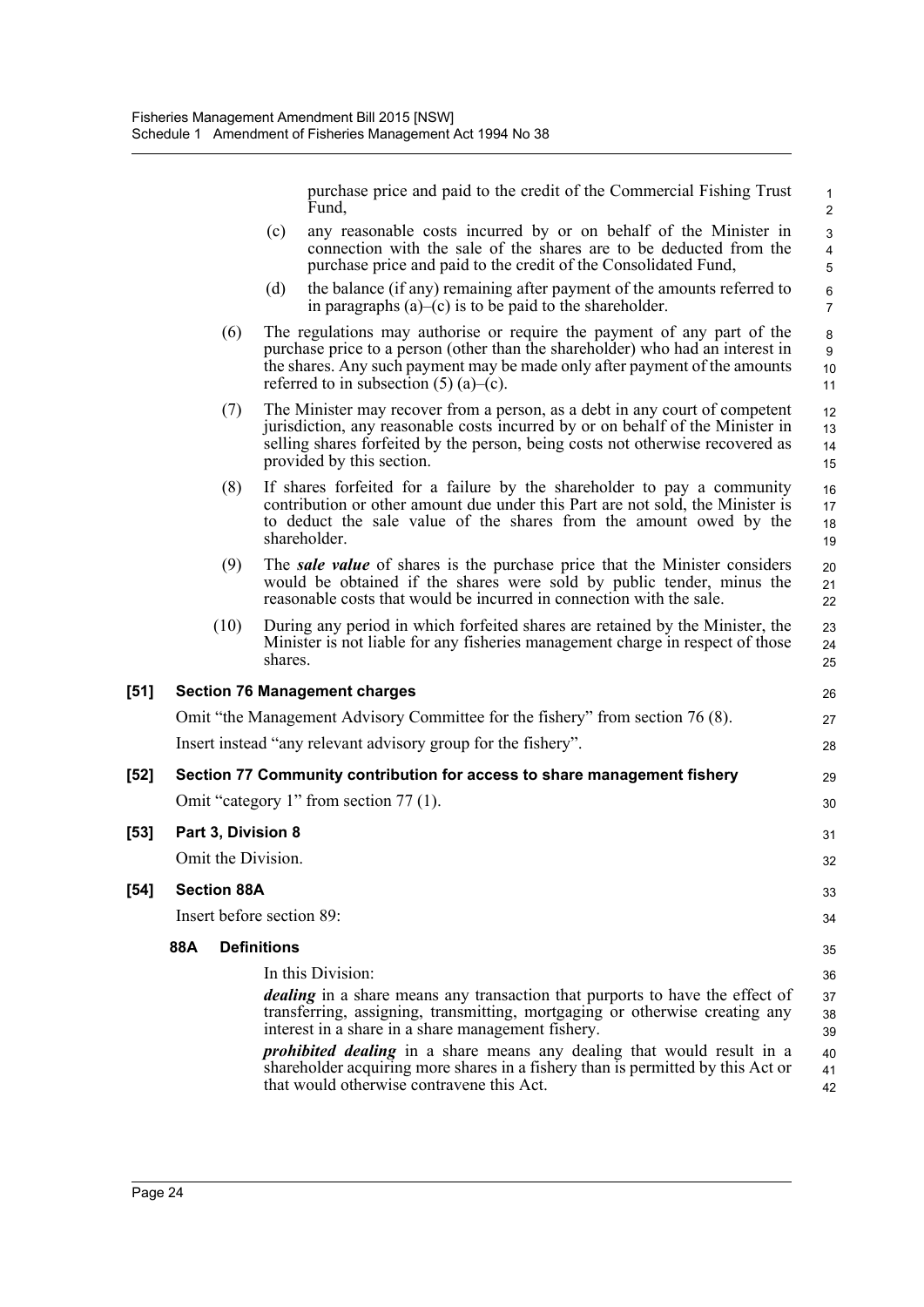| $[55]$ | Sections 91-91B |                                 |           |                                                                                                                                                                                                           |                              |  |
|--------|-----------------|---------------------------------|-----------|-----------------------------------------------------------------------------------------------------------------------------------------------------------------------------------------------------------|------------------------------|--|
|        |                 |                                 |           | Omit section 91. Insert instead:                                                                                                                                                                          | $\overline{2}$               |  |
|        | 91              |                                 |           | <b>Registration of dealings in shares</b>                                                                                                                                                                 | 3                            |  |
|        |                 |                                 | Register. | A dealing in a share does not have effect until it is registered in the Share                                                                                                                             | 4<br>5                       |  |
|        | 91A             | Online registration of dealings |           |                                                                                                                                                                                                           |                              |  |
|        |                 | (1)                             | system.   | A party to a dealing may register the dealing by means of the online trading                                                                                                                              | $\overline{7}$<br>8          |  |
|        |                 | (2)                             |           | A person must not use the online trading system for the purpose of registering<br>a prohibited dealing.<br>Maximum penalty: 50 penalty units.                                                             | $\boldsymbol{9}$<br>10<br>11 |  |
|        |                 | (3)                             | system.   | The regulations may prescribe the fees payable for use of the online trading                                                                                                                              | 12<br>13                     |  |
|        |                 | (4)                             |           | In this section:<br><i>online trading system</i> means a system or facility for electronic<br>communication approved by the Secretary that enables the registration of<br>dealings in the Share Register. | 14<br>15<br>16<br>17         |  |
|        | 91B             |                                 |           | Paper-based registration of dealings                                                                                                                                                                      | 18                           |  |
|        |                 | (1)                             |           | A party to a dealing in a share may make an application to the Secretary for<br>the dealing to be registered.                                                                                             | 19<br>20                     |  |
|        |                 | (2)                             |           | Such an application must be in a form approved by the Secretary and must be<br>accompanied by:                                                                                                            | 21<br>22                     |  |
|        |                 |                                 | (a)       | the document that embodies the dealing, and                                                                                                                                                               | 23                           |  |
|        |                 |                                 | (b)       | a document setting out such particulars (if any) as are prescribed by the<br>regulations for the purposes of this paragraph, and                                                                          | 24<br>25                     |  |
|        |                 |                                 | (c)       | duplicates of the documents referred to in paragraphs (a) and (b), and                                                                                                                                    | 26                           |  |
|        |                 |                                 | (d)       | such fee (if any) as is prescribed by the regulations.                                                                                                                                                    | 27                           |  |
|        |                 | (3)                             |           | If such an application is approved by the Secretary, the Secretary must:                                                                                                                                  | 28                           |  |
|        |                 |                                 | (a)       | register the dealing by entering in the Share Register particulars of the<br>name of the person acquiring the interest and a description of the<br>dealing, and                                           | 29<br>30<br>31               |  |
|        |                 |                                 | (b)       | endorse on the document relating to the dealing and the duplicate of that<br>document the fact of the entry having been made, together with the date<br>and time of the making of the entry.              | 32<br>33<br>34               |  |
|        |                 | (4)                             |           | When those entries in the Share Register have been made:                                                                                                                                                  | 35                           |  |
|        |                 |                                 | (a)       | the duplicate of the document relating to the dealing is to be retained by<br>the Secretary and made available for inspection in accordance with this<br>Division, and                                    | 36<br>37<br>38               |  |
|        |                 |                                 | (b)       | the original document is to be returned to the person who made the<br>application for registration.                                                                                                       | 39<br>40                     |  |
|        |                 | (5)                             |           | The Secretary is not to register a dealing in a share in any share management<br>fishery if the dealing is a prohibited dealing.                                                                          | 41<br>42                     |  |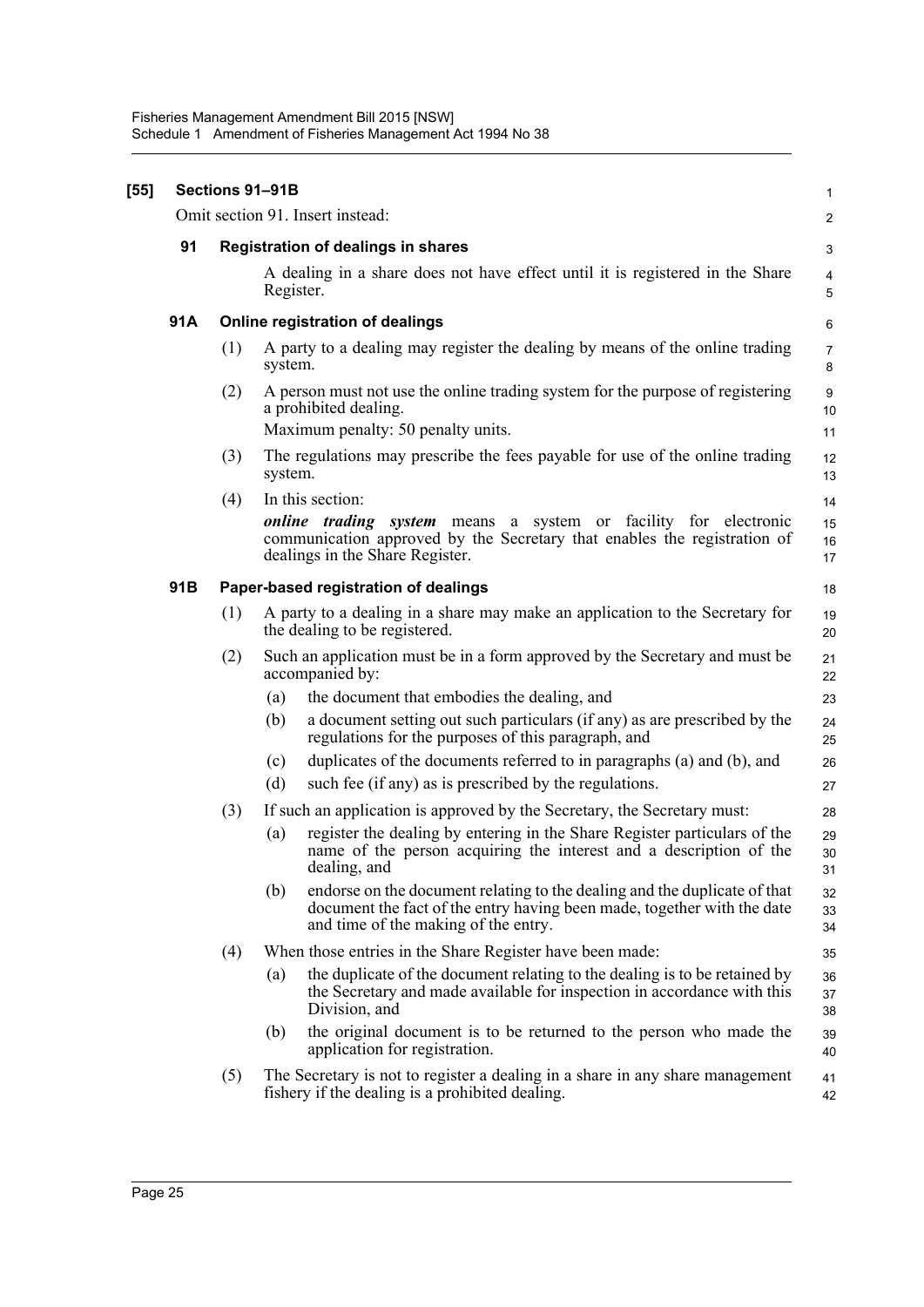| $[56]$ | registration                                   | Section 96 Secretary not concerned as to the effect of documents lodged for                                                                                                                                                                                                                                                | $\mathbf{1}$<br>$\overline{2}$ |  |  |  |
|--------|------------------------------------------------|----------------------------------------------------------------------------------------------------------------------------------------------------------------------------------------------------------------------------------------------------------------------------------------------------------------------------|--------------------------------|--|--|--|
|        |                                                | Omit "under section 91 (Registration of dealings in shares)".                                                                                                                                                                                                                                                              | 3                              |  |  |  |
|        |                                                | Insert instead "in connection with an application for registration of a dealing".                                                                                                                                                                                                                                          | 4                              |  |  |  |
| $[57]$ |                                                | Section 97 Inspection of Share Register and registered documents                                                                                                                                                                                                                                                           | 5                              |  |  |  |
|        | section $97(1)$ .                              | Omit "in accordance with section 91 (Registration of dealings in shares)" from                                                                                                                                                                                                                                             | 6<br>$\overline{7}$            |  |  |  |
|        |                                                | Insert instead "in accordance with section 91B (Paper-based registration of dealings)".                                                                                                                                                                                                                                    | 8                              |  |  |  |
| $[58]$ | <b>Section 97 (3)</b>                          |                                                                                                                                                                                                                                                                                                                            | 9                              |  |  |  |
|        |                                                | Insert after section $97(2)$ :                                                                                                                                                                                                                                                                                             | 10                             |  |  |  |
|        | (3)                                            | The Secretary is not required to make information available for inspection<br>under this section if the information is of a type specified by the regulations to<br>be excluded from this section.                                                                                                                         | 11<br>12<br>13                 |  |  |  |
| $[59]$ |                                                | <b>Section 98 Evidentiary provisions</b>                                                                                                                                                                                                                                                                                   | 14                             |  |  |  |
|        |                                                | Omit "under section 91 (Registration of dealings in shares)" from section 98 (4).                                                                                                                                                                                                                                          | 15                             |  |  |  |
|        |                                                | Insert instead "under section 91B (Paper-based registration of dealings)".                                                                                                                                                                                                                                                 | 16                             |  |  |  |
| [60]   | <b>Section 99 Correction of Share Register</b> |                                                                                                                                                                                                                                                                                                                            |                                |  |  |  |
|        | Insert at the end of the section:              |                                                                                                                                                                                                                                                                                                                            |                                |  |  |  |
|        | (2)                                            | If a prohibited dealing in a share is registered in the Register, the Secretary<br>may take any steps necessary to rectify the Register and restore the integrity<br>of the Register.                                                                                                                                      | 19<br>20<br>21                 |  |  |  |
|        | (3)                                            | The actions that the Secretary is authorised to take under this section include<br>the following:                                                                                                                                                                                                                          | 22<br>23                       |  |  |  |
|        |                                                | cancelling or amending the registration of a dealing,<br>(a)                                                                                                                                                                                                                                                               | 24                             |  |  |  |
|        |                                                | making a new recording in the Register.<br>(b)                                                                                                                                                                                                                                                                             | 25                             |  |  |  |
|        | (4)                                            | The Secretary may pay compensation to any person who, in the opinion of the<br>Secretary, is unfairly disadvantaged by action taken by the Secretary under<br>this section.                                                                                                                                                | 26<br>27<br>28                 |  |  |  |
| [61]   | <b>Section 106</b>                             |                                                                                                                                                                                                                                                                                                                            | 29                             |  |  |  |
|        |                                                | Insert after section 105:                                                                                                                                                                                                                                                                                                  | 30                             |  |  |  |
|        | 106                                            | Use of crew members                                                                                                                                                                                                                                                                                                        | 31                             |  |  |  |
|        |                                                | The holder of a commercial fishing licence must not take fish for sale with the<br>assistance of any other person (a <i>crew member</i> ) unless the use of the crew<br>member to assist in the taking of fish for sale is authorised by the holder's<br>commercial fishing licence.<br>Maximum penalty: 50 penalty units. | 32<br>33<br>34<br>35<br>36     |  |  |  |
|        |                                                |                                                                                                                                                                                                                                                                                                                            |                                |  |  |  |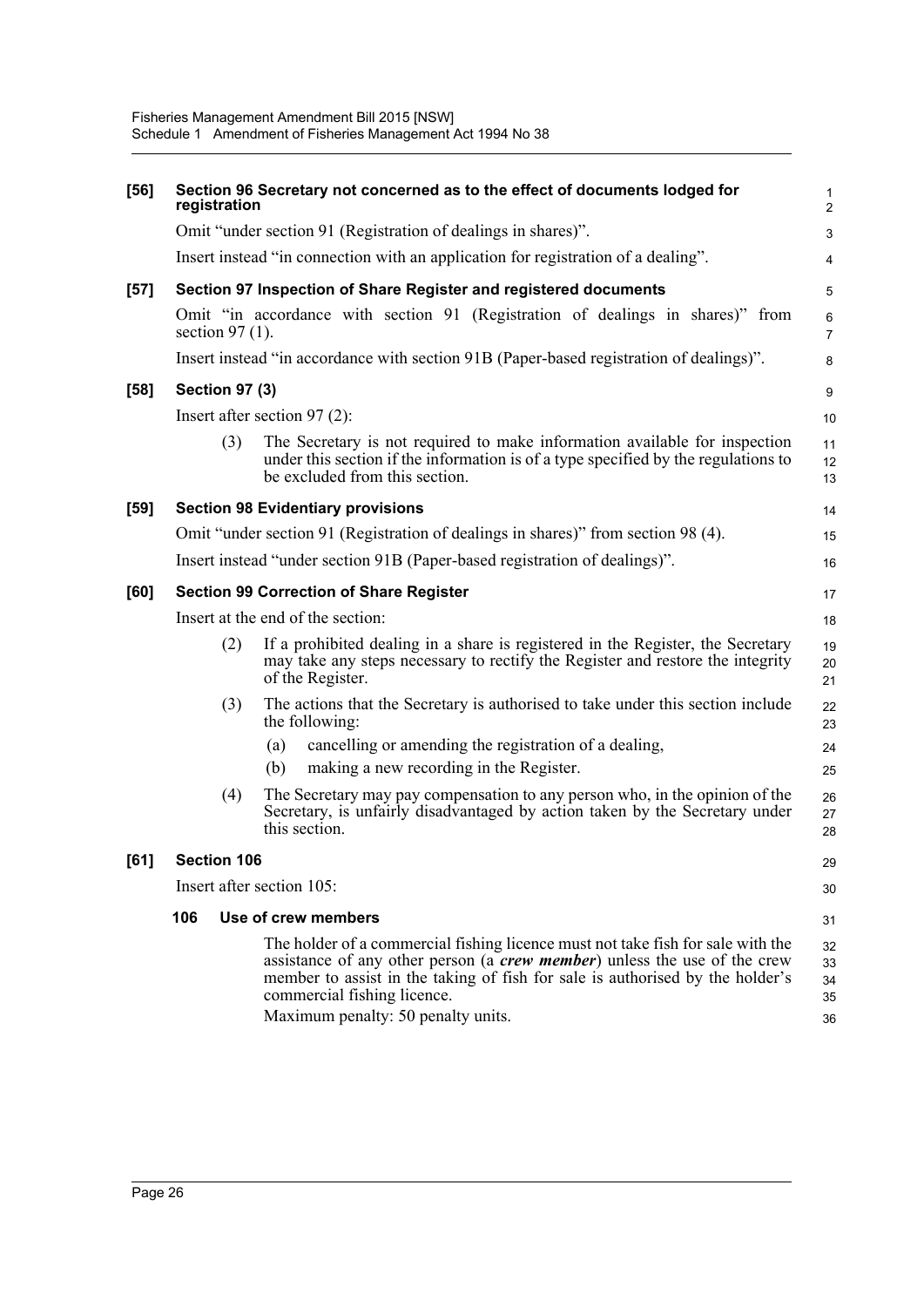| [62] |      | Part 4, Division 2                                                           |                                                                                                                                                                                                                                                                                                                   |                                    |  |  |  |  |  |
|------|------|------------------------------------------------------------------------------|-------------------------------------------------------------------------------------------------------------------------------------------------------------------------------------------------------------------------------------------------------------------------------------------------------------------|------------------------------------|--|--|--|--|--|
|      |      |                                                                              | Omit the Division. Insert instead:                                                                                                                                                                                                                                                                                | 2                                  |  |  |  |  |  |
|      |      | <b>Division 2</b>                                                            | <b>Fishing boat licences</b>                                                                                                                                                                                                                                                                                      | 3                                  |  |  |  |  |  |
|      | 107  | Licence required to use boat for declared commercial fishing boat activities |                                                                                                                                                                                                                                                                                                                   |                                    |  |  |  |  |  |
|      |      | (1)                                                                          | A boat may be used for the purpose of a declared commercial fishing boat<br>activity only if a fishing boat licence authorises the use of the boat for declared<br>commercial fishing boat activities.                                                                                                            | $\mathbf 5$<br>6<br>$\overline{7}$ |  |  |  |  |  |
|      |      | (2)                                                                          | For the purposes of this Division, a <i>declared commercial fishing boat activity</i><br>is any commercial fishing boat activity declared by the regulations to be a<br>commercial fishing boat activity for which a fishing boat licence is required.                                                            | 8<br>9<br>10                       |  |  |  |  |  |
|      |      | (3)                                                                          | A commercial fishing boat activity is any activity involving the use of a boat:                                                                                                                                                                                                                                   | 11                                 |  |  |  |  |  |
|      |      |                                                                              | to take fish for sale from waters to which this Act applies, or<br>(a)                                                                                                                                                                                                                                            | 12                                 |  |  |  |  |  |
|      |      |                                                                              | (b)<br>to land fish in New South Wales that were taken from other waters (after<br>the boat departed from a port in New South Wales).                                                                                                                                                                             | 13<br>14                           |  |  |  |  |  |
|      |      | (4)                                                                          | The regulations may provide that a boat licensed under a law of the<br>Commonwealth or of another State or a Territory is taken to be authorised to<br>be used for the purposes of declared commercial fishing boat activities.                                                                                   | 15<br>16<br>17                     |  |  |  |  |  |
|      | 107A |                                                                              | Offence of engaging in unlicensed activity                                                                                                                                                                                                                                                                        | 18                                 |  |  |  |  |  |
|      |      | (1)                                                                          | The master of a boat must not use the boat, or permit the boat to be used, for a<br>declared commercial fishing boat activity unless authorised to do so by a<br>fishing boat licence.                                                                                                                            | 19<br>20<br>21                     |  |  |  |  |  |
|      |      |                                                                              | Maximum penalty: 100 penalty units.                                                                                                                                                                                                                                                                               | 22                                 |  |  |  |  |  |
|      |      | (2)                                                                          | The use of a boat for a declared commercial fishing boat activity is authorised<br>by a fishing boat licence only if:                                                                                                                                                                                             | 23<br>24                           |  |  |  |  |  |
|      |      |                                                                              | the master of the boat is the holder of a fishing boat licence or acting<br>(a)<br>with the consent of the holder of a fishing boat licence, and                                                                                                                                                                  | 25<br>26                           |  |  |  |  |  |
|      |      |                                                                              | the boat is being used in accordance with that fishing boat licence.<br>(b)                                                                                                                                                                                                                                       | 27                                 |  |  |  |  |  |
|      | 107B |                                                                              | <b>Fishing boat licences</b>                                                                                                                                                                                                                                                                                      | 28                                 |  |  |  |  |  |
|      |      | (1)                                                                          | The Minister may issue to a person a licence (a <i>fishing boat licence</i> ) that<br>authorises a boat to be used for declared commercial fishing boat activities.                                                                                                                                               | 29<br>30                           |  |  |  |  |  |
|      |      | (2)                                                                          | A fishing boat licence authorises the use of a single boat for all declared<br>commercial fishing boat activities.                                                                                                                                                                                                | 31<br>32                           |  |  |  |  |  |
|      |      | (3)                                                                          | A fishing boat licence may be issued whether or not the applicant for the<br>licence is able to provide identification details for the boat to be used under the<br>authority of the licence.                                                                                                                     | 33<br>34<br>35                     |  |  |  |  |  |
|      |      | (4)                                                                          | The holder of a fishing boat licence must not use a boat, or permit a boat to be<br>used, for a declared commercial fishing boat activity under the authority or<br>purported authority of the licence unless the holder has given the Secretary<br>notice of the identification details for the boat to be used. | 36<br>37<br>38<br>39               |  |  |  |  |  |
|      |      |                                                                              | Maximum penalty: 10 penalty units.                                                                                                                                                                                                                                                                                | 40                                 |  |  |  |  |  |
|      |      | (5)                                                                          | The notice must be given in a form approved by the Secretary.                                                                                                                                                                                                                                                     | 41                                 |  |  |  |  |  |
|      |      | (6)                                                                          | In this section, the <i>identification details</i> for a boat means such details as the<br>Secretary requires to identify a boat.                                                                                                                                                                                 | 42<br>43                           |  |  |  |  |  |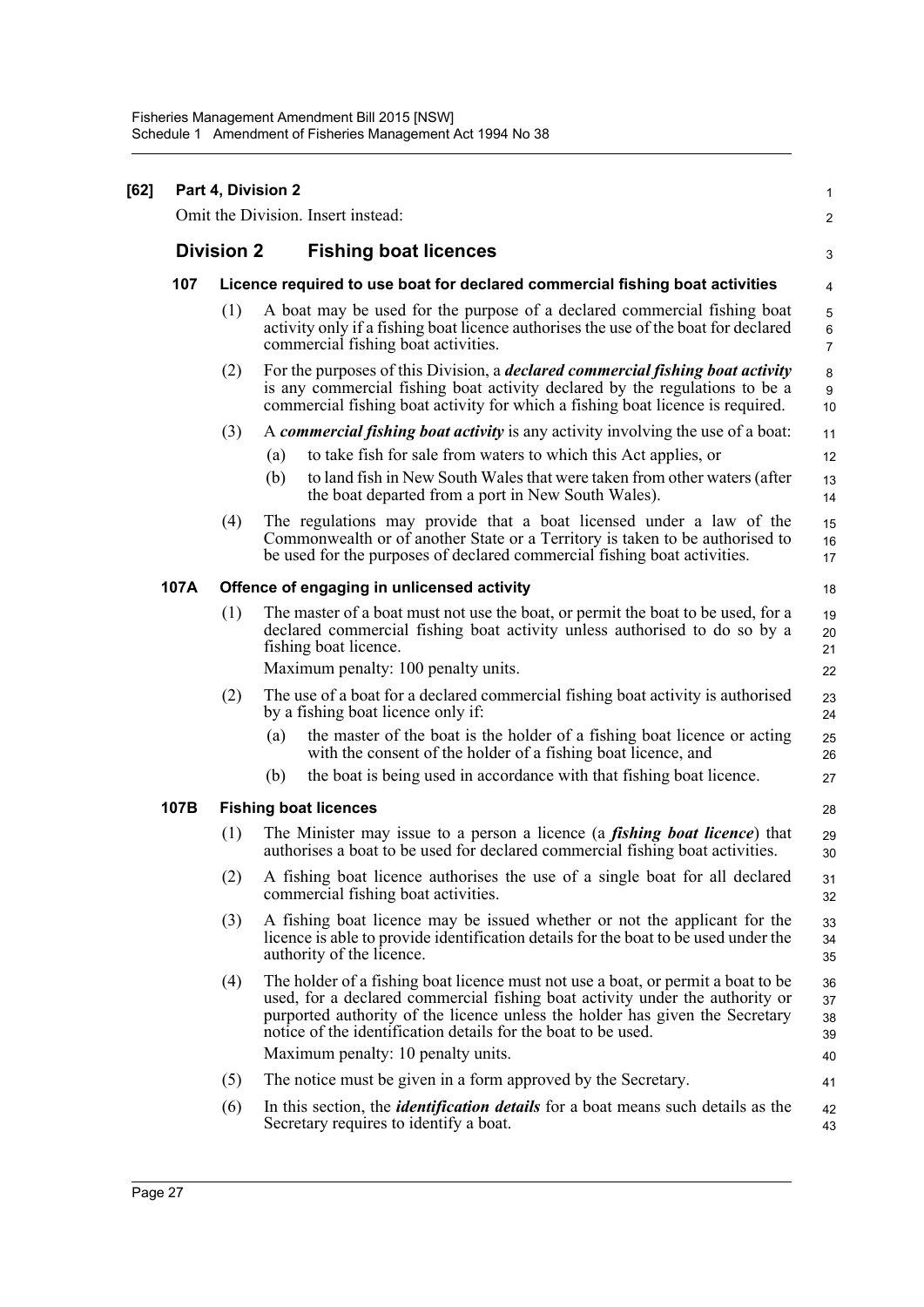|      | 108                                                  |                                                                                        |     | Provisions relating to fishing boat licences                                                                                                                                                                                                                     | $\mathbf{1}$         |  |  |
|------|------------------------------------------------------|----------------------------------------------------------------------------------------|-----|------------------------------------------------------------------------------------------------------------------------------------------------------------------------------------------------------------------------------------------------------------------|----------------------|--|--|
|      |                                                      | (1)                                                                                    |     | A person may apply to the Minister for the issue of a fishing boat licence.                                                                                                                                                                                      | $\overline{2}$       |  |  |
|      |                                                      | (2)                                                                                    |     | An application is to be in the form approved by the Minister.                                                                                                                                                                                                    | 3                    |  |  |
|      |                                                      | (3)                                                                                    |     | The Minister is required to issue a fishing boat licence if application for the<br>licence is duly made unless the Minister is authorised by the regulations to<br>refuse the application.                                                                       | 4<br>5<br>$\,6\,$    |  |  |
|      |                                                      | (4)                                                                                    |     | A fishing boat licence:                                                                                                                                                                                                                                          | 7                    |  |  |
|      |                                                      |                                                                                        | (a) | is subject to such conditions as are prescribed by the regulations or<br>specified in the licence, and                                                                                                                                                           | 8<br>9               |  |  |
|      |                                                      |                                                                                        | (b) | remains in force for such period as is specified in the licence, and                                                                                                                                                                                             | 10                   |  |  |
|      |                                                      |                                                                                        | (c) | may be renewed from time to time in accordance with the regulations,<br>and                                                                                                                                                                                      | 11<br>12             |  |  |
|      |                                                      |                                                                                        | (d) | may be cancelled or suspended by the Minister in the circumstances<br>authorised by the regulations.                                                                                                                                                             | 13<br>14             |  |  |
|      |                                                      | (5)                                                                                    |     | The regulations may prescribe different classes of fishing boat licences.                                                                                                                                                                                        | 15                   |  |  |
|      |                                                      | (6)                                                                                    |     | The Minister may, at any time by notice in writing to the holder of a fishing<br>boat licence, revoke or vary the conditions of the licence or add new<br>conditions. This subsection does not apply to conditions prescribed by the<br>regulations.             | 16<br>17<br>18<br>19 |  |  |
|      |                                                      | (7)                                                                                    |     | The holder of a fishing boat licence who contravenes any condition of the<br>licence is guilty of an offence.                                                                                                                                                    | 20<br>21             |  |  |
|      |                                                      |                                                                                        |     | Maximum penalty: 100 penalty units.                                                                                                                                                                                                                              | 22                   |  |  |
|      |                                                      | (8)                                                                                    |     | The regulations may make provision for or with respect to fishing boat<br>licences. In particular, the regulations may prescribe the fee or fees payable in<br>respect of an application for the issue or renewal of a licence.                                  | 23<br>24<br>25       |  |  |
|      | 109                                                  | Boat marking requirements for fishing boats (including boats exempt from<br>licensing) |     |                                                                                                                                                                                                                                                                  |                      |  |  |
|      |                                                      | (1)                                                                                    |     | This section applies to a boat used for a commercial fishing boat activity that<br>has been declared (or that could be but has not been declared) under<br>section 107 as a commercial fishing boat activity for which a fishing boat<br>licence is required.    | 28<br>29<br>30<br>31 |  |  |
|      |                                                      | (2)                                                                                    |     | The master of a boat to which this section applies, must not use the boat, or<br>permit the boat to be used for a commercial fishing boat activity unless the<br>boat is identified, in the manner required by the regulations, as a commercial<br>fishing boat. | 32<br>33<br>34<br>35 |  |  |
|      |                                                      |                                                                                        |     | Maximum penalty: 100 penalty units.                                                                                                                                                                                                                              | 36                   |  |  |
|      | 110                                                  |                                                                                        |     | <b>Evidentiary provision</b>                                                                                                                                                                                                                                     | 37                   |  |  |
|      |                                                      |                                                                                        |     | In any proceedings under this Act, evidence that a boat was being used or<br>purportedly being used under the authority of a fishing boat licence, is<br>evidence that fish taken by the use of the boat, or landed from the boat, were<br>fish taken for sale.  | 38<br>39<br>40<br>41 |  |  |
| [63] |                                                      |                                                                                        |     | Section 115A Payment of contribution to industry costs                                                                                                                                                                                                           | 42                   |  |  |
|      |                                                      | section $115A(1)$ .                                                                    |     | Omit ", if the regulations so require, pay to the Minister an annual contribution" from                                                                                                                                                                          | 43<br>44             |  |  |
|      | Insert instead "pay to the Minister a contribution". |                                                                                        |     |                                                                                                                                                                                                                                                                  |                      |  |  |
|      |                                                      |                                                                                        |     |                                                                                                                                                                                                                                                                  |                      |  |  |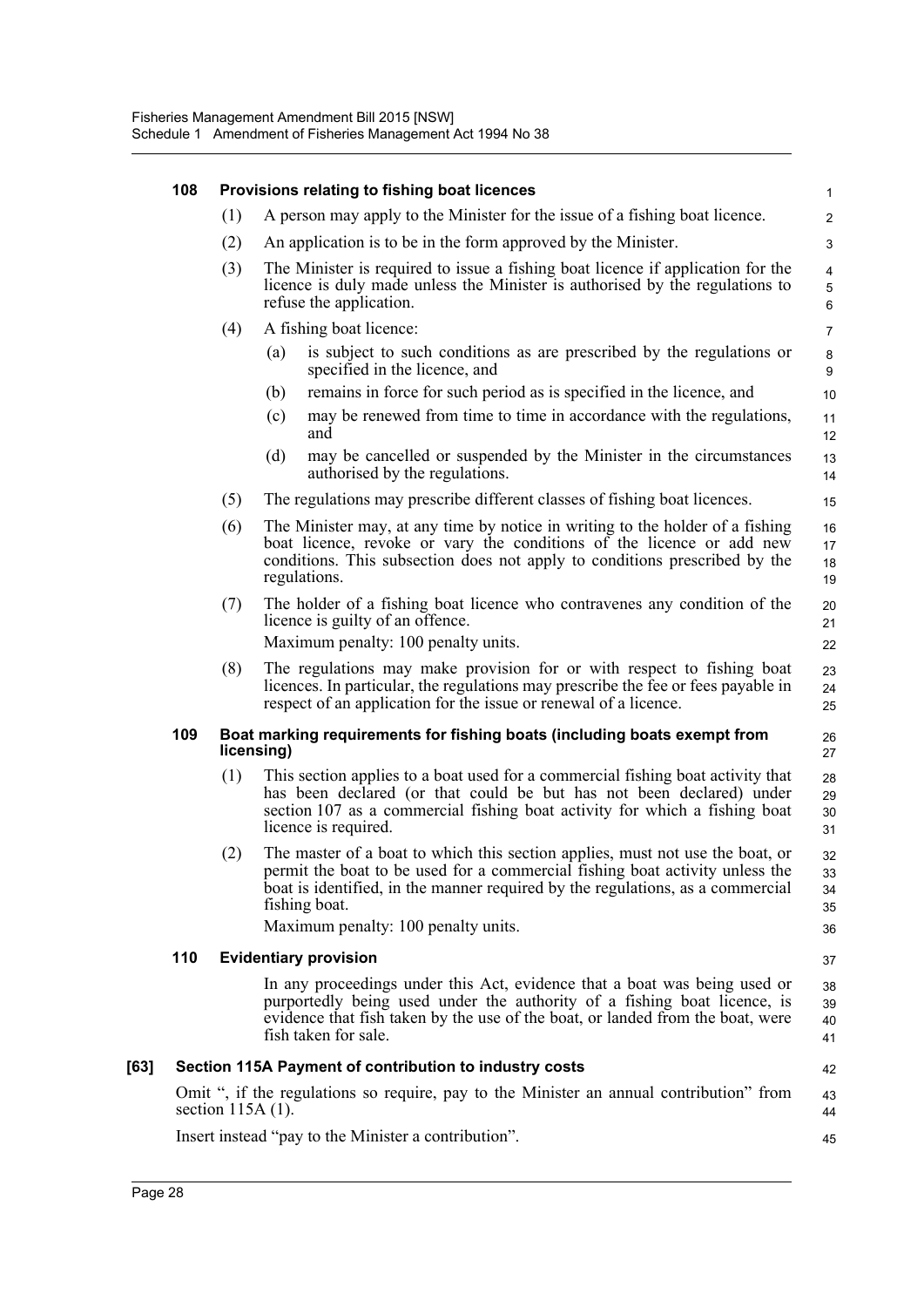| [64] |                                                                                                                                                     | Section 115A (3)-(4C)                                                                                                                                                                | $\mathbf{1}$            |  |  |  |
|------|-----------------------------------------------------------------------------------------------------------------------------------------------------|--------------------------------------------------------------------------------------------------------------------------------------------------------------------------------------|-------------------------|--|--|--|
|      |                                                                                                                                                     | Omit section 115A (3) and (4). Insert instead:                                                                                                                                       | $\overline{\mathbf{c}}$ |  |  |  |
|      | (3)<br>The Minister may, subject to this section, determine the contribution payable<br>by participants in a restricted fishery under this section. |                                                                                                                                                                                      |                         |  |  |  |
|      | (4)                                                                                                                                                 | The contribution is to be such amount as the Minister considers necessary to<br>meet the costs referred to in subsection (1).                                                        | $\mathbf 5$<br>6        |  |  |  |
|      | (4A)                                                                                                                                                | The contribution is not to exceed the amount prescribed by the regulations.                                                                                                          | $\overline{7}$          |  |  |  |
|      | (4B)                                                                                                                                                | The contribution is payable annually or as otherwise determined by the<br>Minister.                                                                                                  | 8<br>9                  |  |  |  |
|      | (4C)                                                                                                                                                | The Minister may authorise the payment of a contribution under this section<br>by instalments.                                                                                       | 10<br>11                |  |  |  |
| [65] | <b>Section 115A (7)</b>                                                                                                                             |                                                                                                                                                                                      | 12                      |  |  |  |
|      | Omit "annual".                                                                                                                                      |                                                                                                                                                                                      | 13                      |  |  |  |
| [66] |                                                                                                                                                     | Section 121 Records to be made by commercial fishers                                                                                                                                 | 14                      |  |  |  |
|      | Omit section 121 (5). Insert instead:                                                                                                               |                                                                                                                                                                                      |                         |  |  |  |
|      | (5)                                                                                                                                                 | A commercial fisher who is required to make a record under this section must,<br>if the regulations so require, ensure that a copy of the record is sent to the<br>Secretary:        | 16<br>17<br>18          |  |  |  |
|      |                                                                                                                                                     | in a form and manner prescribed by the regulations or (subject to the<br>(a)<br>regulations) approved by the Secretary, and                                                          | 19<br>20                |  |  |  |
|      |                                                                                                                                                     | within such period as the regulations prescribe.<br>(b)                                                                                                                              | 21                      |  |  |  |
|      |                                                                                                                                                     | Maximum penalty: 10 penalty units.                                                                                                                                                   | 22                      |  |  |  |
| [67] |                                                                                                                                                     | Section 122 Records to be made by employers of commercial fishers                                                                                                                    | 23                      |  |  |  |
|      |                                                                                                                                                     | Omit section 122 (6). Insert instead:                                                                                                                                                | 24                      |  |  |  |
|      | (6)                                                                                                                                                 | A fishing employer who is required to make a record under this section must,<br>if the regulations so require, ensure that a copy of the record is sent to the<br>Secretary:         | 25<br>26<br>27          |  |  |  |
|      |                                                                                                                                                     | in a form and manner prescribed by the regulations or (subject to the<br>(a)<br>regulations) approved by the Secretary, and                                                          | 28<br>29                |  |  |  |
|      |                                                                                                                                                     | within such period as the regulations prescribe.<br>(b)                                                                                                                              | 30                      |  |  |  |
|      |                                                                                                                                                     | Maximum penalty: 10 penalty units.                                                                                                                                                   | 31                      |  |  |  |
| [68] |                                                                                                                                                     | Section 122A Records to be made by fish receivers                                                                                                                                    | 32                      |  |  |  |
|      |                                                                                                                                                     | Omit section 122A (4). Insert instead:                                                                                                                                               |                         |  |  |  |
|      | (4)                                                                                                                                                 | A registered fish receiver who is required to make a record under this section<br>must, if the regulations so require, ensure that a copy of the record is sent to<br>the Secretary: | 34<br>35<br>36          |  |  |  |
|      |                                                                                                                                                     | in a form and manner prescribed by the regulations or (subject to the<br>(a)<br>regulations) approved by the Secretary, and                                                          | 37<br>38                |  |  |  |
|      |                                                                                                                                                     | within such period as the regulations prescribe.<br>(b)                                                                                                                              | 39                      |  |  |  |
|      |                                                                                                                                                     | Maximum penalty: 10 penalty units.                                                                                                                                                   | 40                      |  |  |  |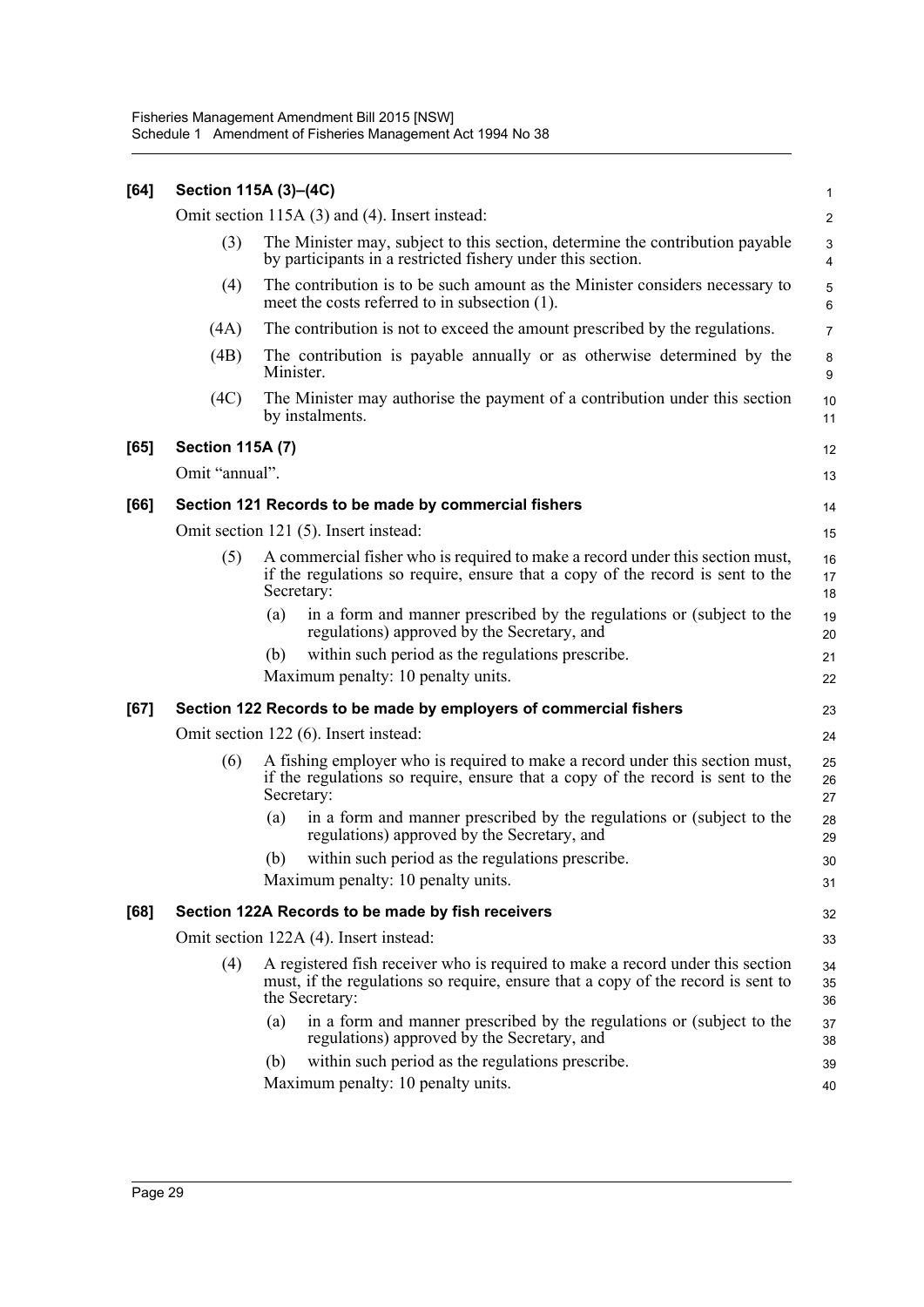| [69]   |      |                    | Section 123 Records to be made by sellers                                                                                                                                                                                                   | 1                                 |
|--------|------|--------------------|---------------------------------------------------------------------------------------------------------------------------------------------------------------------------------------------------------------------------------------------|-----------------------------------|
|        |      |                    | Insert after section 123 (6):                                                                                                                                                                                                               | $\overline{2}$                    |
|        |      | (7)                | A record required to be made under this section is to be made in such form and<br>manner as is prescribed by the regulations or (subject to the regulations)<br>approved by the Minister.                                                   | 3<br>$\overline{\mathbf{4}}$<br>5 |
|        |      | (8)                | A requirement to deliver, obtain or retain a record under this section is satisfied<br>if the record is delivered, obtained or retained in accordance with the<br>regulations or (subject to the regulations) the approval of the Minister. | 6<br>$\overline{7}$<br>8          |
| [70]   |      |                    | Section 123A Records of possession of fish                                                                                                                                                                                                  | 9                                 |
|        |      |                    | Insert after section $123A(6)$ :                                                                                                                                                                                                            | 10                                |
|        |      | (6A)               | A record required to be produced under this section is to be produced in such<br>form and manner as is prescribed by the regulations or (subject to the<br>regulations) approved by the Minister.                                           | 11<br>12<br>13                    |
| $[71]$ |      |                    | Part 4, Division 5A                                                                                                                                                                                                                         | 14                                |
|        |      |                    | Insert after Division 5:                                                                                                                                                                                                                    | 15                                |
|        |      | <b>Division 5A</b> | <b>Fishing reports</b>                                                                                                                                                                                                                      | 16                                |
|        | 124A |                    | <b>Real time reporting</b>                                                                                                                                                                                                                  | 17                                |
|        |      | (1)                | The regulations may require commercial fishers, or any specified class of<br>commercial fishers, to report to the Secretary about any commercial fishing<br>activities or proposed commercial fishing activities.                           | 18<br>19<br>20                    |
|        |      | (2)                | In particular, the regulations may require a report to be made of the following:                                                                                                                                                            | 21                                |
|        |      |                    | particulars of when and where a commercial fisher proposes to take fish,<br>(a)                                                                                                                                                             | 22                                |
|        |      |                    | (b)<br>particulars of when and where a commercial fisher proposes to land the<br>catch and the estimated composition and amount of the catch,                                                                                               | 23<br>24                          |
|        |      |                    | (c)<br>particulars of when and where the commercial fisher lands the catch and<br>the composition and amount of the landed catch.                                                                                                           | 25<br>26                          |
|        |      | (3)                | The report must be made using the real time reporting system:                                                                                                                                                                               | 27                                |
|        |      |                    | within such period as the regulations prescribe, and<br>(a)                                                                                                                                                                                 | 28                                |
|        |      |                    | (b)<br>in a form and manner approved by the Minister.                                                                                                                                                                                       | 29                                |
|        |      | (4)                | The regulations may provide for an alternative method of making the report in<br>the event that the real time reporting system malfunctions or is not available<br>for any reason.                                                          | $30\,$<br>31<br>32                |
|        |      | (5)                | A commercial fisher who fails to make a report as required by or under this<br>section is guilty of an offence.<br>Maximum penalty:                                                                                                         | 33<br>34<br>35                    |
|        |      |                    | 200 penalty units or imprisonment for 3 months (or both) for a first<br>(a)<br>offence, or                                                                                                                                                  | 36<br>37                          |
|        |      |                    | 400 penalty units or imprisonment for 6 months (or both) for a second<br>(b)<br>or subsequent offence.                                                                                                                                      | 38<br>39                          |
|        |      | (6)                | In this section:                                                                                                                                                                                                                            | 40                                |
|        |      |                    | <i>real time reporting system</i> means a system or facility, approved by the<br>Secretary for the purposes of this section, that enables the making of reports<br>under this section by oral communication or electronic transmission.     | 41<br>42<br>43                    |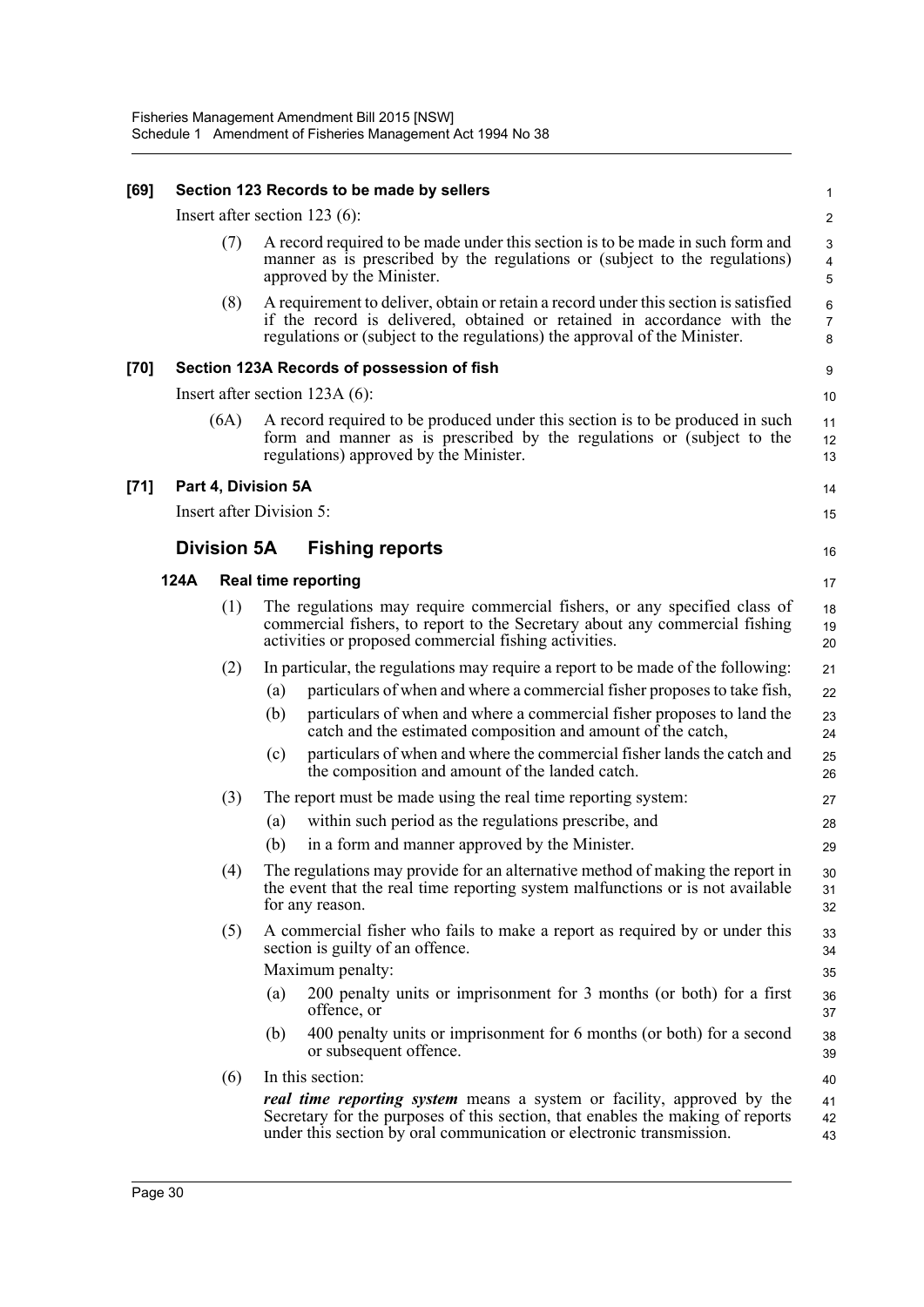|        | 124B              | <b>False reports</b>                                                                                                                                                                                                                                                                                                                                                                                                                                              | 1                                |
|--------|-------------------|-------------------------------------------------------------------------------------------------------------------------------------------------------------------------------------------------------------------------------------------------------------------------------------------------------------------------------------------------------------------------------------------------------------------------------------------------------------------|----------------------------------|
|        |                   | A person who, in any report provided under this Division, knowingly provides<br>any information that is false or misleading in a material particular is guilty of<br>an offence.                                                                                                                                                                                                                                                                                  | $\overline{2}$<br>3<br>4         |
|        |                   | Maximum penalty: 200 penalty units or imprisonment for 3 months, or both.                                                                                                                                                                                                                                                                                                                                                                                         | 5                                |
| $[72]$ |                   | Part 4A, Division 1                                                                                                                                                                                                                                                                                                                                                                                                                                               | 6                                |
|        |                   | Insert before section 127A:                                                                                                                                                                                                                                                                                                                                                                                                                                       | 7                                |
|        | <b>Division 1</b> | <b>Preliminary</b>                                                                                                                                                                                                                                                                                                                                                                                                                                                | 8                                |
|        | 127               | <b>Definitions</b>                                                                                                                                                                                                                                                                                                                                                                                                                                                | 9                                |
|        |                   | In this Part:                                                                                                                                                                                                                                                                                                                                                                                                                                                     | 10                               |
|        |                   | <i>charter fishing activity</i> —see section 127A.                                                                                                                                                                                                                                                                                                                                                                                                                | 11                               |
|        |                   | charter fishing business means a business that provides a charter fishing<br>activity.                                                                                                                                                                                                                                                                                                                                                                            | 12<br>13                         |
|        |                   | <i>charter fishing business transfer rules</i> means the rules referred to in<br>section 127J.                                                                                                                                                                                                                                                                                                                                                                    | 14<br>15                         |
|        |                   | <i>declared charter fishing activity</i> —see section 127B.                                                                                                                                                                                                                                                                                                                                                                                                       | 16                               |
|        |                   | <i>employed guide</i> means a person employed or engaged to guide, supervise or<br>instruct persons who engage in recreational fishing activities as part of a<br>charter fishing activity.                                                                                                                                                                                                                                                                       | 17<br>18<br>19                   |
|        |                   | <i>guided non-motorised activity</i> —see section 127AA.                                                                                                                                                                                                                                                                                                                                                                                                          | 20                               |
|        |                   | <i>recognised charter fishing business</i> —see section 127G.                                                                                                                                                                                                                                                                                                                                                                                                     | 21                               |
|        |                   | <i>responsible person</i> for a charter fishing activity means:                                                                                                                                                                                                                                                                                                                                                                                                   | 22                               |
|        |                   | the master of a boat being used for the charter fishing activity (if the<br>(a)<br>activity is not a guided non-motorised activity), or                                                                                                                                                                                                                                                                                                                           | 23<br>24                         |
|        |                   | an employed guide in relation to the charter fishing activity (if the<br>(b)<br>activity is a guided non-motorised activity).                                                                                                                                                                                                                                                                                                                                     | 25<br>26                         |
|        |                   | seat-see section 127AB.                                                                                                                                                                                                                                                                                                                                                                                                                                           | 27                               |
|        |                   | <i>transfer</i> of a recognised charter fishing business or a component of a<br>recognised charter fishing business means the transfer, transmission,<br>conveyance or assignment of a recognised charter fishing business or<br>component of a recognised charter fishing business, and includes any other<br>dealing in a recognised charter fishing business or component of a recognised<br>charter fishing business of a kind prescribed by the regulations. | 28<br>29<br>30<br>31<br>32<br>33 |
| $[73]$ |                   | Section 127A Meaning of "charter fishing activity"                                                                                                                                                                                                                                                                                                                                                                                                                | 34                               |
|        |                   | Omit section 127A (1). Insert instead:                                                                                                                                                                                                                                                                                                                                                                                                                            | 35                               |
|        | (1)               | A <i>charter fishing activity</i> is an activity in which a boat is used for recreational<br>fishing activities on a commercial basis.                                                                                                                                                                                                                                                                                                                            | 36<br>37                         |
|        | (1A)              | The recreational fishing activities need not take place in waters within the<br>limits of the State.                                                                                                                                                                                                                                                                                                                                                              | 38<br>39                         |
| $[74]$ |                   | Section 127A (2) (c)                                                                                                                                                                                                                                                                                                                                                                                                                                              | 40                               |
|        |                   | Insert "used or" after "the boat is".                                                                                                                                                                                                                                                                                                                                                                                                                             | 41                               |
|        |                   |                                                                                                                                                                                                                                                                                                                                                                                                                                                                   |                                  |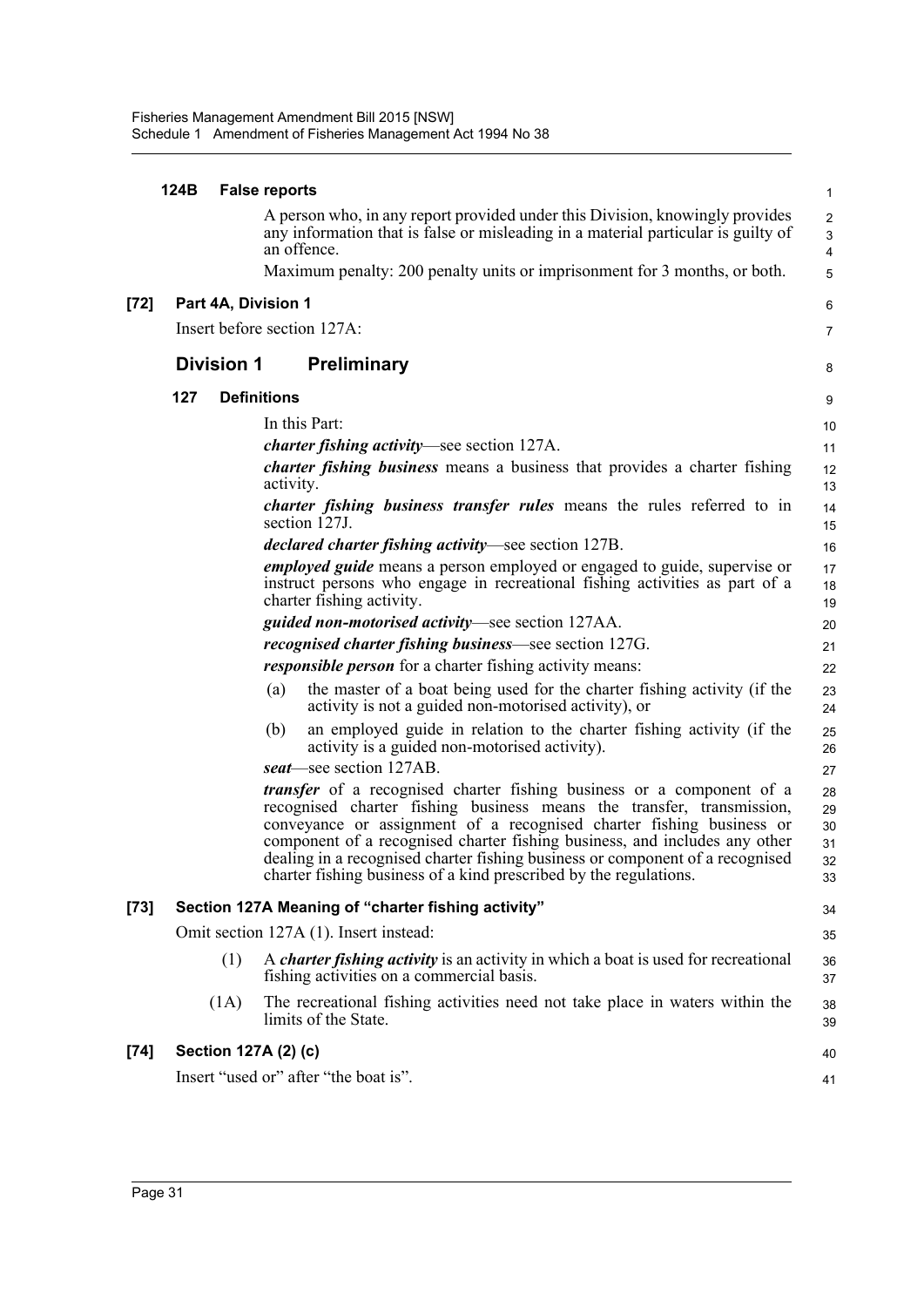| $[75]$ |              |                   | Sections 127AA and 127AB                                                                                                                                                                                                                                                                                      | 1                    |
|--------|--------------|-------------------|---------------------------------------------------------------------------------------------------------------------------------------------------------------------------------------------------------------------------------------------------------------------------------------------------------------|----------------------|
|        |              |                   | Insert after section 127A:                                                                                                                                                                                                                                                                                    | 2                    |
|        | <b>127AA</b> |                   | <b>Guided non-motorised activity</b>                                                                                                                                                                                                                                                                          | 3                    |
|        |              | (1)               | A <i>guided non-motorised activity</i> is any charter fishing activity in which one<br>or more manually operated boats are used by one or more persons, in the<br>presence of an employed guide, for recreational fishing activities.                                                                         | 4<br>5<br>6          |
|        |              | (2)               | In this section, a <i>manually operated boat</i> means a canoe, kayak or other boat<br>of a kind prescribed by the regulations.                                                                                                                                                                               | $\overline{7}$<br>8  |
|        | 127AB        |                   | Seats available for use in charter fishing activities                                                                                                                                                                                                                                                         | 9                    |
|        |              | (1)               | A <b>seat</b> is a notional seat or position in a boat that can be used or made available<br>for use by a charter fishing client when the boat is used for a charter fishing<br>activity.                                                                                                                     | 10<br>11<br>12       |
|        |              | (2)               | The <i>class</i> of the seat is the class assigned to the seat by the Secretary, on the<br>basis of the class of charter fishing activities for which the seat may be used or<br>made available.                                                                                                              | 13<br>14<br>15       |
|        |              | (3)               | In this section, a <i>charter fishing client</i> means any person on board a boat being<br>used for a charter fishing activity, excluding:                                                                                                                                                                    | 16<br>17             |
|        |              |                   | in the case of a guided non-motorised activity—an employed guide, or<br>(a)<br>(b)<br>in any other case—the master of the boat or a crew member.                                                                                                                                                              | 18<br>19             |
| $[76]$ |              |                   | Part 4A, Division 2, heading                                                                                                                                                                                                                                                                                  | 20                   |
|        |              |                   | Insert before section 127B:                                                                                                                                                                                                                                                                                   | 21                   |
|        |              | <b>Division 2</b> | <b>Charter fishing licences</b>                                                                                                                                                                                                                                                                               | 22                   |
| [77]   |              |                   | Sections 127B-127CC                                                                                                                                                                                                                                                                                           | 23                   |
|        |              |                   | Omit sections 127B and 127C. Insert instead:                                                                                                                                                                                                                                                                  | 24                   |
|        | 127B         |                   | Certain charter fishing activities require licence                                                                                                                                                                                                                                                            | 25                   |
|        |              | (1)               | A boat may be used for the purpose of a declared charter fishing activity only<br>if that activity is authorised by a charter fishing licence.                                                                                                                                                                | 26<br>27             |
|        |              | (2)               | For the purposes of this Part, a <i>declared charter fishing activity</i> is any charter<br>fishing activity declared by the regulations to be a charter fishing activity for<br>which a charter fishing licence is required.                                                                                 | 28<br>29<br>30       |
|        |              | (3)               | The regulations may provide that a boat licensed or otherwise authorised under<br>a law of the Commonwealth or of another State or a Territory to be used for a<br>charter fishing activity is taken to be authorised under this Part for use in all or<br>any specified declared charter fishing activities. | 31<br>32<br>33<br>34 |
|        | <b>127C</b>  |                   | Offence for providing unauthorised charter fishing activity                                                                                                                                                                                                                                                   | 35                   |
|        |              |                   | A person must not provide, or hold out that the person is able to provide, a<br>declared charter fishing activity unless the person:<br>is the holder of a charter fishing licence or acting with the consent of the<br>(a)<br>holder of a charter fishing licence, and                                       | 36<br>37<br>38<br>39 |
|        |              |                   |                                                                                                                                                                                                                                                                                                               |                      |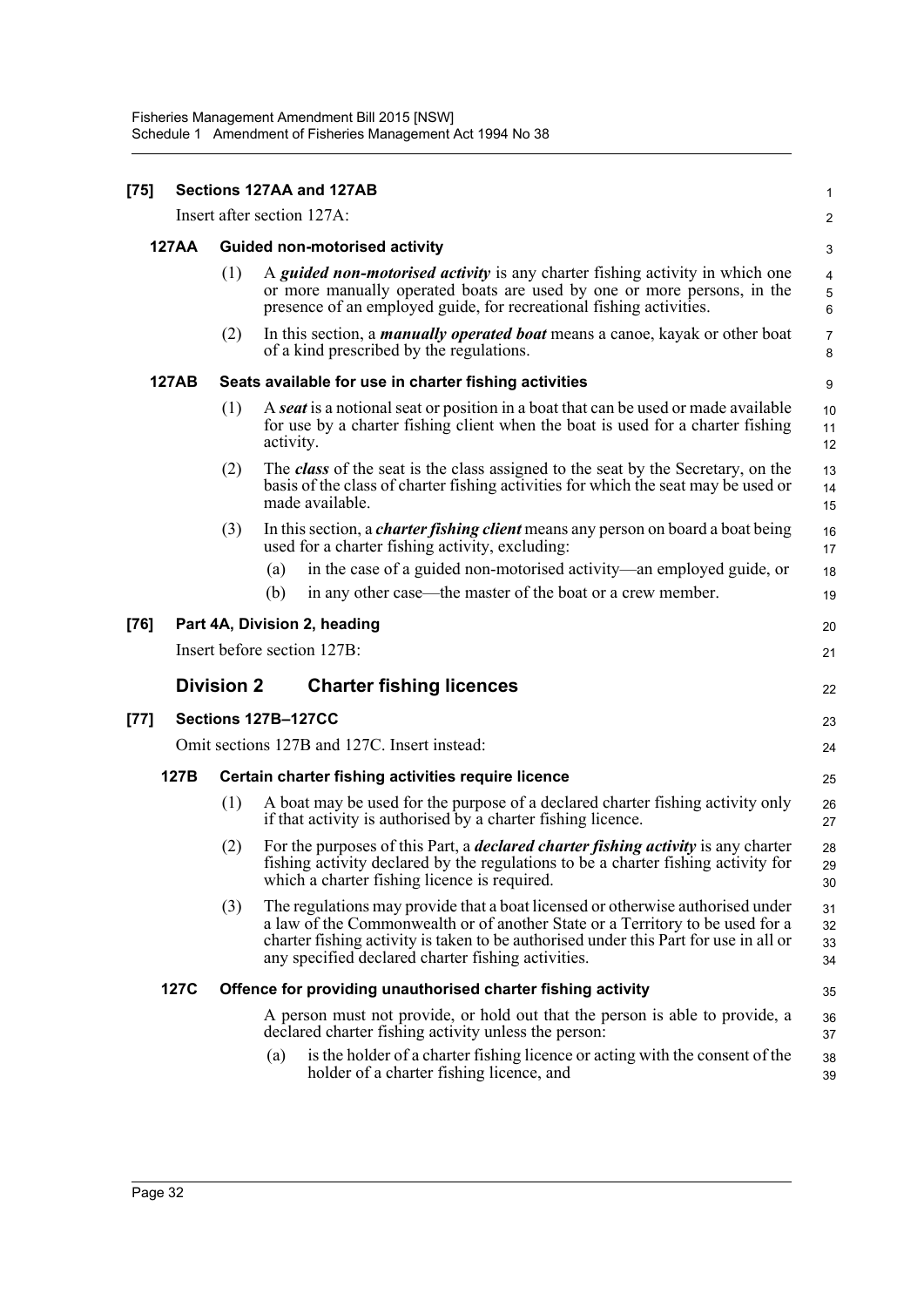|       |     | (b) |                  | the licence authorises the charter fishing activity concerned.<br>Maximum penalty:                                                                                                                                                                                       | $\mathbf{1}$<br>$\overline{c}$ |
|-------|-----|-----|------------------|--------------------------------------------------------------------------------------------------------------------------------------------------------------------------------------------------------------------------------------------------------------------------|--------------------------------|
|       |     | (a) |                  | in the case of an individual:                                                                                                                                                                                                                                            | 3                              |
|       |     |     | (i)              | 200 penalty units or imprisonment for 6 months (or both) for a<br>first offence, or                                                                                                                                                                                      | $\overline{4}$                 |
|       |     |     | (ii)             | 400 penalty units or imprisonment for 12 months (or both) for a<br>second or subsequent offence, or                                                                                                                                                                      | 5<br>$\,6\,$<br>$\overline{7}$ |
|       |     | (b) |                  | in the case of a corporation:                                                                                                                                                                                                                                            | 8                              |
|       |     |     | (i)              | 400 penalty units for a first offence, or                                                                                                                                                                                                                                | 9                              |
|       |     |     | (i)              | 800 penalty units for a second or subsequent offence.                                                                                                                                                                                                                    | 10                             |
| 127CA |     |     |                  | Responsible person to ensure charter fishing activity is authorised by licence                                                                                                                                                                                           | 11                             |
|       | (1) |     |                  | The responsible person for a charter fishing activity that is a declared charter<br>fishing activity must not use a boat, or permit a boat to be used, for that charter<br>fishing activity unless authorised to do so by a charter fishing licence.<br>Maximum penalty: | 12<br>13<br>14<br>15           |
|       |     | (a) |                  | in the case of an individual:                                                                                                                                                                                                                                            | 16                             |
|       |     |     | (i)              | 200 penalty units or imprisonment for 6 months (or both) for a<br>first offence, or                                                                                                                                                                                      | 17<br>18                       |
|       |     |     | (ii)             | 400 penalty units or imprisonment for 12 months (or both) for a<br>second or subsequent offence, or                                                                                                                                                                      | 19<br>20                       |
|       |     | (b) |                  | in the case of a corporation:                                                                                                                                                                                                                                            | 21                             |
|       |     |     | (i)              | 400 penalty units for a first offence, or                                                                                                                                                                                                                                | 22                             |
|       |     |     | (ii)             | 800 penalty units for a second or subsequent offence.                                                                                                                                                                                                                    | 23                             |
|       | (2) |     | licence only if: | The use of a boat for a charter fishing activity is authorised by a charter fishing                                                                                                                                                                                      | 24<br>25                       |
|       |     | (a) |                  | the responsible person is the holder of a charter fishing licence or acting<br>with the consent of the holder of a charter fishing licence, and                                                                                                                          | 26<br>27                       |
|       |     | (b) |                  | the licence authorises the use of a boat for the charter fishing activity<br>concerned, and                                                                                                                                                                              | 28<br>29                       |
|       |     | (c) |                  | the responsible person is in physical possession of that licence at the<br>time that the boat is used for the charter fishing activity, and                                                                                                                              | 30<br>31                       |
|       |     | (d) |                  | the boat is being used in accordance with that licence.                                                                                                                                                                                                                  | 32                             |
|       | (3) |     |                  | An employed guide for a guided non-motorised activity is taken to permit a<br>boat to be used for a guided non-motorised activity when the employed guide<br>acts as an employed guide in relation to that activity.                                                     | 33<br>34<br>35                 |
| 127CB |     |     |                  | Provisions relating to charter fishing licences                                                                                                                                                                                                                          | 36                             |
|       | (1) |     |                  | The Minister may issue to a person a licence (a <i>charter fishing licence</i> ) that<br>authorises a boat to be used for any specified declared charter fishing activity.                                                                                               | 37<br>38                       |
|       | (2) |     |                  | A charter fishing licence authorises the use of a single boat at any given time<br>for the specified declared charter fishing activity, unless the charter fishing<br>activity is a guided non-motorised activity.                                                       | 39<br>40<br>41                 |
|       | (3) |     |                  | A charter fishing licence that authorises a guided non-motorised activity<br>authorises the use of a specified number of boats for the activity.                                                                                                                         | 42<br>43                       |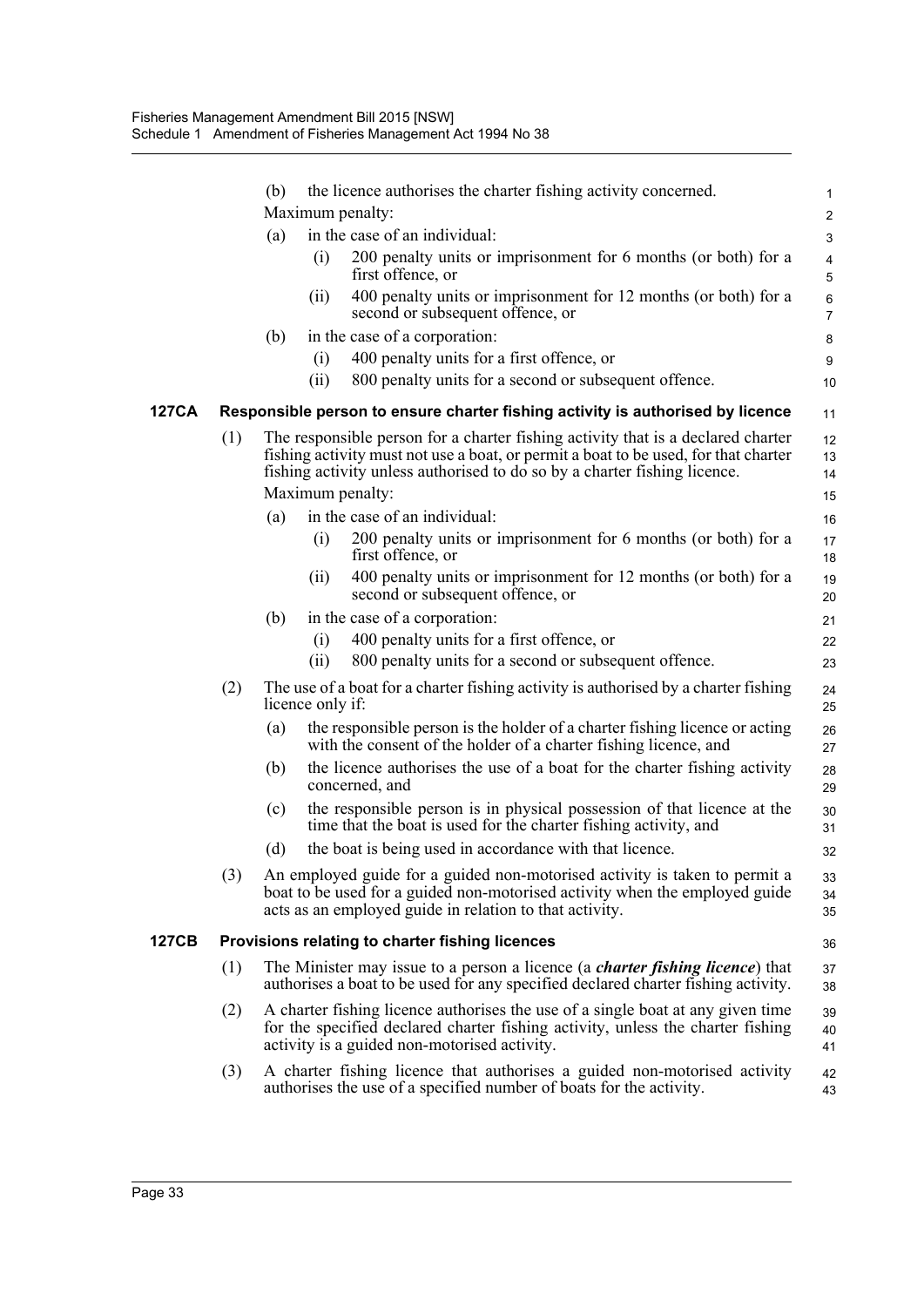|       | (4) | The boat or boats to be used for the specified declared charter fishing activity<br>need not be identified by the licence, but must comply with any requirements<br>specified in the licence or in the conditions of the licence.                                     | $\mathbf{1}$<br>$\overline{2}$<br>3 |
|-------|-----|-----------------------------------------------------------------------------------------------------------------------------------------------------------------------------------------------------------------------------------------------------------------------|-------------------------------------|
|       | (5) | A charter fishing licence:                                                                                                                                                                                                                                            | 4                                   |
|       |     | is subject to such conditions as are prescribed by the regulations or<br>(a)<br>specified in the licence, and                                                                                                                                                         | 5<br>6                              |
|       |     | remains in force for such period as is specified in the licence, and<br>(b)                                                                                                                                                                                           | $\overline{7}$                      |
|       |     | may be renewed from time to time in accordance with the regulations,<br>(c)<br>and                                                                                                                                                                                    | 8<br>9                              |
|       |     | (d)<br>may be cancelled or suspended by the Minister in the circumstances<br>authorised by the regulations.                                                                                                                                                           | 10<br>11                            |
|       | (6) | The regulations may prescribe different classes of charter fishing licences.                                                                                                                                                                                          | 12                                  |
|       | (7) | The Minister may, at any time, by notice in writing to the holder of a charter<br>fishing licence, revoke or vary the conditions of the licence or add new<br>conditions. This subsection does not apply to conditions prescribed by the<br>regulations.              | 13<br>14<br>15<br>16                |
|       | (8) | The holder of a charter fishing licence who contravenes any condition of the<br>licence, or causes or permits any condition of the licence to be contravened, is<br>guilty of an offence.<br>Maximum penalty:                                                         | 17<br>18<br>19<br>20                |
|       |     | in the case of an individual:<br>(a)                                                                                                                                                                                                                                  | 21                                  |
|       |     | 200 penalty units or imprisonment for 6 months (or both) for a<br>(i)<br>first offence, or                                                                                                                                                                            | 22<br>23                            |
|       |     | 400 penalty units or imprisonment for 12 months (or both) for a<br>(ii)<br>second or subsequent offence, or                                                                                                                                                           | 24<br>25                            |
|       |     | in the case of a corporation:<br>(b)                                                                                                                                                                                                                                  | 26                                  |
|       |     | 400 penalty units for a first offence, or<br>(i)                                                                                                                                                                                                                      | 27                                  |
|       |     | 800 penalty units for a second or subsequent offence.<br>(ii)                                                                                                                                                                                                         | 28                                  |
|       | (9) | The regulations may make provision for or with respect to charter fishing<br>licences. In particular, the regulations:                                                                                                                                                | 29<br>30                            |
|       |     | may make provision for or with respect to permitting, prohibiting or<br>(a)<br>restricting the use of a boat for both declared charter fishing activities<br>and for declared commercial fishing boat activities (within the meaning<br>of Division 2 of Part 4), and | 31<br>32<br>33<br>34                |
|       |     | may prescribe the fee or fees payable in respect of an application for the<br>(b)<br>issue or renewal of a licence.                                                                                                                                                   | 35<br>36                            |
| 127CC |     | Applications for charter fishing licences                                                                                                                                                                                                                             | 37                                  |
|       | (1) | A person may apply to the Minister for the issue of a charter fishing licence.                                                                                                                                                                                        | 38                                  |
|       | (2) | An application is to be in the form approved by the Minister.                                                                                                                                                                                                         | 39                                  |
|       | (3) | The Minister is required to issue a charter fishing licence if an application for<br>the licence is duly made, unless the Minister is authorised or required by the<br>regulations to refuse the application.                                                         | 40<br>41<br>42                      |
|       | (4) | Without limiting subsection $(3)$ , the regulations may authorise or require the<br>Minister to refuse an application because of any applicable restriction on the<br>issue of charter fishing licences (including the maximum number that may be                     | 43<br>44<br>45                      |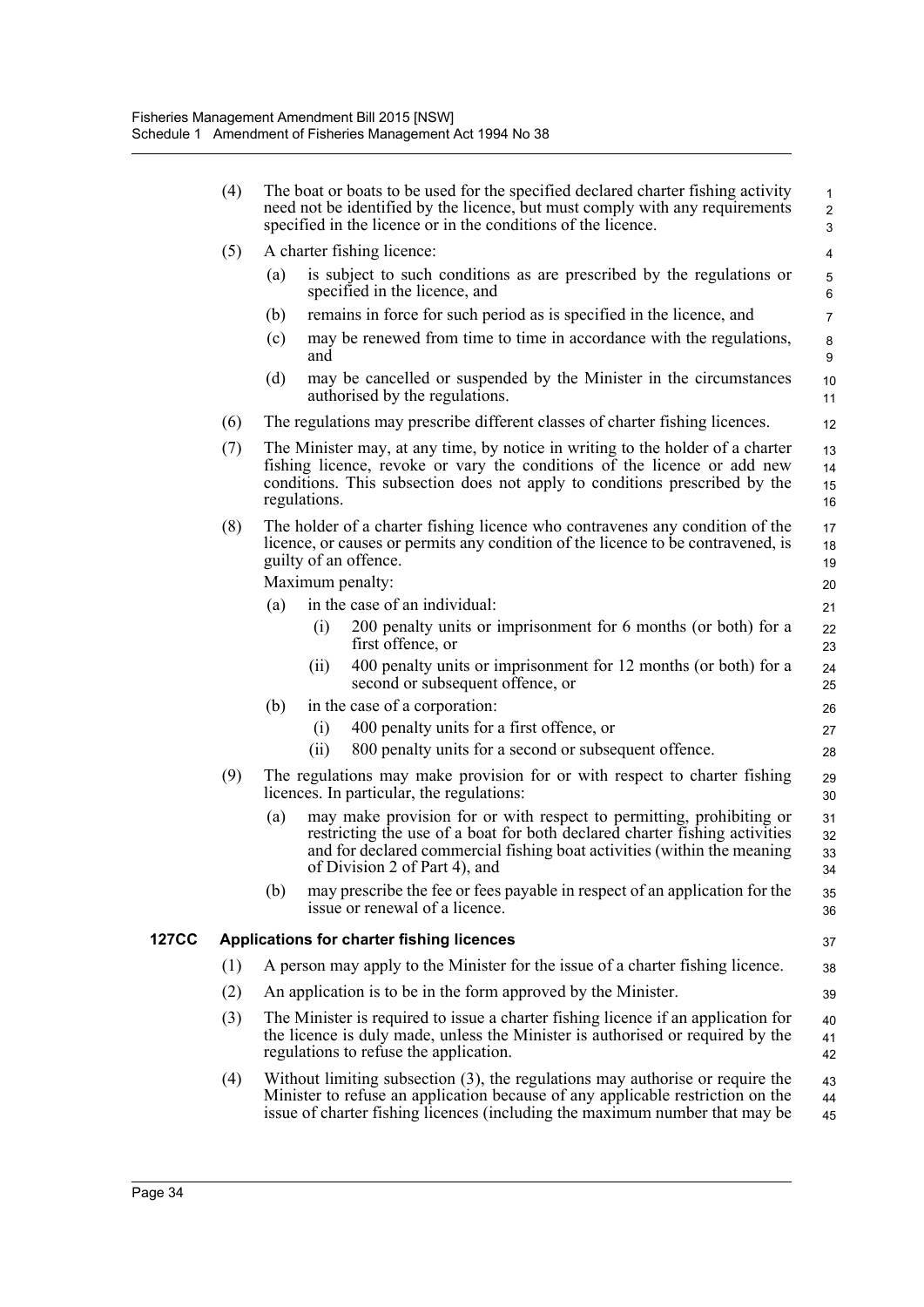|        | issued) under a management plan prescribed by the regulations for the charter<br>fishing industry.                                                                                                             | $\mathbf{1}$<br>2 |
|--------|----------------------------------------------------------------------------------------------------------------------------------------------------------------------------------------------------------------|-------------------|
| $[78]$ | Section 127D Annual contribution to industry costs                                                                                                                                                             | 3                 |
|        | Omit "boat licence" wherever occurring in section 127D (1) and (7).                                                                                                                                            | 4                 |
|        | Insert instead "licence".                                                                                                                                                                                      | 5                 |
| $[79]$ | Section 127E Responsible person to make records of fishing activities                                                                                                                                          | 6                 |
|        | Omit section 127E (1). Insert instead:                                                                                                                                                                         | $\overline{7}$    |
|        | The responsible person for a charter fishing activity must make such records<br>(1)<br>as the regulations require about any declared charter fishing activity for which<br>the person is a responsible person. | 8<br>9<br>10      |
| [80]   | <b>Section 127E (2)</b>                                                                                                                                                                                        | 11                |
|        | Omit "master of a charter fishing boat". Insert instead "responsible person".                                                                                                                                  | 12                |
| [81]   | Section 127E (2) (a)                                                                                                                                                                                           | 13                |
|        | Omit "recreational fishing activities". Insert instead "declared charter fishing activities".                                                                                                                  | 14                |
| [82]   | Section 127E (2) (e)                                                                                                                                                                                           | 15                |
|        | Omit the paragraph. Insert instead:                                                                                                                                                                            | 16                |
|        | any period in which the responsible person did not engage in declared<br>(e)<br>charter fishing activities (that is, use a boat or permit a boat to be used<br>for declared charter fishing activities).       | 17<br>18<br>19    |
| [83]   | Section 127E (4) and (5)                                                                                                                                                                                       | 20                |
|        | Omit "master of a charter fishing boat" wherever occurring.                                                                                                                                                    | 21                |
|        | Insert instead "responsible person".                                                                                                                                                                           | 22                |
| [84]   | Section 127EA Records of declared charter fishing activities-licence holder                                                                                                                                    | 23                |
|        | Omit section 127EA (1). Insert instead:                                                                                                                                                                        | 24                |
|        | The holder of a charter fishing licence must make such records as the<br>(1)<br>regulations require about declared charter fishing activities that are engaged in<br>under the authority of the licence.       | 25<br>26<br>27    |
| [85]   | <b>Section 127EA (2) (a)</b>                                                                                                                                                                                   | 28                |
|        | Omit "recreational fishing activities". Insert instead "declared charter fishing activities".                                                                                                                  | 29                |
| [86]   | Section 127EA (2) (e)                                                                                                                                                                                          | 30                |
|        | Omit the paragraph. Insert instead:                                                                                                                                                                            | 31                |
|        | any period in which declared charter fishing activities were not engaged<br>(e)<br>in under the authority of the licence.                                                                                      | 32<br>33          |
| [87]   | Section 127EA (4) and (6)                                                                                                                                                                                      | 34                |
|        | Omit "boat" wherever occurring.                                                                                                                                                                                | 35                |
|        |                                                                                                                                                                                                                |                   |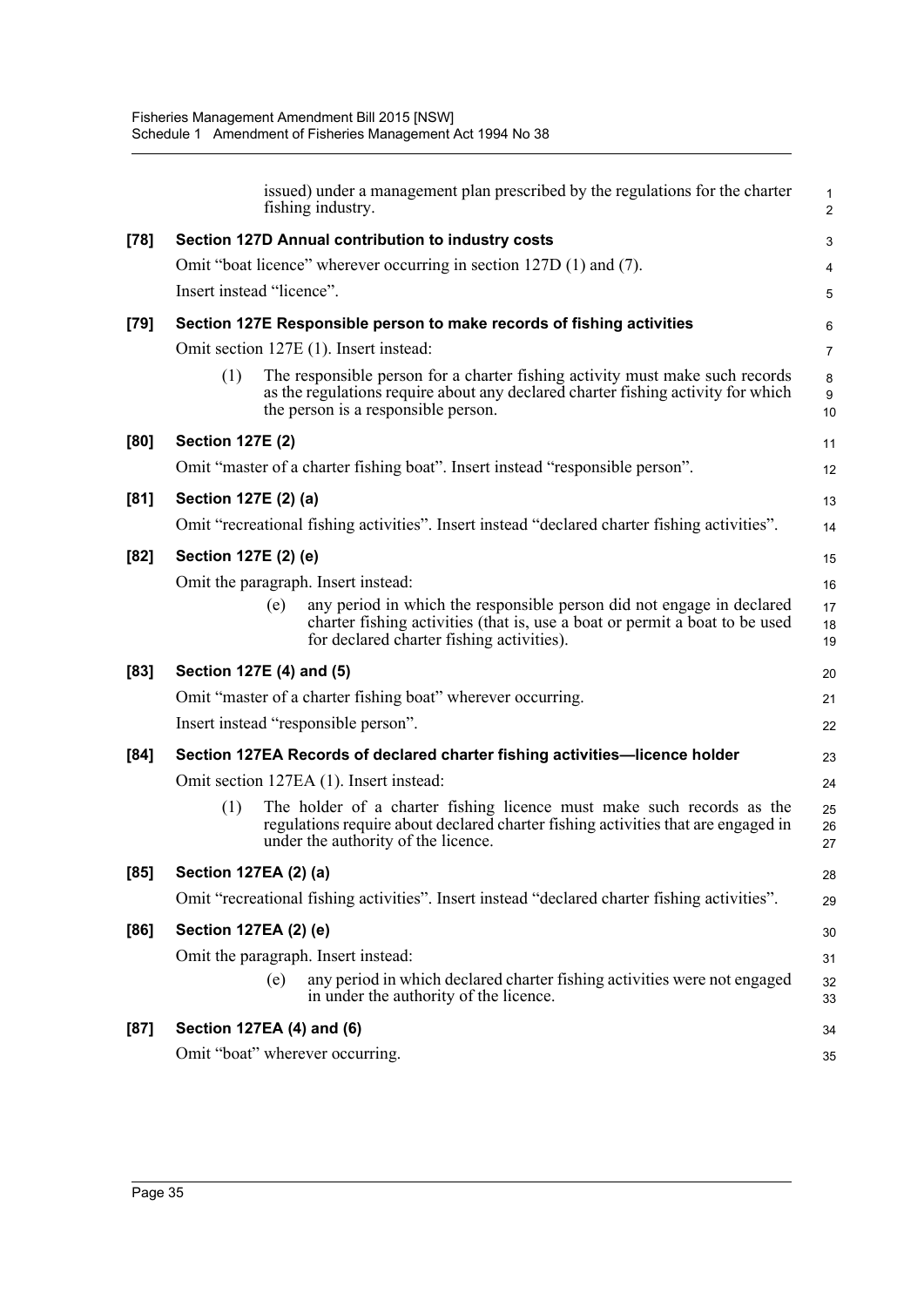| [88] |      | <b>Section 127EA (5)</b> |                                                |                                                                                                                                                                                                                                                                                                                        | $\mathbf{1}$                  |
|------|------|--------------------------|------------------------------------------------|------------------------------------------------------------------------------------------------------------------------------------------------------------------------------------------------------------------------------------------------------------------------------------------------------------------------|-------------------------------|
|      |      |                          |                                                | Omit the subsection. Insert instead:                                                                                                                                                                                                                                                                                   | $\overline{c}$                |
|      |      | (5)                      |                                                | The responsible person for a charter fishing activity carried out under the<br>authority of a charter fishing licence must not fail to provide the holder of the<br>licence with such information concerning the charter fishing activity as the<br>licence holder may reasonably require to comply with this section. | 3<br>$\overline{4}$<br>5<br>6 |
|      |      |                          |                                                | Maximum penalty: 200 penalty units.                                                                                                                                                                                                                                                                                    | $\overline{7}$                |
| [89] |      | <b>Section 127EA (7)</b> |                                                |                                                                                                                                                                                                                                                                                                                        | 8                             |
|      |      |                          |                                                | Omit "boat licence is also master of the boat".                                                                                                                                                                                                                                                                        | 9                             |
|      |      | under the licence".      |                                                | Insert instead "licence is also the responsible person for charter fishing activities carried out                                                                                                                                                                                                                      | 10<br>11                      |
| [90] |      |                          |                                                | <b>Section 127F Appeal rights</b>                                                                                                                                                                                                                                                                                      | 12                            |
|      |      |                          |                                                | Omit "boat licence". Insert instead "licence".                                                                                                                                                                                                                                                                         | 13                            |
| [91] |      | Part 4A, Division 3      |                                                |                                                                                                                                                                                                                                                                                                                        | 14                            |
|      |      |                          |                                                | Insert after section 127F:                                                                                                                                                                                                                                                                                             | 15                            |
|      |      | <b>Division 3</b>        |                                                | <b>Charter fishing businesses and transfer rules</b>                                                                                                                                                                                                                                                                   | 16                            |
|      | 127G |                          | <b>Charter fishing business determinations</b> |                                                                                                                                                                                                                                                                                                                        |                               |
|      |      | (1)                      |                                                | The Secretary may, from time to time, determine:                                                                                                                                                                                                                                                                       | 18                            |
|      |      |                          | (a)                                            | that a business that the Secretary considers to be a separate and<br>identifiable charter fishing business is a recognised charter fishing<br>business, and                                                                                                                                                            | 19<br>20<br>21                |
|      |      |                          | (b)                                            | the charter fishing licences that are components of that charter fishing<br>business, and                                                                                                                                                                                                                              | 22<br>23                      |
|      |      |                          | (c)                                            | the number and class of seats that are components of that charter fishing<br>business.                                                                                                                                                                                                                                 | 24<br>25                      |
|      |      | (2)                      |                                                | A charter fishing licence is a component of a charter fishing business if the<br>Secretary considers that the charter fishing licence is held in connection with<br>the charter fishing business.                                                                                                                      | 26<br>27<br>28                |
|      |      | (3)                      |                                                | A seat is a component of a charter fishing business if the Secretary considers<br>that the seat is available for use by that business under a charter fishing licence<br>held in connection with the charter fishing business.                                                                                         | 29<br>30<br>31                |
|      |      | (4)                      |                                                | For the purposes of this Act:                                                                                                                                                                                                                                                                                          | 32                            |
|      |      |                          | (a)                                            | a <i>recognised charter fishing business</i> is a business determined by the<br>Secretary to be a recognised charter fishing business under this section,<br>and                                                                                                                                                       | 33<br>34<br>35                |
|      |      |                          | (b)                                            | the charter fishing business is comprised of those components that are<br>determined by the Secretary to be components of the charter fishing<br>business.                                                                                                                                                             | 36<br>37<br>38                |
|      |      | (5)                      |                                                | The Secretary may, from time to time, amend or revoke a determination under<br>this section by making a further determination.                                                                                                                                                                                         | 39<br>40                      |
|      |      | (6)                      |                                                | A determination by the Secretary under this section is called a <i>charter fishing</i><br>business determination.                                                                                                                                                                                                      | 41<br>42                      |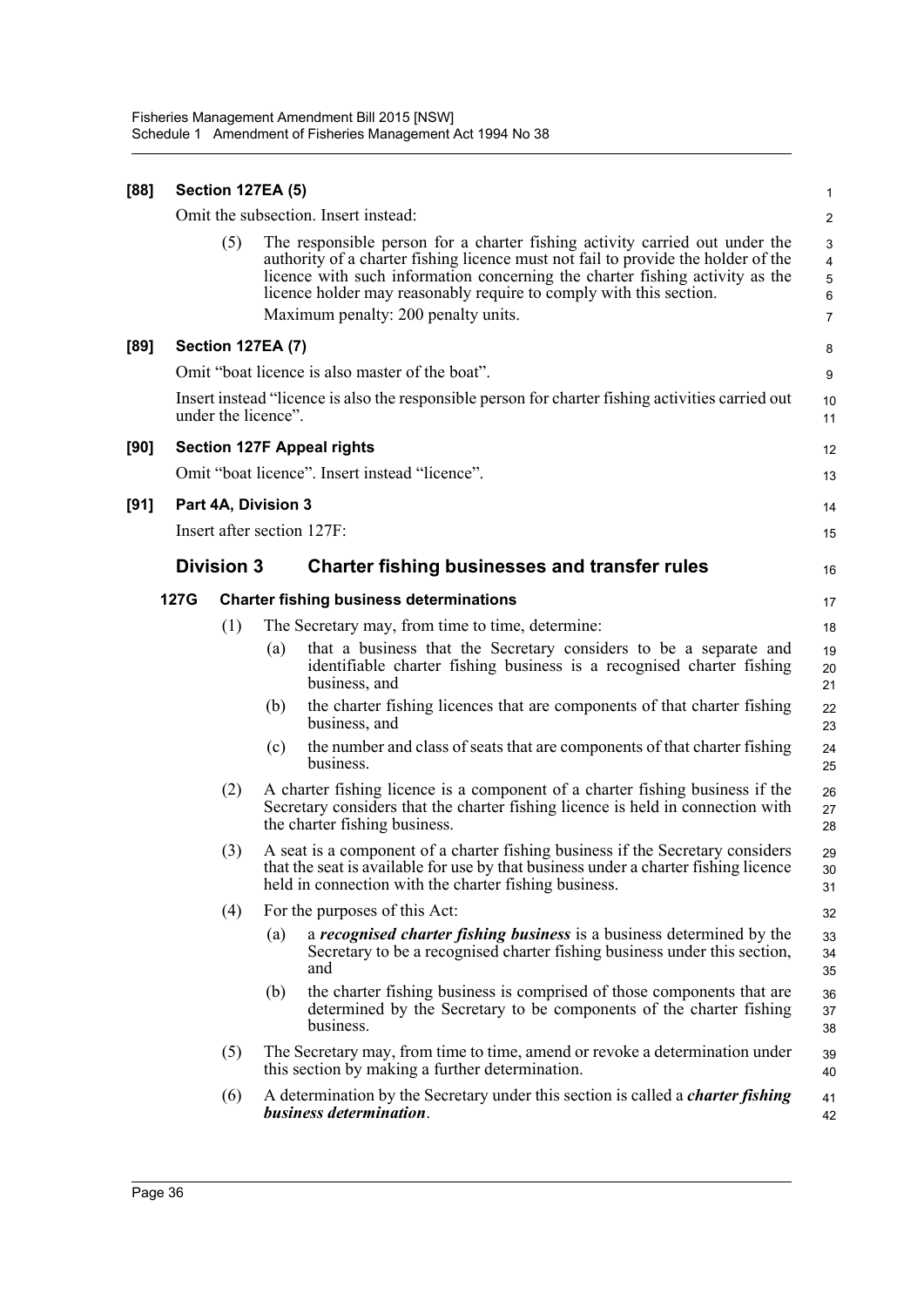|      | (7)  | A charter fishing business determination is to be made in accordance with this<br>Act and any requirements of the regulations.                                                                                                                                                                                                                                                                                                                                             | $\mathbf{1}$<br>$\overline{2}$          |
|------|------|----------------------------------------------------------------------------------------------------------------------------------------------------------------------------------------------------------------------------------------------------------------------------------------------------------------------------------------------------------------------------------------------------------------------------------------------------------------------------|-----------------------------------------|
|      | (8)  | The Secretary may make a charter fishing business determination at any time:                                                                                                                                                                                                                                                                                                                                                                                               | 3                                       |
|      |      | on his or her own initiative, or<br>(a)                                                                                                                                                                                                                                                                                                                                                                                                                                    | $\overline{4}$                          |
|      |      | on an application made, in a form and manner approved by the<br>(b)<br>Secretary, by the person or persons who own the business in respect of<br>which the determination is sought.                                                                                                                                                                                                                                                                                        | $\sqrt{5}$<br>$\,6\,$<br>$\overline{7}$ |
|      | (9)  | The Secretary is required to give the person or persons who own a business<br>that is the subject of a charter fishing business determination notice in writing<br>of the determination.                                                                                                                                                                                                                                                                                   | 8<br>9<br>10                            |
|      | (10) | A reference in or under this Act to the <i>owner of a charter fishing business</i> is<br>a reference to the person or persons who, from time to time, own a business<br>that is, or has been, determined to be a recognised charter fishing business by<br>the Secretary under this section.                                                                                                                                                                               | 11<br>12<br>13<br>14                    |
| 127H |      | Allocation of charter fishing business number                                                                                                                                                                                                                                                                                                                                                                                                                              | 15                                      |
|      | (1)  | The Secretary is to allocate a unique identification number to each recognised<br>charter fishing business.                                                                                                                                                                                                                                                                                                                                                                | 16<br>17                                |
|      | (2)  | The Secretary may endorse a charter fishing licence that is a component of a<br>recognised charter fishing business with the number allocated to the charter<br>fishing business.                                                                                                                                                                                                                                                                                          | 18<br>19<br>20                          |
| 127I |      | Register of charter fishing business determinations                                                                                                                                                                                                                                                                                                                                                                                                                        | 21                                      |
|      | (1)  | The Secretary is required to keep a register of charter fishing business<br>determinations.                                                                                                                                                                                                                                                                                                                                                                                | 22<br>23                                |
|      | (2)  | For each charter fishing business determination there is to be recorded in the<br>register:                                                                                                                                                                                                                                                                                                                                                                                | 24<br>25                                |
|      |      | the name of the person or persons who own the business the subject of<br>(a)<br>the determination, and                                                                                                                                                                                                                                                                                                                                                                     | 26<br>27                                |
|      |      | the number allocated by the Secretary to the charter fishing business,<br>(b)<br>and                                                                                                                                                                                                                                                                                                                                                                                       | 28<br>29                                |
|      |      | particulars of the components of the charter fishing business, and<br>(c)                                                                                                                                                                                                                                                                                                                                                                                                  | 30                                      |
|      |      | (d)<br>such other particulars as are required by the regulations to be recorded<br>in the register in relation to the charter fishing business.                                                                                                                                                                                                                                                                                                                            | 31<br>32                                |
|      | (3)  | The register may be kept wholly or partly by means of a computer.                                                                                                                                                                                                                                                                                                                                                                                                          | 33                                      |
|      | (4)  | The register is to be made available for public inspection at the head office of<br>the Department during ordinary business hours.                                                                                                                                                                                                                                                                                                                                         | 34<br>35                                |
|      | (5)  | If the register is kept wholly or partly by means of a computer, subsection $(4)$<br>may be complied with by making the contents of the register available on the<br>website of the Department.                                                                                                                                                                                                                                                                            | 36<br>37<br>38                          |
|      | (6)  | The Secretary may correct any error in or omission from the register.                                                                                                                                                                                                                                                                                                                                                                                                      | 39                                      |
|      | (7)  | A certificate signed or purporting to be signed by the Secretary, or a person<br>employed in the Department who is authorised in writing by the Secretary to<br>exercise the functions conferred by this subsection, that certifies that, on a<br>specified date or during a specified period, the particulars contained in the<br>register as to specified matters were as so specified, is admissible in any<br>proceedings and is evidence of the matters so certified. | 40<br>41<br>42<br>43<br>44<br>45        |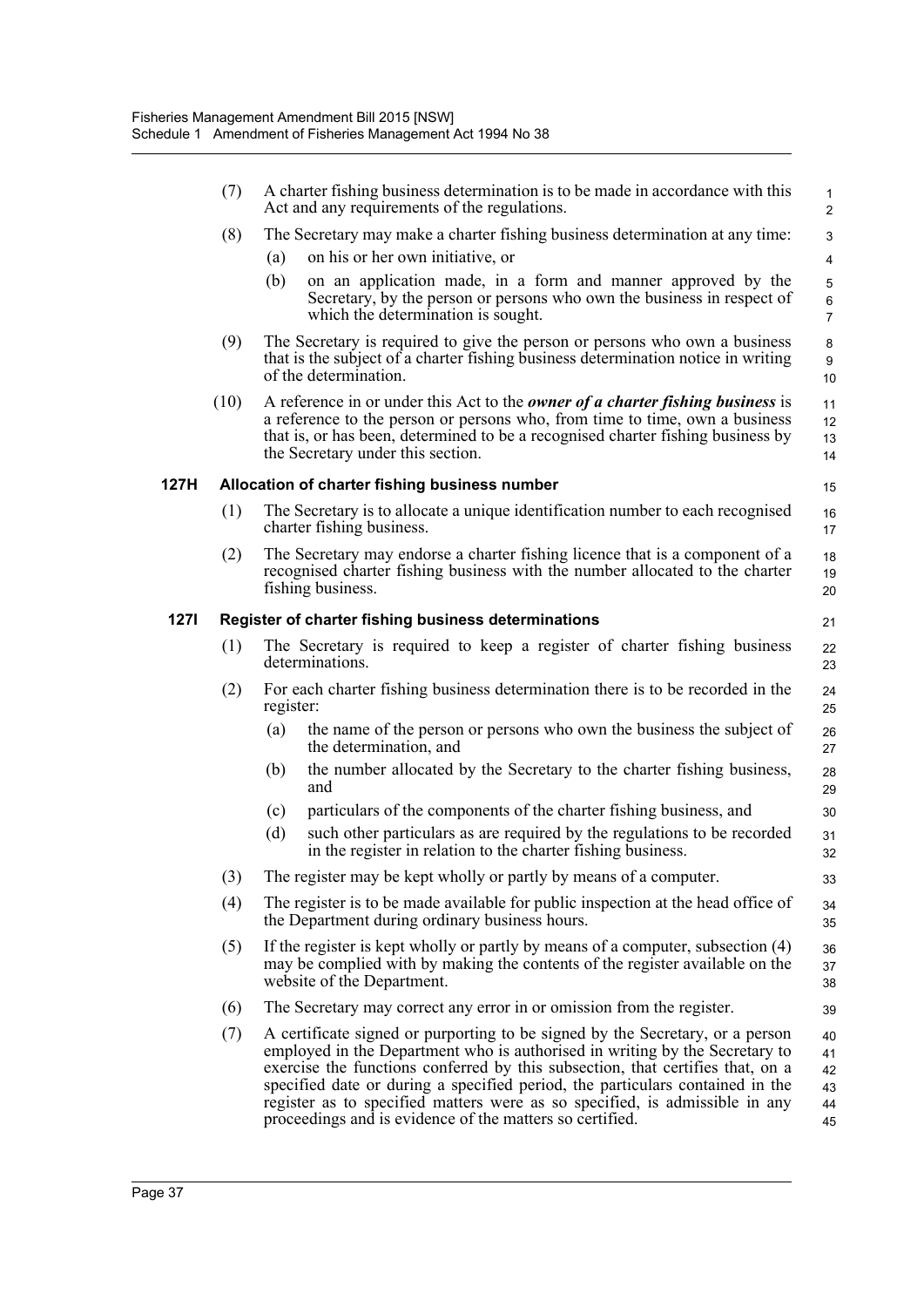#### **127J Charter fishing business transfer rules**

| The regulations may make provision for or with respect to the transfer of a |
|-----------------------------------------------------------------------------|
| recognised charter fishing business (or components of a recognised charter  |
| fishing business), including by:                                            |

(a) prohibiting or restricting any transfer, or specified type of transfer, of a recognised charter fishing business or any component of a recognised charter fishing business, and

26

- (b) providing for the recognition of charter fishing rights following the transfer of a recognised charter fishing business or a component of a recognised charter fishing business.
- (2) Such provisions are referred to as *charter fishing business transfer rules*.
- (3) In particular, the charter fishing business transfer rules may provide that a person to whom a component of a recognised charter fishing business is transferred, or purportedly transferred, does not, as a consequence of that action, acquire any right to hold or be issued with a charter fishing licence unless all components of the recognised charter fishing business are either transferred to the person or surrendered to the Minister for cancellation. 12 13 14 15 16 17
- (4) The charter fishing business transfer rules may authorise the Minister to cancel a charter fishing licence if the licence or any other component of the charter fishing business of which the licence is a component is transferred, or purportedly transferred, in contravention of the charter fishing business transfer rules. 18 19 20 21 22
- (5) No compensation is payable by or on behalf of the State for the cancellation of a charter fishing licence in accordance with the charter fishing business transfer rules. 23 24 25

#### **127K Method for transferring charter fishing businesses and their components**

- (1) A transfer of a recognised charter fishing business or a component of a recognised charter fishing business must be effected: 27 28
	- (a) by electronic transfer (that is, by using the online transfer system), or
	- (b) by manual transfer (that is, by giving the Secretary notice in writing of the transfer).
- (2) The regulations may prescribe fees for the use of the online transfer system.
- (3) For a manual transfer, the notice given to the Secretary must be in an approved form and must be accompanied by the prescribed fee (if any) for manual transfers.
- (4) A transfer of a recognised charter fishing business or a component of a recognised charter fishing business does not take effect until the transfer is confirmed. 36 37 38
- (5) An electronic transfer is confirmed if the online transfer system generates a message to the effect that the transfer is confirmed. 39 40
- (6) A manual transfer is confirmed if the Secretary gives notice in writing to the person lodging the transfer that the transfer has been approved. 41 42
- (7) If a transfer is confirmed, the Secretary must ensure a new charter fishing business determination is made that recognises the transfer. 43 44
- (8) This section does not authorise a transfer of a recognised charter fishing business or a component of a recognised charter fishing business contrary to the charter fishing business transfer rules. 45 46 47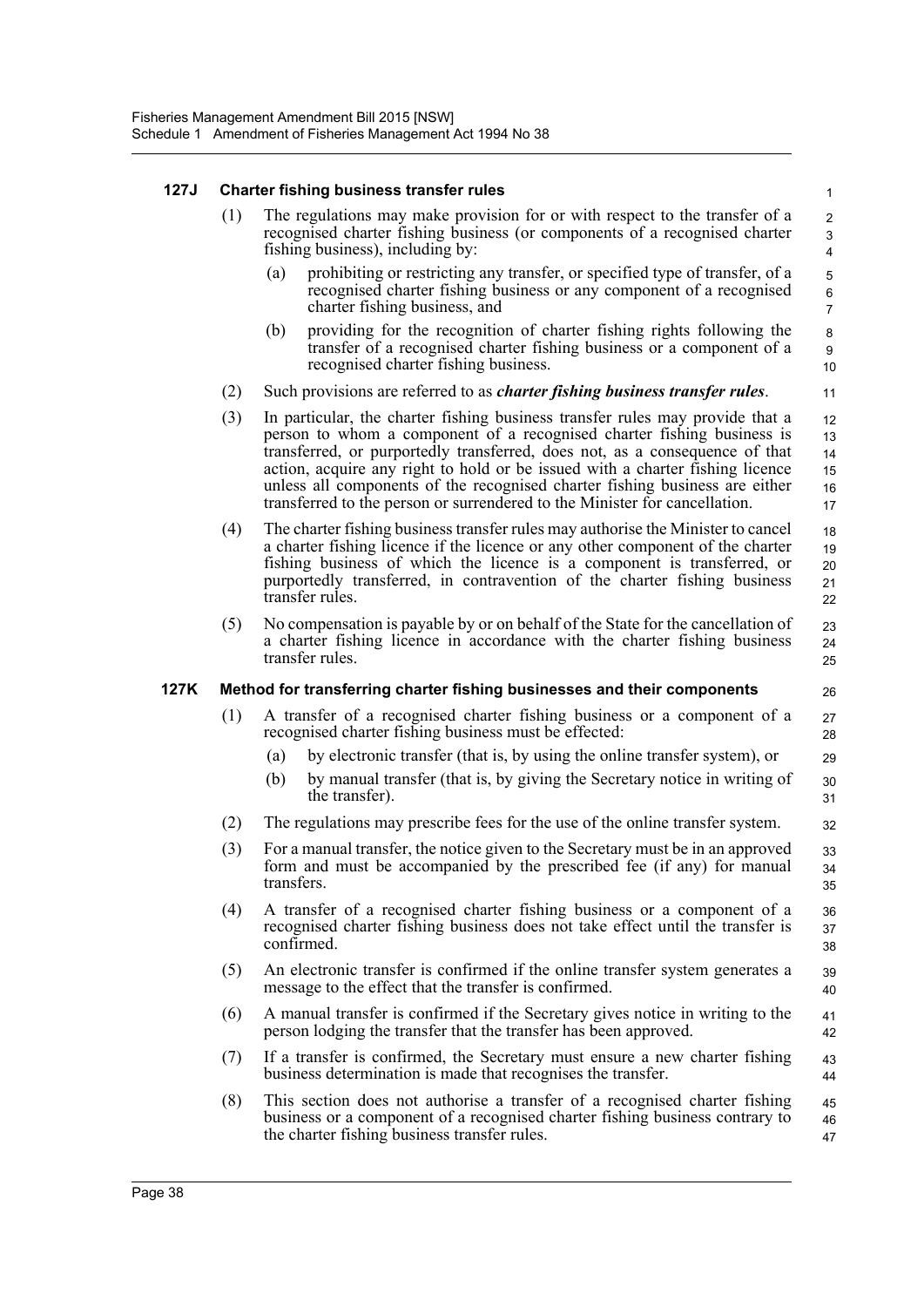|      |             | (9) | In this section:                                                                                                                                                                                                                                                                                                                                                                                                                                                                                                                                          | 1                                                |
|------|-------------|-----|-----------------------------------------------------------------------------------------------------------------------------------------------------------------------------------------------------------------------------------------------------------------------------------------------------------------------------------------------------------------------------------------------------------------------------------------------------------------------------------------------------------------------------------------------------------|--------------------------------------------------|
|      |             |     | <i>online transfer system</i> means a facility approved by the Secretary that enables<br>the transfer of recognised charter fishing businesses or their components by<br>electronic communication.                                                                                                                                                                                                                                                                                                                                                        | $\overline{c}$<br>$\ensuremath{\mathsf{3}}$<br>4 |
| [92] |             |     | Sections 187B and 187C                                                                                                                                                                                                                                                                                                                                                                                                                                                                                                                                    | 5                                                |
|      |             |     | Insert after section 187A:                                                                                                                                                                                                                                                                                                                                                                                                                                                                                                                                | 6                                                |
|      | 187B        |     | Orders to prevent importation of declared diseases from outside State                                                                                                                                                                                                                                                                                                                                                                                                                                                                                     | 7                                                |
|      |             | (1) | If the Minister reasonably suspects that a declared disease is present in any<br>premises, place, waters or area outside the State, the Minister may by order (an<br><i>importation order</i> ) absolutely prohibit, or impose conditions on, the entry or<br>importation into the State of any thing specified in the order that, in the opinion<br>of the Minister:<br>is or could be a declared disease, or<br>(a)<br>(b)<br>is or could be infected with a declared disease, or<br>could assist the spread of infection of a declared disease.<br>(c) | 8<br>9<br>10<br>11<br>12<br>13<br>14             |
|      |             | (2) | An importation order is to be published in the Gazette.                                                                                                                                                                                                                                                                                                                                                                                                                                                                                                   | 15                                               |
|      |             | (3) | However, if the Minister considers the order is required urgently, the order<br>may be published:                                                                                                                                                                                                                                                                                                                                                                                                                                                         | 16<br>17<br>18                                   |
|      |             |     | in a newspaper circulating, or by radio or television broadcast, in the<br>(a)<br>area to which the order applies, or                                                                                                                                                                                                                                                                                                                                                                                                                                     | 19<br>20                                         |
|      |             |     | on the Department's website.<br>(b)                                                                                                                                                                                                                                                                                                                                                                                                                                                                                                                       | 21                                               |
|      |             | (4) | If an order is published as referred to in subsection $(3)$ , the Minister is to<br>publish the order as soon as practicable in the Gazette.                                                                                                                                                                                                                                                                                                                                                                                                              | 22<br>23                                         |
|      |             | (5) | An importation order:                                                                                                                                                                                                                                                                                                                                                                                                                                                                                                                                     | 24                                               |
|      |             |     | commences on the day it is published in accordance with this section, or<br>(a)<br>on such later day as may be specified in the order, and                                                                                                                                                                                                                                                                                                                                                                                                                | 25<br>26                                         |
|      |             |     | remains in force for the period (not exceeding 5 years) specified in the<br>(b)<br>order.                                                                                                                                                                                                                                                                                                                                                                                                                                                                 | 27<br>28                                         |
|      |             | (6) | Subsection (5) does not prevent the making of a further order under this<br>section.                                                                                                                                                                                                                                                                                                                                                                                                                                                                      | 29<br>30                                         |
|      |             | (7) | A person who, without reasonable excuse, causes or permits any thing to enter<br>or be imported into the State in contravention of an importation order is guilty<br>of an offence.                                                                                                                                                                                                                                                                                                                                                                       | 31<br>32<br>33                                   |
|      |             |     | Maximum penalty: 200 penalty units or imprisonment for 6 months, or both.                                                                                                                                                                                                                                                                                                                                                                                                                                                                                 | 34                                               |
|      | <b>187C</b> |     | Orders to prevent transmission of declared disease                                                                                                                                                                                                                                                                                                                                                                                                                                                                                                        | 35                                               |
|      |             | (1) | The Minister may, by order, require a live abalone holder to implement<br>specified measures in relation to the waste water or other waste products of a<br>live abalone holding facility, being measures that the Minister considers<br>reasonably necessary to minimise the risk of transmission of a declared<br>disease.                                                                                                                                                                                                                              | 36<br>37<br>38<br>39<br>40                       |
|      |             | (2) | The order may include requirements as to the treatment, storage or disposal of<br>waste water or other waste products.                                                                                                                                                                                                                                                                                                                                                                                                                                    | 41<br>42                                         |
|      |             | (3) | An order under this section:                                                                                                                                                                                                                                                                                                                                                                                                                                                                                                                              | 43                                               |
|      |             |     | must be served on the live abalone holder, and<br>(a)                                                                                                                                                                                                                                                                                                                                                                                                                                                                                                     | 44                                               |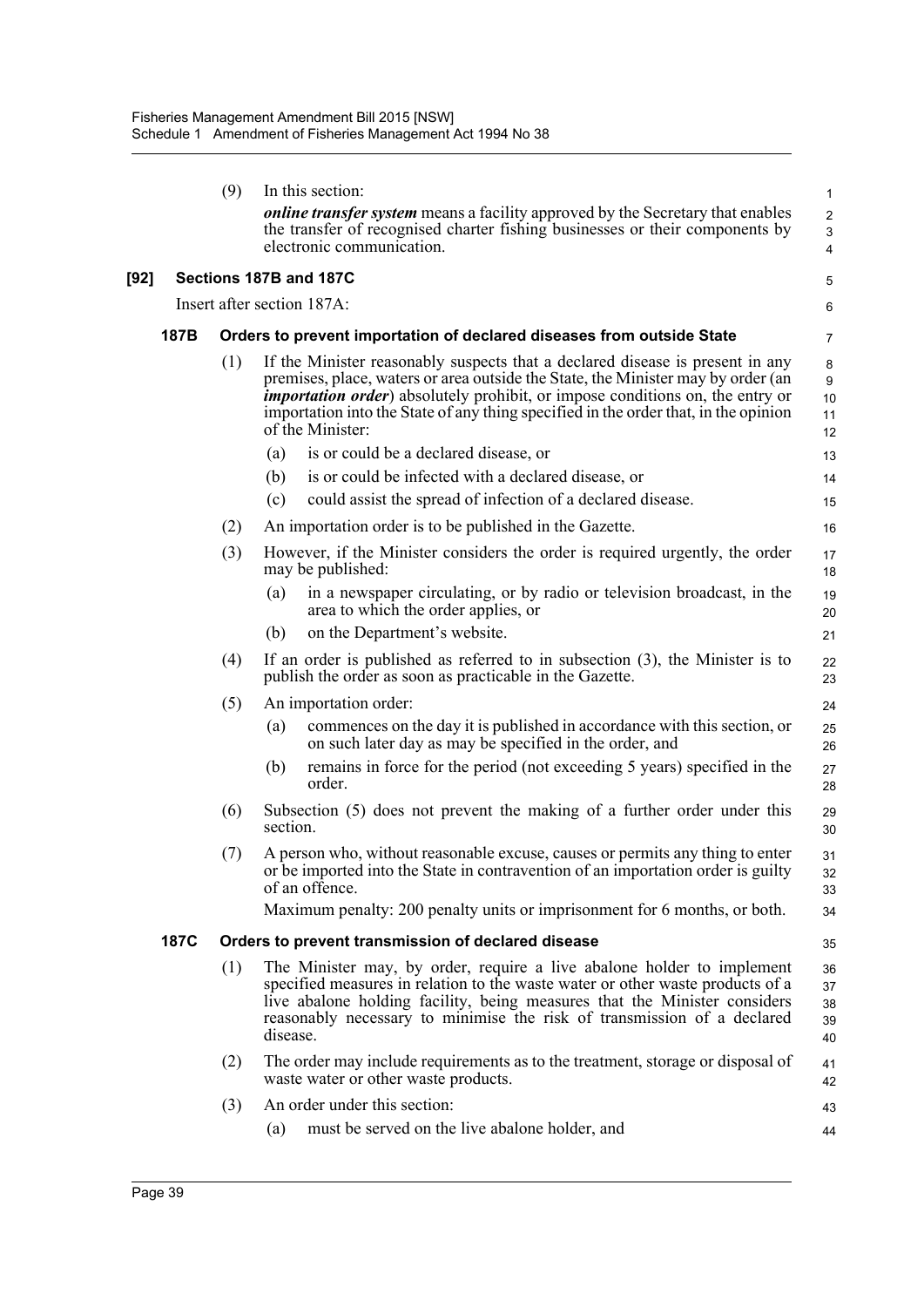|        |                         | (b)<br>must specify a period by the end of which the measures specified in the<br>order must be taken (the <i>compliance period</i> ).                                                                                                                                   | $\mathbf{1}$<br>$\overline{2}$         |
|--------|-------------------------|--------------------------------------------------------------------------------------------------------------------------------------------------------------------------------------------------------------------------------------------------------------------------|----------------------------------------|
|        | (4)                     | The Minister may, by further order, extend the compliance period.                                                                                                                                                                                                        | 3                                      |
|        | (5)                     | A person who, without reasonable excuse, fails to comply with an order under<br>this section within the compliance period is guilty of an offence.<br>Maximum penalty: 200 penalty units or imprisonment for 6 months, or both.                                          | $\overline{4}$<br>5<br>$6\phantom{1}6$ |
|        | (6)                     | In this section:                                                                                                                                                                                                                                                         | $\overline{7}$                         |
|        |                         | <b>live abalone holder</b> means the owner or occupier of premises used as a live<br>abalone holding facility.                                                                                                                                                           | 8<br>9                                 |
|        |                         | live abalone holding facility means premises at which live abalone are held.                                                                                                                                                                                             | 10                                     |
| $[93]$ |                         | Section 199 Circumstances in which a public authority (other than local authority)<br>may carry out dredging or reclamation                                                                                                                                              | 11<br>12                               |
|        |                         | Omit "28 days" from section 199 (1) (b). Insert instead "21 days".                                                                                                                                                                                                       | 13                                     |
| $[94]$ |                         | Section 201 Circumstances in which a person (other than a public or local<br>government authority) may carry out dredging or reclamation work                                                                                                                            | 14<br>15                               |
|        |                         | Omit "other than" from section 201 (2) (b). Insert instead "including".                                                                                                                                                                                                  | 16                                     |
| [95]   |                         | Section 203 Minister may order carrying out of certain work                                                                                                                                                                                                              | 17                                     |
|        |                         | Insert "local government authority or" after "convicts a" in section 203 (2).                                                                                                                                                                                            | 18                                     |
| [96]   | <b>Section 203 (2A)</b> |                                                                                                                                                                                                                                                                          | 19                                     |
|        |                         | Insert after section $203$ (2):                                                                                                                                                                                                                                          | 20                                     |
|        | (2A)                    | A local government authority or person who, without reasonable excuse, fails<br>to comply with an order under this section is guilty of an offence.<br>Maximum penalty: In the case of a corporation, 2,000 penalty units or, in any<br>other case, 1,000 penalty units. | 21<br>22<br>23<br>24                   |
| $[97]$ | <b>Section 203 (6)</b>  |                                                                                                                                                                                                                                                                          | 25                                     |
|        |                         | Insert after section $203(5)$ :                                                                                                                                                                                                                                          | 26                                     |
|        | (6)                     | For the purposes of this section, a <i>conviction</i> includes the making of an order<br>under section 10 of the Crimes (Sentencing Procedure) Act 1999.                                                                                                                 | 27<br>28                               |
| [98]   |                         | Section 204 Application and interpretation                                                                                                                                                                                                                               | 29                                     |
|        |                         | Omit the definition of <i>protected area</i> from section 204 (2). Insert instead:                                                                                                                                                                                       | 30                                     |
|        |                         | <i>protected area</i> means any public water land, or any area that is the subject of<br>an aquaculture lease, and includes the foreshore.                                                                                                                               | 31<br>32                               |
| $[99]$ |                         | Section 213 Destruction of noxious fish or noxious marine vegetation                                                                                                                                                                                                     | 33                                     |
|        |                         | Omit "take possession of" from section 213 (2). Insert instead "seize, or seize and destroy".                                                                                                                                                                            | 34                                     |
| [100]  | <b>Section 213 (3A)</b> |                                                                                                                                                                                                                                                                          | 35                                     |
|        |                         | Insert after section 213 $(3)$ :                                                                                                                                                                                                                                         | 36                                     |
|        | (3A)                    | An owner or occupier to whom a notice is given must not, without reasonable<br>excuse, fail to comply with the notice.                                                                                                                                                   | 37<br>38                               |
|        |                         | Maximum penalty: In the case of a corporation, 100 penalty units or, in any<br>other case, 50 penalty units.                                                                                                                                                             | 39<br>40                               |
|        |                         |                                                                                                                                                                                                                                                                          |                                        |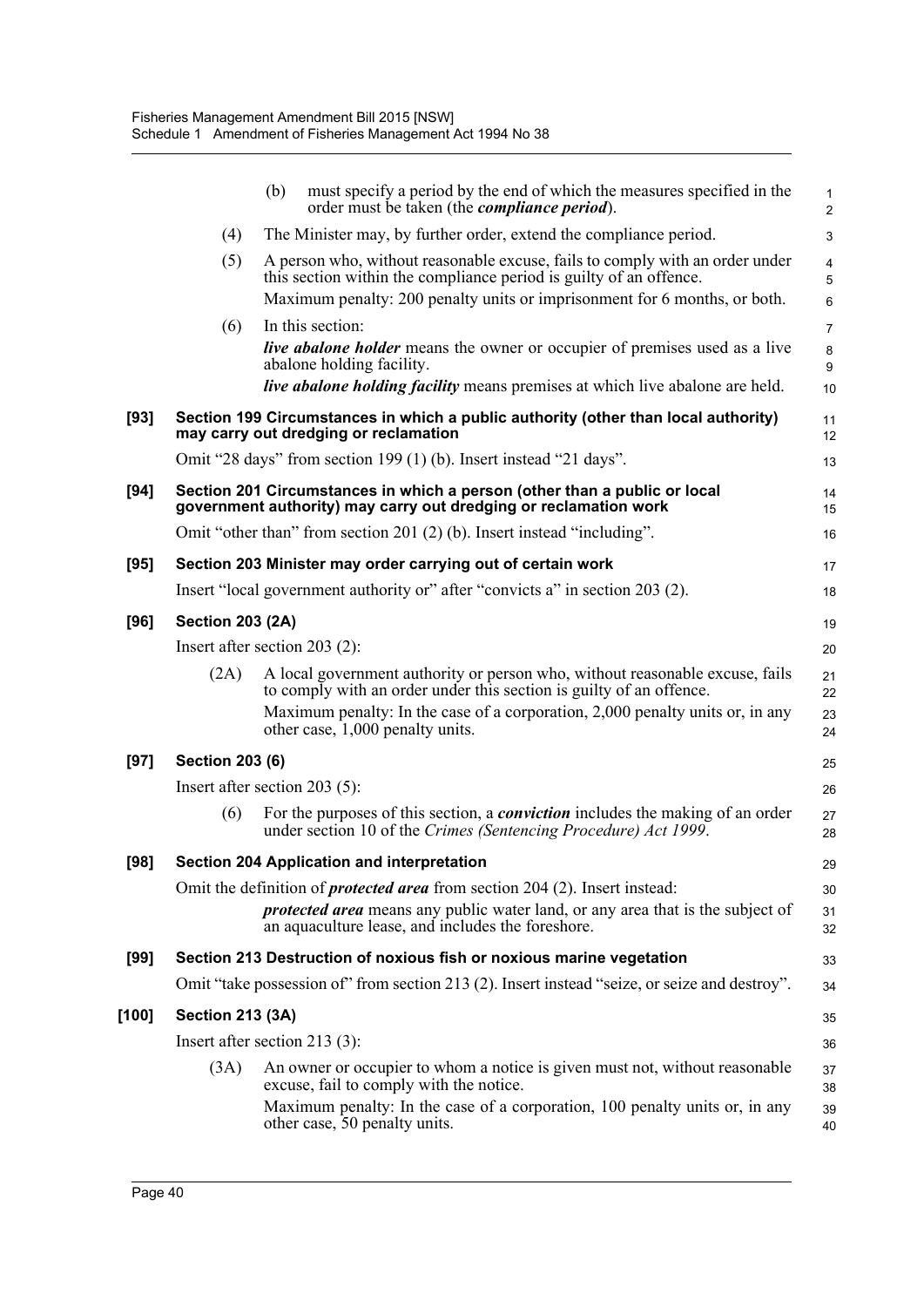| [101]   | <b>Section 213 (4)</b>           |     |                                                                                                                                                                                                                                                                                   |                                         |  |  |  |  |
|---------|----------------------------------|-----|-----------------------------------------------------------------------------------------------------------------------------------------------------------------------------------------------------------------------------------------------------------------------------------|-----------------------------------------|--|--|--|--|
|         |                                  |     | Omit "such a notice". Insert instead "a notice".                                                                                                                                                                                                                                  | $\overline{c}$                          |  |  |  |  |
| $[102]$ | <b>Section 213 (4A)</b>          |     |                                                                                                                                                                                                                                                                                   |                                         |  |  |  |  |
|         | Insert after section 213 $(4)$ : |     |                                                                                                                                                                                                                                                                                   | 4                                       |  |  |  |  |
|         | (4A)                             |     | Action may be taken against an owner or occupier under subsection (4)<br>regardless of whether the owner or occupier has been charged with failing to<br>comply with a notice under this section.                                                                                 | $\sqrt{5}$<br>$\,6\,$<br>$\overline{7}$ |  |  |  |  |
| $[103]$ | Section 213 (5A) and (5B)        |     |                                                                                                                                                                                                                                                                                   | 8                                       |  |  |  |  |
|         | Insert after section 213 $(5)$ : |     |                                                                                                                                                                                                                                                                                   | 9                                       |  |  |  |  |
|         | (5A)                             |     | Compensation is payable for the seizure and destruction of live fish or live<br>marine vegetation if, after the seizure and destruction, it is determined that the<br>fish or marine vegetation were not noxious.                                                                 | 10<br>11<br>12                          |  |  |  |  |
|         | (5B)                             |     | The Minister must, if requested to do so by the owner of any fish or marine<br>vegetation seized and destroyed under this section, issue a certificate as to<br>whether or not the fish or marine vegetation were determined to be noxious.                                       | 13<br>14<br>15                          |  |  |  |  |
| [104]   |                                  |     | Section 2200 Protection measures apart from listing                                                                                                                                                                                                                               | 16                                      |  |  |  |  |
|         |                                  |     | Omit "bag limits (s 17)" from the note to the section.                                                                                                                                                                                                                            | 17                                      |  |  |  |  |
|         |                                  |     | Insert instead "prohibitions on recreational fishing (s 20A—fish and waters protected from<br>recreational fishing), bag limits (s 17)".                                                                                                                                          | 18<br>19                                |  |  |  |  |
| $[105]$ | Section 2200, note               |     |                                                                                                                                                                                                                                                                                   | 20                                      |  |  |  |  |
|         |                                  |     | Omit "determination of total allowable catches (ss 26–34)".                                                                                                                                                                                                                       | 21                                      |  |  |  |  |
|         |                                  |     | Insert instead "fishing determinations and quotas (Part 2A)".                                                                                                                                                                                                                     | 22                                      |  |  |  |  |
| [106]   |                                  |     | Section 220W Maps of critical habitat                                                                                                                                                                                                                                             | 23                                      |  |  |  |  |
|         |                                  |     | Omit section 220W (3) (a) and (b). Insert instead:                                                                                                                                                                                                                                | 24                                      |  |  |  |  |
|         |                                  | (a) | the Secretary of the Department of Planning and Environment,                                                                                                                                                                                                                      | 25                                      |  |  |  |  |
| [107]   | <b>Section 220ZF Defences</b>    |     |                                                                                                                                                                                                                                                                                   | 26                                      |  |  |  |  |
|         |                                  |     | Omit "a permit under section $37$ " from section $220ZF(1)(a)(iii)$ .                                                                                                                                                                                                             | 27                                      |  |  |  |  |
|         |                                  |     | Insert instead "an approval under section 37".                                                                                                                                                                                                                                    | 28                                      |  |  |  |  |
| [108]   |                                  |     | Section 220ZF (1) (f) and (g)                                                                                                                                                                                                                                                     | 29                                      |  |  |  |  |
|         |                                  |     | Omit section 220ZF (1) (f). Insert instead:                                                                                                                                                                                                                                       | 30                                      |  |  |  |  |
|         |                                  | (f) | is identified in, and carried out in accordance with, a property<br>management plan approved by the Secretary under subsection (4) or by<br>the Chief Executive of the Office of Environment and Heritage under<br>section 91 of the Threatened Species Conservation Act 1995, or | 31<br>32<br>33<br>34                    |  |  |  |  |
|         |                                  | (g) | was an act or omission in relation to which the Secretary issued to the<br>accused a certificate, under section 220ZZ (4), to the effect that a<br>licence was not required for the act or omission concerned.                                                                    | 35<br>36<br>37                          |  |  |  |  |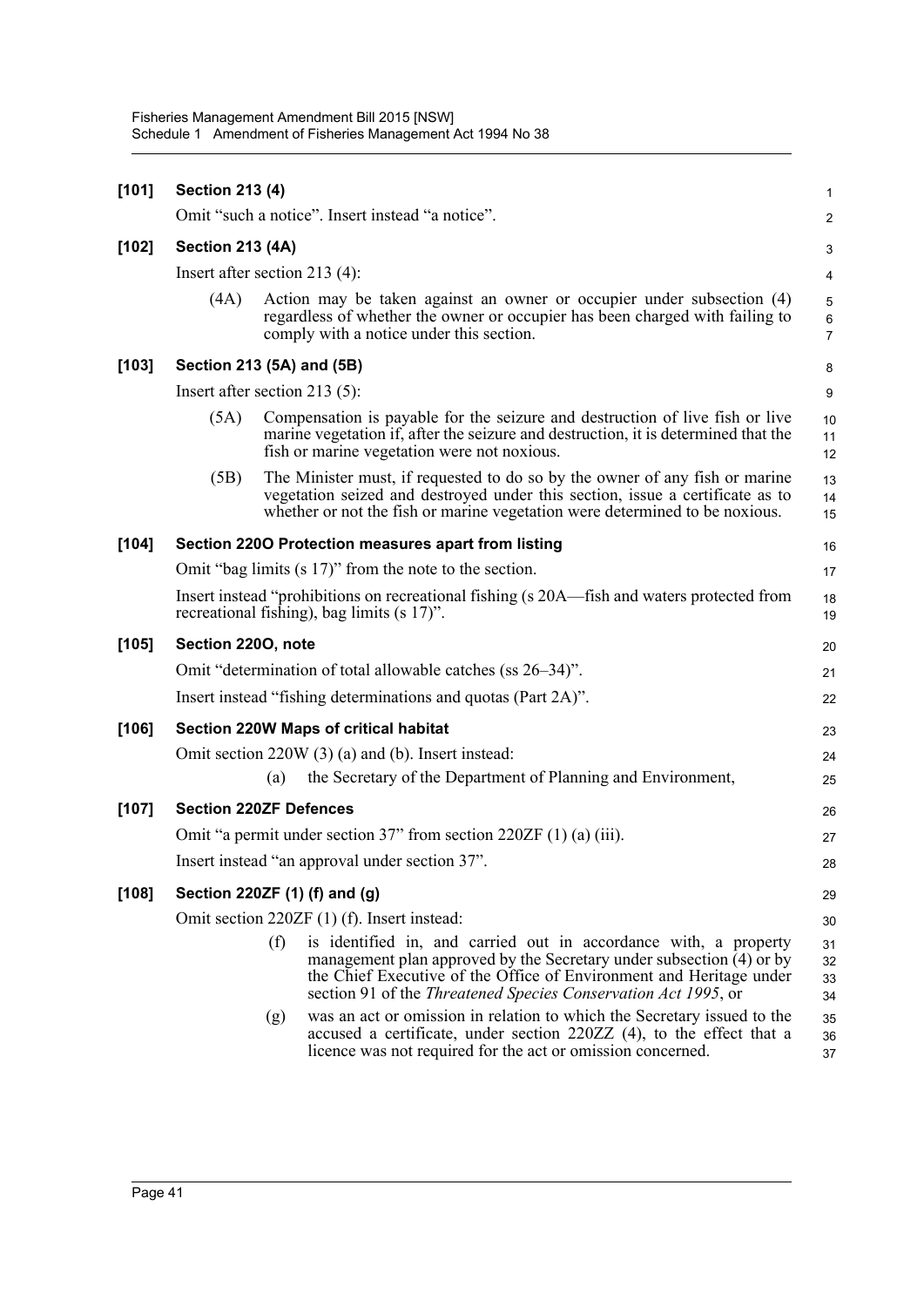| $[109]$ | Section 220ZI Secretary to prepare recovery plans for threatened species,<br>populations and ecological communities                                                                                                                                                                                                                                                                                    | 1                          |
|---------|--------------------------------------------------------------------------------------------------------------------------------------------------------------------------------------------------------------------------------------------------------------------------------------------------------------------------------------------------------------------------------------------------------|----------------------------|
|         |                                                                                                                                                                                                                                                                                                                                                                                                        | $\overline{2}$             |
|         | Omit section 220ZI (1) (b). Insert instead:<br>for each endangered population, and                                                                                                                                                                                                                                                                                                                     | 3                          |
|         | (b)<br>for each endangered or critically endangered ecological community,<br>(b1)                                                                                                                                                                                                                                                                                                                      | 4                          |
|         | and                                                                                                                                                                                                                                                                                                                                                                                                    | $\mathbf 5$<br>6           |
| [110]   | Section 220ZJA Joint preparation of recovery and threat abatement plans                                                                                                                                                                                                                                                                                                                                | 7                          |
|         | Omit section 220ZJA (1) and (2). Insert instead:                                                                                                                                                                                                                                                                                                                                                       | 8                          |
|         | The Secretary may, with the prior approval of the Minister and the Minister<br>(1)<br>administering the <i>Threatened Species Conservation Act 1995</i> , make<br>arrangements with the Chief Executive of the Office of Environment and<br>Heritage for the joint preparation of a recovery plan or threat abatement plan<br>under this Act and the <i>Threatened Species Conservation Act 1995</i> . | 9<br>10<br>11<br>12<br>13  |
|         | In such a case, any function of the Secretary or the Minister under this Part in<br>(2)<br>respect of the plan may be exercised in conjunction with any corresponding<br>function of the Chief Executive of the Office of Environment and Heritage or<br>the Minister administering the <i>Threatened Species Conservation Act 1995</i> in<br>respect of the plan under that Act.                      | 14<br>15<br>16<br>17<br>18 |
|         | Note. For example, the Secretary and the Chief Executive of the Office of Environment<br>and Heritage may jointly publish a notice of the preparation of the plan under<br>section 220ZO of this Act and section 61 or 79 of the Threatened Species Conservation<br>Act 1995.                                                                                                                          | 19<br>20<br>21<br>22       |
| [111]   | Section 220ZW Licence to harm threatened species, population or ecological<br>community or damage habitat                                                                                                                                                                                                                                                                                              | 23<br>24                   |
|         | Omit "A permit under section 37" from section 220ZW (2).                                                                                                                                                                                                                                                                                                                                               | 25                         |
|         | Insert instead "An approval under section 37".                                                                                                                                                                                                                                                                                                                                                         | 26                         |
| [112]   | Section 220ZW (2), note                                                                                                                                                                                                                                                                                                                                                                                | 27                         |
|         | Omit the note. Insert instead:                                                                                                                                                                                                                                                                                                                                                                         | 28                         |
|         | <b>Note.</b> Section 220ZF provides a defence for offences under Division 4 if the accused<br>proves that the action constituting the alleged offence was a routine fishing, agricultural<br>or aquacultural activity or was authorised by a property management plan approved by<br>the Secretary or by the Chief Executive of the Office of Environment and Heritage.                                | 29<br>30<br>31<br>32       |
| [113]   | Section 220ZZ Significant effect on threatened species, populations or ecological<br>communities, or their habitats                                                                                                                                                                                                                                                                                    | 33<br>34                   |
|         | Omit "Director" from section 220ZZ (2). Insert instead "Secretary".                                                                                                                                                                                                                                                                                                                                    | 35                         |
| [114]   | Sections 221ZJ (1) (a) and 221ZQ (1) (a)                                                                                                                                                                                                                                                                                                                                                               | 36                         |
|         | Omit the paragraphs. Insert instead (in each case):                                                                                                                                                                                                                                                                                                                                                    | 37                         |
|         | to the Secretary of the Department of Planning and Environment, and<br>(a)                                                                                                                                                                                                                                                                                                                             | 38                         |
| [115]   | Section 230                                                                                                                                                                                                                                                                                                                                                                                            | 39                         |
|         | Omit the section. Insert instead:                                                                                                                                                                                                                                                                                                                                                                      | 40                         |
|         | 230<br><b>Advisory groups</b>                                                                                                                                                                                                                                                                                                                                                                          | 41                         |
|         | The Secretary may establish advisory groups under this Act.<br>(1)                                                                                                                                                                                                                                                                                                                                     | 42                         |
|         |                                                                                                                                                                                                                                                                                                                                                                                                        |                            |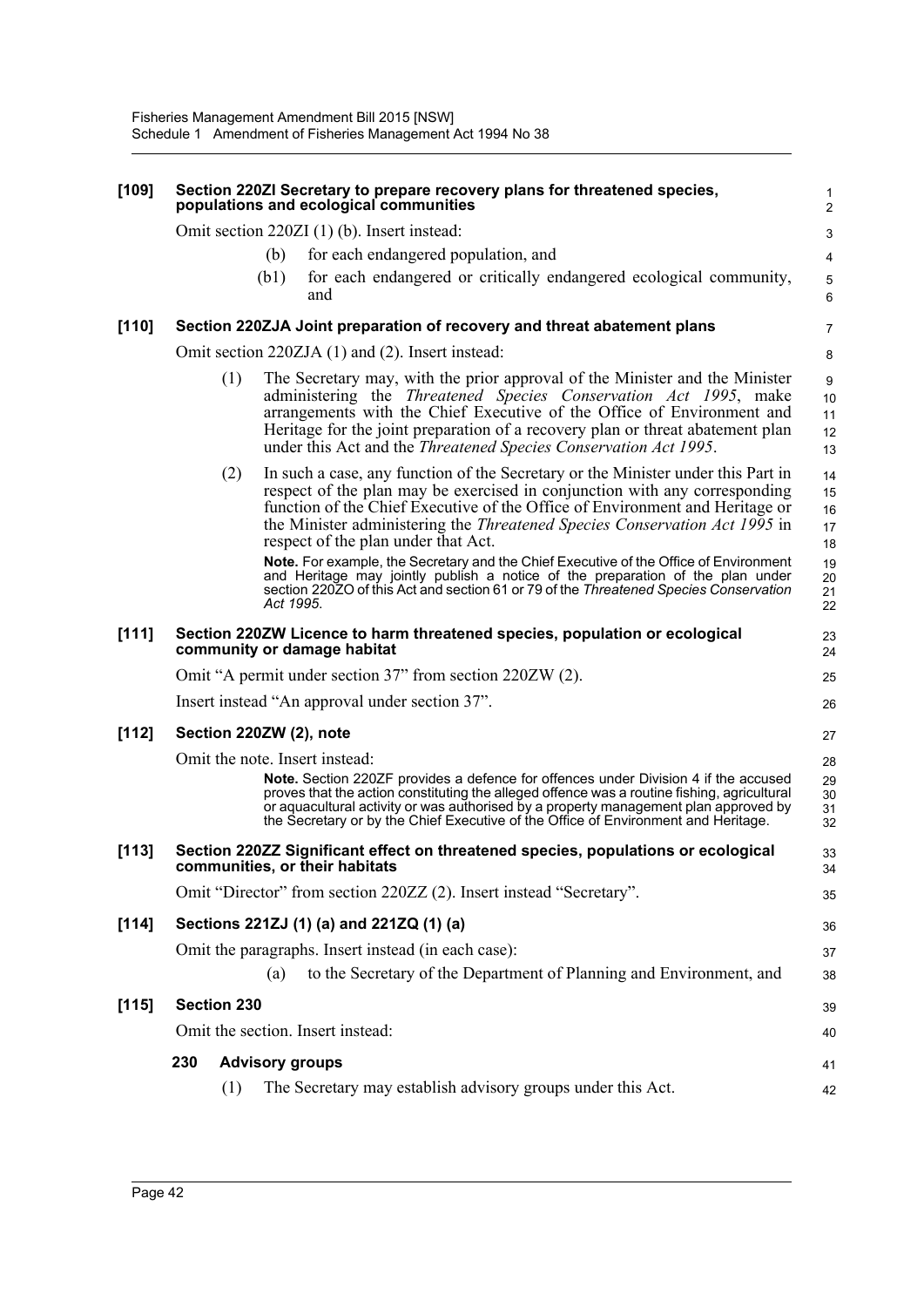|         | (2)                            |      | The Secretary may:                                                                                                                                                                                                                                                                       | $\mathbf{1}$             |
|---------|--------------------------------|------|------------------------------------------------------------------------------------------------------------------------------------------------------------------------------------------------------------------------------------------------------------------------------------------|--------------------------|
|         |                                | (a)  | determine the number of members to be appointed to an advisory group,<br>and                                                                                                                                                                                                             | $\sqrt{2}$<br>3          |
|         |                                | (b)  | appoint the members of an advisory group, and                                                                                                                                                                                                                                            | $\overline{4}$           |
|         |                                | (c)  | determine the functions of an advisory group.                                                                                                                                                                                                                                            | 5                        |
|         | (3)                            |      | A person may be appointed as a member of an advisory group only if the<br>Secretary is satisfied that the person has skills and experience that are relevant<br>to the functions of the group.                                                                                           | 6<br>$\overline{7}$<br>8 |
|         | (4)                            |      | The Secretary may, subject to the regulations, determine the term of office and<br>procedure of an advisory group.                                                                                                                                                                       | 9<br>10                  |
| $[116]$ | <b>Section 231 Regulations</b> |      |                                                                                                                                                                                                                                                                                          | 11                       |
|         |                                |      | Omit "committee". Insert instead "group".                                                                                                                                                                                                                                                | 12                       |
| $[117]$ | <b>Section 231 (2)</b>         |      |                                                                                                                                                                                                                                                                                          | 13                       |
|         |                                |      | Insert at the end of section 231:                                                                                                                                                                                                                                                        | 14                       |
|         | (2)                            |      | The regulations may abolish or provide for the abolition of any advisory<br>council or advisory group established under this Division, including by<br>providing that no remuneration or compensation is payable to a person<br>because of a loss of office arising from that abolition. | 15<br>16<br>17<br>18     |
| [118]   |                                |      | Section 233 Establishment of trust funds                                                                                                                                                                                                                                                 | 19                       |
|         |                                |      | Insert after section 233 $(1)$ (d):                                                                                                                                                                                                                                                      | 20                       |
|         |                                | (d1) | an Aboriginal Fishing Trust Fund,                                                                                                                                                                                                                                                        | 21                       |
| [119]   |                                |      | <b>Section 236 Commercial Fishing Trust Fund</b>                                                                                                                                                                                                                                         | 22                       |
|         |                                |      | Omit "on commercial fishing established under section 229" from section 236 (3).                                                                                                                                                                                                         | 23                       |
| [120]   |                                |      | <b>Section 236A Charter Fishing Trust Fund</b>                                                                                                                                                                                                                                           | 24                       |
|         |                                |      | Insert "activities" after "charter fishing" in section 236A (2) (a).                                                                                                                                                                                                                     | 25                       |
| $[121]$ | Section 236A (2) (b)           |      |                                                                                                                                                                                                                                                                                          | 26                       |
|         |                                |      | Omit "boat fishing". Insert instead "fishing activities".                                                                                                                                                                                                                                | 27                       |
| [122]   | Section 236A (2) (c)           |      |                                                                                                                                                                                                                                                                                          | 28                       |
|         |                                |      | Omit "boat operations". Insert instead "activities".                                                                                                                                                                                                                                     | 29                       |
| [123]   | Section 236A (2) (d)           |      |                                                                                                                                                                                                                                                                                          | 30                       |
|         |                                |      | Omit "charter fishing boat regulatory controls".                                                                                                                                                                                                                                         | 31                       |
|         |                                |      | Insert instead "regulatory controls for charter fishing activities".                                                                                                                                                                                                                     | 32                       |
| [124]   | Section 236A (2) (e)           |      |                                                                                                                                                                                                                                                                                          | 33                       |
|         |                                |      | Omit "owners and operators of charter fishing boats".                                                                                                                                                                                                                                    | 34                       |
|         | fishing activities".           |      | Insert instead "owners of charter fishing businesses and operators of boats used for charter                                                                                                                                                                                             | 35<br>36                 |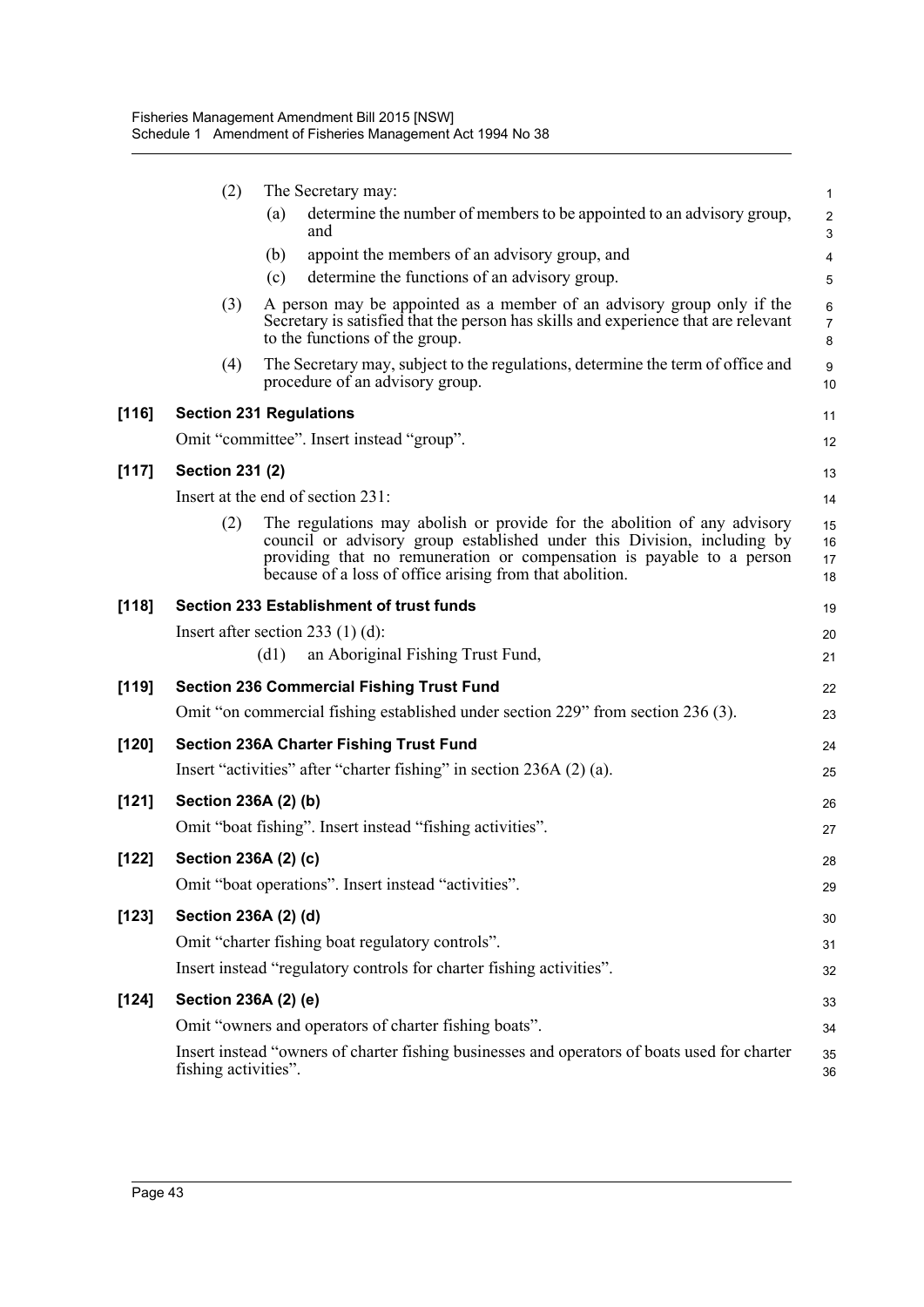| [125]   |      | <b>Section 236A (4)</b>   |     |                                                                                                                                                                                                                                                                                                   | 1                          |
|---------|------|---------------------------|-----|---------------------------------------------------------------------------------------------------------------------------------------------------------------------------------------------------------------------------------------------------------------------------------------------------|----------------------------|
|         |      |                           |     | Insert after section $236A(3)$ :                                                                                                                                                                                                                                                                  | $\overline{2}$             |
|         |      | (4)                       |     | Expressions used in this section that are defined in Part 4A have the same<br>meanings in this section as they have in that Part.                                                                                                                                                                 | 3<br>4                     |
| $[126]$ |      | <b>Section 237A</b>       |     |                                                                                                                                                                                                                                                                                                   | 5                          |
|         |      | Insert after section 237: |     |                                                                                                                                                                                                                                                                                                   | 6                          |
|         | 237A |                           |     | <b>Aboriginal Fishing Trust Fund</b>                                                                                                                                                                                                                                                              | 7                          |
|         |      | (1)                       |     | There is to be paid into the Aboriginal Fishing Trust Fund:                                                                                                                                                                                                                                       | 8                          |
|         |      |                           | (a) | such amounts as the Minister determines, with the concurrence of the<br>Treasurer, to be paid into the Fund from the following:                                                                                                                                                                   | 9<br>10                    |
|         |      |                           |     | fees for services provided by the Department in connection with<br>(i)<br>Aboriginal cultural fishing,                                                                                                                                                                                            | 11<br>12                   |
|         |      |                           |     | fees for permits issued under section 37 for Aboriginal cultural<br>(ii)<br>fishing,                                                                                                                                                                                                              | 13<br>14                   |
|         |      |                           |     | the proceeds of the sale of tags, or other identification, to be used<br>(iii)<br>on fish taken in connection with Aboriginal cultural fishing,                                                                                                                                                   | 15<br>16                   |
|         |      |                           |     | money received by the Department for the purposes of<br>(iv)<br>enhancing, maintaining or protecting Aboriginal cultural fishing<br>or for the purpose of providing economic development<br>opportunities for Aboriginal communities in relation to fishing or<br>fishing-related activities, and | 17<br>18<br>19<br>20<br>21 |
|         |      |                           | (b) | any gift or bequest of money for the purposes of the Fund, and                                                                                                                                                                                                                                    | 22                         |
|         |      |                           | (c) | any other money appropriated by Parliament for the purposes of the<br>Fund or required by law to be paid into the Fund.                                                                                                                                                                           | 23<br>24                   |
|         |      | (2)                       |     | There may be paid out of that Fund the costs of:                                                                                                                                                                                                                                                  | 25                         |
|         |      |                           | (a) | taking measures to enhance, maintain or protect Aboriginal cultural<br>fishing, and                                                                                                                                                                                                               | 26<br>27                   |
|         |      |                           | (b) | providing economic development opportunities for Aboriginal<br>communities in relation to fishing or fishing-related activities.                                                                                                                                                                  | 28<br>29                   |
|         |      | (3)                       |     | The Minister is to consult any relevant advisory council on Aboriginal cultural<br>fishing about policies and priorities for expenditure from that Fund.                                                                                                                                          | 30<br>31                   |
| [127]   |      |                           |     | Section 241 Engaging in commercial fishing activities                                                                                                                                                                                                                                             | 32                         |
|         |      |                           |     | Omit section 241 (2) (a). Insert instead:                                                                                                                                                                                                                                                         | 33                         |
|         |      |                           | (a) | if the person is in any waters on a boat while it is used, or purportedly<br>used, under the authority of a fishing boat licence, or                                                                                                                                                              | 34<br>35                   |
| $[128]$ |      |                           |     | Section 242 Construction of powers of search, seizure and related powers                                                                                                                                                                                                                          | 36                         |
|         |      |                           |     | Insert after section 242 $(2)$ :                                                                                                                                                                                                                                                                  | 37                         |
|         |      | (3)                       |     | A power conferred by this Part to search for a record includes a power to<br>search for an electronic recording device.                                                                                                                                                                           | 38<br>39                   |
|         |      | (4)                       |     | A power conferred by this Part to require a record to be produced includes a<br>power to require an electronic recording device to be produced.                                                                                                                                                   | 40<br>41                   |
|         |      |                           |     |                                                                                                                                                                                                                                                                                                   |                            |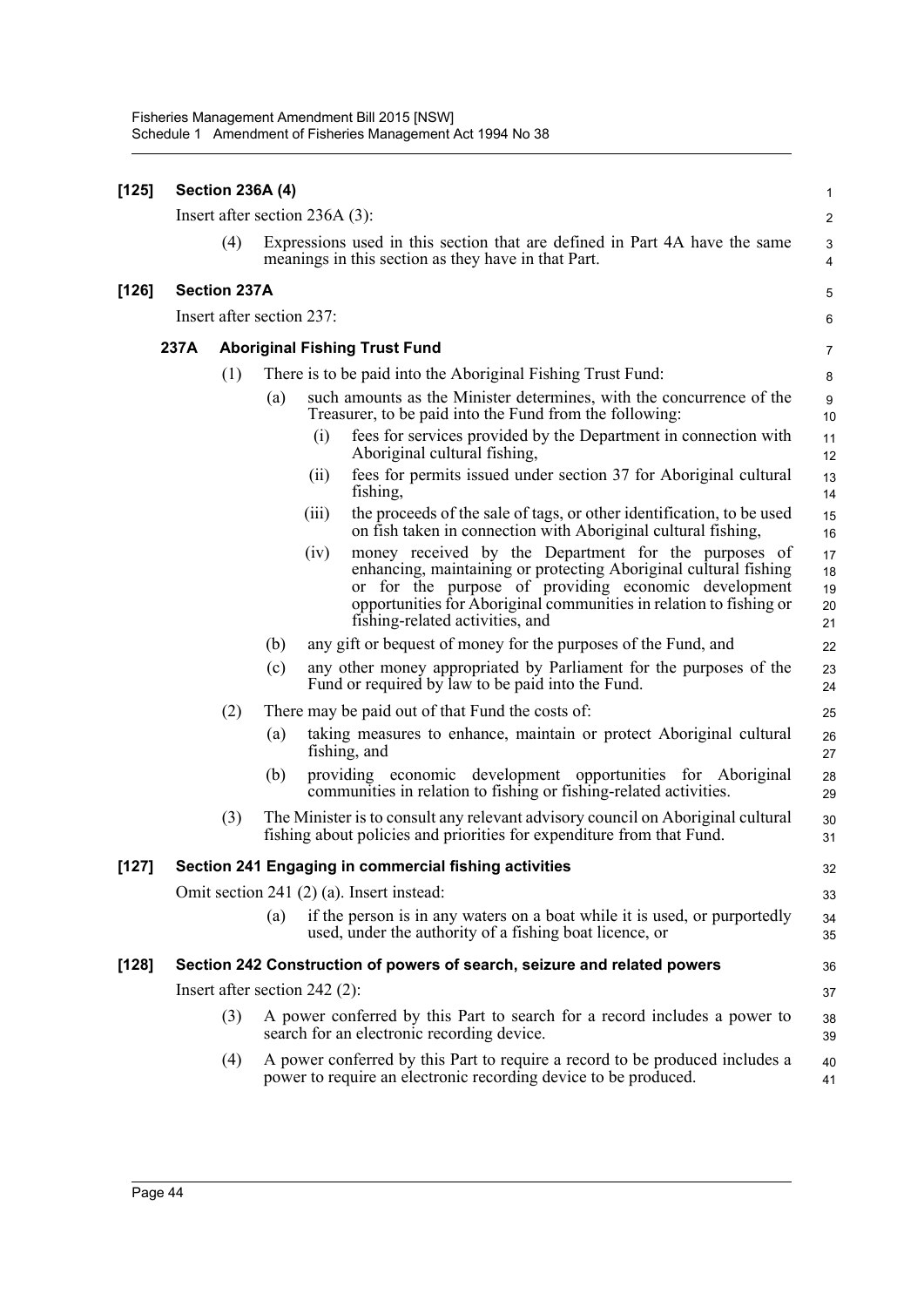|         |      | (5)                | However, a power conferred by this Part to take away a record merely for the<br>purpose of making a copy of the record does not extend to electronic recording<br>devices.<br>Note. However, under section 264 a fisheries officer is permitted to seize anything that<br>is connected with a fisheries offence. | 1<br>$\overline{c}$<br>3<br>4<br>5 |
|---------|------|--------------------|------------------------------------------------------------------------------------------------------------------------------------------------------------------------------------------------------------------------------------------------------------------------------------------------------------------|------------------------------------|
|         |      | (6)                | In this section:<br><i>electronic recording device</i> means a computer or other electronic device used<br>or capable of being used for the keeping or transmission of records under this<br>Act.                                                                                                                | 6<br>$\overline{7}$<br>8<br>9      |
| $[129]$ |      |                    | Section 258 Power to require information                                                                                                                                                                                                                                                                         | 10                                 |
|         |      |                    | Omit "of a licensed fishing boat" from section 258 (1) (a).                                                                                                                                                                                                                                                      | 11                                 |
|         |      |                    | Insert instead "of a boat being used or purportedly being used under the authority of a<br>fishing boat licence".                                                                                                                                                                                                | 12<br>13                           |
| $[130]$ |      | questions          | Section 258B Provisions relating to requirements to provide information or answer                                                                                                                                                                                                                                | 14<br>15                           |
|         |      |                    | Omit "259" from section 258B (3). Insert instead "288D".                                                                                                                                                                                                                                                         | 16                                 |
| [131]   |      |                    | <b>Section 259 False information</b>                                                                                                                                                                                                                                                                             | 17                                 |
|         |      | Omit the section.  |                                                                                                                                                                                                                                                                                                                  | 18                                 |
| $[132]$ |      |                    | Part 9, Division 4B                                                                                                                                                                                                                                                                                              | 19                                 |
|         |      |                    | Insert after Division 4A:                                                                                                                                                                                                                                                                                        | 20                                 |
|         |      |                    |                                                                                                                                                                                                                                                                                                                  |                                    |
|         |      | <b>Division 4B</b> | Scientific observer program                                                                                                                                                                                                                                                                                      | 21                                 |
|         | 275J |                    | <b>Definitions</b>                                                                                                                                                                                                                                                                                               | 22                                 |
|         |      | (1)                | In this Division:                                                                                                                                                                                                                                                                                                | 23                                 |
|         |      |                    | <i>charter fishing activity</i> has the same meaning as in Part 4A.                                                                                                                                                                                                                                              | 24                                 |
|         |      |                    | <i>observation authority</i> —see section 275M.                                                                                                                                                                                                                                                                  | 25                                 |
|         |      |                    | <i>relevant fishing activity means:</i>                                                                                                                                                                                                                                                                          | 26                                 |
|         |      |                    | a commercial fishing activity, or<br>(a)<br>a charter fishing activity.<br>(b)                                                                                                                                                                                                                                   | 27<br>28                           |
|         |      |                    | scientific observer means a person for the time being appointed under this<br>Division as a scientific observer under the scientific observer program.                                                                                                                                                           | 29<br>30                           |
|         |      |                    | <i>scientific observer program</i> means the program referred to in section 275K.                                                                                                                                                                                                                                | 31                                 |
|         |      | (2)                | In this Division, a reference to the relevant fishing activities of a person<br>includes a reference to the following:                                                                                                                                                                                           | 32<br>33                           |
|         |      |                    | any relevant fishing activities that take place under the guidance,<br>(a)<br>supervision or with the assistance of the person,                                                                                                                                                                                  | 34<br>35                           |
|         |      |                    | any relevant fishing activities that take place on a boat while the person<br>(b)<br>is master of the boat or on board the boat (whether or not the person is<br>involved in the activities).                                                                                                                    | 36<br>37<br>38                     |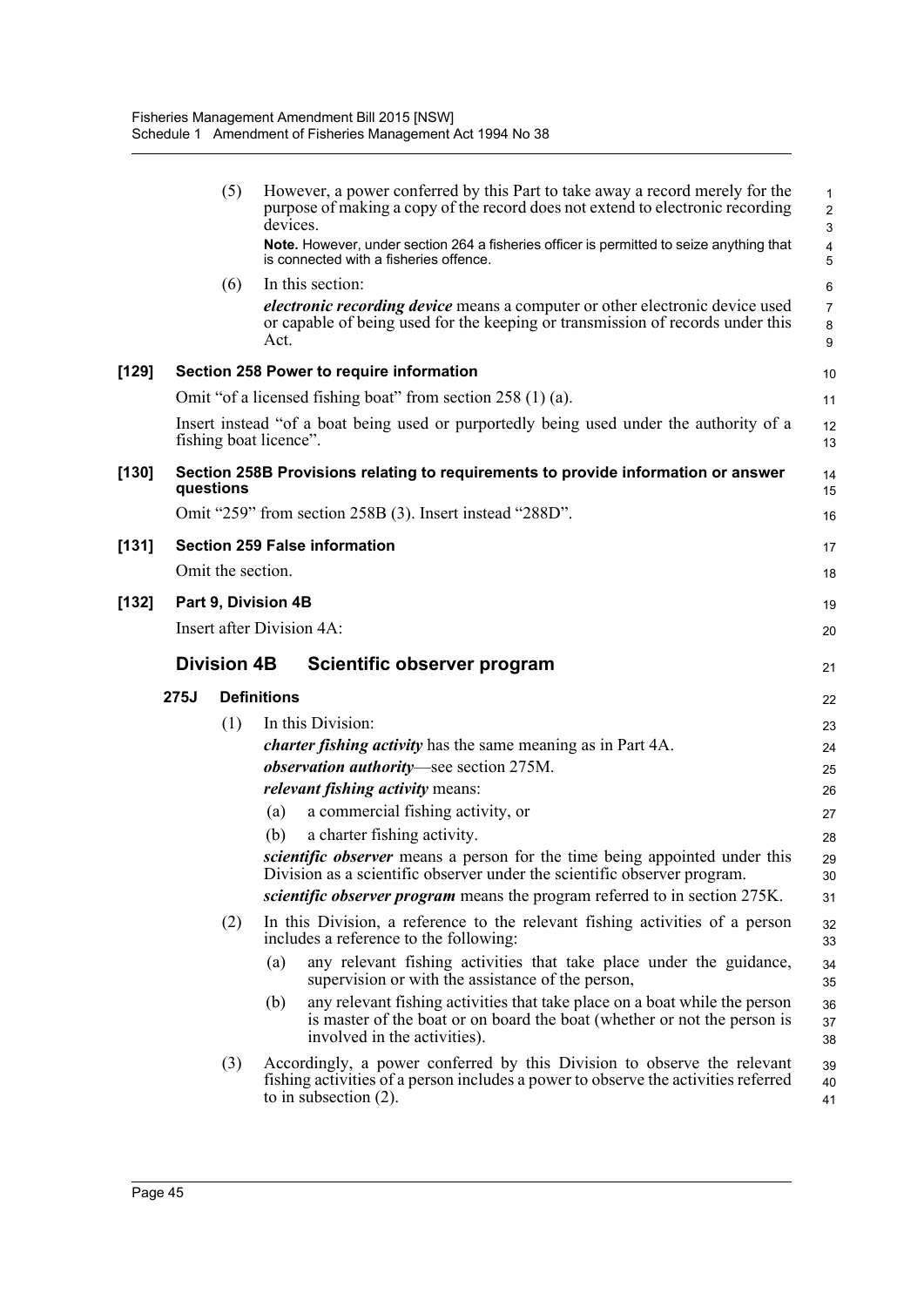#### **275K Scientific observer program**

|      | (1) | The Minister may establish a program (a <i>scientific observer program</i> ) for the<br>collection of information about relevant fishing activities.                                                                            | $\overline{2}$<br>3 |
|------|-----|---------------------------------------------------------------------------------------------------------------------------------------------------------------------------------------------------------------------------------|---------------------|
|      | (2) | The purpose of the program is to assist in the administration of this Act.                                                                                                                                                      | 4                   |
|      | (3) | The following information may be collected under the program:                                                                                                                                                                   | 5                   |
|      |     | information about catch composition,<br>(a)                                                                                                                                                                                     | 6                   |
|      |     | information about retained and discarded catch,<br>(b)                                                                                                                                                                          | 7                   |
|      |     | information about species of fish taken,<br>(c)                                                                                                                                                                                 | 8                   |
|      |     | information about interactions with endangered species, threatened<br>(d)<br>species or vulnerable species (within the meaning of Part 7A),                                                                                     | 9<br>10             |
|      |     | information of a kind prescribed by the regulations,<br>(e)                                                                                                                                                                     | 11                  |
|      |     | information that is ancillary to information referred to in<br>(f)<br>paragraphs $(a)$ – $(e)$ , such as information about date, location and time,<br>fishing gear, weather conditions, the boat used (if any) and boat speed. | 12<br>13<br>14      |
| 275L |     | Appointment of scientific observers by Minister                                                                                                                                                                                 | 15                  |
|      | (1) | The Minister may appoint any person as a scientific observer under the<br>scientific observer program.                                                                                                                          | 16<br>17            |
|      | (2) | The Minister is to issue an identification document to each scientific observer.                                                                                                                                                | 18                  |
|      | (3) | The identification document must state:                                                                                                                                                                                         | 19                  |
|      |     | the name of the person to whom it is issued, and<br>(a)                                                                                                                                                                         | 20                  |
|      |     | (b)<br>that the person is a scientific observer under the scientific observer<br>program.                                                                                                                                       | 21<br>22            |
|      | (4) | The Minister may, at any time, revoke an appointment of a scientific observer.                                                                                                                                                  | 23                  |
| 275M |     | Authority to observe relevant fishing activities                                                                                                                                                                                | 24                  |
|      | (1) | The Minister may issue an authority (an <i>observation authority</i> ) that authorises<br>a scientific observer to observe the relevant fishing activities of any regulated<br>person.                                          | 25<br>26<br>27      |
|      | (2) | Each of the following persons is a <i>regulated person</i> :                                                                                                                                                                    | 28                  |
|      |     | a commercial fisher,<br>(a)                                                                                                                                                                                                     | 29                  |
|      |     | a person who holds a fishing boat licence,<br>(b)                                                                                                                                                                               | 30                  |
|      |     | a person who holds a charter fishing licence,<br>(c)                                                                                                                                                                            | 31                  |
|      |     | the master of a boat that is at any time used for relevant fishing<br>(d)<br>activities,                                                                                                                                        | 32<br>33            |
|      |     | an employed guide (within the meaning of Part 4A) in relation to a<br>(e)<br>charter fishing activity.                                                                                                                          | 34<br>35            |
|      | (3) | An observation authority is to be in writing.                                                                                                                                                                                   | 36                  |
|      | (4) | An observation authority must state:                                                                                                                                                                                            | 37                  |
|      |     | the name of the regulated person whose relevant fishing activities the<br>(a)<br>scientific observer is authorised to observe, and                                                                                              | 38<br>39            |
|      |     | (b)<br>the period during which the scientific observer is authorised to observe<br>the relevant fishing activities of the regulated person.                                                                                     | 40<br>41            |
|      | (5) | The Minister must give the regulated person whose relevant fishing activities                                                                                                                                                   | 42                  |

1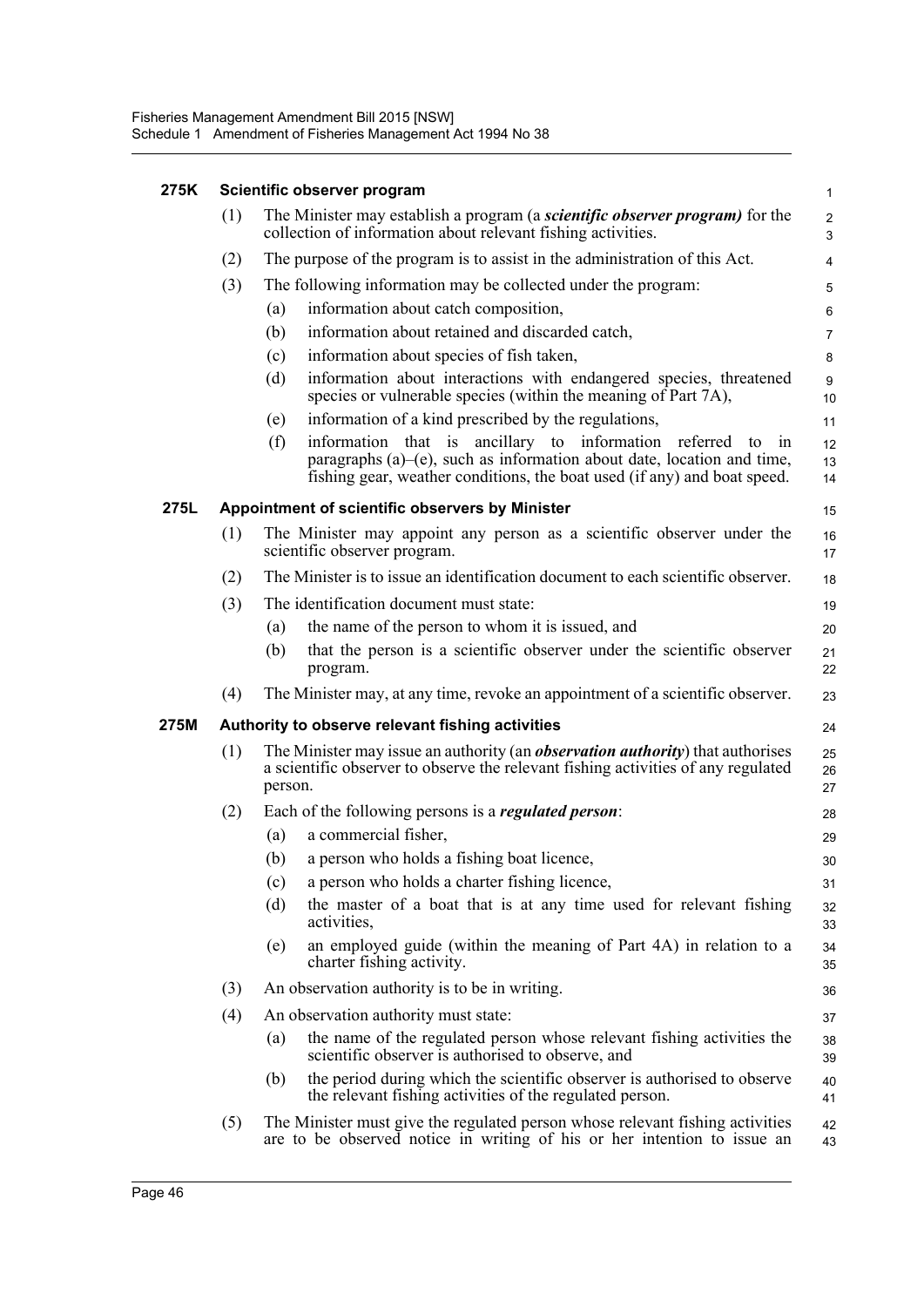observation authority in respect of those activities, at least 14 days before it is issued. (6) The Minister may, at any time, revoke or vary an observation authority. **275N Power conferred by observation authority** (1) An observation authority confers power on a scientific observer to observe the relevant fishing activities of the specified regulated person during the period specified in the authority. (2) A power to *observe* relevant fishing activities includes a power to obtain, collect and record information about relevant fishing activities that is information that may be collected under the scientific observer program. (3) The power conferred by an observation authority is subject to any limitations specified in the authority. **275O Ancillary powers** During the period in which a scientific observer has power to observe the relevant fishing activities of a regulated person, the scientific observer may: (a) board and remain on any boat being used for those relevant fishing activities, and (b) examine any fishing gear or other equipment being used for those relevant fishing activities, and (c) examine any equipment on a boat being used for those relevant fishing activities that is capable of providing information that may be collected under the program, and (d) examine any fish taken during those relevant fishing activities, and (e) require any person engaged in or assisting with those relevant fishing activities, or on board a boat being used for those relevant fishing activities: (i) to provide any information about the relevant fishing activities that the scientific observer reasonably requires for the purposes of the scientific observer program, or (ii) to provide any assistance the scientific observer reasonably requires to exercise his or her functions as a scientific observer, and (f) exercise any other functions conferred by the regulations. **275P Scientific observer to exercise care** A scientific observer is to exercise his or her functions under this Division in a manner that does not unreasonably interfere with the relevant fishing activities that he or she is authorised to observe. **275Q Production of instruments of authority** (1) A scientific observer must, on demand by a person in relation to whom the scientific observer is exercising or proposing to exercise functions under this Division, produce his or her identification document and observation authority for inspection by that person. (2) If the scientific observer fails to produce his or her identification document or observation authority on demand of such a person, the person is not guilty of an offence under this Act of resisting or obstructing a scientific observer or of failing to comply with a requirement of such a scientific observer. 1  $\overline{2}$  3 4 5 6 7 8 **9** 10 11 12 13 14 15 16 17 18 19 20 21 22 23 24 25 26 27 28 29 30 31 32 33 34 35 36 37 38 39 40 41 42 43 44 45 46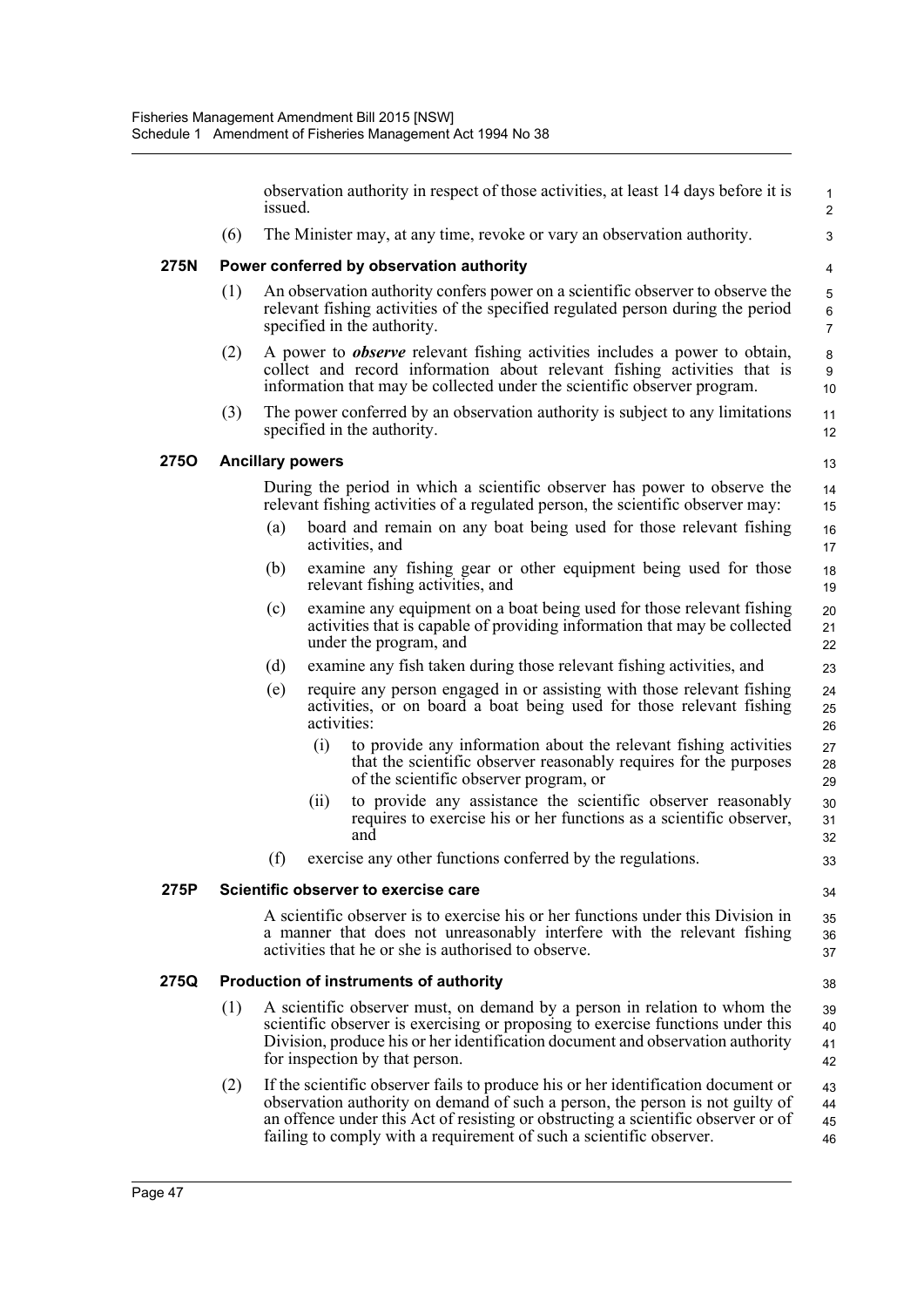| 275R        | Failure to comply with requirement of scientific observer |                                                                                                                                                                                                                           |  |                                       |  |  |
|-------------|-----------------------------------------------------------|---------------------------------------------------------------------------------------------------------------------------------------------------------------------------------------------------------------------------|--|---------------------------------------|--|--|
|             | (1)                                                       | A person who, without reasonable excuse, fails to comply with a requirement<br>of a scientific observer made under this Division is guilty of an offence.<br>Maximum penalty: 50 penalty units.                           |  | $\overline{2}$<br>3<br>$\overline{4}$ |  |  |
|             | (2)                                                       | A person is not excused from a requirement to provide information to a<br>scientific observer on the ground that the provision of the information might<br>incriminate the person or make the person liable to a penalty. |  | 5<br>6<br>$\overline{7}$              |  |  |
| <b>275S</b> |                                                           | Information provided to scientific observer is protected                                                                                                                                                                  |  | 8                                     |  |  |
|             | (1)                                                       | Any information provided to a scientific observer by a person in compliance<br>with a requirement made by the scientific observer under this Division is<br>protected information.                                        |  | 9<br>10<br>11                         |  |  |
|             | (2)                                                       | In any criminal proceedings, protected information is not admissible to prove<br>that the person who provided the information, or any other relevant person, has<br>committed an offence other than:                      |  | 12<br>13<br>14                        |  |  |
|             |                                                           | an offence against this Division, or<br>(a)                                                                                                                                                                               |  | 15                                    |  |  |
|             |                                                           | an offence constituted by providing false or misleading information to<br>(b)<br>a scientific observer.                                                                                                                   |  | 16<br>17                              |  |  |
|             | (3)                                                       | This section does not prevent the admission of:                                                                                                                                                                           |  | 18                                    |  |  |
|             |                                                           | any further information (not being protected information) obtained as a<br>(a)<br>result of the provision of protected information, or                                                                                    |  | 19<br>20                              |  |  |
|             |                                                           | any record required to be kept by or under this or any other Act.<br>(b)                                                                                                                                                  |  | 21                                    |  |  |
|             | (4)                                                       | In this section, a <i>relevant person</i> means:                                                                                                                                                                          |  | 22                                    |  |  |
|             |                                                           | (a)<br>a person engaged in or assisting in the relevant fishing activities being<br>observed by the scientific observer, or                                                                                               |  | 23<br>24                              |  |  |
|             |                                                           | a person on board a boat being used for the relevant fishing activities<br>(b)<br>being observed by the scientific observer, or                                                                                           |  | 25<br>26                              |  |  |
|             |                                                           | a person on whose behalf the relevant fishing activities being observed<br>(c)<br>by the scientific observer are carried out.                                                                                             |  | 27<br>28                              |  |  |
| 275T        |                                                           | <b>Obstructing, impersonating etc scientific observers</b>                                                                                                                                                                |  | 29                                    |  |  |
|             | (1)                                                       | A person who, without reasonable excuse, resists or obstructs a scientific<br>observer in the exercise of the scientific observer's functions under this<br>Division is guilty of an offence.                             |  | 30<br>31<br>32                        |  |  |
|             |                                                           | Maximum penalty: 200 penalty units or imprisonment for 3 months, or both.                                                                                                                                                 |  | 33                                    |  |  |
|             | (2)                                                       | A person who assaults, abuses or threatens a scientific observer, or who<br>encourages another person to do so, is guilty of an offence.                                                                                  |  | 34<br>35                              |  |  |
|             |                                                           | Maximum penalty: 200 penalty units or imprisonment for 3 months, or both.                                                                                                                                                 |  | 36                                    |  |  |
|             | (3)                                                       | A person who impersonates a scientific observer is guilty of an offence.<br>Maximum penalty: 200 penalty units or imprisonment for 3 months, or both.                                                                     |  | 37<br>38                              |  |  |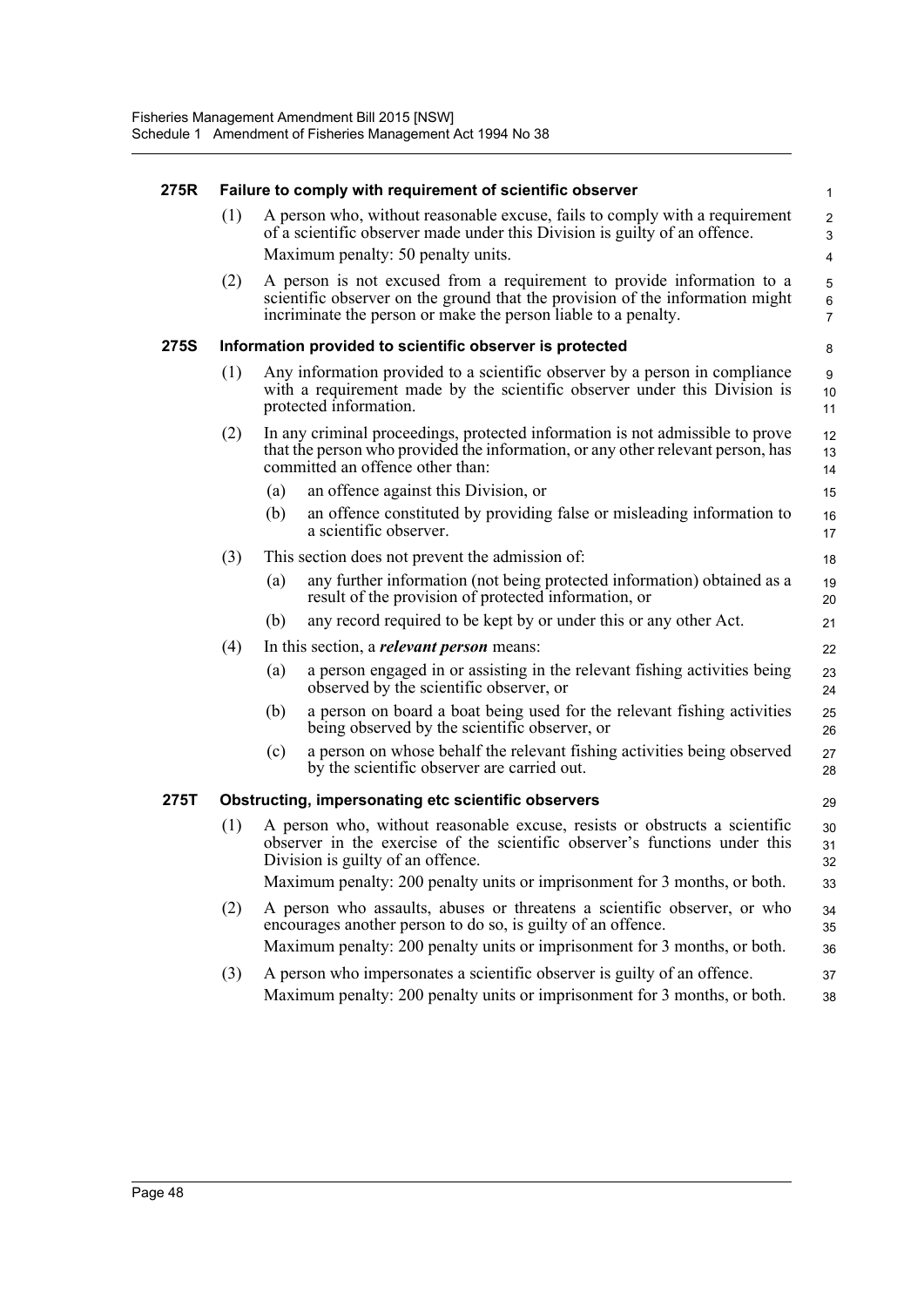| [133]   |      | <b>Section 281A</b> |                                                                                                                                                                                                                                                                                                                                                                                                                                                                               | 1                                |
|---------|------|---------------------|-------------------------------------------------------------------------------------------------------------------------------------------------------------------------------------------------------------------------------------------------------------------------------------------------------------------------------------------------------------------------------------------------------------------------------------------------------------------------------|----------------------------------|
|         |      |                     | Insert after section 281:                                                                                                                                                                                                                                                                                                                                                                                                                                                     | 2                                |
|         | 281A |                     | Record to be kept of instruments published on website                                                                                                                                                                                                                                                                                                                                                                                                                         | 3                                |
|         |      | (1)                 | The Secretary is to keep a record of the publication on the Department's<br>website of any instrument made by the Minister under this Act the<br>contravention of which is an offence.                                                                                                                                                                                                                                                                                        | 4<br>5<br>$\,6\,$                |
|         |      |                     | Note. For example, this section would apply to a fishing closure published on the<br>website under section $9(2)$ or a possession limit published under section 17C (3).                                                                                                                                                                                                                                                                                                      | $\overline{7}$<br>8              |
|         |      | (2)                 | The record must include:                                                                                                                                                                                                                                                                                                                                                                                                                                                      | 9                                |
|         |      |                     | the date of publication, and<br>(a)                                                                                                                                                                                                                                                                                                                                                                                                                                           | 10                               |
|         |      |                     | the web address of publication, and<br>(b)                                                                                                                                                                                                                                                                                                                                                                                                                                    | 11                               |
|         |      |                     | the wording of the instrument as published.<br>(c)                                                                                                                                                                                                                                                                                                                                                                                                                            | 12                               |
|         |      | (3)                 | In any proceedings for an offence under this Act or the regulations, a<br>certificate signed or purporting to be signed by the Secretary or an authorised<br>person and stating that records kept by the Secretary under this section indicate<br>that an instrument made by the Minister was published on the Department's<br>website on a particular date is admissible and is evidence of the matters stated<br>in the certificate.                                        | 13<br>14<br>15<br>16<br>17<br>18 |
|         |      | (4)                 | The Secretary is not required to keep a record under this section of an<br>instrument published on the Department's website if it is also published in the<br>Gazette on or before the date that it takes effect.                                                                                                                                                                                                                                                             | 19<br>20<br>21                   |
|         |      | (5)                 | In this section, an <i>authorised person</i> means a person employed in the<br>Department who is authorised in writing by the Secretary to exercise the<br>functions conferred by this section.                                                                                                                                                                                                                                                                               | 22<br>23<br>24                   |
| [134]   |      |                     | <b>Section 283A Disclosure of information</b>                                                                                                                                                                                                                                                                                                                                                                                                                                 | 25                               |
|         |      |                     | Omit section 283A (3). Insert instead:                                                                                                                                                                                                                                                                                                                                                                                                                                        | 26                               |
|         |      | (3)                 | The Department is authorised to disclose to the holder of a charter fishing<br>licence any information provided to the Department by a responsible person<br>(within the meaning of Part 4A) in any record made under this Act that relates<br>to the use of a boat for charter fishing activities that were engaged in, or<br>purportedly engaged in, under the authority of the licence (including<br>information provided before the licence holder acquired the licence). | 27<br>28<br>29<br>30<br>31<br>32 |
| $[135]$ |      |                     | Section 284 Public consultation procedure                                                                                                                                                                                                                                                                                                                                                                                                                                     | 33                               |
|         |      |                     | Omit "amendment or" wherever occurring in section 284 (1) (a) and (c).                                                                                                                                                                                                                                                                                                                                                                                                        | 34                               |
| $[136]$ |      |                     | Section 284 (1) (b)                                                                                                                                                                                                                                                                                                                                                                                                                                                           | 35                               |
|         |      |                     | Omit the paragraph. Insert instead:                                                                                                                                                                                                                                                                                                                                                                                                                                           | 36                               |
|         |      |                     | the making of a fishing determination by the TAF Committee,<br>(b)                                                                                                                                                                                                                                                                                                                                                                                                            | 37                               |
| $[137]$ |      | <b>Section 284A</b> |                                                                                                                                                                                                                                                                                                                                                                                                                                                                               | 38                               |
|         |      |                     | Insert after section 284:                                                                                                                                                                                                                                                                                                                                                                                                                                                     | 39                               |
|         | 284A |                     | <b>Other consultation requirements</b>                                                                                                                                                                                                                                                                                                                                                                                                                                        | 40                               |
|         |      |                     | A requirement under this Act to consult any relevant advisory council or<br>advisory group about a matter is a requirement to consult such advisory                                                                                                                                                                                                                                                                                                                           | 41<br>42                         |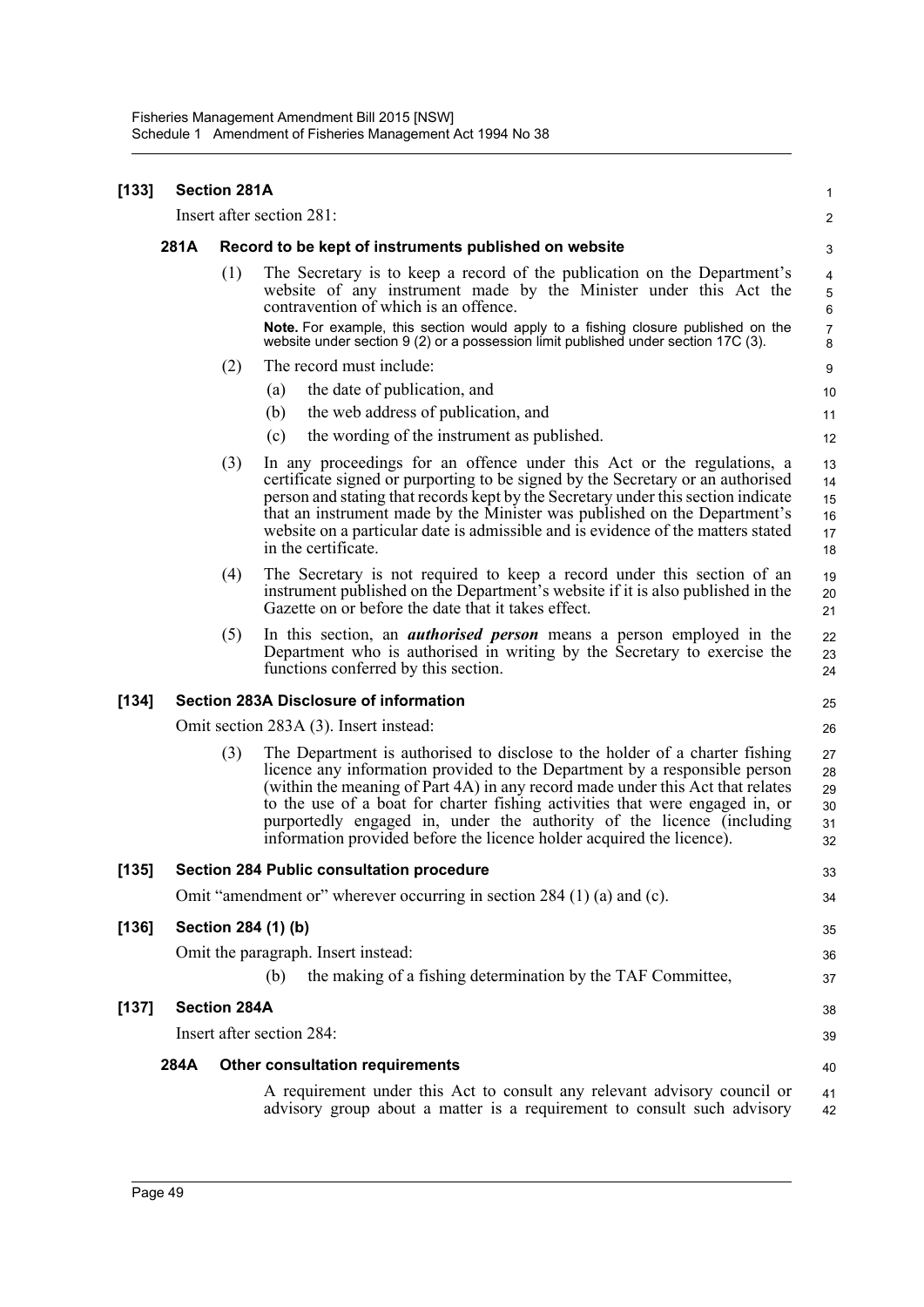|         |       |                      | councils or advisory groups as the person to whom the requirement applies<br>considers to have a sufficient interest in the matter.                                                                                                           | $\mathbf{1}$<br>$\overline{2}$ |
|---------|-------|----------------------|-----------------------------------------------------------------------------------------------------------------------------------------------------------------------------------------------------------------------------------------------|--------------------------------|
| [138]   |       |                      | Section 286A Certain licences, leases, permits and other rights not personal<br>property under Personal Property Securities Act 2009 (Cth)                                                                                                    | 3<br>4                         |
|         |       |                      | Omit "boat" from section 286A (g).                                                                                                                                                                                                            | 5                              |
| [139]   |       | Section 286A (h)     |                                                                                                                                                                                                                                               | 6                              |
|         |       |                      | Omit the paragraph. Insert instead:                                                                                                                                                                                                           | $\overline{7}$                 |
|         |       |                      | (h)<br>quota,                                                                                                                                                                                                                                 | 8                              |
| $[140]$ |       | Section 286A (i)     |                                                                                                                                                                                                                                               | 9                              |
|         |       |                      | Omit "a permit issued under section 37".                                                                                                                                                                                                      | 10                             |
|         |       |                      | Insert instead "an approval granted under section 37".                                                                                                                                                                                        | 11                             |
| [141]   |       |                      | <b>Section 288 Service of instruments</b>                                                                                                                                                                                                     | 12                             |
|         |       |                      | Insert at the end of section 288 (c):                                                                                                                                                                                                         | 13                             |
|         |       |                      | , or                                                                                                                                                                                                                                          | 14                             |
|         |       |                      | by delivering it electronically to an address or location nominated by the<br>(d)<br>person as an address or location for electronic service of notices or other<br>instruments.                                                              | 15<br>16<br>17                 |
| [142]   |       | <b>Section 288AA</b> |                                                                                                                                                                                                                                               | 18                             |
|         |       |                      | Insert after section 288:                                                                                                                                                                                                                     | 19                             |
|         | 288AA |                      | Use of agents                                                                                                                                                                                                                                 | 20                             |
|         |       | (1)                  | A person may, by notice in writing given to the Secretary, appoint a natural<br>person as his or her agent for the purposes of this Act (who is then taken to be<br>the person's <i>appointed agent</i> ).                                    | 21<br>22<br>23                 |
|         |       | (2)                  | The notice is to be given in a form and manner approved by the Secretary.                                                                                                                                                                     | 24                             |
|         |       | (3)                  | An appointed agent may access and use any online facility, on behalf of the<br>person for whom he or she is appointed agent, in accordance with<br>arrangements approved by the Secretary.                                                    | 25<br>26<br>27                 |
|         |       | (4)                  | Any notice or other instrument required to be served on a person by or under<br>this Act, in connection with the use of an online facility, is taken to be served<br>on the person if it is served on the person's appointed agent.           | 28<br>29<br>30                 |
|         |       | (5)                  | A person may revoke the appointment of an agent by further notice in writing<br>to the Secretary, in a form and manner approved by the Secretary.                                                                                             | 31<br>32                       |
|         |       | (6)                  | The regulations may prescribe fees payable in connection with the<br>appointment of, or revocation of the appointment of, an agent under this<br>section.                                                                                     | 33<br>34<br>35                 |
|         |       | (7)                  | In this section:                                                                                                                                                                                                                              | 36                             |
|         |       |                      | <i>online facility</i> means any system or facility for electronic communication<br>approved by the Secretary for use in connection with the keeping of records,<br>the making of reports or the registration of transactions under this Act. | 37<br>38<br>39                 |
|         |       |                      |                                                                                                                                                                                                                                               |                                |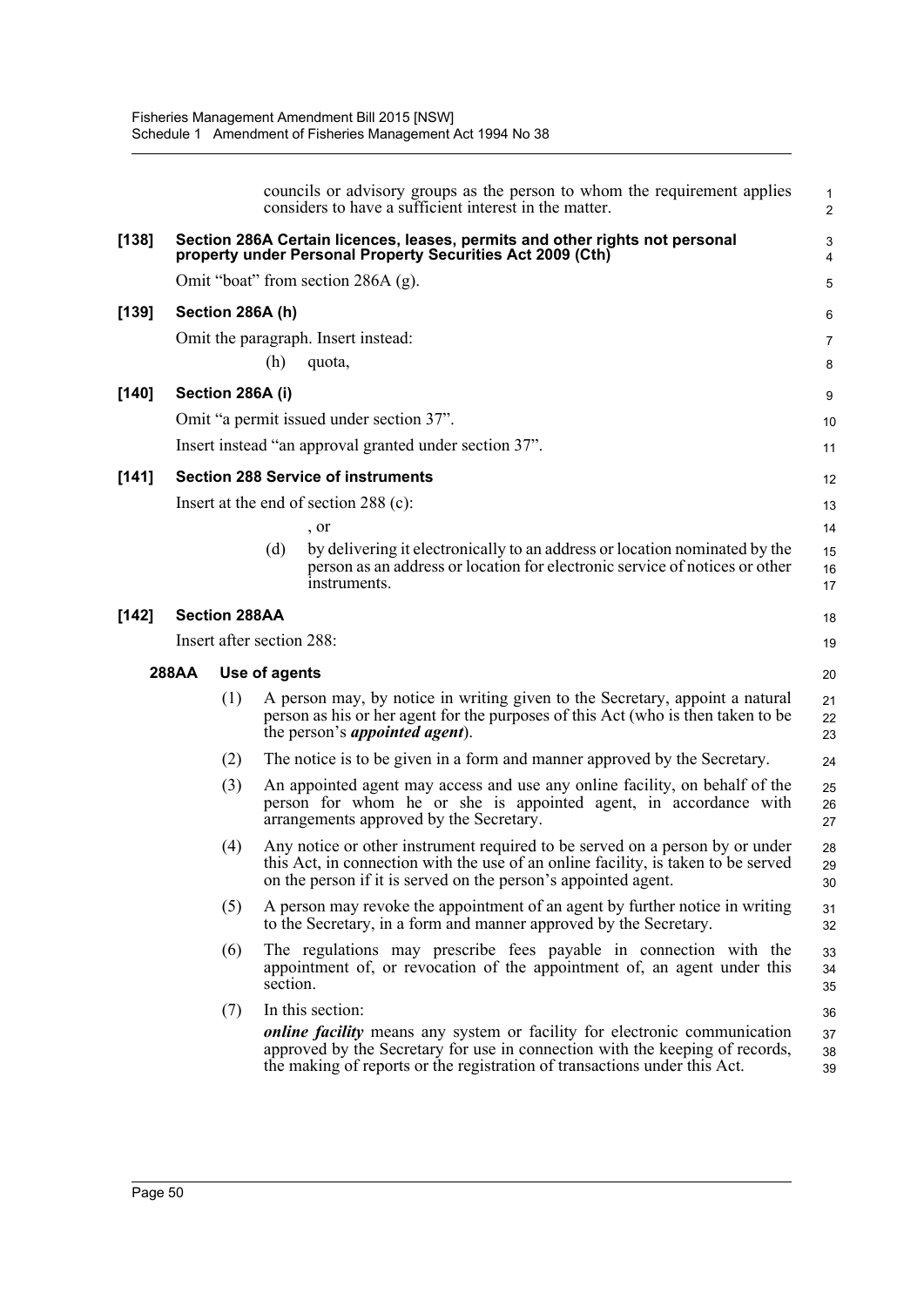| $[143]$ |                            |                                                                         | Sections 288C and 288D                                                                                                                                                                                                                                                                                                                                                    | 1                        |  |  |
|---------|----------------------------|-------------------------------------------------------------------------|---------------------------------------------------------------------------------------------------------------------------------------------------------------------------------------------------------------------------------------------------------------------------------------------------------------------------------------------------------------------------|--------------------------|--|--|
|         | Insert after section 288B: |                                                                         |                                                                                                                                                                                                                                                                                                                                                                           | $\overline{c}$           |  |  |
|         | 288C                       |                                                                         | <b>Recovery of fees and charges</b>                                                                                                                                                                                                                                                                                                                                       |                          |  |  |
|         |                            |                                                                         | Any fee, charge, rental payment or contribution payable under this Act or the<br>regulations may be recovered by the Secretary as a debt due to the Crown in a<br>court of competent jurisdiction.                                                                                                                                                                        | 4<br>5<br>6              |  |  |
|         | 288D                       |                                                                         | <b>False and misleading information</b>                                                                                                                                                                                                                                                                                                                                   | 7                        |  |  |
|         |                            | (1)                                                                     | A person who, in connection with any requirement made under a power<br>conferred by this Act or the regulations, makes any statement, provides any<br>information or produces any document that the person knows is false or<br>misleading in a material particular is guilty of an offence.<br>Maximum penalty: 200 penalty units or imprisonment for 3 months, or both. | 8<br>9<br>10<br>11<br>12 |  |  |
|         |                            | (2)                                                                     | A person is not guilty of an offence against this section in respect of a<br>document if, at the time the document is produced, the person informs the<br>person to whom the document is produced that it is false or misleading in a<br>material particular.                                                                                                             | 13<br>14<br>15<br>16     |  |  |
| [144]   |                            | <b>Schedule 1 Share management fisheries</b>                            |                                                                                                                                                                                                                                                                                                                                                                           |                          |  |  |
|         |                            |                                                                         | Omit the heading to Part 1. Insert instead:                                                                                                                                                                                                                                                                                                                               | 18                       |  |  |
|         | Part 1                     |                                                                         | <b>Share management fisheries</b>                                                                                                                                                                                                                                                                                                                                         | 19                       |  |  |
| [145]   | Schedule 1, Part 2         |                                                                         |                                                                                                                                                                                                                                                                                                                                                                           | 20                       |  |  |
|         | Omit the Part.             |                                                                         |                                                                                                                                                                                                                                                                                                                                                                           |                          |  |  |
| [146]   |                            | Schedule 2, heading                                                     |                                                                                                                                                                                                                                                                                                                                                                           |                          |  |  |
|         |                            | Omit the heading and the section reference. Insert instead:             |                                                                                                                                                                                                                                                                                                                                                                           |                          |  |  |
|         |                            |                                                                         | <b>Schedule 2</b><br><b>Total Allowable Fishing Committee</b>                                                                                                                                                                                                                                                                                                             | 24                       |  |  |
| [147]   | Schedule 2, clause 1       |                                                                         |                                                                                                                                                                                                                                                                                                                                                                           |                          |  |  |
|         |                            | Omit "TAC" from the definition of <i>member</i> . Insert instead "TAF". |                                                                                                                                                                                                                                                                                                                                                                           |                          |  |  |
| [148]   |                            | Schedule 2, clause 1                                                    |                                                                                                                                                                                                                                                                                                                                                                           |                          |  |  |
|         |                            | Omit the definition of <b>TAC Committee</b> .                           |                                                                                                                                                                                                                                                                                                                                                                           |                          |  |  |
| [149]   |                            | Schedule 2, clause 1A                                                   |                                                                                                                                                                                                                                                                                                                                                                           |                          |  |  |
|         |                            |                                                                         | Insert after clause 1:                                                                                                                                                                                                                                                                                                                                                    | 30                       |  |  |
|         | 1A                         |                                                                         | <b>Total Allowable Fishing Committee</b>                                                                                                                                                                                                                                                                                                                                  | 31                       |  |  |
|         |                            | (1)                                                                     | There is to be a Total Allowable Fishing Committee (the TAF Committee).                                                                                                                                                                                                                                                                                                   | 32                       |  |  |
|         |                            | (2)                                                                     | The TAF Committee is to consist of at least 4 members, as follows:                                                                                                                                                                                                                                                                                                        | 33                       |  |  |
|         |                            |                                                                         | a person appointed by the Minister as the Chairperson of the TAF<br>(a)<br>Committee, being a person who is neither engaged in the administration<br>of this Act nor engaged in commercial fishing,                                                                                                                                                                       | 34<br>35<br>36           |  |  |
|         |                            |                                                                         | a person appointed by the Minister who is a natural resource economist<br>(b)<br>not employed by the Government,                                                                                                                                                                                                                                                          | 37<br>38                 |  |  |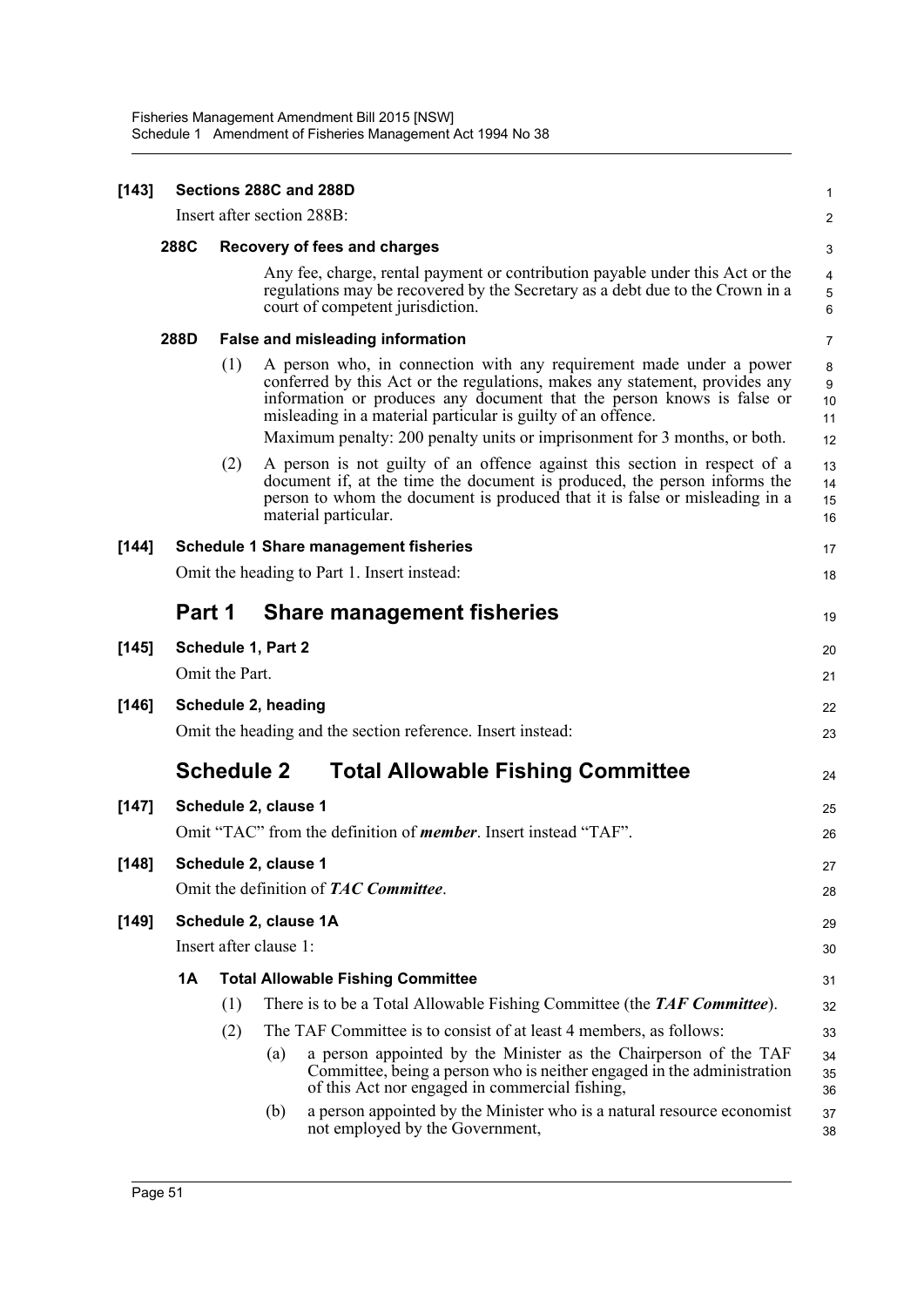|         |                                                                 |     | (c)<br>a person appointed by the Minister who is a fishery scientist not<br>employed by the Government,                                                                                                                                                                                                     | $\mathbf{1}$<br>2                      |
|---------|-----------------------------------------------------------------|-----|-------------------------------------------------------------------------------------------------------------------------------------------------------------------------------------------------------------------------------------------------------------------------------------------------------------|----------------------------------------|
|         |                                                                 |     | (d)<br>persons appointed by the Minister who have appropriate fisheries<br>management qualifications.                                                                                                                                                                                                       | $\mathsf 3$<br>$\overline{\mathbf{4}}$ |
| $[150]$ | Schedule 2, clauses 5 (1) (e), 6 (2) and 8-13                   |     |                                                                                                                                                                                                                                                                                                             |                                        |
|         |                                                                 |     | Omit "TAC Committee" wherever occurring. Insert instead "TAF Committee".                                                                                                                                                                                                                                    | 6                                      |
| $[151]$ | Schedule 2, clause 6 (2)                                        |     |                                                                                                                                                                                                                                                                                                             | $\overline{7}$                         |
|         | Omit "section 27 (1) (d)". Insert instead "clause $1A(2)(d)$ ". |     |                                                                                                                                                                                                                                                                                                             |                                        |
| [152]   | Schedule 7 Savings, transitional and other provisions           |     |                                                                                                                                                                                                                                                                                                             |                                        |
|         | Insert after clause 6G:                                         |     |                                                                                                                                                                                                                                                                                                             | 10                                     |
|         | 6H                                                              |     | <b>Changes to descriptions of fisheries</b>                                                                                                                                                                                                                                                                 | 11                                     |
|         |                                                                 |     | Sections 44 and 45 do not apply to an amendment made to the description of<br>a share management fishery by the Fisheries Management Amendment Act<br>2015.                                                                                                                                                 | 12<br>13<br>14                         |
|         | 61                                                              |     | <b>Special endorsements</b>                                                                                                                                                                                                                                                                                 | 15                                     |
|         |                                                                 |     | The amendment made to section 70 (4) by the Fisheries Management<br>Amendment Act 2015 applies to endorsements issued under that section after<br>the commencement of the amendment.                                                                                                                        | 16<br>17<br>18                         |
|         | 6J                                                              |     | <b>Registration of share dealings</b>                                                                                                                                                                                                                                                                       | 19                                     |
|         |                                                                 |     | Anything done by the Secretary under section 91 before the commencement<br>of section 91B (as inserted by the Fisheries Management Amendment Act<br>2015) that has any ongoing effect is taken, on the commencement of<br>section 91B, to have been done under section 91B.                                 | 20<br>21<br>22<br>23                   |
| $[153]$ | Schedule 7, clause 12B                                          |     |                                                                                                                                                                                                                                                                                                             | 24                                     |
|         | Insert after clause 12A:                                        |     |                                                                                                                                                                                                                                                                                                             | 25                                     |
|         | 12B                                                             |     | Saving of existing fishing boat licences (2015 amendments)                                                                                                                                                                                                                                                  | 26                                     |
|         |                                                                 | (1) | A fishing boat licence in force under Division 2 of Part 4 immediately before<br>the amendments made to that Division by the Fisheries Management<br><i>Amendment Act 2015</i> , is taken, on the commencement of those amendments,<br>to be a fishing boat licence issued under that Division, as amended. | 27<br>28<br>29<br>30                   |
|         |                                                                 | (2) | The licence remains in force for the period specified in the licence, unless<br>sooner cancelled or suspended.                                                                                                                                                                                              | 31<br>32                               |
| $[154]$ | Schedule 7, Part 4A                                             |     |                                                                                                                                                                                                                                                                                                             |                                        |
|         | Insert after Part 4:                                            |     |                                                                                                                                                                                                                                                                                                             | 34                                     |
|         |                                                                 |     | Part 4A Provisions relating to charter fishing                                                                                                                                                                                                                                                              | 35                                     |
|         | 12C                                                             |     | Transition to new form of licence (2015 amendments)                                                                                                                                                                                                                                                         | 36                                     |
|         |                                                                 | (1) | A charter fishing boat licence in force under Part 4A immediately before the<br>commencement of section 127CB, as inserted by the Fisheries Management<br><i>Amendment Act 2015</i> , is taken, on that commencement, to be a charter fishing<br>licence issued under that section.                         | 37<br>38<br>39<br>40                   |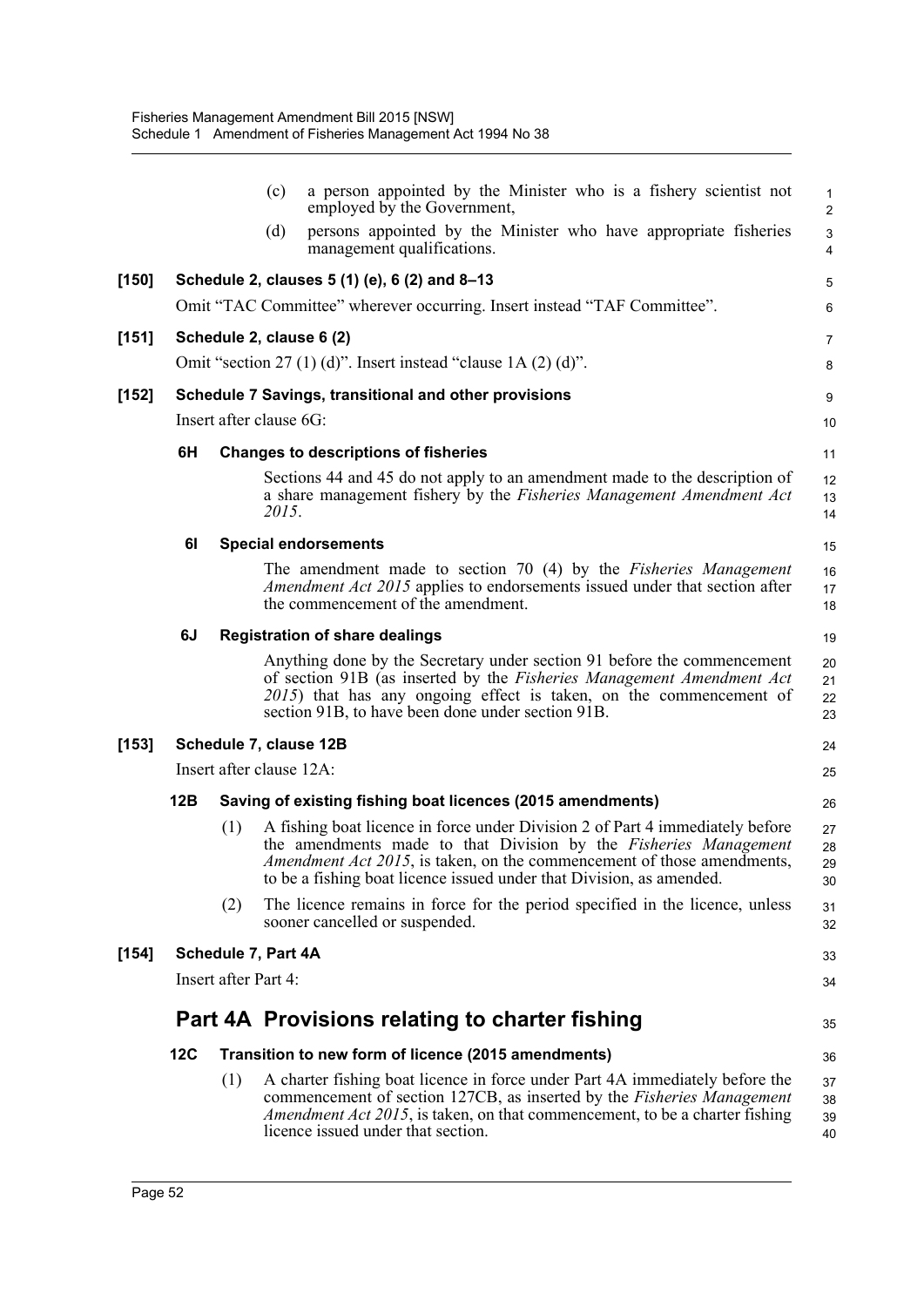|     | (2)                                                                                                                                                                                                                                                                                                                                                                                        | The licence remains in force for the period specified in the licence, unless<br>sooner cancelled or suspended.                                                                                                                                                      |                                    |  |
|-----|--------------------------------------------------------------------------------------------------------------------------------------------------------------------------------------------------------------------------------------------------------------------------------------------------------------------------------------------------------------------------------------------|---------------------------------------------------------------------------------------------------------------------------------------------------------------------------------------------------------------------------------------------------------------------|------------------------------------|--|
|     | (3)                                                                                                                                                                                                                                                                                                                                                                                        | The charter fishing licence authorises the use of a boat for any charter fishing<br>activity specified in the licence that is a declared charter fishing activity.                                                                                                  | 3<br>4                             |  |
|     | (4)<br>The charter fishing licence is taken, from that commencement, to authorise the<br>use of any one boat at any given time for that charter fishing activity (not<br>limited to the boat specified in the licence), subject to any requirements<br>relating to the boat that are specified in the licence, the conditions of the<br>licence or in any regulations made under clause 2. |                                                                                                                                                                                                                                                                     | 5<br>6<br>$\overline{7}$<br>8<br>9 |  |
|     |                                                                                                                                                                                                                                                                                                                                                                                            | Schedule 7, clause 19D                                                                                                                                                                                                                                              | 10                                 |  |
|     |                                                                                                                                                                                                                                                                                                                                                                                            | Insert after clause 19C:                                                                                                                                                                                                                                            | 11                                 |  |
| 19D | <b>Abolition of Management Advisory Committees</b>                                                                                                                                                                                                                                                                                                                                         |                                                                                                                                                                                                                                                                     |                                    |  |
|     | (1)                                                                                                                                                                                                                                                                                                                                                                                        | Any Management Advisory Committee established by the Minister under<br>section 230 is abolished on the substitution of that section by the <i>Fisheries</i><br>Management Amendment Act 2015.                                                                       | 13<br>14<br>15                     |  |
|     | (2)                                                                                                                                                                                                                                                                                                                                                                                        | A person holding office as a member of any such Committee immediately<br>before its abolition:                                                                                                                                                                      | 16<br>17                           |  |
|     |                                                                                                                                                                                                                                                                                                                                                                                            | ceases to hold office as such a member, and<br>(a)                                                                                                                                                                                                                  | 18                                 |  |
|     |                                                                                                                                                                                                                                                                                                                                                                                            | is not entitled to any remuneration or compensation because of the loss<br>(b)<br>of that office.                                                                                                                                                                   | 19<br>20                           |  |
|     |                                                                                                                                                                                                                                                                                                                                                                                            | Schedule 7, clause 25A                                                                                                                                                                                                                                              | 21                                 |  |
|     |                                                                                                                                                                                                                                                                                                                                                                                            | Insert after clause 25:                                                                                                                                                                                                                                             | 22                                 |  |
| 25A | Change of name of TAC Committee (2015)                                                                                                                                                                                                                                                                                                                                                     |                                                                                                                                                                                                                                                                     |                                    |  |
|     | (1)                                                                                                                                                                                                                                                                                                                                                                                        | The TAF Committee is a continuation of the TAC Committee constituted<br>under this Act immediately before the commencement of clause 1A of<br>Schedule 2 (as inserted by the <i>Fisheries Management Amendment Act 2015</i> ).                                      |                                    |  |
|     | (2)                                                                                                                                                                                                                                                                                                                                                                                        | A member or deputy member of the TAC Committee who held office<br>immediately before that commencement continues to hold office as a member<br>or deputy member of the TAF Committee for the remainder of his or her term<br>of appointment, subject to Schedule 2. | 27<br>28<br>29<br>30               |  |
|     |                                                                                                                                                                                                                                                                                                                                                                                            |                                                                                                                                                                                                                                                                     |                                    |  |

[155]

[156]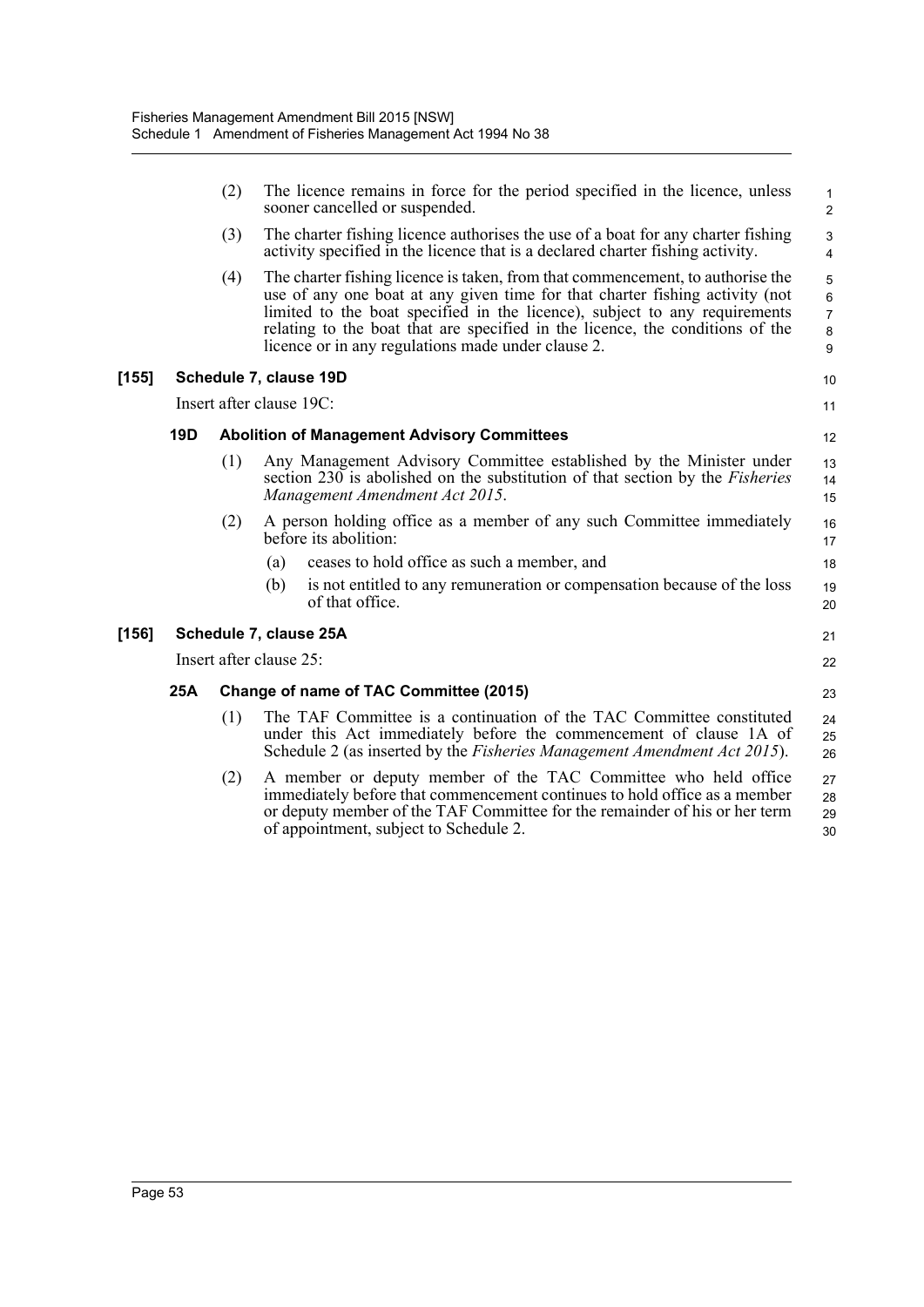<span id="page-64-0"></span>

|       | <b>Schedule 2</b>                                                                         | No 38 relating to fish names                                                    | <b>Amendments to Fisheries Management Act 1994</b>        | $\mathbf{1}$<br>$\overline{2}$ |  |
|-------|-------------------------------------------------------------------------------------------|---------------------------------------------------------------------------------|-----------------------------------------------------------|--------------------------------|--|
| [1]   |                                                                                           | <b>Schedule 1 Share management fisheries</b>                                    |                                                           |                                |  |
|       | Omit "abalone ( <i>Haliotis rubra</i> )" from clause 4.                                   |                                                                                 |                                                           |                                |  |
|       |                                                                                           | Insert instead "the species <i>Haliotis rubra</i> (Blacklip Abalone, Abalone)". |                                                           |                                |  |
| [2]   |                                                                                           | Schedule 1, clause 6                                                            |                                                           |                                |  |
|       |                                                                                           | Omit "(Jasus verreauxi)". Insert instead "Sagmariasus verreauxi".               |                                                           |                                |  |
| $[3]$ |                                                                                           | Schedule 4 Endangered species, populations and ecological communities           |                                                           |                                |  |
|       |                                                                                           | Omit the matter under the heading "Fish" from Part 1. Insert instead:           |                                                           |                                |  |
|       |                                                                                           |                                                                                 | Adam's Emerald Dragonfly                                  | 10                             |  |
|       | Archaeophya adamsi Fraser, 1959<br>Austrocordulia leonardi                                |                                                                                 | Sydney Hawk Dragonfly                                     |                                |  |
|       |                                                                                           | *Maccullochella ikei Rowland                                                    | Eastern Freshwater Cod                                    |                                |  |
|       |                                                                                           | *Maccullochella macquariensis (Cuvier)                                          | <b>Trout Cod</b>                                          |                                |  |
|       |                                                                                           | *Macquaria australasica (Cuvier, 1830)                                          | Macquarie Perch                                           |                                |  |
|       |                                                                                           | Mogurnda adspersa (Castelnau, 1878)                                             | Southern Purplespotted Gudgeon, Purple<br>Spotted Gudgeon |                                |  |
|       |                                                                                           | Nannoperca australis Günther, 1861                                              | Southern Pygmy Perch                                      |                                |  |
|       |                                                                                           | *Nannoperca oxleyana Whitley                                                    | Oxleyan Pygmy Perch                                       |                                |  |
|       |                                                                                           | Notopala sublineata (Conrad, 1850)                                              | River Snail                                               |                                |  |
|       |                                                                                           | *Prototroctes maraena (Günther, 1864)                                           | <b>Australian Grayling</b>                                |                                |  |
|       | Sphyrna lewini (Griffith & Smith, 1834)                                                   |                                                                                 | Scalloped Hammerhead Shark                                |                                |  |
|       | Southern Bluefin Tuna<br>Thunnus maccoyii                                                 |                                                                                 |                                                           |                                |  |
| [4]   | Schedule 4, Part 2, Fish                                                                  |                                                                                 |                                                           |                                |  |
|       | Insert "Agassiz's glassfish," after "1866," in the matter relating to Ambassis agassizii. |                                                                                 |                                                           |                                |  |
| [5]   | Schedule 4, Part 2, Fish                                                                  |                                                                                 |                                                           | 13                             |  |
|       | Insert "freshwater catfish," after "1838)," in the matter relating to Tandanus tandanus.  |                                                                                 |                                                           |                                |  |
| [6]   | Schedule 4, Part 4                                                                        |                                                                                 |                                                           |                                |  |
|       |                                                                                           | Omit the Part. Insert instead:                                                  |                                                           | 16                             |  |
|       | <b>Species presumed extinct</b><br>Part 4                                                 |                                                                                 |                                                           | 17                             |  |
|       | <b>Fish</b>                                                                               |                                                                                 |                                                           | 18                             |  |
|       |                                                                                           | Hadrachaeta aspeta Hutchings, 1977                                              | Marine Worm                                               | 19                             |  |
|       | *Pristis zijsron Bleeker, 1851                                                            |                                                                                 | Green Sawfish                                             |                                |  |
|       | Metaprotella haswelliana Mayer, 1882<br>Haswells Caprellid                                |                                                                                 |                                                           |                                |  |